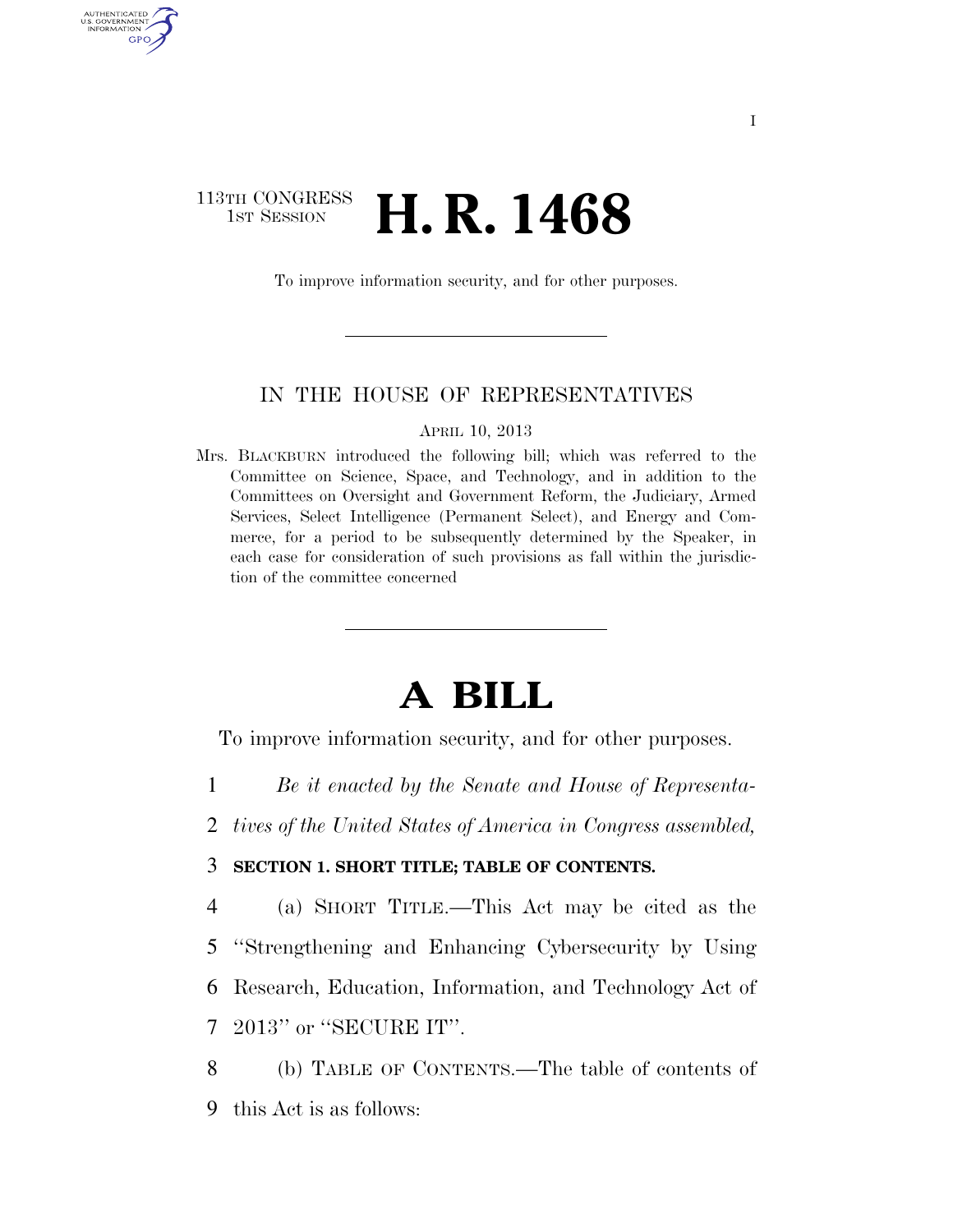Sec. 1. Short title; table of contents.

### TITLE I—FACILITATING SHARING OF CYBER THREAT INFORMATION

- Sec. 101. Definitions.
- Sec. 102. Authorization to share cyber threat information.
- Sec. 103. Information sharing by the Federal Government.
- Sec. 104. Construction.
- Sec. 105. Report on implementation.
- Sec. 106. Inspector General review.
- Sec. 107. Technical amendments.
- Sec. 108. Access to classified information.

### TITLE II—COORDINATION OF FEDERAL INFORMATION SECURITY POLICY

- Sec. 201. Coordination of Federal information security policy.
- Sec. 202. Management of information technology.
- Sec. 203. No new funding.
- Sec. 204. Technical and conforming amendments.
- Sec. 205. Clarification of authorities.

### TITLE III—CRIMINAL PENALTIES

- Sec. 301. Penalties for fraud and related activity in connection with computers.
- Sec. 302. Trafficking in passwords.
- Sec. 303. Conspiracy and attempted computer fraud offenses.
- Sec. 304. Criminal and civil forfeiture for fraud and related activity in connection with computers.
- Sec. 305. Damage to critical infrastructure computers.
- Sec. 306. Limitation on actions involving unauthorized use.
- Sec. 307. No new funding.

#### TITLE IV—CYBERSECURITY RESEARCH AND DEVELOPMENT

- Sec. 401. National High-Performance Computing Program planning and coordination.
- Sec. 402. Research in areas of national importance.
- Sec. 403. Program improvements.
- Sec. 404. Improving education of networking and information technology, including high performance computing.
- Sec. 405. Conforming and technical amendments to the High-Performance Computing Act of 1991.
- Sec. 406. Federal cyber scholarship-for-service program.
- Sec. 407. Study and analysis of certification and training of information infrastructure professionals.
- Sec. 408. International cybersecurity technical standards.
- Sec. 409. Identity management research and development.
- Sec. 410. Federal cybersecurity research and development.

#### TITLE V—DATA SECURITY AND BREACH NOTIFICATION

- Sec. 501. Requirements for information security.
- Sec. 502. Notification of information security breach.
- Sec. 503. Application and enforcement.
- Sec. 504. Definitions.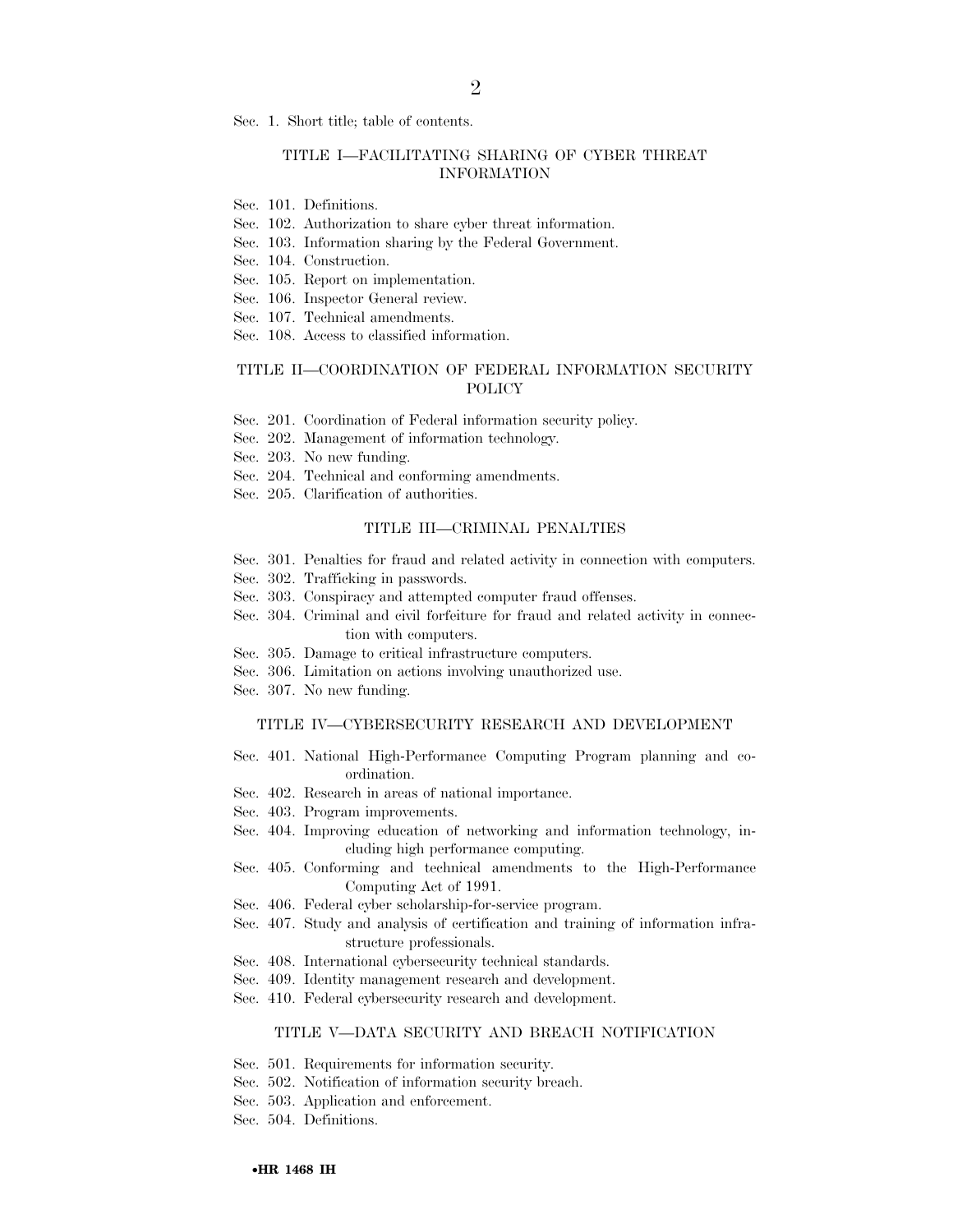Sec. 505. Effect on other laws. Sec. 506. Effective date.

# **TITLE I—FACILITATING SHAR- ING OF CYBER THREAT IN-FORMATION**

### **SEC. 101. DEFINITIONS.**

In this title:

 (1) AGENCY.—The term ''agency'' has the meaning given the term in section 3502 of title 44, United States Code.

 (2) ANTITRUST LAWS.—The term ''antitrust laws''—

 (A) has the meaning given the term in sec-12 tion 1(a) of the Clayton Act  $(15 \text{ U.S.C. } 12(a));$  (B) includes section 5 of the Federal Trade Commission Act (15 U.S.C. 45) to the extent that section 5 of that Act applies to un-fair methods of competition; and

 (C) includes any State law that has the same intent and effect as the laws under sub-19 **paragraphs**  $(A)$  and  $(B)$ .

20 (3) COUNTERMEASURE.—The term "counter- measure'' means an automated or a manual action with defensive intent to mitigate cyber threats.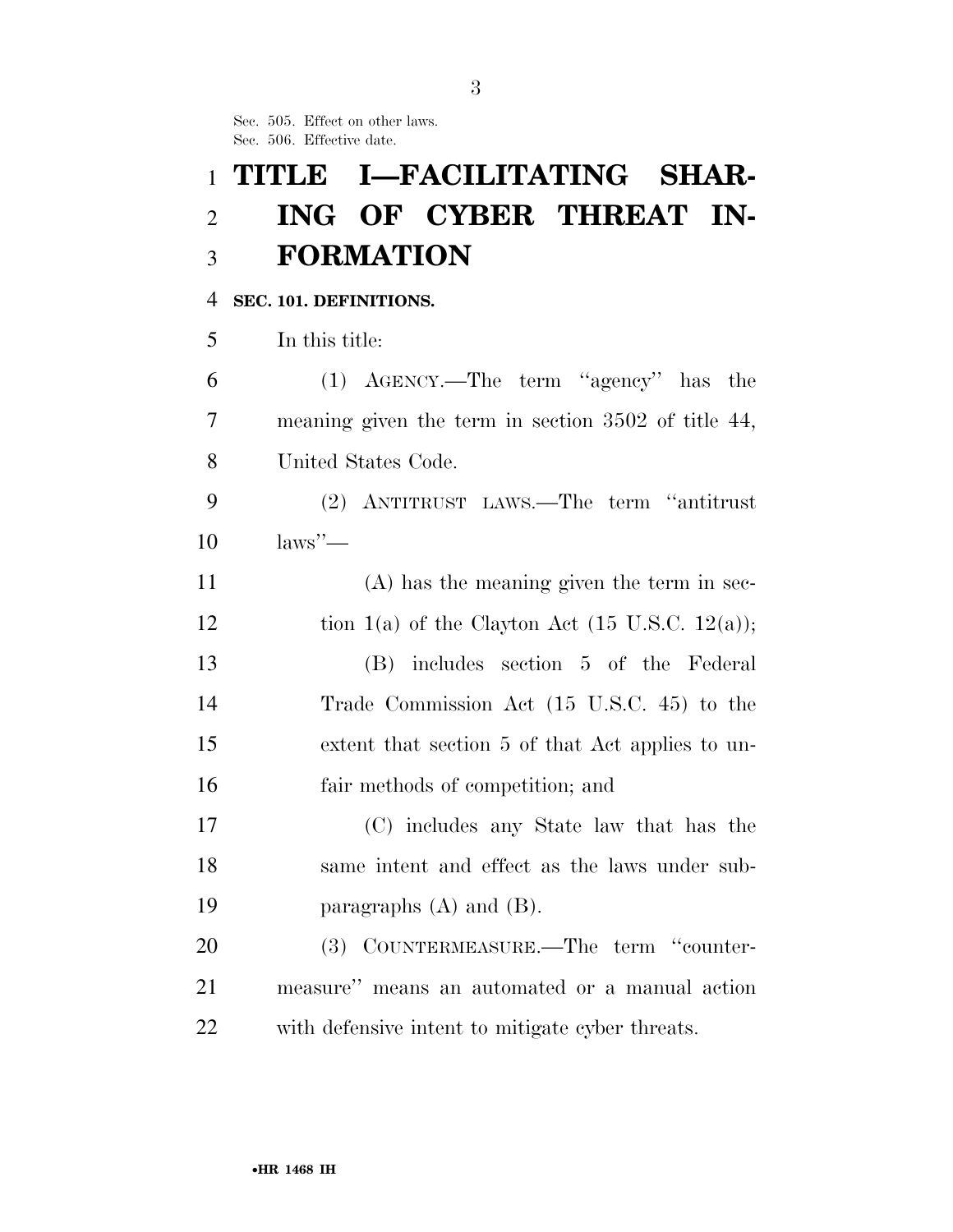| $\mathbf{1}$   | (4) CYBER THREAT INFORMATION.—The term            |
|----------------|---------------------------------------------------|
| $\overline{2}$ | "cyber threat information" means information that |
| 3              | indicates or describes—                           |
| $\overline{4}$ | (A) a technical or operation vulnerability        |
| 5              | or a cyber threat mitigation measure;             |
| 6              | (B) an action or operation to mitigate a          |
| 7              | cyber threat;                                     |
| 8              | (C) malicious reconnaissance, including           |
| 9              | anomalous patterns of network activity that ap-   |
| 10             | pear to be transmitted for the purpose of gath-   |
| 11             | ering technical information related to a cyberse- |
| 12             | curity threat;                                    |
| 13             | (D) a method of defeating a technical con-        |
| 14             | trol;                                             |
| 15             | (E) a method of defeating an operational          |
| 16             | control;                                          |
| 17             | (F) network activity or protocols known to        |
| 18             | be associated with a malicious cyber actor or     |
| 19             | that signify malicious cyber intent;              |
| 20             | (G) a method of causing a user with legiti-       |
| 21             | mate access to an information system or infor-    |
| 22             | mation that is stored on, processed by, or        |
| 23             | transiting an information system to inadvert-     |
| 24             | ently enable the defeat of a technical or oper-   |
| 25             | ational control;                                  |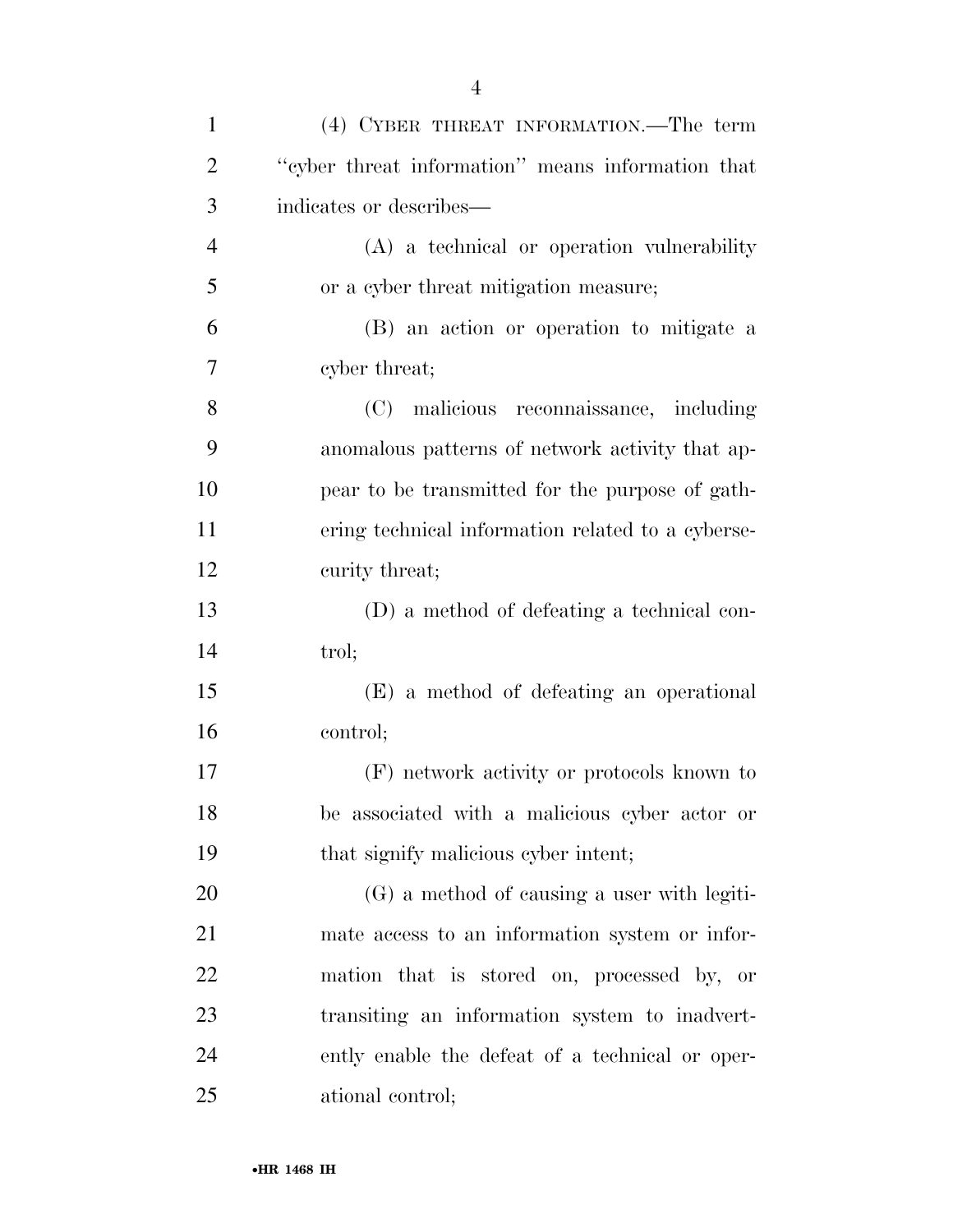| $\mathbf{1}$   | (H) any other attribute of a cybersecurity            |
|----------------|-------------------------------------------------------|
| $\overline{2}$ | threat or cyber defense information that would        |
| $\mathfrak{Z}$ | situational awareness of the<br>United<br>foster      |
| $\overline{4}$ | States cybersecurity posture, if disclosure of        |
| 5              | such attribute or information is not otherwise        |
| 6              | prohibited by law;                                    |
| 7              | (I) the actual or potential harm caused by            |
| 8              | cyber incident, including information<br>$\mathbf{a}$ |
| 9              | exfiltrated when it is necessary in order to iden-    |
| 10             | tify or describe a cybersecurity threat; or           |
| 11             | $(J)$ any combination of subparagraphs $(A)$          |
| 12             | through $(I)$ .                                       |
| 13             | (5) CYBERSECURITY CENTER.—The term "cy-               |
| 14             | bersecurity center" means the Department of De-       |
| 15             | fense Cyber Crime Center, the Intelligence Commu-     |
| 16             | nity Incident Response Center, the United States      |
| 17             | Cyber Command Joint Operations Center, the Na-        |
| 18             | tional Cyber Investigative Joint Task Force, the Na-  |
| 19             | tional Security Agency/Central Security Service       |
| 20             | Threat Operations Center, the National Cybersecu-     |
| 21             | rity and Communications Integration Center, and       |
| 22             | any successor center.                                 |
| 23             | $(6)$ CYBERSECURITY SYSTEM.—The term "cy-             |
| 24             | bersecurity system" means a system designed or em-    |
| 25             | ployed to ensure the integrity, confidentiality, or   |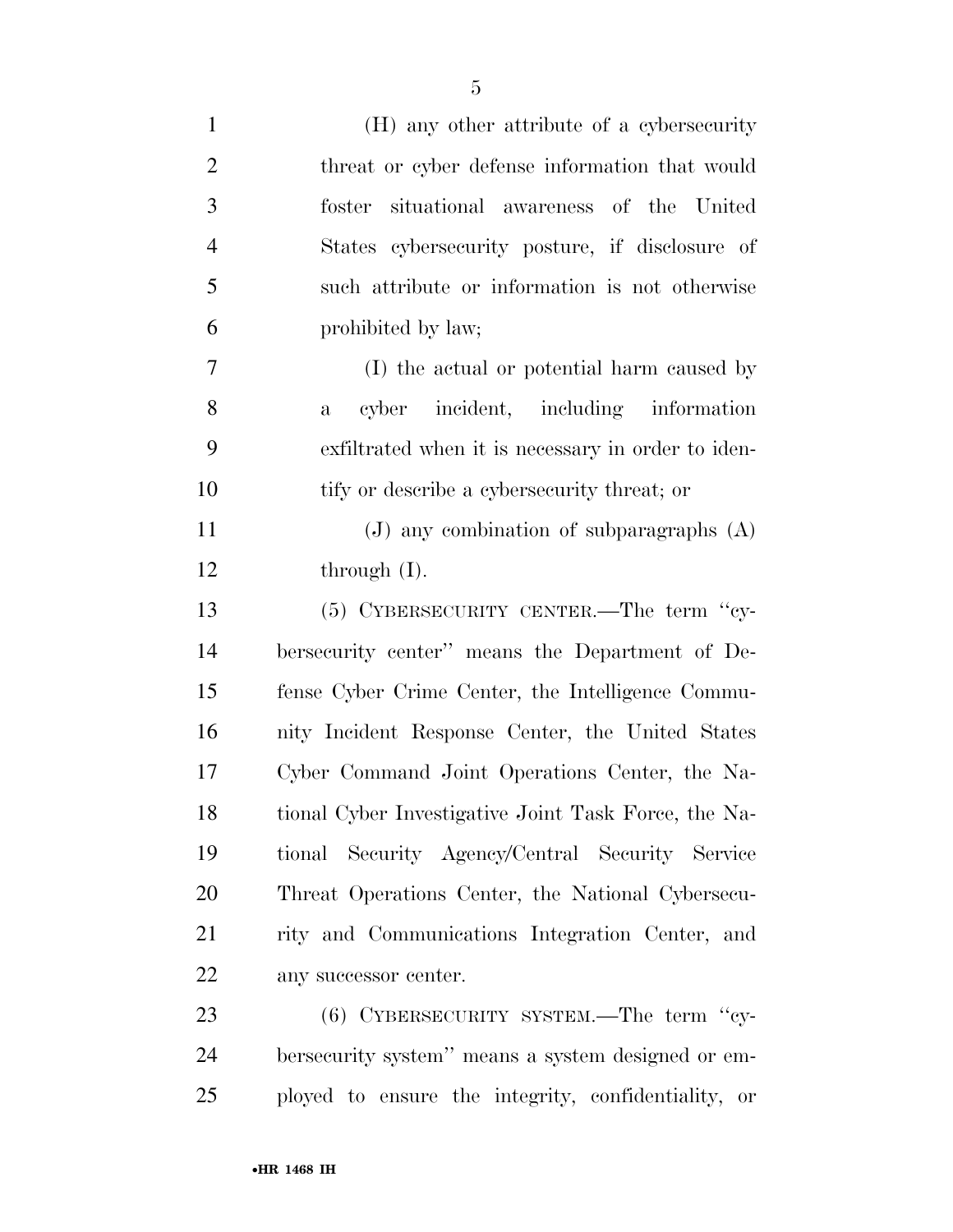| $\mathbf{1}$   | availability of, or to safeguard, a system or network, |
|----------------|--------------------------------------------------------|
| $\overline{2}$ | including measures intended to protect a system or     |
| 3              | network from-                                          |
| $\overline{4}$ | (A) efforts to degrade, disrupt, or destroy            |
| 5              | such system or network; or                             |
| 6              | (B) the ft or misappropriations of private             |
| $\overline{7}$ | or government information, intellectual prop-          |
| 8              | erty, or personally identifiable information.          |
| 9              | $(7)$ ENTITY.—                                         |
| 10             | (A) IN GENERAL.—The term "entity"                      |
| 11             | means any private entity, non-Federal Govern-          |
| 12             | ment agency or department, or State, tribal, or        |
| 13             | local government agency or department (includ-         |
| 14             | ing an officer, employee, or agent thereof).           |
| 15             | (B) INCLUSIONS.—The term "entity" in-                  |
| 16             | cludes a government agency or department (in-          |
| 17             | cluding an officer, employee, or agent thereof)        |
| 18             | of the District of Columbia, the Commonwealth          |
| 19             | of Puerto Rico, the Virgin Islands, Guam,              |
| 20             | American Samoa, the Northern Mariana Is-               |
| 21             | lands, and any other territory or possession of        |
| 22             | the United States.                                     |
| 23             | (8) FEDERAL INFORMATION SYSTEM.-The                    |
| 24             | term "Federal information system" means an infor-      |
| 25             | mation system of a Federal department or agency        |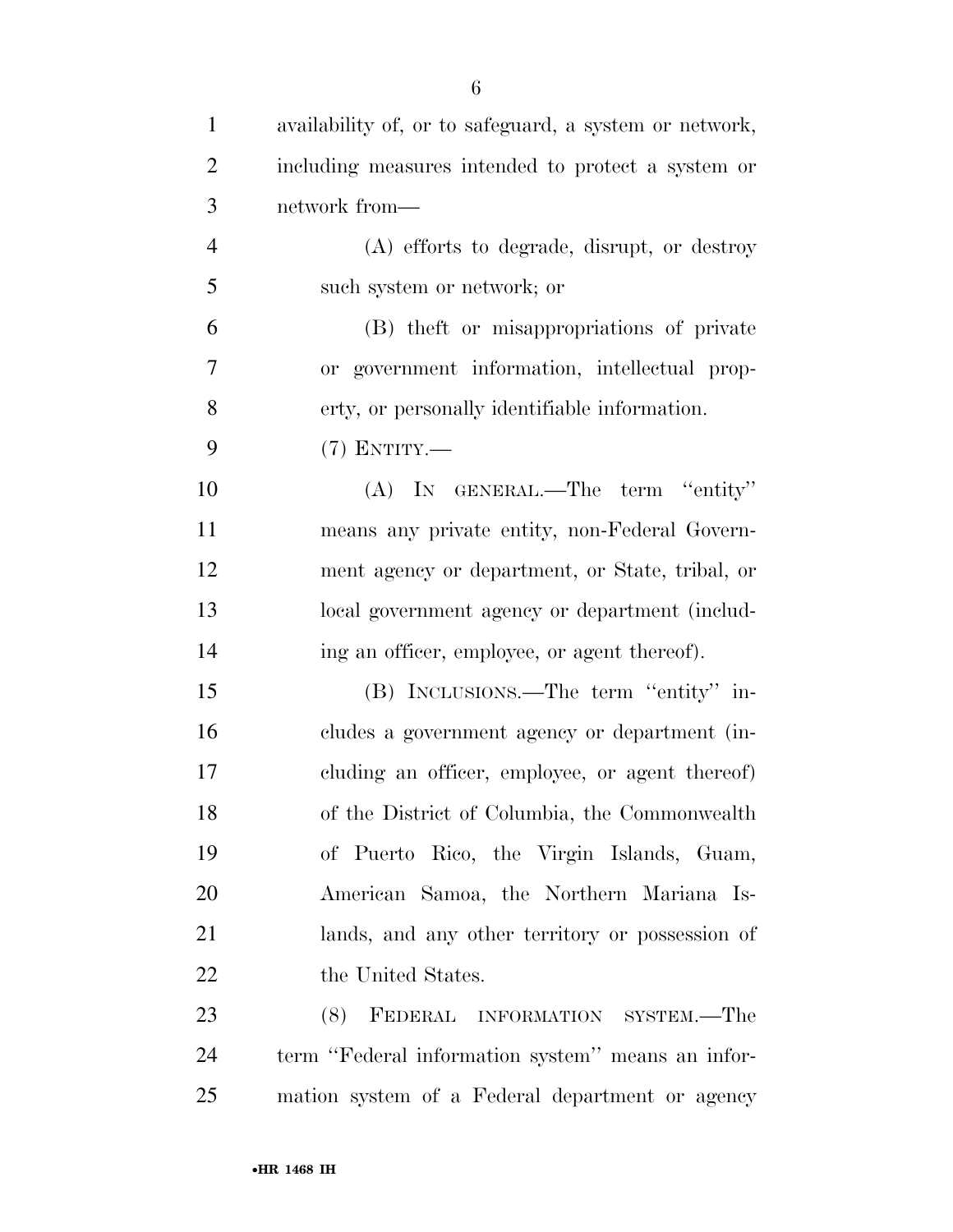| $\mathbf{1}$   | used or operated by an executive agency, by a con-     |
|----------------|--------------------------------------------------------|
| $\overline{2}$ | tractor of an executive agency, or by another organi-  |
| 3              | zation on behalf of an executive agency.               |
| $\overline{4}$ | (9) INFORMATION SECURITY.—The term "infor-             |
| 5              | mation security" means protecting information and      |
| 6              | information systems from disruption or unauthorized    |
| 7              | access, use, disclosure, modification, or destruction  |
| 8              | in order to provide—                                   |
| 9              | $(A)$ integrity, by guarding against im-               |
| 10             | proper information modification or destruction,        |
| 11             | including by ensuring information nonrepudi-           |
| 12             | ation and authenticity;                                |
| 13             | (B) confidentiality, by preserving author-             |
| 14             | ized restrictions on access and disclosure, in-        |
| 15             | cluding means for protecting personal privacy          |
| 16             | and proprietary information; or                        |
| 17             | (C) availability, by ensuring timely and re-           |
| 18             | liable access to and use of information.               |
| 19             | (10) INFORMATION SYSTEM.—The term "infor-              |
| 20             | mation system" has the meaning given the term in       |
| 21             | section 3502 of title 44, United States Code.          |
| 22             | (11) LOCAL GOVERNMENT.—The term "local                 |
| 23             | government" means any borough, city, county, par-      |
| 24             | ish, town, township, village, or other general purpose |
| 25             | political subdivision of a State.                      |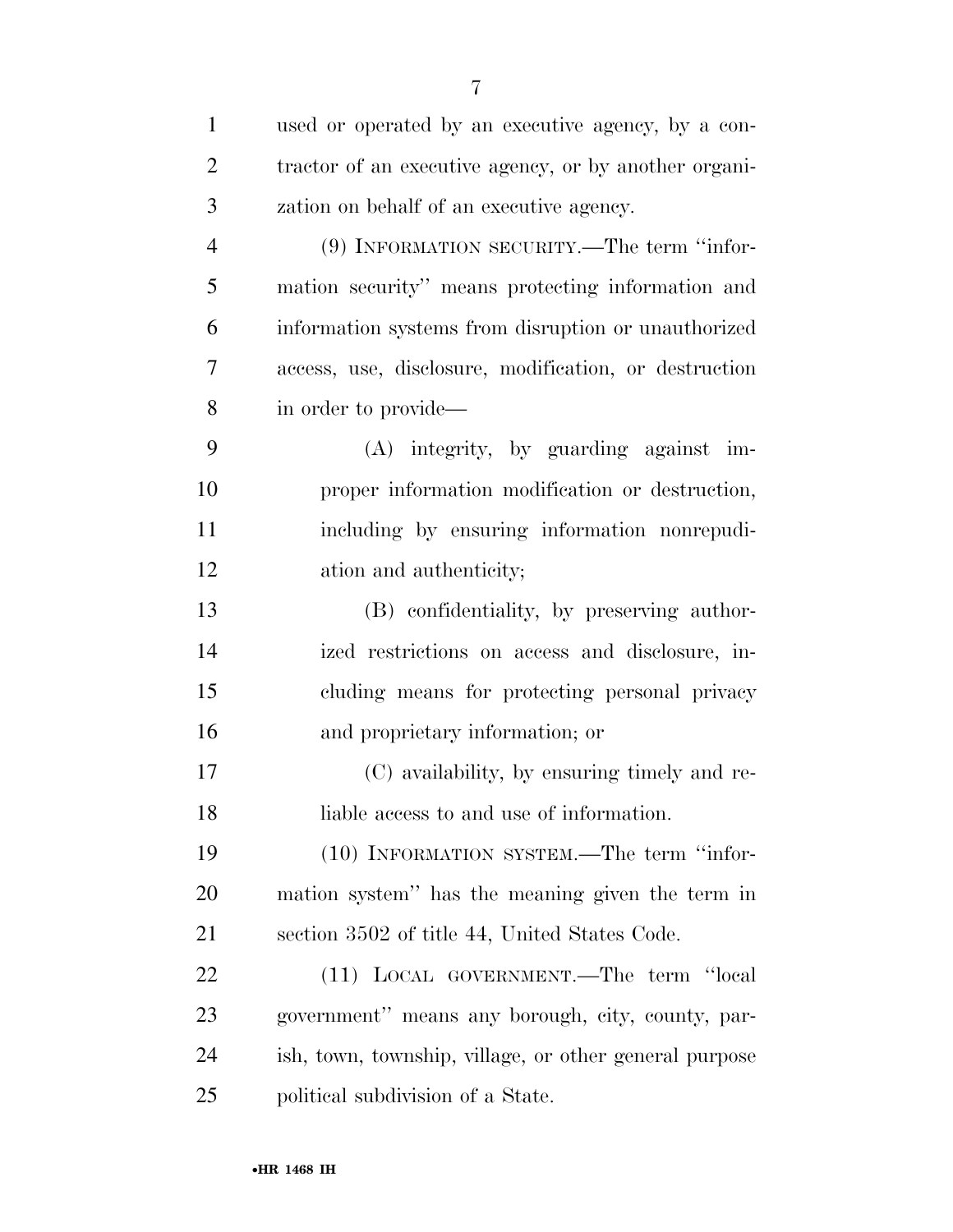(12) MALICIOUS RECONNAISSANCE.—The term ''malicious reconnaissance'' means a method for ac- tively probing or passively monitoring an information system for the purpose of discerning technical vulnerabilities of the information system, if such method is associated with a known or suspected cy-bersecurity threat.

 (13) OPERATIONAL CONTROL.—The term ''operational control'' means a security control for an information system that primarily is implemented and executed by people.

 (14) OPERATIONAL VULNERABILITY.—The term ''operational vulnerability'' means any attribute of policy, process, or procedure that could enable or facilitate the defeat of an operational control.

 (15) PRIVATE ENTITY.—The term ''private en- tity'' means any individual or any private group, or- ganization, or corporation, including an officer, em-ployee, or agent thereof.

 (16) SIGNIFICANT CYBER INCIDENT.—The term ''significant cyber incident'' means a cyber incident resulting in, or an attempted cyber incident that, if successful, would have resulted in—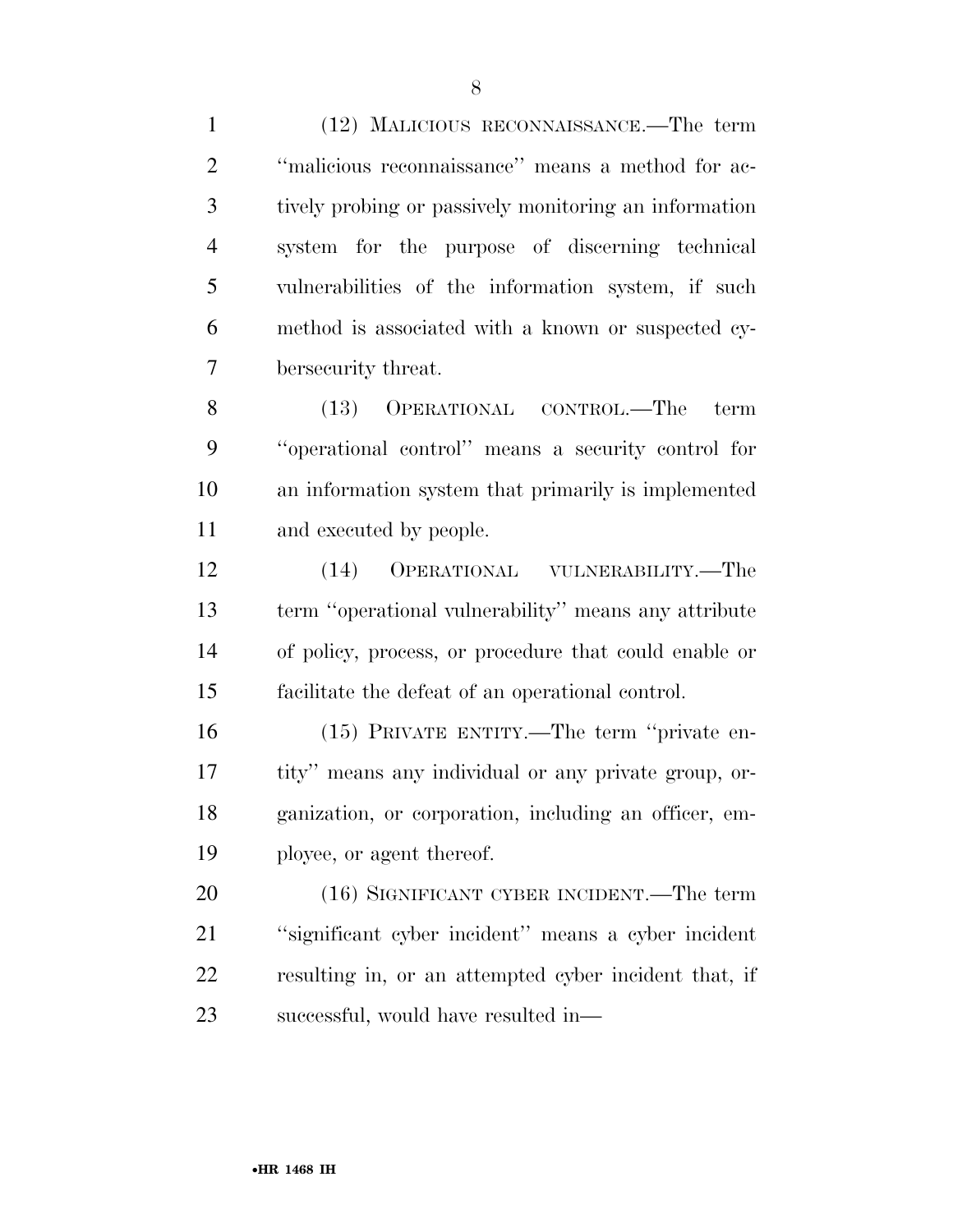| $\mathbf{1}$   | (A) the exfiltration from a Federal infor-            |
|----------------|-------------------------------------------------------|
| 2              | mation system of data that is essential to the        |
| 3              | operation of the Federal information system; or       |
| $\overline{4}$ | (B) an incident in which an operational or            |
| 5              | technical control essential to the security or op-    |
| 6              | eration of a Federal information system was de-       |
| 7              | feated.                                               |
| 8              | (17) TECHNICAL CONTROL.—The term "tech-               |
| 9              | nical control" means a hardware or software restric-  |
| 10             | tion on, or audit of, access or use of an information |
| 11             | system or information that is stored on, processed    |
| 12             | by, or transiting an information system that is in-   |
| 13             | tended to ensure the confidentiality, integrity, or   |
| 14             | availability of that system.                          |
| 15             | (18) TECHNICAL VULNERABILITY.—The term                |
| 16             | "technical vulnerability" means any attribute of      |
| 17             | hardware or software that could enable or facilitate  |
| 18             | the defeat of a technical control.                    |
| 19             | $(19)$ TRIBAL.—The term "tribal"<br>has the           |
| 20             | meaning given the term "Indian tribe" in section 4    |
| 21             | of the Indian Self-Determination and Education As-    |
| 22             | sistance Act $(25 \text{ U.S.C. } 450\text{b}).$      |
| 23             | SEC. 102. AUTHORIZATION TO SHARE CYBER THREAT IN-     |
| 24             | FORMATION.                                            |
| 25             | (a) VOLUNTARY DISCLOSURE.—                            |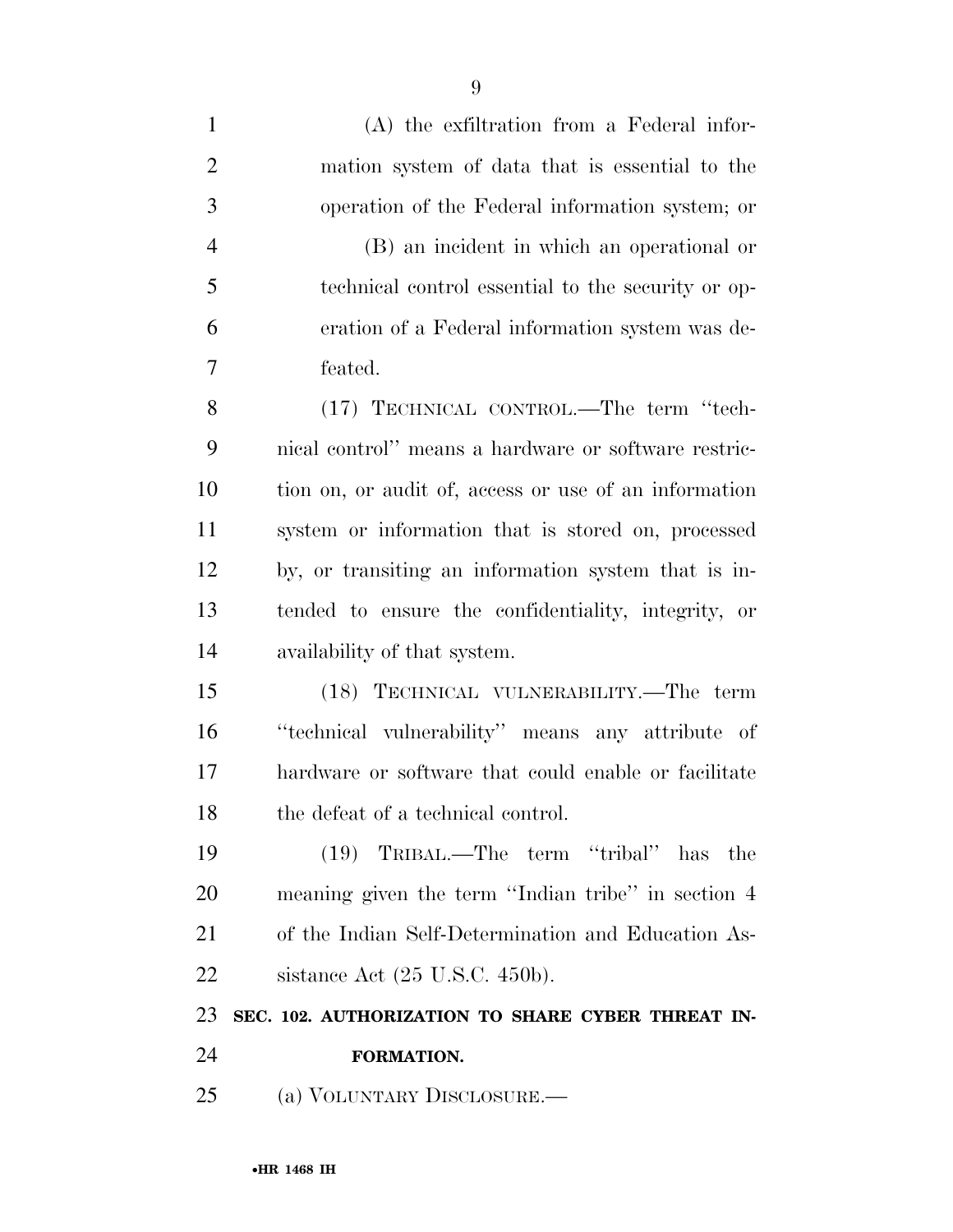| $\mathbf{1}$   | (1) PRIVATE ENTITIES.—Notwithstanding any              |
|----------------|--------------------------------------------------------|
| $\overline{2}$ | other provision of law, a private entity may, for the  |
| 3              | purpose of preventing, investigating, or otherwise     |
| $\overline{4}$ | mitigating threats to information security, on its     |
| 5              | own networks, or as authorized by another entity, on   |
| 6              | such entity's networks, employ countermeasures and     |
| 7              | use cybersecurity systems in order to obtain, iden-    |
| 8              | tify, or otherwise possess cyber threat information.   |
| 9              | (2) ENTITIES.—Notwithstanding any other pro-           |
| 10             | vision of law, an entity may disclose cyber threat in- |
| 11             | formation to-                                          |
| 12             | $(A)$ a cybersecurity center; or                       |
| 13             | (B) any other entity in order to assist with           |
| 14             | preventing, investigating, or otherwise miti-          |
| 15             | gating threats to information security.                |
| 16             | INFORMATION SECURITY PROVIDERS.-If<br>(3)              |
| 17             | the cyber threat information described in paragraph    |
| 18             | (1) is obtained, identified, or otherwise possessed in |
| 19             | the course of providing information security prod-     |
| 20             | ucts or services under contract to another entity,     |
| 21             | that entity shall be given, at any time prior to dis-  |
| 22             | closure of such information, a reasonable oppor-       |
| 23             | tunity to authorize or prevent such disclosure, to re- |
| 24             | quest anonymization of such information, or to re-     |
| 25             | quest that reasonable efforts be made to safeguard     |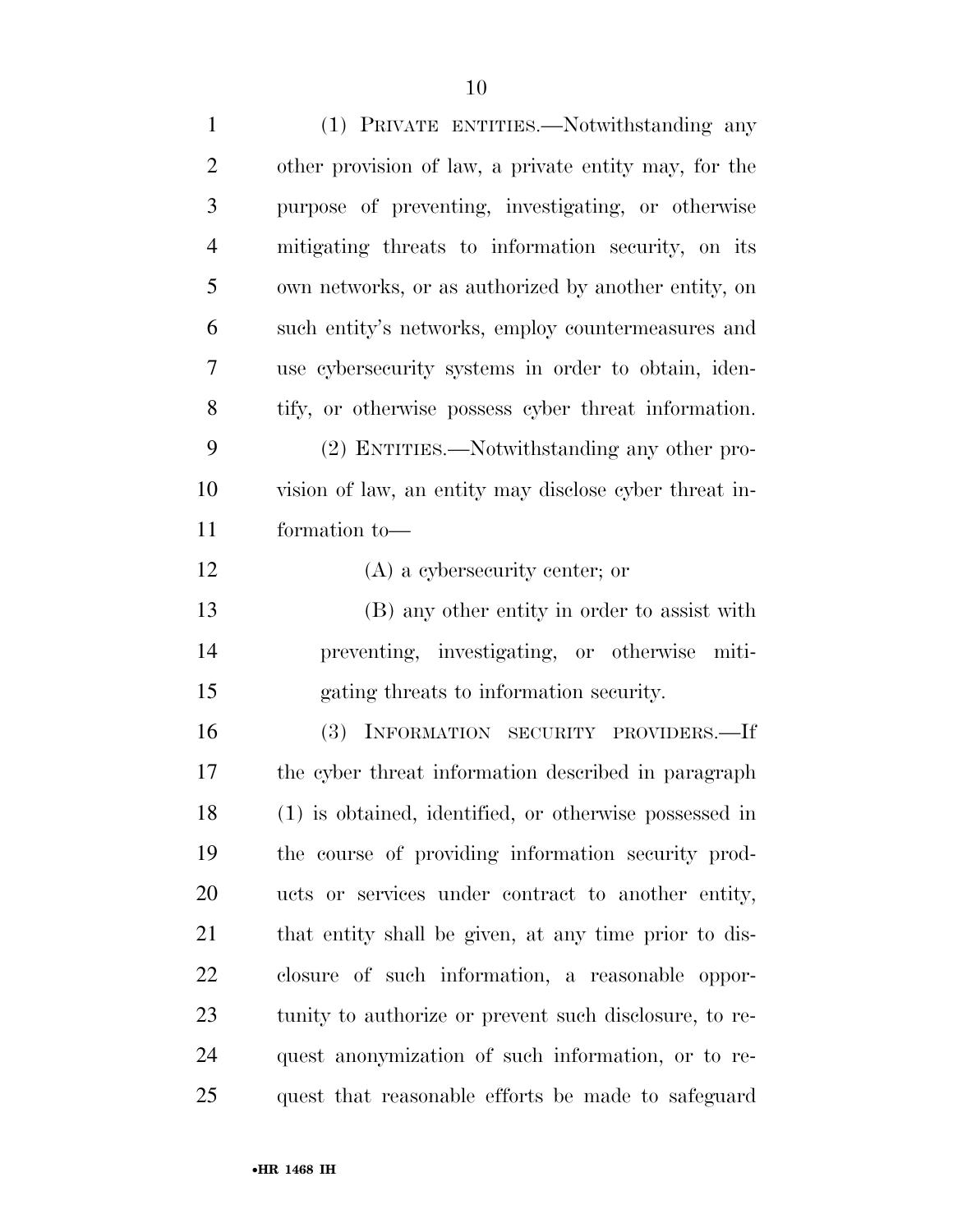| $\mathbf{1}$   | such information that identifies specific persons    |
|----------------|------------------------------------------------------|
| $\overline{2}$ | from unauthorized access or disclosure.              |
| 3              | (b) SIGNIFICANT CYBER INCIDENTS INVOLVING            |
| $\overline{4}$ | FEDERAL INFORMATION SYSTEMS.-                        |
| 5              | (1) IN GENERAL.—An entity providing elec-            |
| 6              | tronic communication services, remote computing      |
| 7              | services, or information security services to a Fed- |
| 8              | eral department or agency shall inform the Federal   |
| 9              | department or agency of a significant cyber incident |
| 10             | involving the Federal information system of that     |
| 11             | Federal department or agency that—                   |
| 12             | $(A)$ is directly known to the entity as a re-       |
| 13             | sult of providing such services;                     |
| 14             | (B) is directly related to the provision of          |
| 15             | such services by the entity; and                     |
| 16             | (C) as determined by the entity, has im-             |
| 17             | peded or will impede the performance of a crit-      |
| 18             | ical mission of the Federal department or agen-      |
| 19             | cy.                                                  |
| 20             | (2) ADVANCE COORDINATION. A Federal de-              |
| 21             | partment or agency receiving the services described  |
| 22             | in paragraph (1) shall coordinate in advance with an |
| 23             | entity described in paragraph (1) to develop the pa- |
| 24             | rameters of any information that may be provided     |
| 25             | under paragraph (1), including clarification of the  |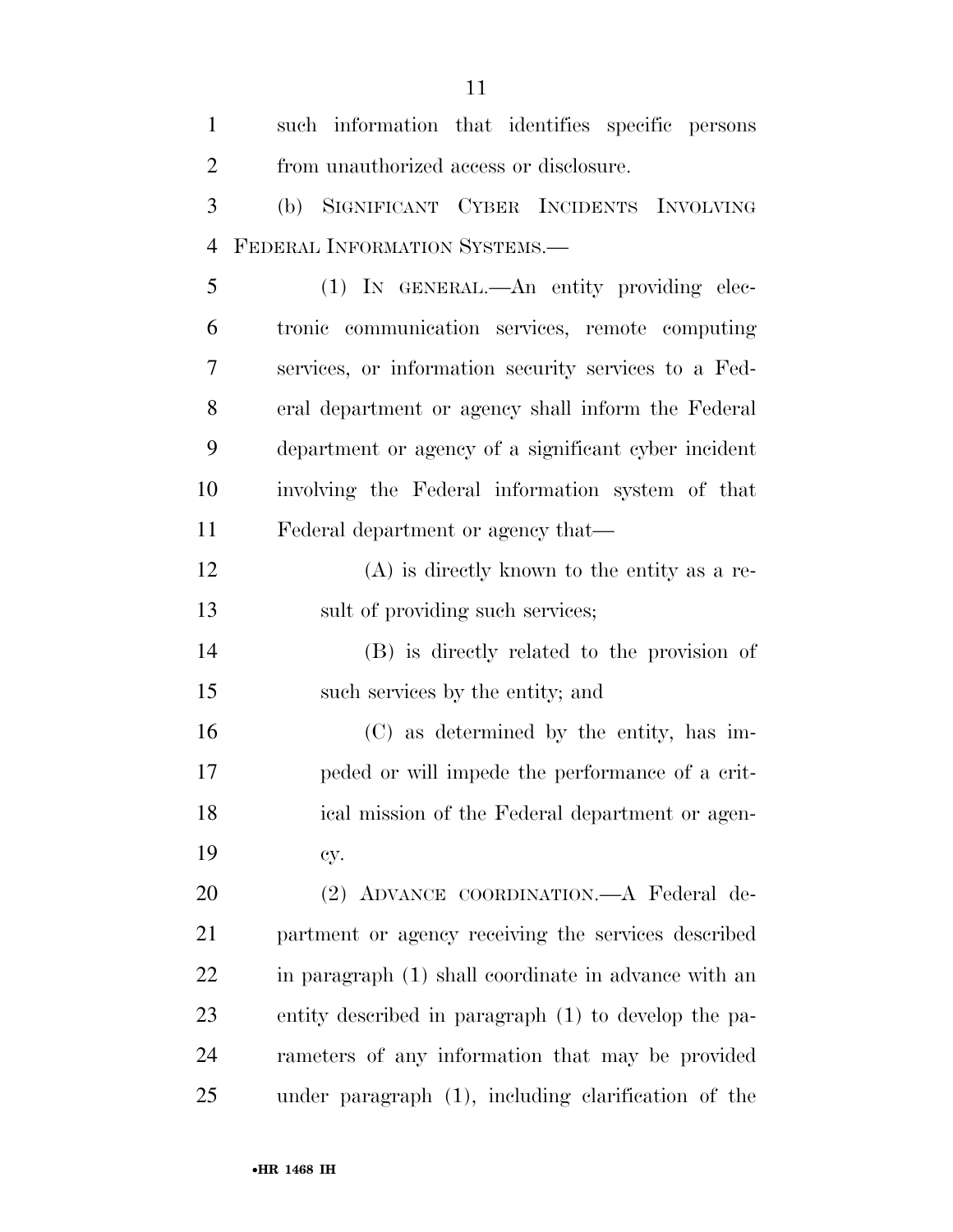| $\mathbf{1}$   | type of significant cyber incident that will impede     |
|----------------|---------------------------------------------------------|
| $\overline{2}$ | the performance of a critical mission of the Federal    |
| 3              | department or agency.                                   |
| $\overline{4}$ | (3) REPORT.—A Federal department or agency              |
| 5              | shall report information provided under this sub-       |
| 6              | section to a cybersecurity center.                      |
| 7              | (4) CONSTRUCTION.—Any information provided              |
| 8              | to a cybersecurity center under paragraph (3) shall     |
| 9              | be treated in the same manner as information pro-       |
| 10             | vided to a cybersecurity center under subsection (a).   |
| 11             | (c) INFORMATION SHARED WITH OR PROVIDED TO              |
| 12             | A CYBERSECURITY CENTER.—Cyber threat information        |
| 13             | provided to a cybersecurity center under this section—  |
| 14             | (1) may be disclosed to, retained by, and used          |
| 15             | by, consistent with otherwise applicable Federal law,   |
| 16             | any Federal agency or department, component, offi-      |
| 17             | cer, employee, or agent of the Federal Government       |
| 18             | for a cybersecurity purpose, a national security pur-   |
| 19             | pose, or in order to prevent, investigate, or prosecute |
| 20             | any of the offenses listed in section 2516 of title 18, |
| 21             | United States Code, and such information shall not      |
| 22             | be disclosed to, retained by, or used by any Federal    |
| 23             | agency or department for any use not permitted          |
| 24             | under this paragraph;                                   |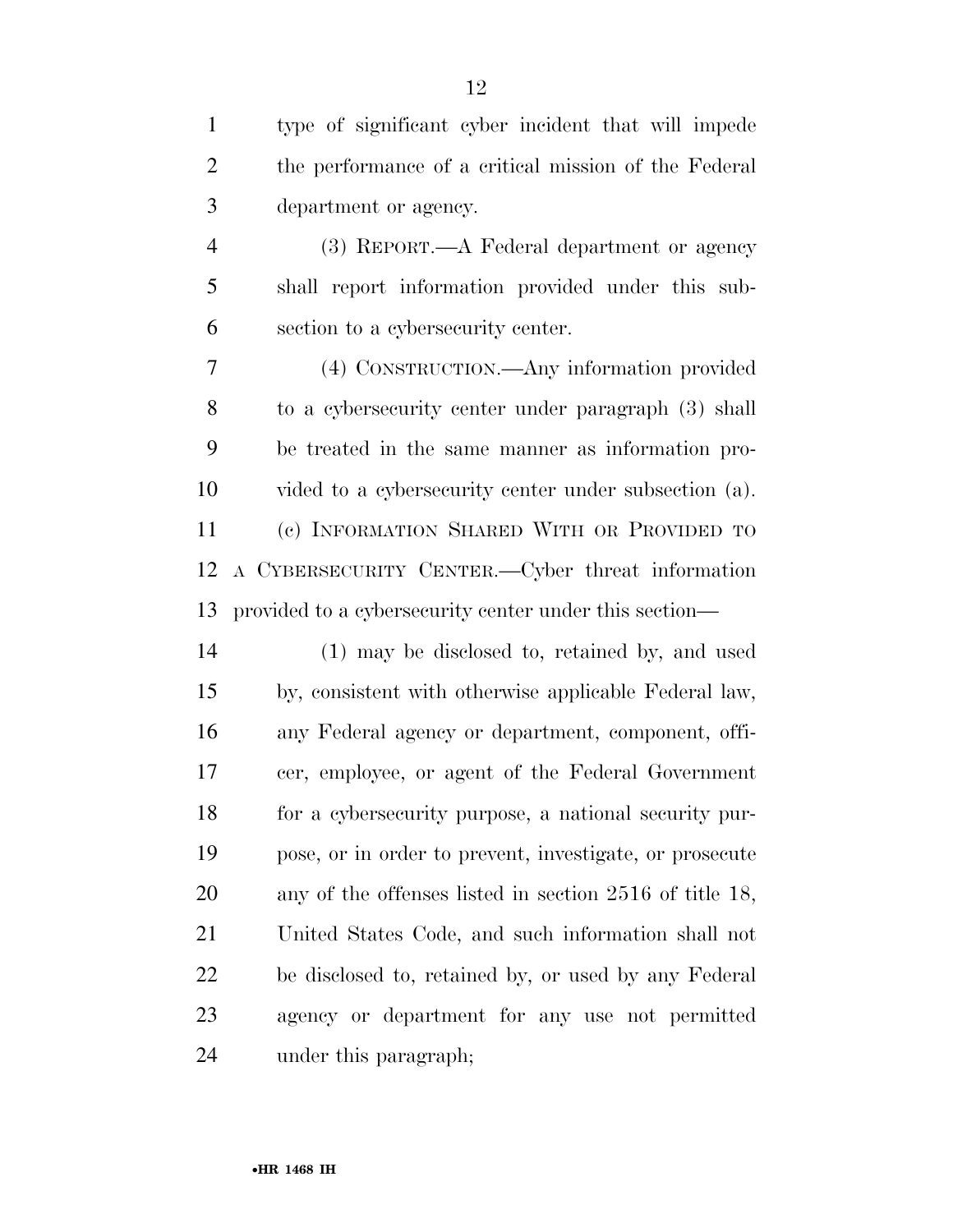(2) may, with the prior written consent of the entity submitting such information, be disclosed to and used by a State, tribal, or local government or government agency for the purpose of protecting in- formation systems, or in furtherance of preventing, investigating, or prosecuting a criminal act, except that if the need for immediate disclosure prevents obtaining written consent, such consent may be pro- vided orally with subsequent documentation of such consent;

 (3) shall be considered the commercial, finan- cial, or proprietary information of the entity pro- viding such information to the Federal Government and any disclosure outside the Federal Government may only be made upon the prior written consent by such entity and shall not constitute a waiver of any applicable privilege or protection provided by law, except that if the need for immediate disclosure pre- vents obtaining written consent, such consent may be provided orally with subsequent documentation of such consent;

 (4) shall be deemed voluntarily shared informa- tion and exempt from disclosure under section 552 of title 5, United States Code, and any State, tribal,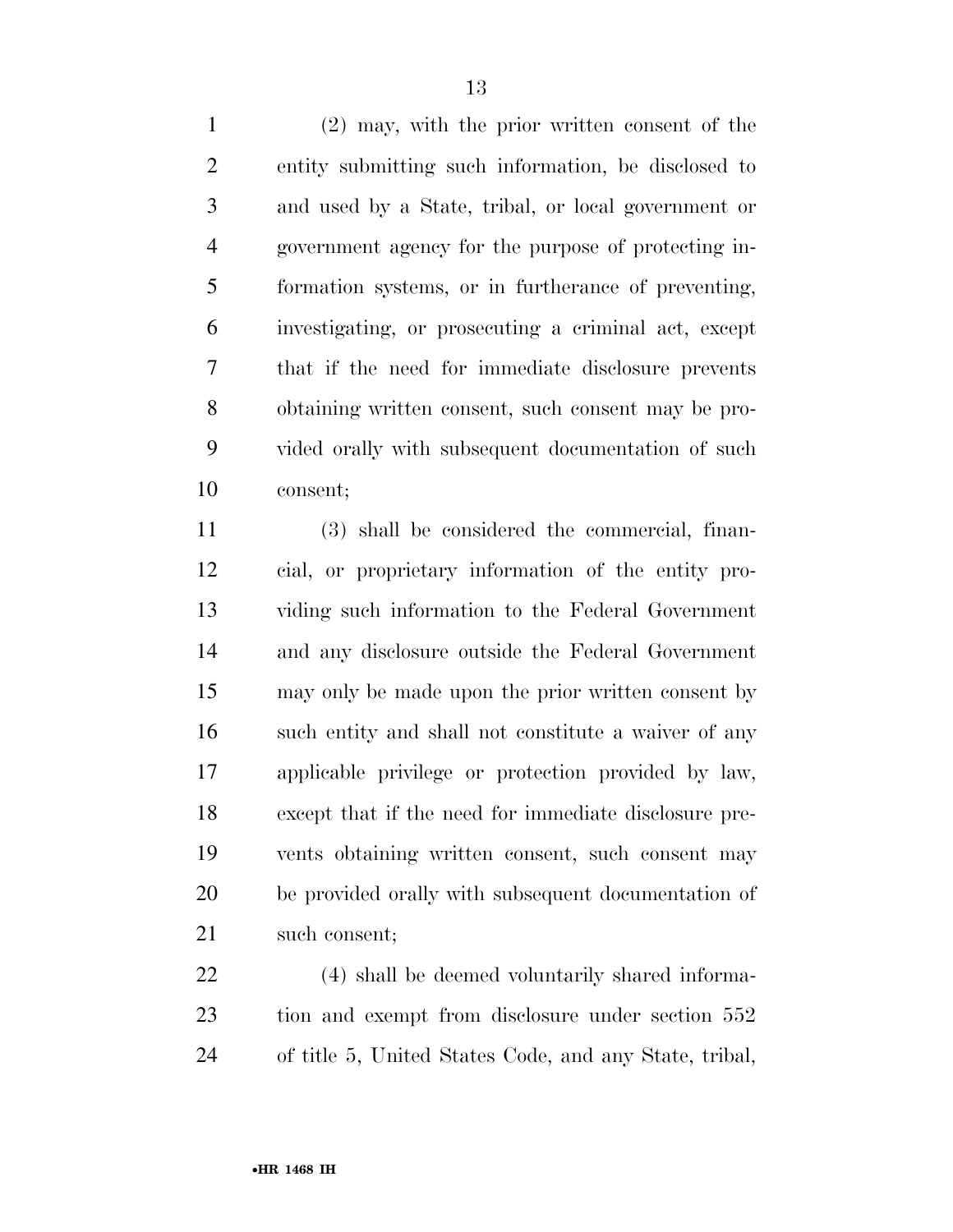or local law requiring disclosure of information or records;

 (5) shall be, without discretion, withheld from 4 the public under section  $552(b)(3)(B)$  of title 5, United States Code, and any State, tribal, or local law requiring disclosure of information or records;

 (6) shall not be subject to the rules of any Fed- eral agency or department or any judicial doctrine regarding ex parte communications with a decision-making official;

 (7) shall not, if subsequently provided to a State, tribal, or local government or government agency, otherwise be disclosed or distributed to any entity by such State, tribal, or local government or government agency without the prior written consent of the entity submitting such information, notwith- standing any State, tribal, or local law requiring dis- closure of information or records, except that if the need for immediate disclosure prevents obtaining written consent, such consent may be provided orally with subsequent documentation of such consent; and

 (8) shall not be directly used by any Federal, State, tribal, or local department or agency to regu- late the lawful activities of an entity, including ac-tivities relating to obtaining, identifying, or other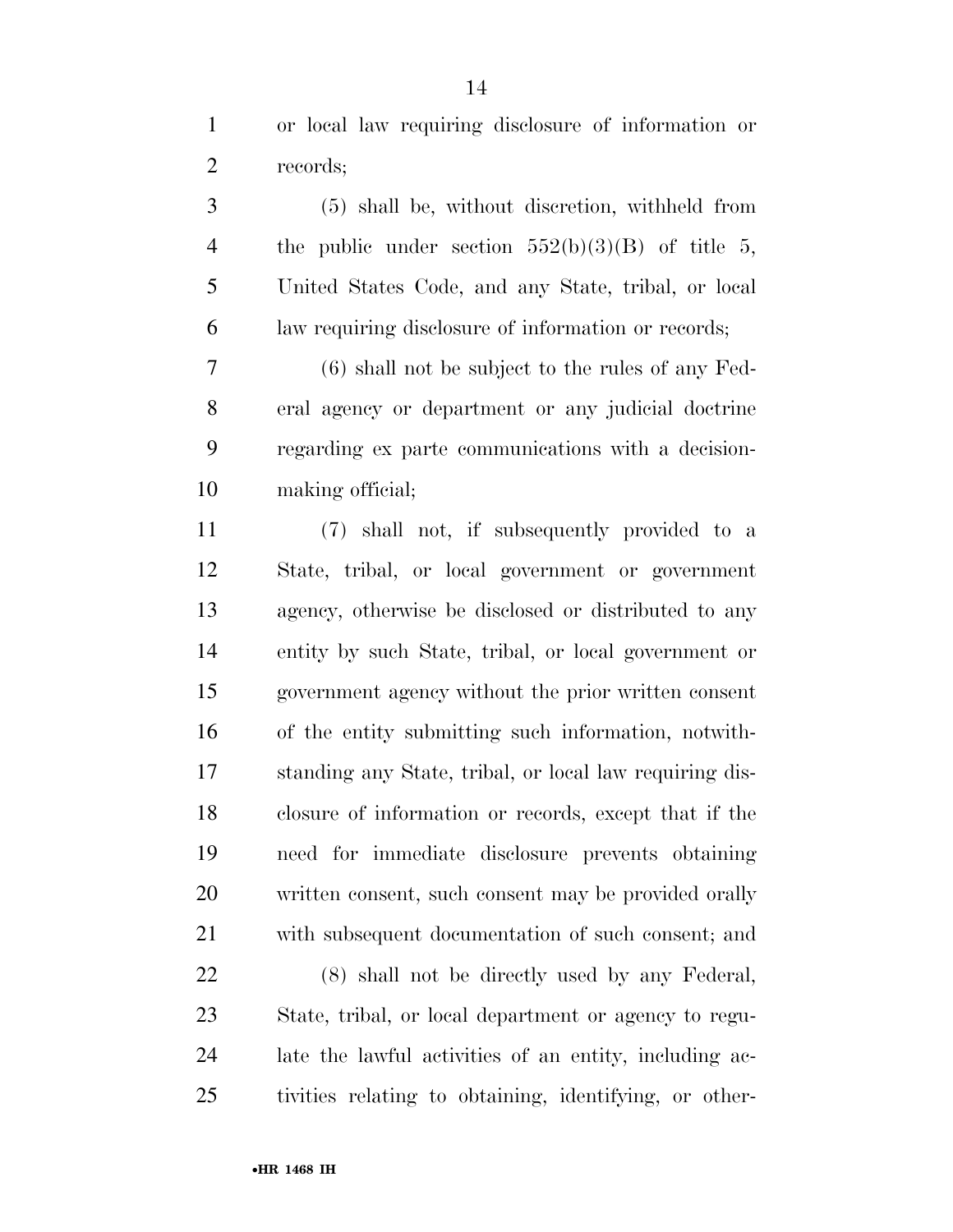wise possessing cyber threat information, except that the procedures required to be developed and imple- mented under this title shall not be considered regu-lations within the meaning of this paragraph.

 (d) PROCEDURES RELATING TO INFORMATION SHAR- ING WITH A CYBERSECURITY CENTER.—Not later than 60 days after the date of enactment of this Act, the heads of each department or agency containing a cybersecurity center shall jointly develop, promulgate, and submit to Congress procedures to ensure that cyber threat informa-tion shared with or provided to—

 (1) a cybersecurity center under this section— (A) may be submitted to a cybersecurity center by an entity, to the greatest extent pos- sible, through a uniform, publicly available process or format that is easily accessible on the website of such cybersecurity center, and that includes the ability to provide relevant de- tails about the cyber threat information and written consent to any subsequent disclosures authorized by this paragraph;

 (B) shall immediately be further shared with each cybersecurity center in order to pre-vent, investigate, or otherwise mitigate threats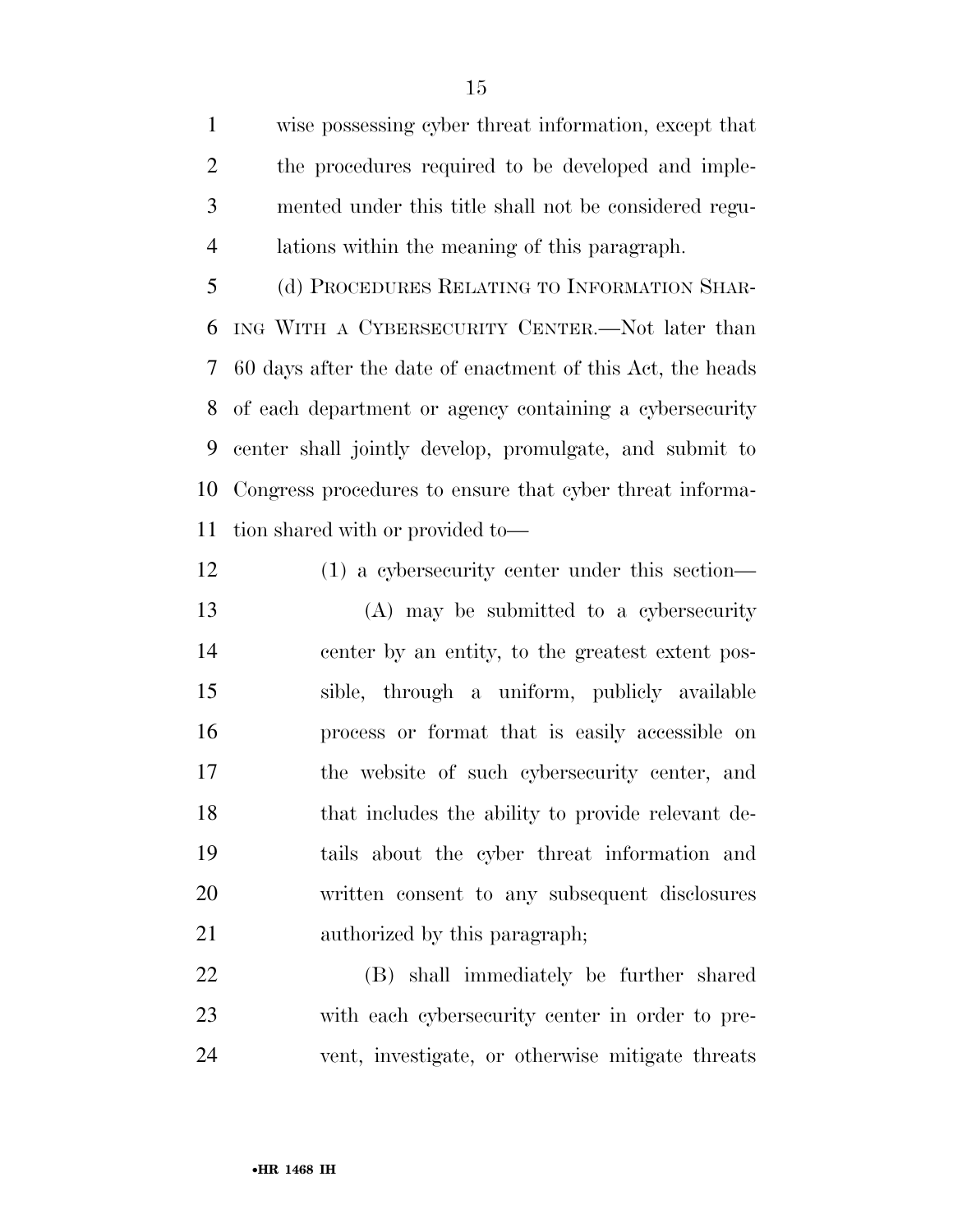to information security across the Federal Gov-ernment;

 (C) is handled by the Federal Government in a reasonable manner, including consideration of the need to protect the privacy and civil lib- erties of individuals through anonymization or other appropriate methods, while fully accom- plishing the objectives of this title, and the Fed- eral Government may undertake efforts con- sistent with this subparagraph to limit the im- pact on privacy and civil liberties of the sharing of cyber threat information with the Federal Government; and

 (D) except as provided in this section, shall only be used, disclosed, or handled in accord-16 ance with the provisions of subsection (c); and (2) a Federal agency or department under sub- section (b) is provided immediately to a cybersecu- rity center in order to prevent, investigate, or other- wise mitigate threats to information security across 21 the Federal Government.

(e) INFORMATION SHARED BETWEEN ENTITIES.—

 (1) IN GENERAL.—An entity sharing cyber threat information with another entity under this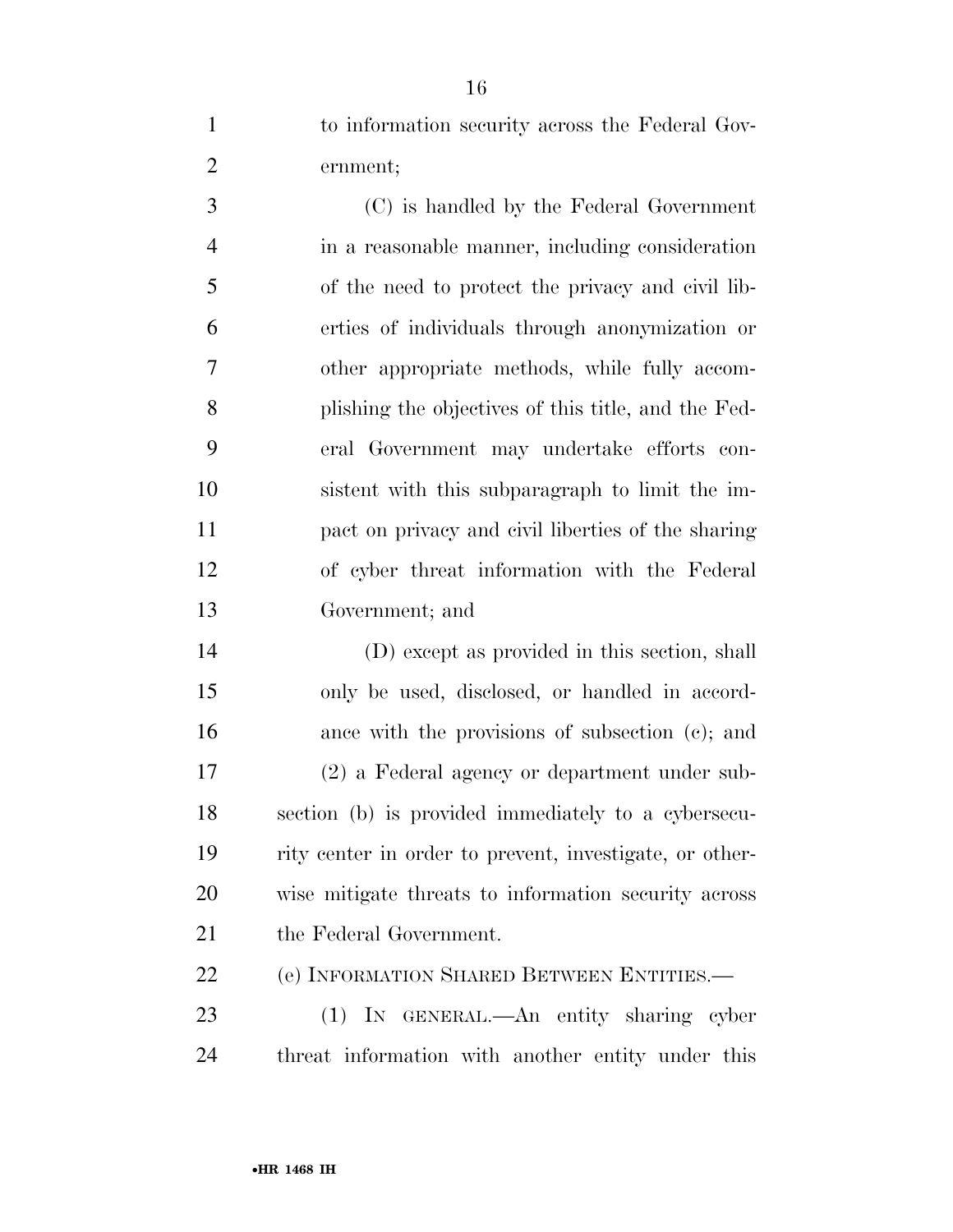| $\mathbf{1}$   | title may restrict the use or sharing of such informa- |
|----------------|--------------------------------------------------------|
| $\overline{2}$ | tion by such other entity.                             |
| 3              | (2) FURTHER SHARING.—Cyber threat informa-             |
| $\overline{4}$ | tion shared by any entity with another entity under    |
| 5              | this title—                                            |
| 6              | (A) shall only be further shared in accord-            |
| 7              | ance with any restrictions placed on the sharing       |
| 8              | of such information by the entity authorizing          |
| 9              | sharing, such<br>such<br>appropriate<br>as             |
| 10             | anonymization of such information; and                 |
| 11             | (B) may not be used by any entity to gain              |
| 12             | an unfair competitive advantage to the det-            |
| 13             | riment of the entity authorizing the sharing of        |
| 14             | such information, except that the conduct de-          |
| 15             | scribed in paragraph (3) shall not constitute          |
| 16             | unfair competitive conduct.                            |
| 17             | (3) INFORMATION SHARED WITH STATE, TRIB-               |
| 18             | AL, OR LOCAL GOVERNMENT OR GOVERNMENT                  |
| 19             | AGENCY.—Cyber threat information shared with a         |
| 20             | State, tribal, or local government or government       |
| 21             | agency under this title—                               |
| 22             | (A) may, with the prior written consent of             |
| 23             | the entity sharing such information, be dis-           |
| 24             | closed to and used by a State, tribal, or local        |
| 25             | government or government agency for the pur-           |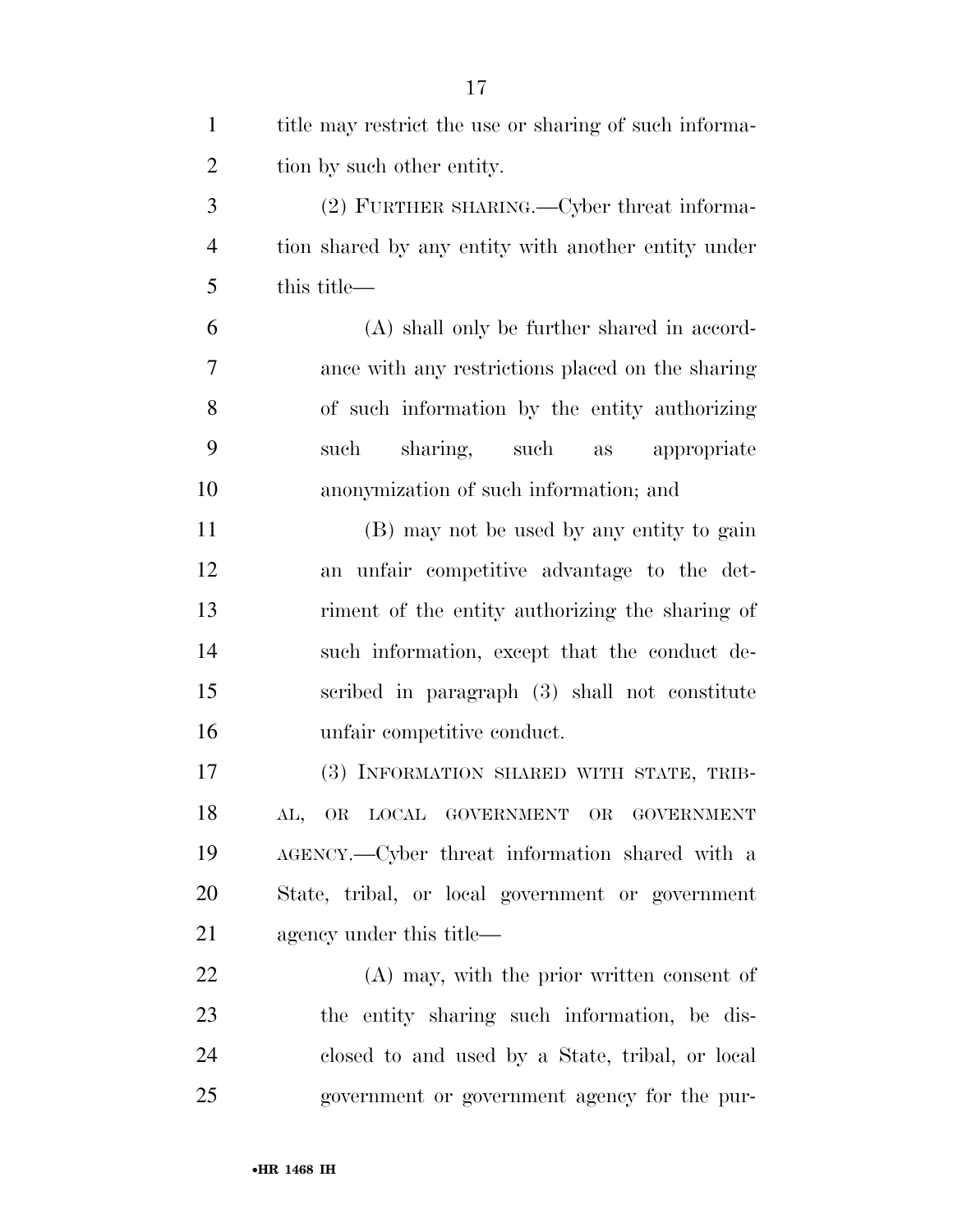| $\mathbf{1}$   | pose of protecting information systems, or in        |
|----------------|------------------------------------------------------|
| $\overline{2}$ | furtherance of preventing, investigating, or         |
| $\mathfrak{Z}$ | prosecuting a criminal act, except if the need       |
| $\overline{4}$ | for immediate disclosure prevents obtaining          |
| 5              | written consent, consent may be provided orally      |
| 6              | with subsequent documentation of the consent;        |
| 7              | (B) shall be deemed voluntarily shared in-           |
| 8              | formation and exempt from disclosure under           |
| 9              | any State, tribal, or local law requiring disclo-    |
| 10             | sure of information or records;                      |
| 11             | (C) shall not be disclosed or distributed to         |
| 12             | any entity by the State, tribal, or local govern-    |
| 13             | ment or government agency without the prior          |
| 14             | written consent of the entity submitting such        |
| 15             | information, notwithstanding any State, tribal,      |
| 16             | or local law requiring disclosure of information     |
| 17             | or records, except if the need for immediate dis-    |
| 18             | closure prevents obtaining written consent, con-     |
| 19             | sent may be provided orally with subsequent          |
| 20             | documentation of the consent; and                    |
| 21             | (D) shall not be directly used by any State,         |
| 22             | tribal, or local department or agency to regulate    |
| 23             | the lawful activities of an entity, including ac-    |
| 24             | tivities relating to obtaining, identifying, or oth- |
| 25             | erwise possessing cyber threat information, ex-      |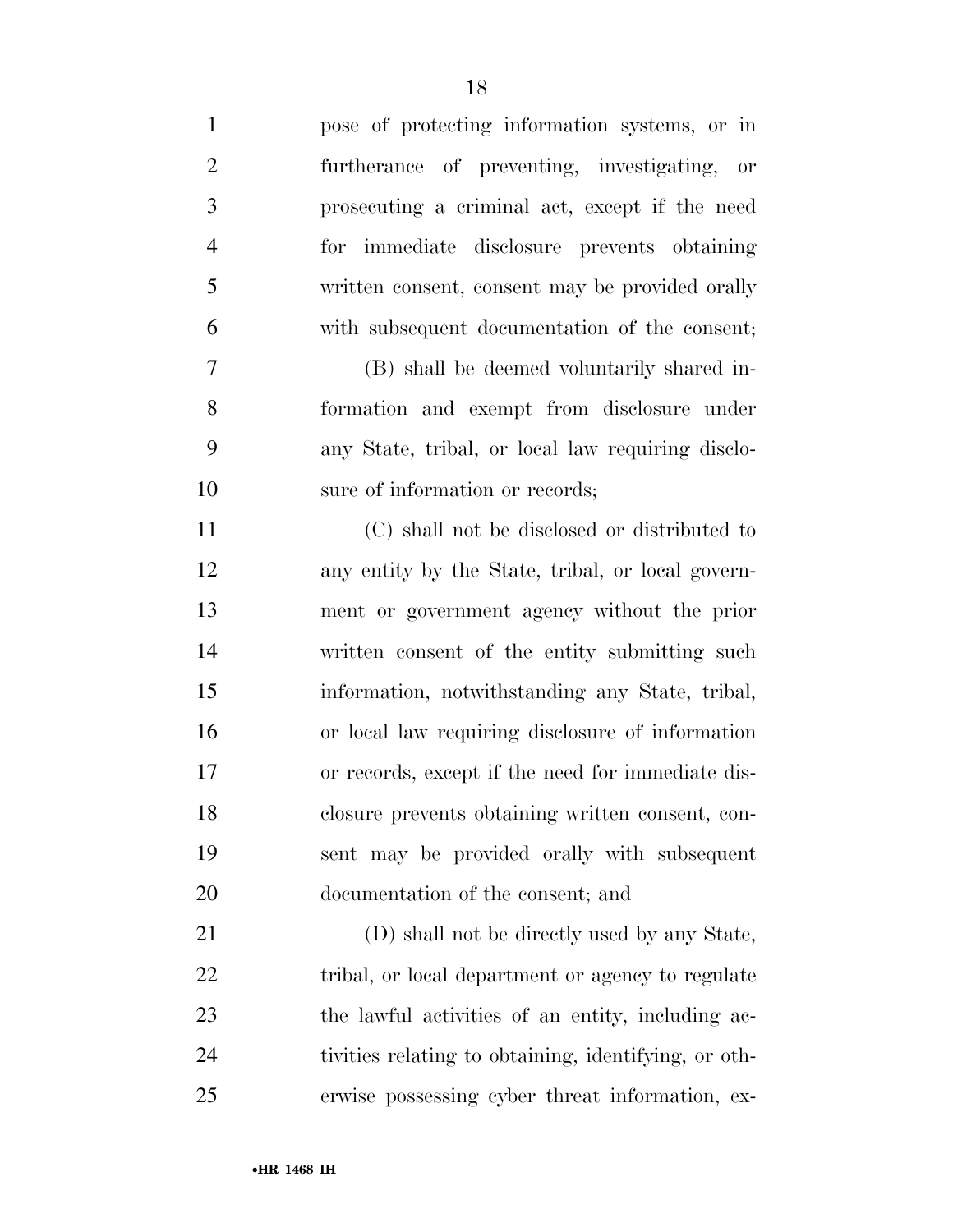| $\mathbf{1}$   | cept that the procedures required to be devel-        |
|----------------|-------------------------------------------------------|
| $\overline{2}$ | oped and implemented under this title shall not       |
| 3              | be considered regulations within the meaning of       |
| $\overline{4}$ | this subparagraph.                                    |
| 5              | (4) ANTITRUST EXEMPTION.—The exchange or              |
| 6              | provision of cyber threat information or assistance   |
| 7              | between 2 or more private entities under this title   |
| 8              | shall not be considered a violation of any provision  |
| 9              | of antitrust laws if exchanged or provided in order   |
| 10             | to assist with—                                       |
| 11             | (A) facilitating the prevention, investiga-           |
| 12             | tion, or mitigation of threats to information se-     |
| 13             | curity; or                                            |
| 14             | (B) communicating or disclosing of cyber              |
| 15             | threat information to help prevent, investigate       |
| 16             | or otherwise mitigate the effects of a threat to      |
| 17             | information security.                                 |
| 18             | (5) NO RIGHT OR BENEFIT.—The provision of             |
| 19             | cyber threat information to an entity under this sec- |
| 20             | tion shall not create a right or a benefit to similar |
| 21             | information by such entity or any other entity.       |
| 22             | (f) FEDERAL PREEMPTION.—                              |
| 23             | (1) IN GENERAL.—This section supersedes any           |
| 24             | statute or other law of a State or political subdivi- |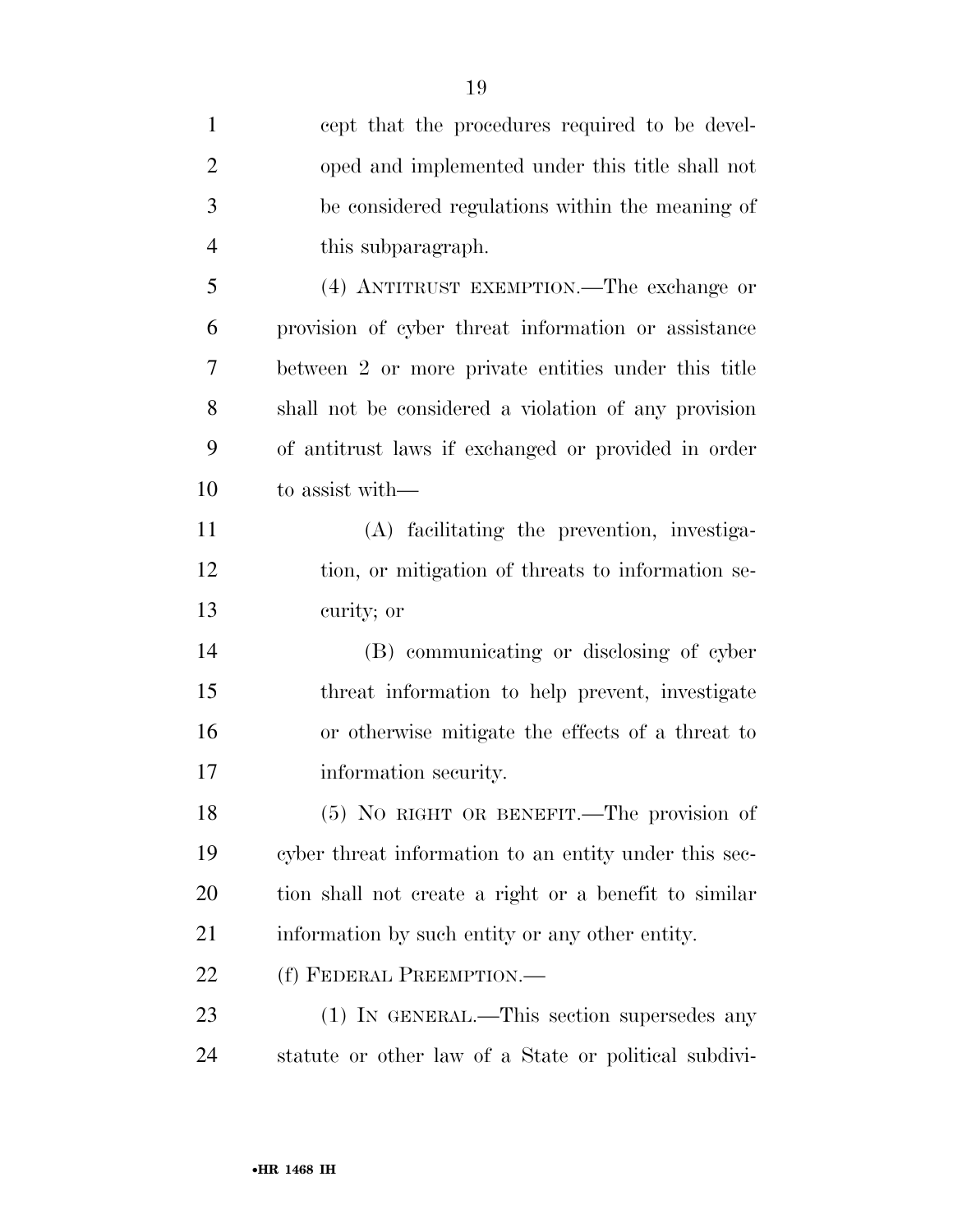| $\mathbf{1}$   | sion of a State that restricts or otherwise expressly   |
|----------------|---------------------------------------------------------|
| $\overline{2}$ | regulates an activity authorized under this section.    |
| 3              | (2) STATE LAW ENFORCEMENT.—Nothing in                   |
| $\overline{4}$ | this section shall be construed to supersede any stat-  |
| 5              | ute or other law of a State or political subdivision    |
| 6              | of a State concerning the use of authorized law en-     |
| 7              | forcement techniques.                                   |
| 8              | (3) PUBLIC DISCLOSURE.—No information                   |
| 9              | shared with or provided to a State, tribal, or local    |
| 10             | government or government agency pursuant to this        |
| 11             | section shall be made publicly available pursuant to    |
| 12             | any State, tribal, or local law requiring disclosure of |
|                |                                                         |
| 13             | information or records.                                 |
| 14             | (g) CIVIL AND CRIMINAL LIABILITY.—                      |
| 15             | (1) GENERAL PROTECTIONS.—                               |
| 16             | (A) PRIVATE ENTITIES.—No cause of ac-                   |
| 17             | tion shall lie or be maintained in any court            |
| 18             | against any private entity for—                         |
| 19             | (i) the use of countermeasures and cy-                  |
| 20             | bersecurity systems as authorized by this               |
| 21             | title;                                                  |
| 22             | (ii) the use, receipt, or disclosure of                 |
| 23             | any cyber threat information as authorized              |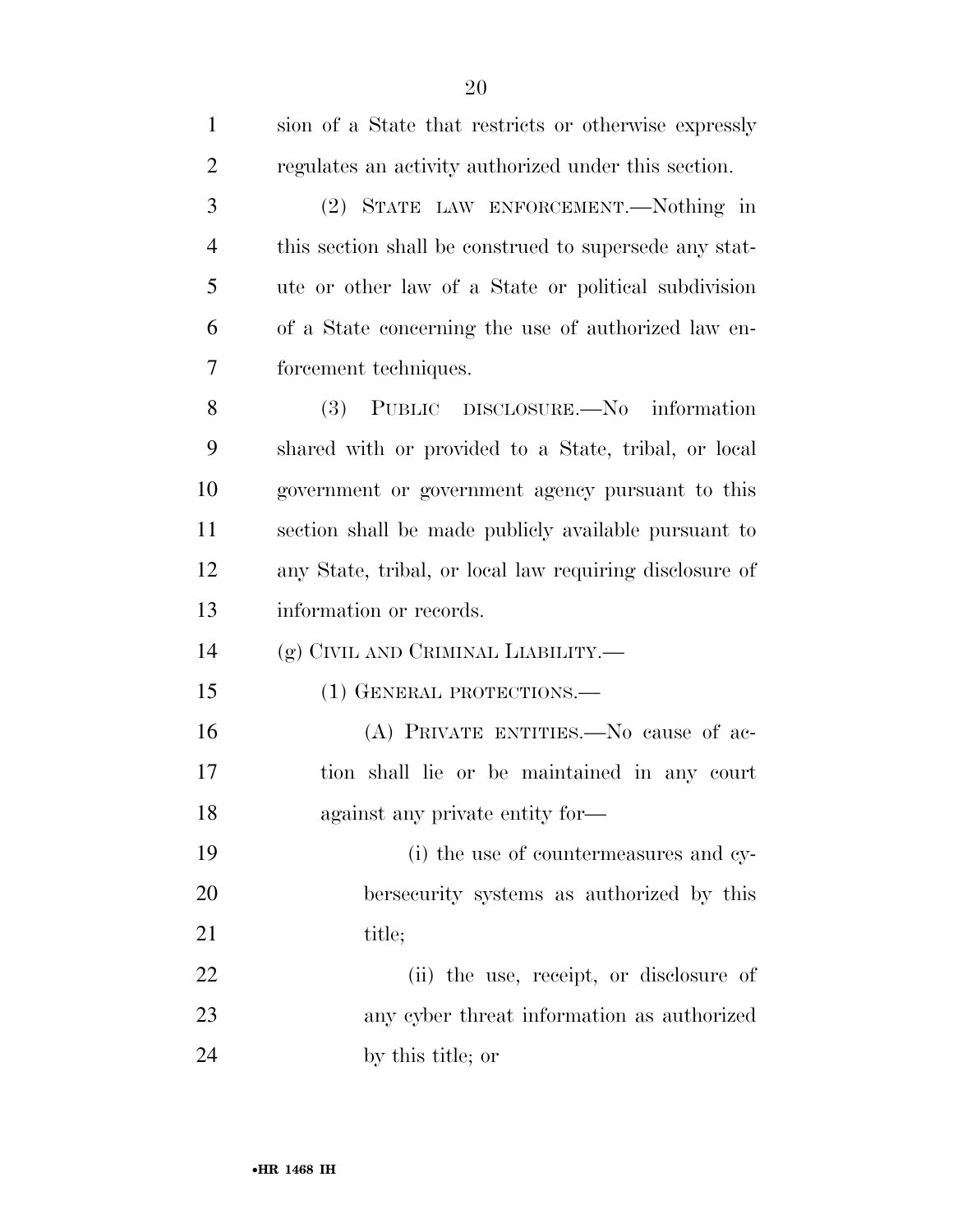| $\mathbf{1}$   | (iii) the subsequent actions or inac-                          |
|----------------|----------------------------------------------------------------|
| $\overline{2}$ | tions of any lawful recipient of cyber threat                  |
| 3              | information provided by such private enti-                     |
| $\overline{4}$ | ty.                                                            |
| 5              | (B) ENTITIES.—No cause of action shall                         |
| 6              | lie or be maintained in any court against any                  |
| 7              | entity for—                                                    |
| 8              | (i) the use, receipt, or disclosure of                         |
| 9              | any cyber threat information as authorized                     |
| 10             | by this title; or                                              |
| 11             | (ii) the subsequent actions or inac-                           |
| 12             | tions of any lawful recipient of cyber threat                  |
| 13             | information provided by such entity.                           |
| 14             | CONSTRUCTION.—Nothing in this<br>(2)<br>sub-                   |
| 15             | section shall be construed as creating any immunity            |
| 16             | against, or otherwise affecting, any action brought            |
| 17             | by the Federal Government, or any agency or de-                |
| 18             | partment thereof, to enforce any law, Executive                |
| 19             | order, or procedure governing the appropriate han-             |
| 20             | dling, disclosure, and use of classified information.          |
| 21             | (h) OTHERWISE LAWFUL DISCLOSURES.-Nothing                      |
| 22             | in this section shall be construed to limit or prohibit other- |
| 23             | wise lawful disclosures of communications, records, or         |
| 24             | other information by a private entity to any other govern-     |
|                | 25 mental or private entity not covered under this section.    |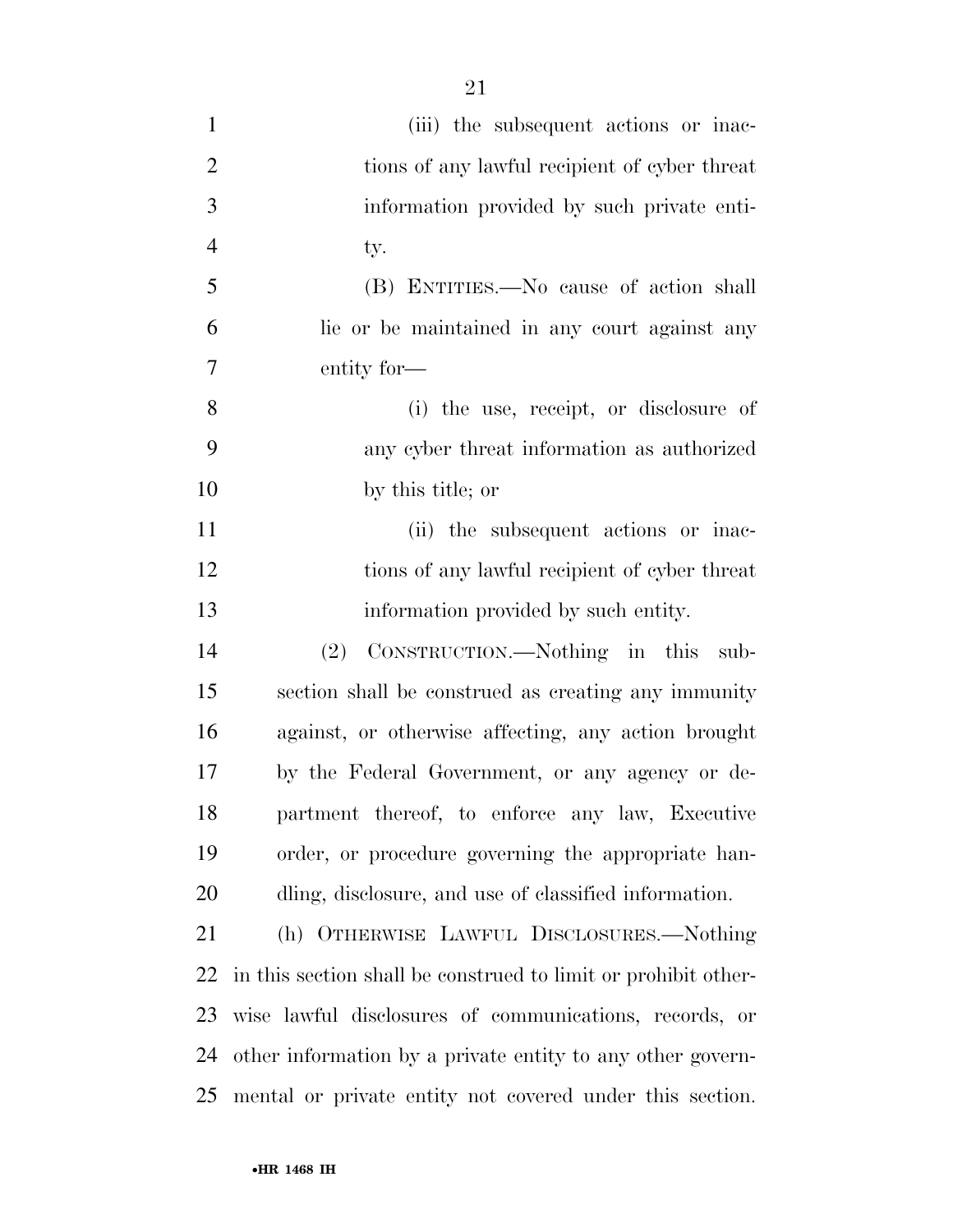(i) WHISTLEBLOWER PROTECTION.—Nothing in this Act shall be construed to preempt or preclude any em- ployee from exercising rights currently provided under any whistleblower law, rule, or regulation.

 (j) RELATIONSHIP TO OTHER LAWS.—The submis- sion of cyber threat information under this section to a cybersecurity center shall not affect any requirement under any other provision of law for an entity to provide information to the Federal Government.

## **SEC. 103. INFORMATION SHARING BY THE FEDERAL GOV-ERNMENT.**

(a) CLASSIFIED INFORMATION.—

 (1) PROCEDURES.—Consistent with the protec- tion of intelligence sources and methods, and as oth- erwise determined appropriate, the Director of Na- tional Intelligence and the Secretary of Defense, in consultation with the heads of the appropriate Fed- eral departments or agencies, shall develop and pro-mulgate procedures to facilitate and promote—

 (A) the immediate sharing, through the cy- bersecurity centers, of classified cyber threat in- formation in the possession of the Federal Gov- ernment with appropriately cleared representa-tives of any appropriate entity; and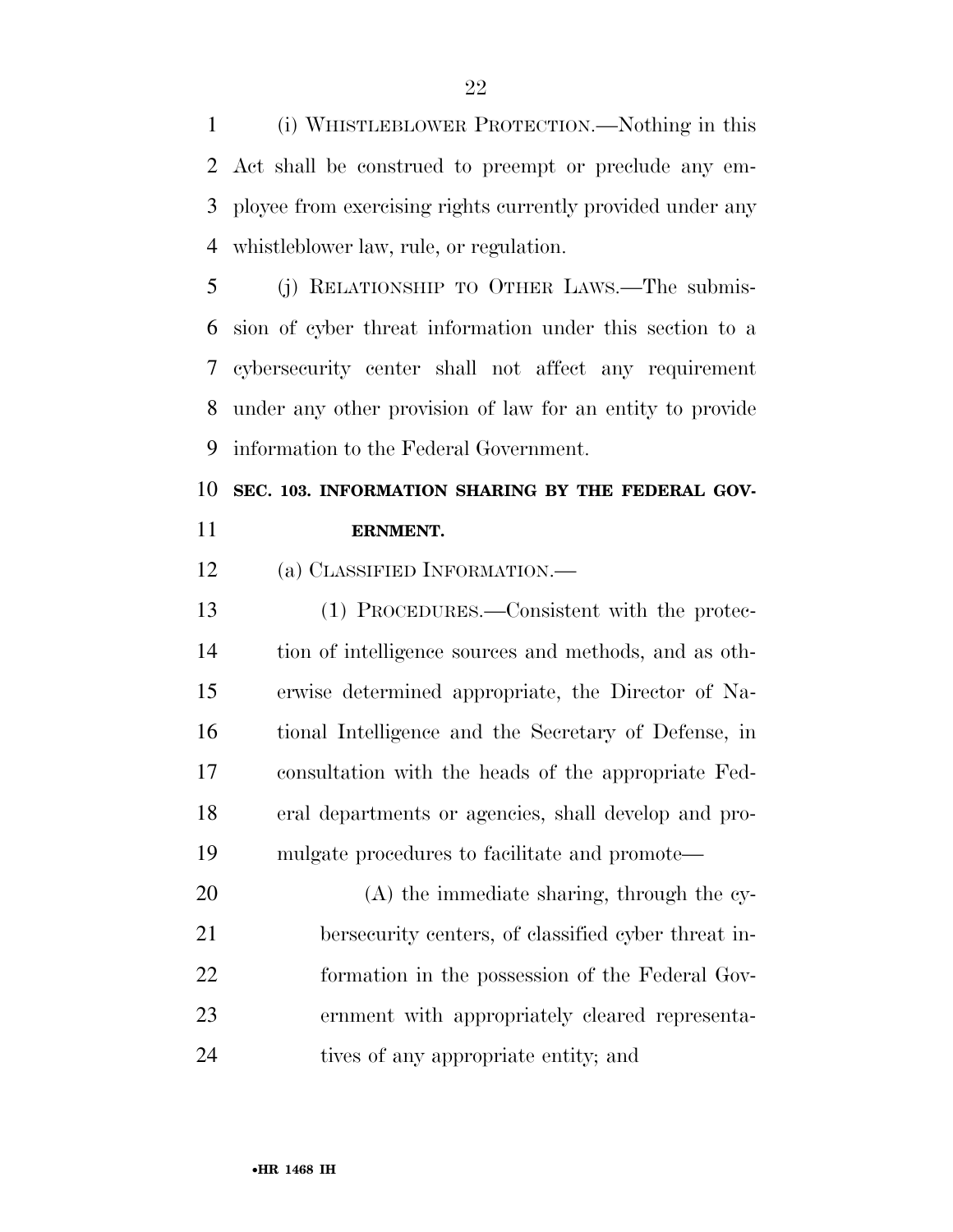(B) the declassification and immediate sharing, through the cybersecurity centers, with any entity or, if appropriate, public availability of cyber threat information in the possession of the Federal Government. (2) HANDLING OF CLASSIFIED INFORMATION.— The procedures developed under paragraph (1) shall ensure that each entity receiving classified cyber threat information pursuant to this section has ac- knowledged in writing the ongoing obligation to com- ply with all laws, Executive orders, and procedures concerning the appropriate handling, disclosure, or use of classified information. (b) UNCLASSIFIED CYBER THREAT INFORMATION.— The heads of each department or agency containing a cy- bersecurity center shall jointly develop and promulgate procedures that ensure that, consistent with the provisions of this section, unclassified, including controlled unclassi- fied, cyber threat information in the possession of the Fed- eral Government— (1) is shared, through the cybersecurity centers, in an immediate and adequate manner with appro- priate entities; and (2) if appropriate, is made publicly available.

(c) DEVELOPMENT OF PROCEDURES.—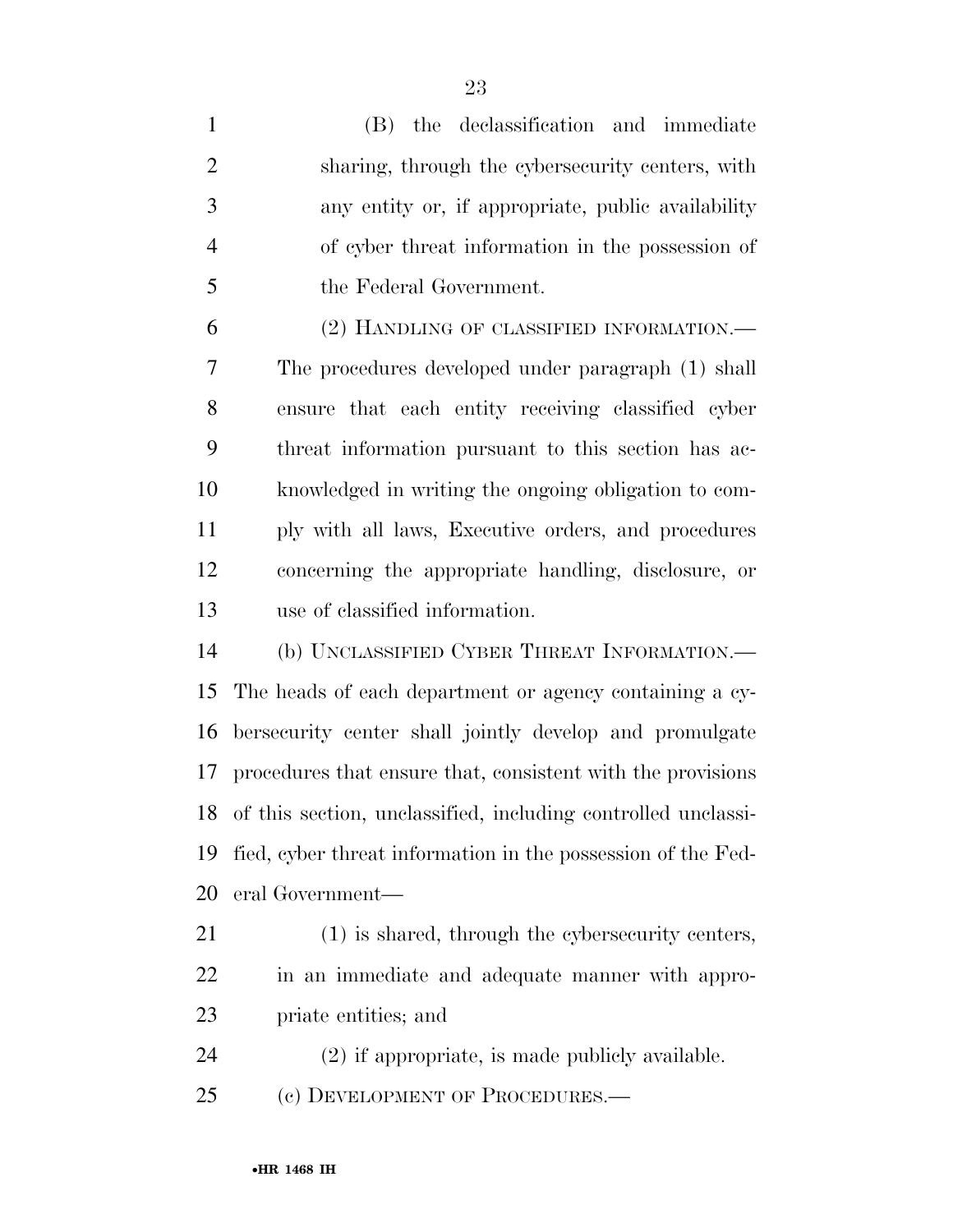under this section shall incorporate, to the greatest extent possible, existing processes utilized by sector specific information sharing and analysis centers. (2) COORDINATION WITH ENTITIES.—In devel- oping the procedures required under this section, the Director of National Intelligence and the heads of each department or agency containing a cybersecu- rity center shall coordinate with appropriate entities to ensure that protocols are implemented that will facilitate and promote the sharing of cyber threat in- formation by the Federal Government. (d) ADDITIONAL RESPONSIBILITIES OF CYBERSECU- RITY CENTERS.—Consistent with section 102, a cyberse- curity center shall— (1) facilitate information sharing, interaction, and collaboration among and between cybersecurity centers and— (A) other Federal entities; (B) any entity; and (C) international partners, in consultation 22 with the Secretary of State; (2) disseminate timely and actionable cyberse-curity threat, vulnerability, mitigation, and warning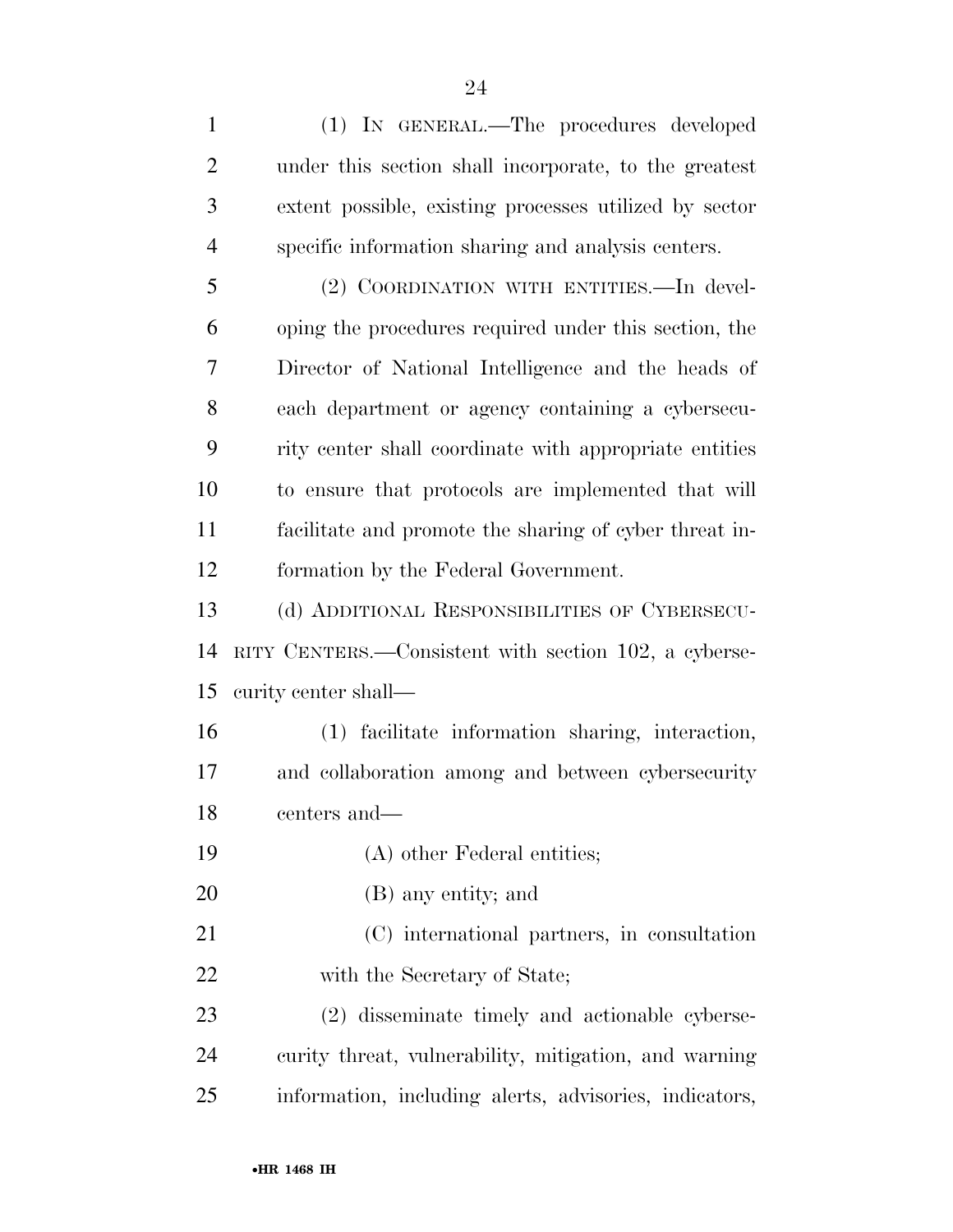signatures, and mitigation and response measures, to improve the security and protection of informa-tion systems; and

 (3) coordinate with other Federal entities, as appropriate, to integrate information from across the Federal Government to provide situational awareness of the cybersecurity posture of the United States.

 (e) SHARING WITHIN THE FEDERAL GOVERN- MENT.—The heads of appropriate Federal departments and agencies shall ensure that cyber threat information in the possession of such Federal departments or agencies that relates to the prevention, investigation, or mitigation of threats to information security across the Federal Gov- ernment is shared effectively with the cybersecurity cen-ters.

 (f) SUBMISSION TO CONGRESS.—Not later than 60 days after the date of enactment of this Act, the Director of National Intelligence, in coordination with the appro- priate head of a department or an agency containing a cybersecurity center, shall submit the procedures required by this section to Congress.

### **SEC. 104. CONSTRUCTION.**

 (a) INFORMATION SHARING RELATIONSHIPS.—Noth-ing in this title shall be construed—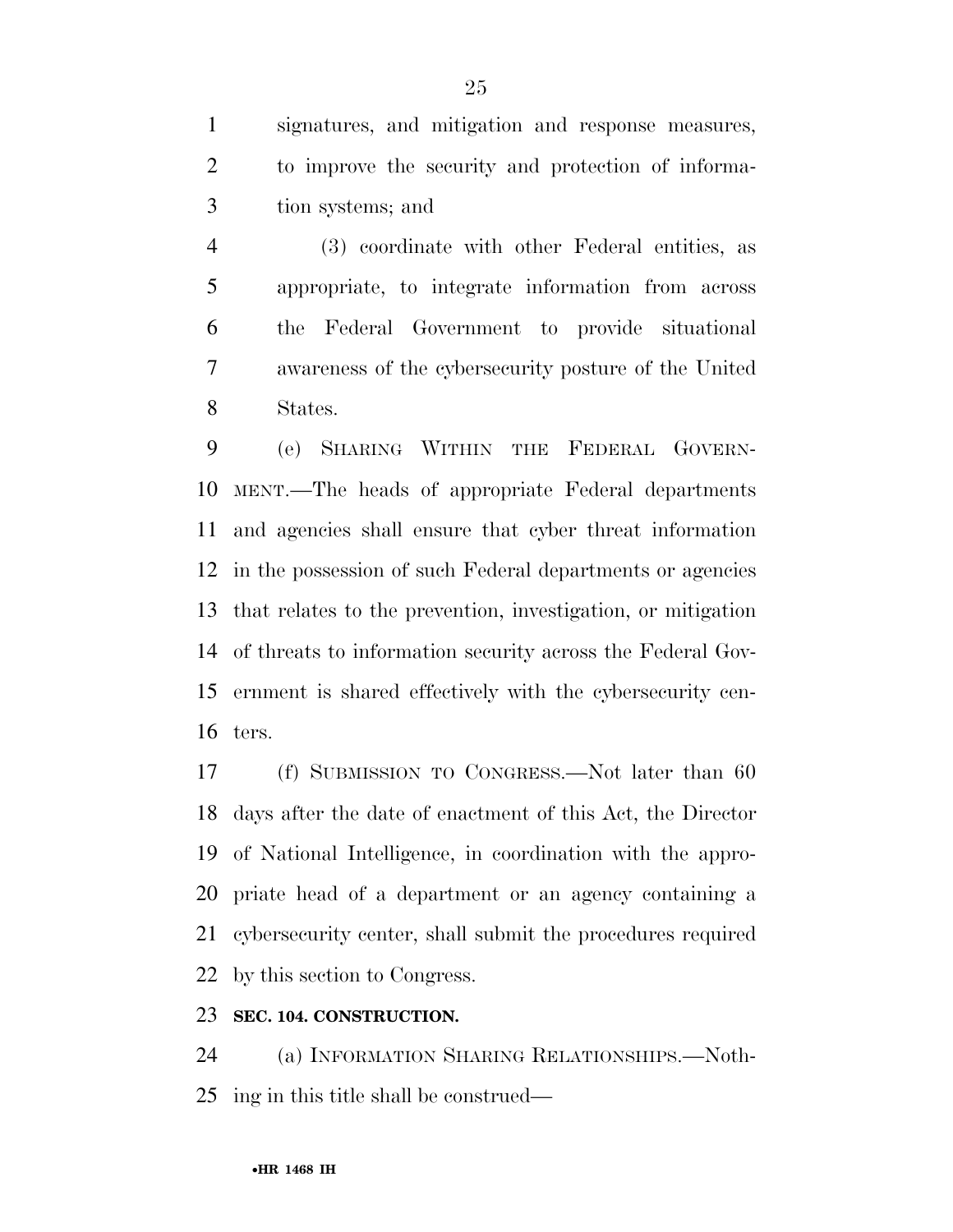| $\mathbf{1}$   | (1) to limit or modify an existing information               |
|----------------|--------------------------------------------------------------|
| $\overline{2}$ | sharing relationship;                                        |
| 3              | $(2)$ to prohibit a new information sharing rela-            |
| $\overline{4}$ | tionship;                                                    |
| 5              | $(3)$ to require a new information sharing rela-             |
| 6              | tionship between any entity and the Federal Govern-          |
| $\tau$         | ment, except as specified under section $102(b)$ ; or        |
| 8              | $(4)$ to modify the authority of a department or             |
| 9              | agency of the Federal Government to protect sources          |
| 10             | and methods and the national security of the United          |
| 11             | States.                                                      |
| 12             | (b) ANTI-TASKING RESTRICTION.—Nothing in this                |
| 13             | title shall be construed to permit the Federal Govern-       |
| 14             | ment—                                                        |
| 15             | $(1)$ to require an entity to share information              |
| 16             | with the Federal Government, except as expressly             |
| 17             | provided under section $102(b)$ ; or                         |
| 18             | $(2)$ to condition the sharing of cyber threat in-           |
| 19             | formation with an entity on such entity's provision          |
| 20             | of cyber threat information to the Federal Govern-           |
| 21             | ment.                                                        |
| 22             | (c) NO LIABILITY FOR NON-PARTICIPATION.—Noth-                |
| 23             | ing in this title shall be construed to subject any entity   |
| 24             | to liability for choosing not to engage in the voluntary ac- |
| 25             | tivities authorized under this title.                        |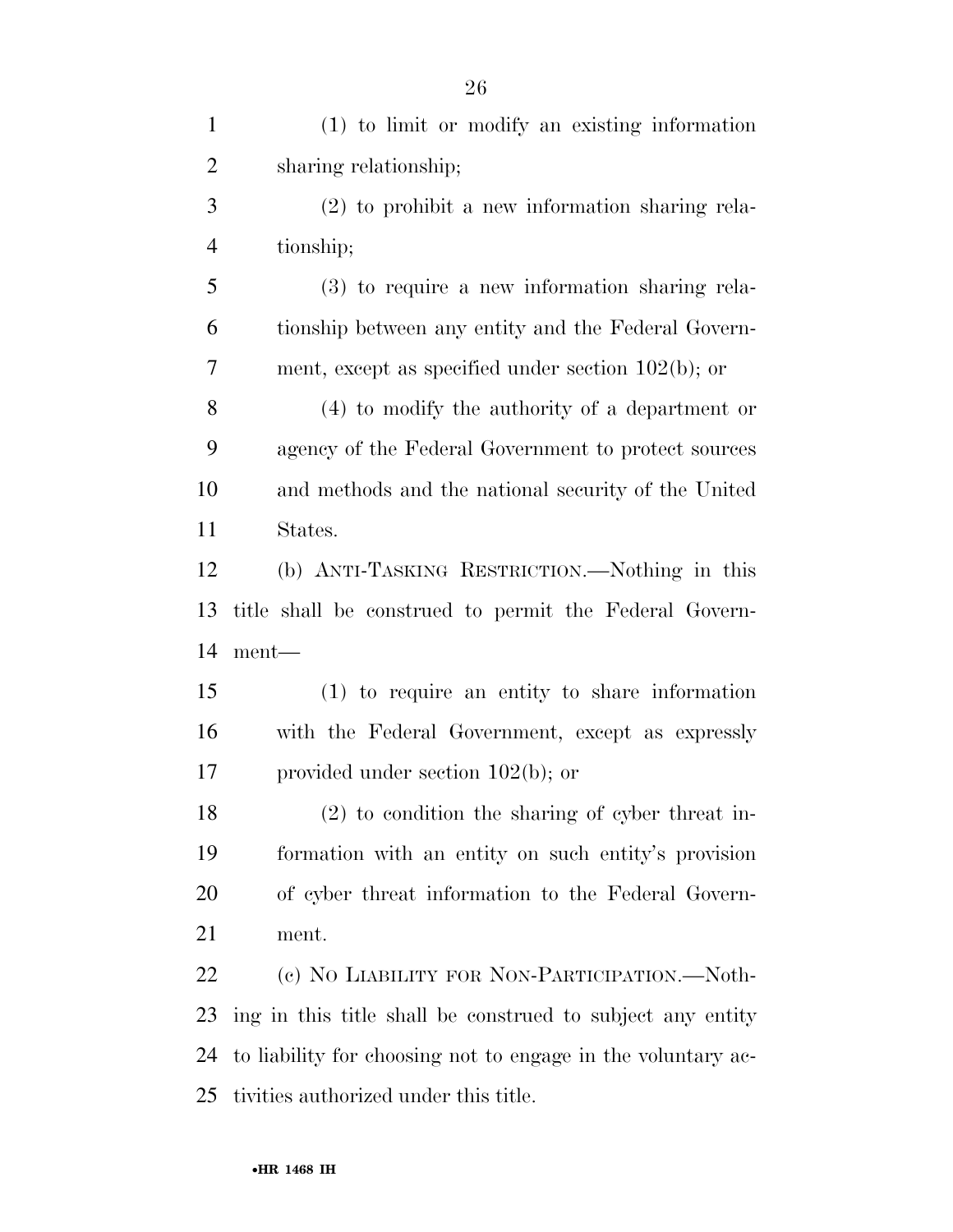(d) USE AND RETENTION OF INFORMATION.—Noth- ing in this title shall be construed to authorize, or to mod- ify any existing authority of, a department or agency of the Federal Government to retain or use any information shared under section 102 for any use other than a use 6 permitted under subsection  $102(c)(1)$ .

 (e) NO NEW FUNDING.—An applicable Federal agen- cy shall carry out the provisions of this title with existing facilities and funds otherwise available, through such means as the head of the agency considers appropriate.

### **SEC. 105. REPORT ON IMPLEMENTATION.**

 (a) CONTENT OF REPORT.—Not later than 1 year after the date of enactment of this Act, and biennially thereafter, the heads of each department or agency con- taining a cybersecurity center shall jointly submit, in co- ordination with the privacy and civil liberties officials of such departments or agencies and the Privacy and Civil Liberties Oversight Board, a detailed report to Congress concerning the implementation of this title, including—

 (1) an assessment of the sufficiency of the pro- cedures developed under section 103 of this Act in ensuring that cyber threat information in the posses- sion of the Federal Government is provided in an immediate and adequate manner to appropriate enti-ties or, if appropriate, is made publicly available;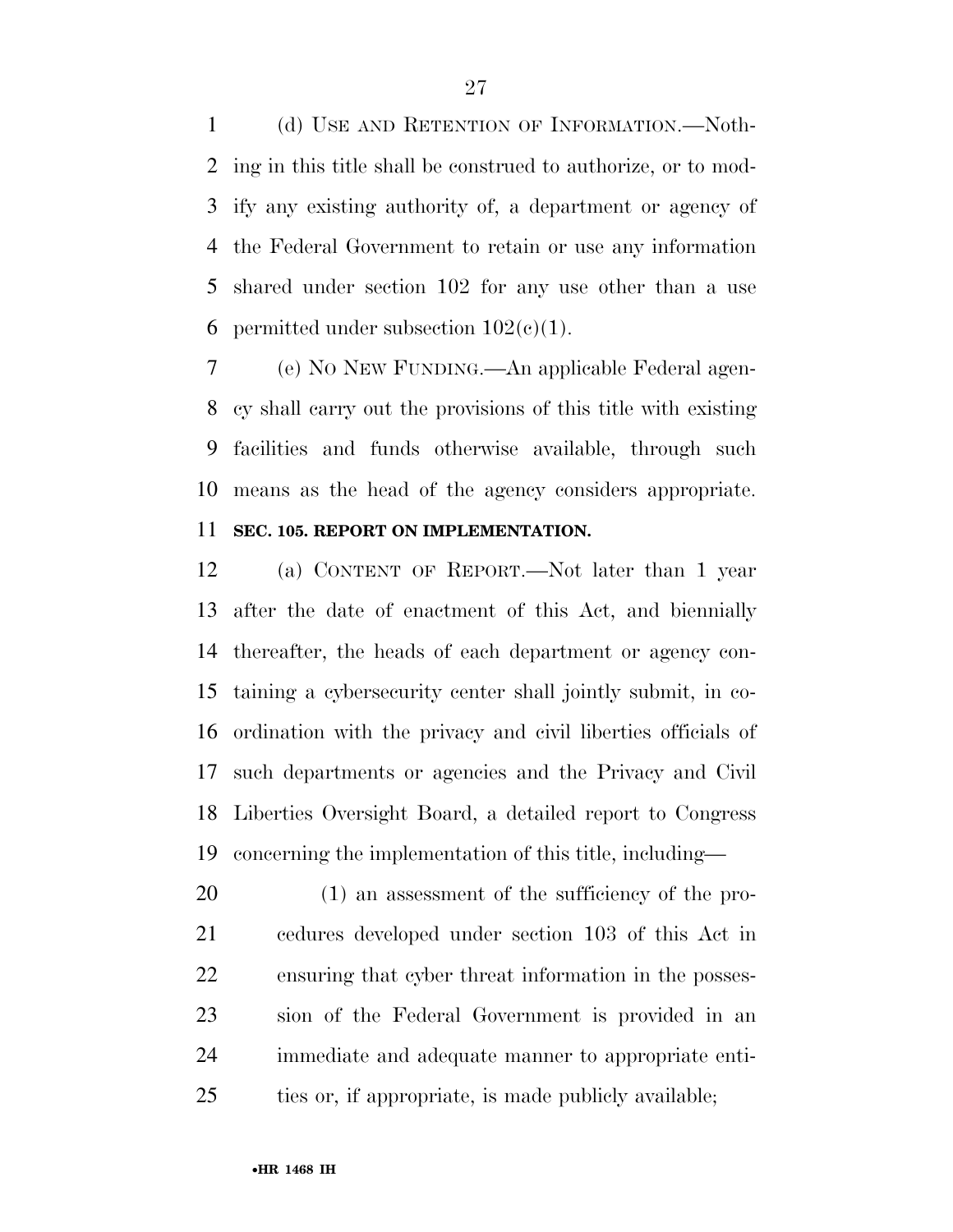(2) an assessment of whether information has been appropriately classified and an accounting of the number of security clearances authorized by the Federal Government for purposes of this title;

 (3) a review of the type of cyber threat infor- mation shared with a cybersecurity center under sec- tion 102 of this Act, including whether such infor- mation meets the definition of cyber threat informa- tion under section 101, the degree to which such in- formation may impact the privacy and civil liberties of individuals, any appropriate metrics to determine any impact of the sharing of such information with the Federal Government on privacy and civil lib- erties, and the adequacy of any steps taken to re-duce such impact;

 (4) a review of actions taken by the Federal Government based on information provided to a cy- bersecurity center under section 102 of this Act, in- cluding the appropriateness of any subsequent use 20 under section  $102(c)(1)$  of this Act and whether there was inappropriate stovepiping within the Fed-eral Government of any such information;

 (5) a description of any violations of the re-quirements of this title by the Federal Government;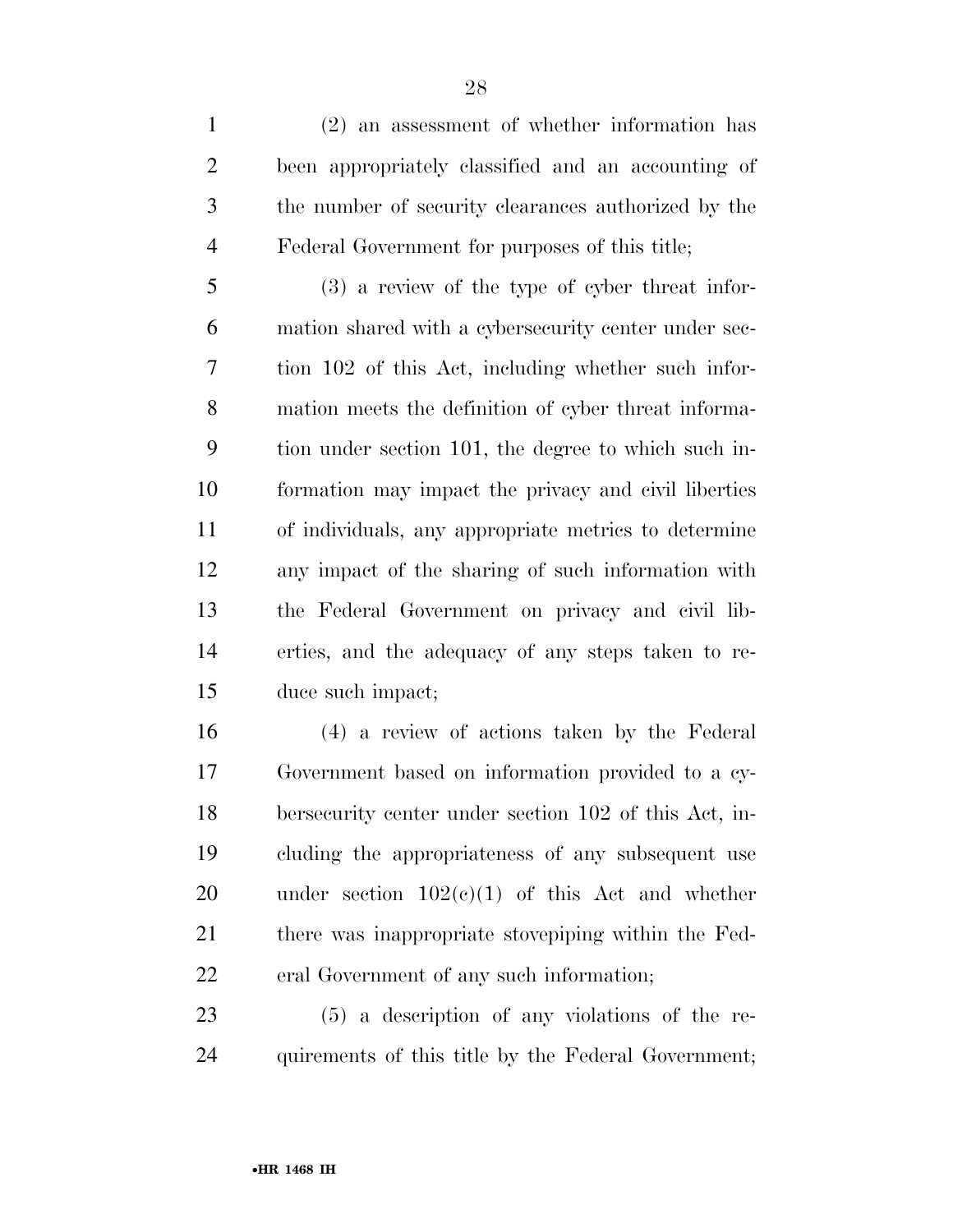| $\mathbf{1}$   | $(6)$ a classified list of entities that received clas-    |
|----------------|------------------------------------------------------------|
| $\overline{2}$ | sified information from the Federal Government             |
| 3              | under section 103 of this Act and a description of         |
| $\overline{4}$ | any indication that such information may not have          |
| 5              | been appropriately handled;                                |
| 6              | (7) a summary of any breach of information se-             |
| 7              | curity, if known, attributable to a specific failure by    |
| 8              | any entity or the Federal Government to act on             |
| 9              | cyber threat information in the possession of such         |
| 10             | entity or the Federal Government that resulted in          |
| 11             | substantial economic harm or injury to a specific en-      |
| 12             | tity or the Federal Government; and                        |
| 13             | (8) any recommendation for improvements or                 |
| 14             | modifications to the authorities under this title.         |
| 15             | (b) FORM OF REPORT.—The report under subsection            |
| 16             | (a) shall be submitted in unclassified form, but shall in- |
| 17             | clude a classified annex.                                  |
| 18             | SEC. 106. INSPECTOR GENERAL REVIEW.                        |
| 19             | (a) IN GENERAL.—The Council of the Inspectors              |
| 20             | General on Integrity and Efficiency are authorized to re-  |
| 21             | view compliance by the cybersecurity centers, and by any   |

Federal department or agency receiving cyber threat infor-

mation from such cybersecurity centers, with the proce-

dures required under section 102 of this Act.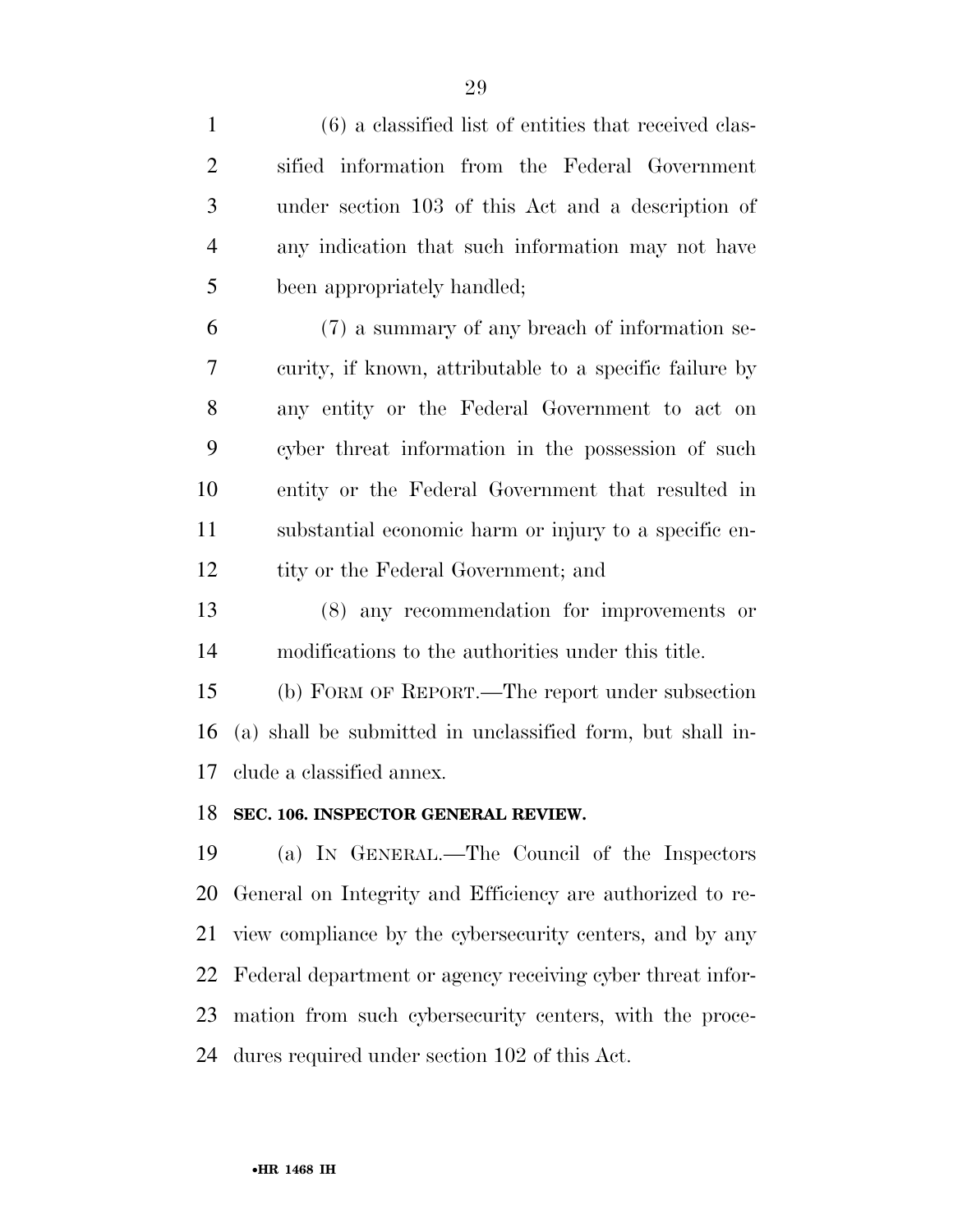(b) SCOPE OF REVIEW.—The review under sub- section (a) shall consider whether the Federal Government has handled such cyber threat information in a reasonable manner, including consideration of the need to protect the privacy and civil liberties of individuals through anonymization or other appropriate methods, while fully accomplishing the objectives of this title.

 (c) REPORT TO CONGRESS.—Each review conducted under this section shall be provided to Congress not later than 30 days after the date of completion of the review.

### **SEC. 107. TECHNICAL AMENDMENTS.**

 Section 552(b) of title 5, United States Code, is amended—

14 (1) in paragraph  $(8)$ , by striking "or";

 (2) in paragraph (9), by striking ''wells.'' and inserting ''wells; or''; and

(3) by adding at the end the following:

18 ''(10) information shared with or provided to a cybersecurity center under section 102 of title I of the Strengthening and Enhancing Cybersecurity by Using Research, Education, Information, and Tech-22 nology Act of 2013.".

### **SEC. 108. ACCESS TO CLASSIFIED INFORMATION.**

 (a) AUTHORIZATION REQUIRED.—No person shall be provided with access to classified information (as defined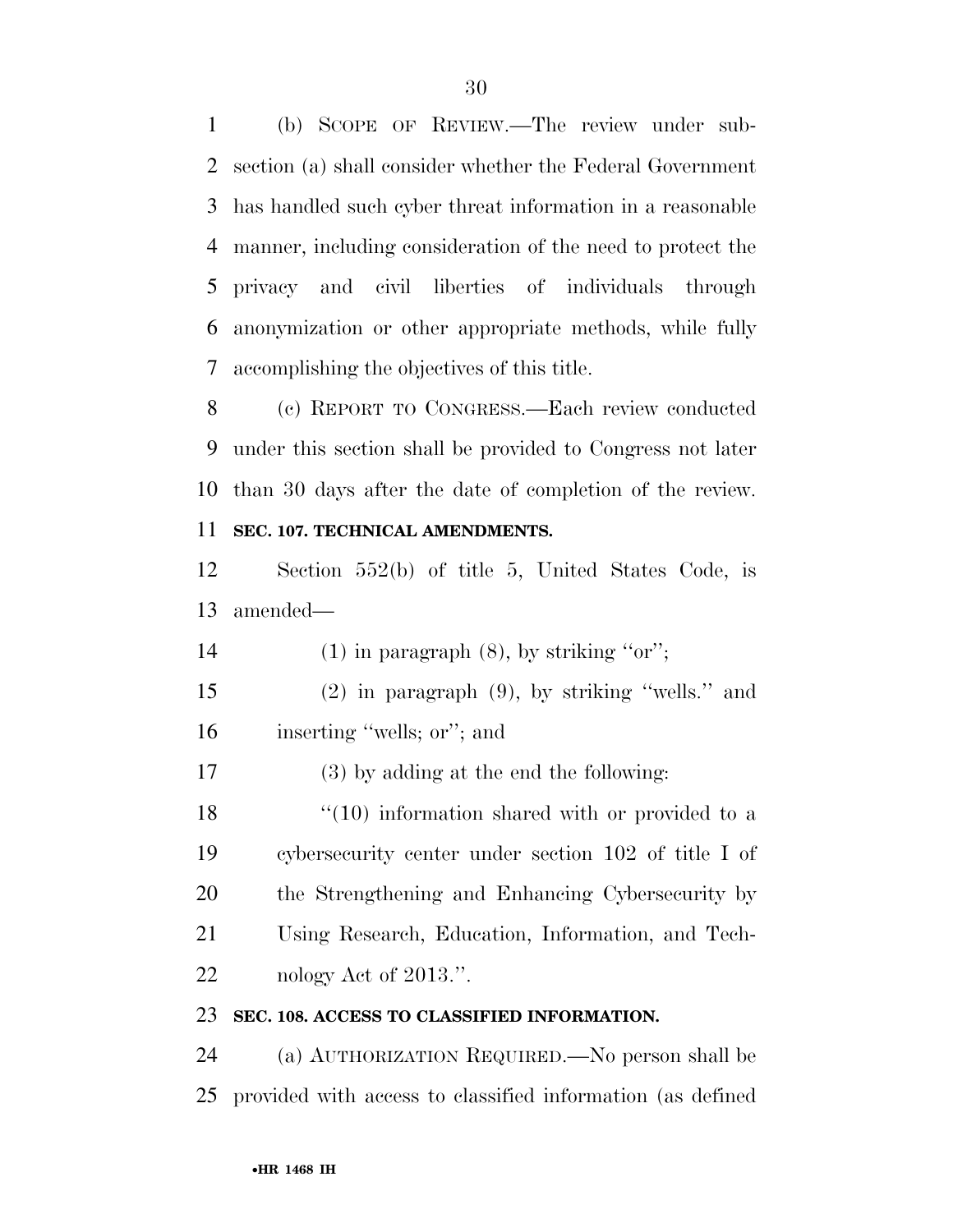in section 6.1 of Executive Order 13526 (50 U.S.C. 435 note; relating to classified national security information)) relating to cyber security threats or cyber security vulnerabilities under this title without the appropriate se-curity clearances.

 (b) SECURITY CLEARANCES.—The appropriate Fed- eral agencies or departments shall, consistent with appli- cable procedures and requirements, and if otherwise deemed appropriate, assist an individual in timely obtain- ing an appropriate security clearance where such indi- vidual has been determined to be eligible for such clear- ance and has a need-to-know (as defined in section 6.1 of that Executive order) classified information to carry out this title.

## **TITLE II—COORDINATION OF FEDERAL INFORMATION SE-**

## **CURITY POLICY**

**SEC. 201. COORDINATION OF FEDERAL INFORMATION SE-**

## **CURITY POLICY.**

 (a) IN GENERAL.—Chapter 35 of title 44, United States Code, is amended by striking subchapters II and III and inserting the following:

### ''SUBCHAPTER II—INFORMATION SECURITY

### **''§ 3551. Purposes**

''The purposes of this subchapter are—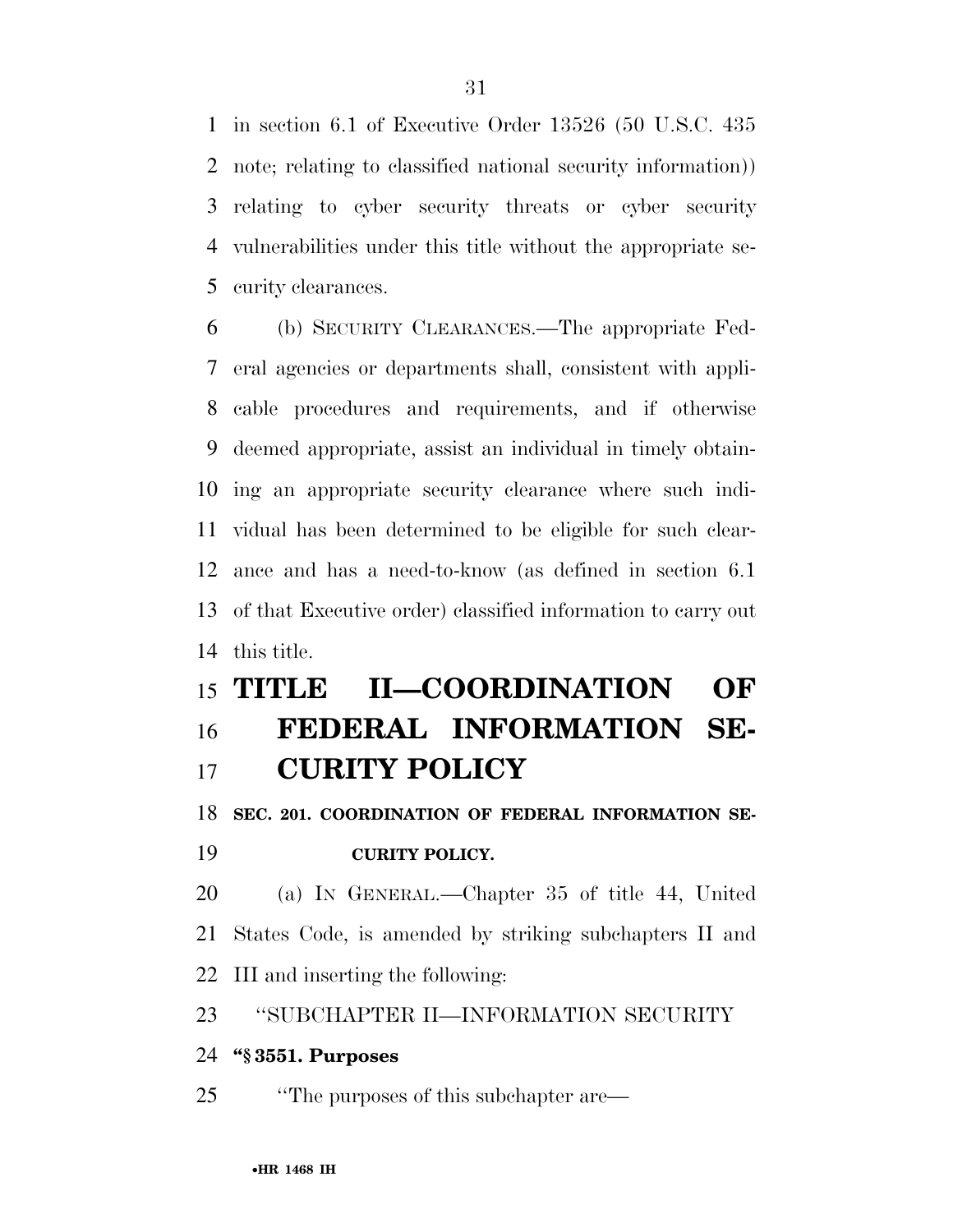$\frac{1}{1}$  to provide a comprehensive framework for ensuring the effectiveness of information security controls over information resources that support Federal operations and assets;

 ''(2) to recognize the highly networked nature of the current Federal computing environment and provide effective government-wide management of policies, directives, standards, and guidelines, as well as effective and nimble oversight of and response to information security risks, including coordination of information security efforts throughout the Federal civilian, national security, and law enforcement com-munities;

 $(3)$  to provide for development and mainte- nance of controls required to protect agency infor- mation and information systems and contribute to the overall improvement of agency information secu-rity posture;

 $\frac{1}{2}$  (4) to provide for the development of tools and methods to assess and respond to real-time situa- tional risk for Federal information system operations and assets; and

23  $\frac{1}{2}$  (5) to provide a mechanism for improving agency information security programs through con-tinuous monitoring of agency information systems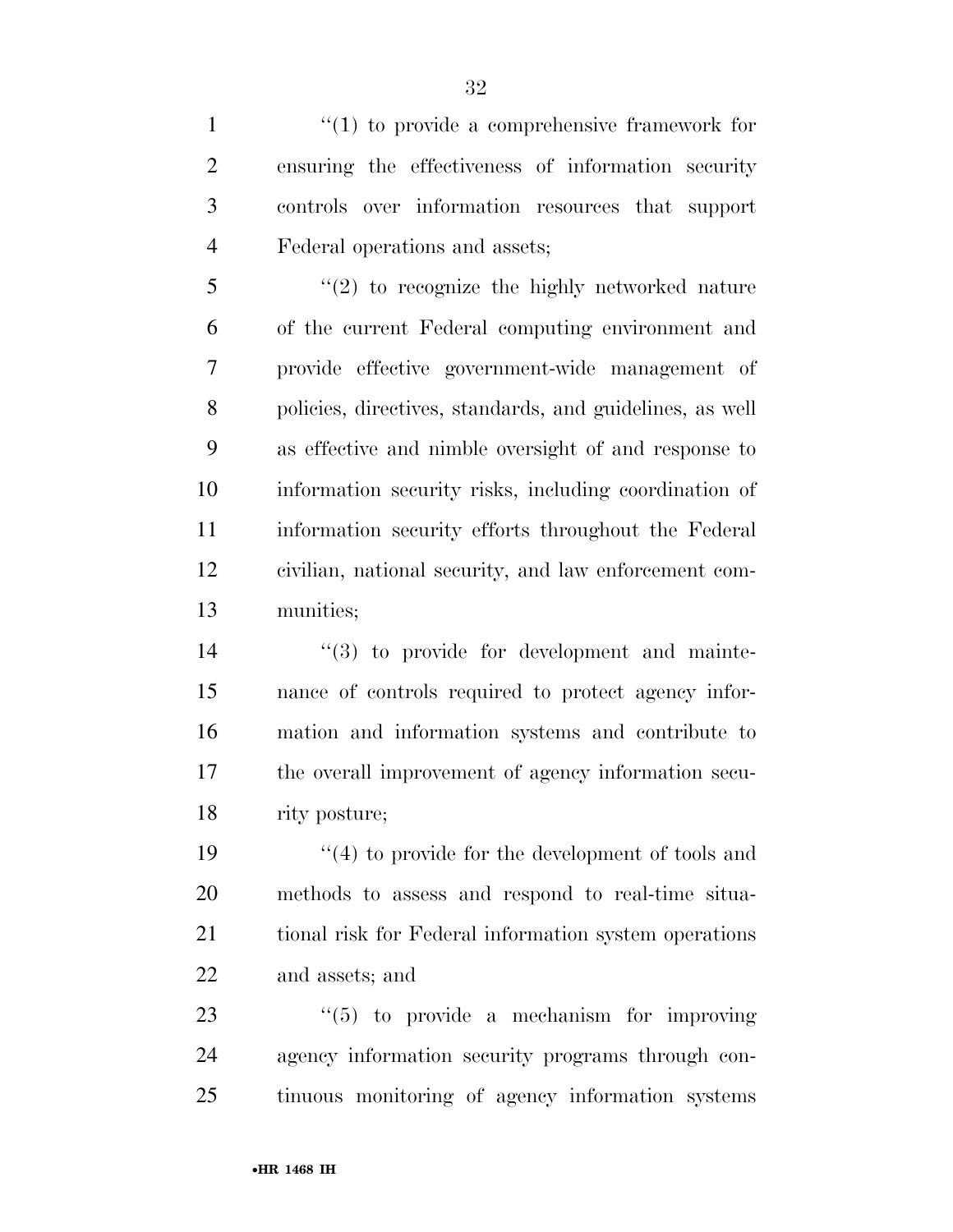| $\mathbf{1}$   | and streamlined reporting requirements rather than   |
|----------------|------------------------------------------------------|
| $\overline{2}$ | overly prescriptive manual reporting.                |
| 3              | "§3552. Definitions                                  |
| $\overline{4}$ | "In this subchapter:                                 |
| 5              | "(1) ADEQUATE SECURITY.—The term 'ade-               |
| 6              | quate security' means security commensurate with     |
| 7              | the risk and magnitude of the harm resulting from    |
| 8              | the unauthorized access to or loss, misuse, destruc- |
| 9              | tion, or modification of information.                |
| 10             | "(2) $\text{AGENCY.}$ —The term 'agency' has the     |
| 11             | meaning given the term in section 3502 of title 44.  |
| 12             | "(3) CYBERSECURITY CENTER.—The term 'cy-             |
| 13             | bersecurity center' means the Department of De-      |
| 14             | fense Cyber Crime Center, the Intelligence Commu-    |
| 15             | nity Incident Response Center, the United States     |
| 16             | Cyber Command Joint Operations Center, the Na-       |
| 17             | tional Cyber Investigative Joint Task Force, the Na- |
| 18             | tional Security Agency/Central Security Service      |
| 19             | Threat Operations Center, the National Cybersecu-    |
| 20             | rity and Communications Integration Center, and      |
| 21             | any successor center.                                |
| 22             | "(4) CYBER THREAT INFORMATION.—The term              |
| 23             | 'cyber threat information' means information that    |
| 24             | indicates or describes—                              |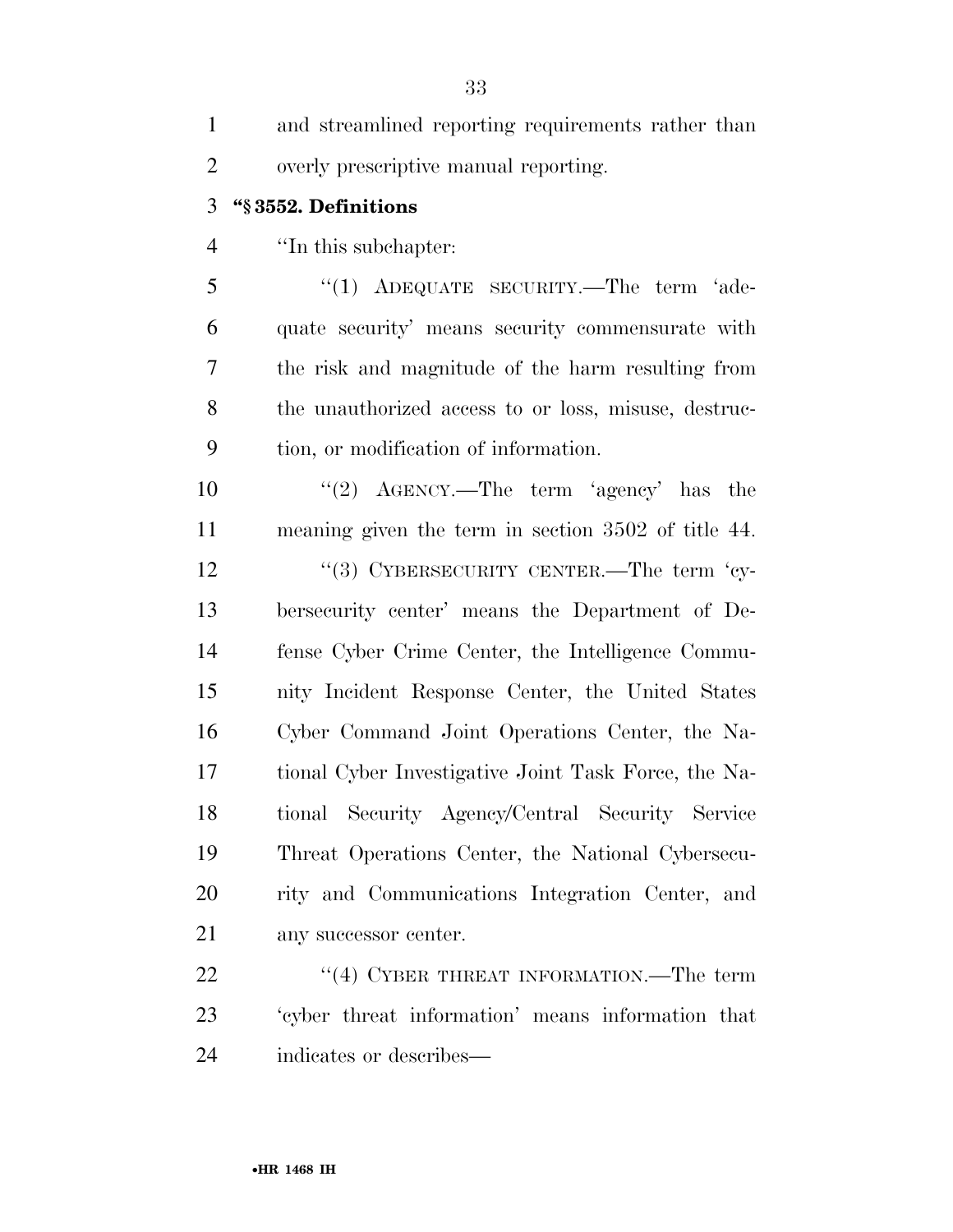| $\mathbf{1}$   | $\lq\lq$ a technical or operation vulnerability        |
|----------------|--------------------------------------------------------|
| $\overline{2}$ | or a cyber threat mitigation measure;                  |
| 3              | "(B) an action or operation to mitigate a              |
| $\overline{4}$ | cyber threat;                                          |
| 5              | "(C) malicious reconnaissance, including               |
| 6              | anomalous patterns of network activity that ap-        |
| 7              | pear to be transmitted for the purpose of gath-        |
| 8              | ering technical information related to a cyberse-      |
| 9              | curity threat;                                         |
| 10             | $\lq\lq$ (D) a method of defeating a technical         |
| 11             | control;                                               |
| 12             | "(E) a method of defeating an operational              |
| 13             | control;                                               |
| 14             | $``(F)$ network activity or protocols known            |
| 15             | to be associated with a malicious cyber actor or       |
| 16             | that signify malicious cyber intent;                   |
| 17             | $\lq\lq(G)$ a method of causing a user with le-        |
| 18             | gitimate access to an information system or in-        |
| 19             | formation that is stored on, processed by, or          |
| 20             | transiting an information system to inadvert-          |
| 21             | ently enable the defeat of a technical or oper-        |
| 22             | ational control;                                       |
| 23             | $\rm{``(H)}$ any other attribute of a cybersecurity    |
| 24             | threat or cyber defense information that would         |
| 25             | situational awareness<br>foster<br>of<br>the<br>United |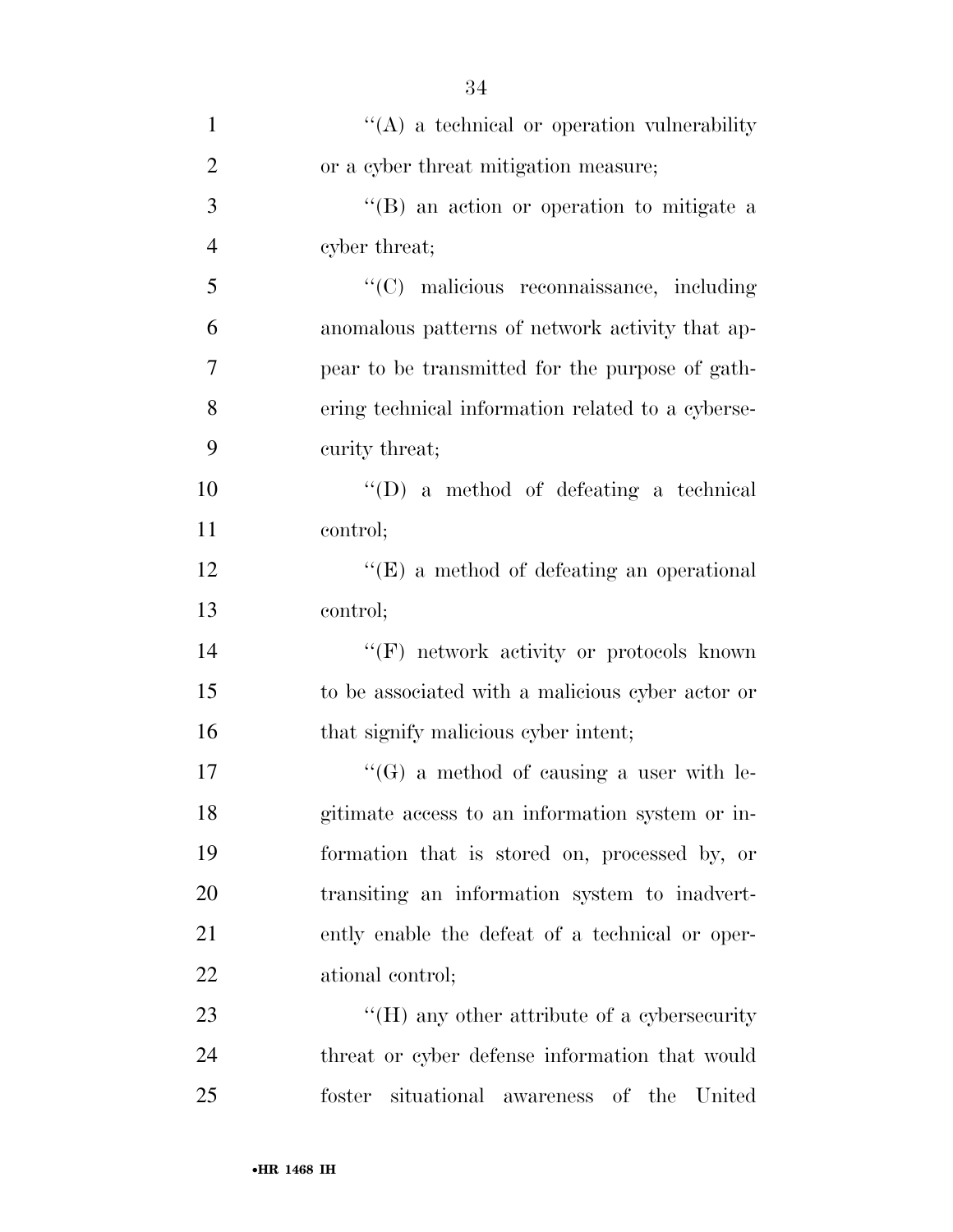| $\mathbf{1}$   | States cybersecurity posture, if disclosure of        |
|----------------|-------------------------------------------------------|
| $\overline{2}$ | such attribute or information is not otherwise        |
| 3              | prohibited by law;                                    |
| $\overline{4}$ | $\lq\lq$ the actual or potential harm caused by       |
| 5              | cyber incident, including information<br>a            |
| 6              | exfiltrated when it is necessary in order to iden-    |
| 7              | tify or describe a cybersecurity threat; or           |
| 8              | $\lq\lq(J)$ any combination of subparagraphs          |
| 9              | $(A)$ through $(I)$ .                                 |
| 10             | "(5) DIRECTOR.—The term 'Director' means              |
| 11             | the Director of the Office of Management and Budg-    |
| 12             | et unless otherwise specified.                        |
| 13             | $``(6)$ ENVIRONMENT OF OPERATION.—The term            |
| 14             | 'environment of operation' means the information      |
| 15             | system and environment in which those systems op-     |
| 16             | erate, including changing threats, vulnerabilities,   |
| 17             | technologies, and missions and business practices.    |
| 18             | "(7) FEDERAL INFORMATION SYSTEM.—The                  |
| 19             | term 'Federal information system' means an infor-     |
| 20             | mation system used or operated by an executive        |
| 21             | agency, by a contractor of an executive agency, or by |
| 22             | another organization on behalf of an executive agen-  |
| 23             | cy.                                                   |
| 24             | "(8) INCIDENT.—The term 'incident' means an           |
| 25             | occurrence that—                                      |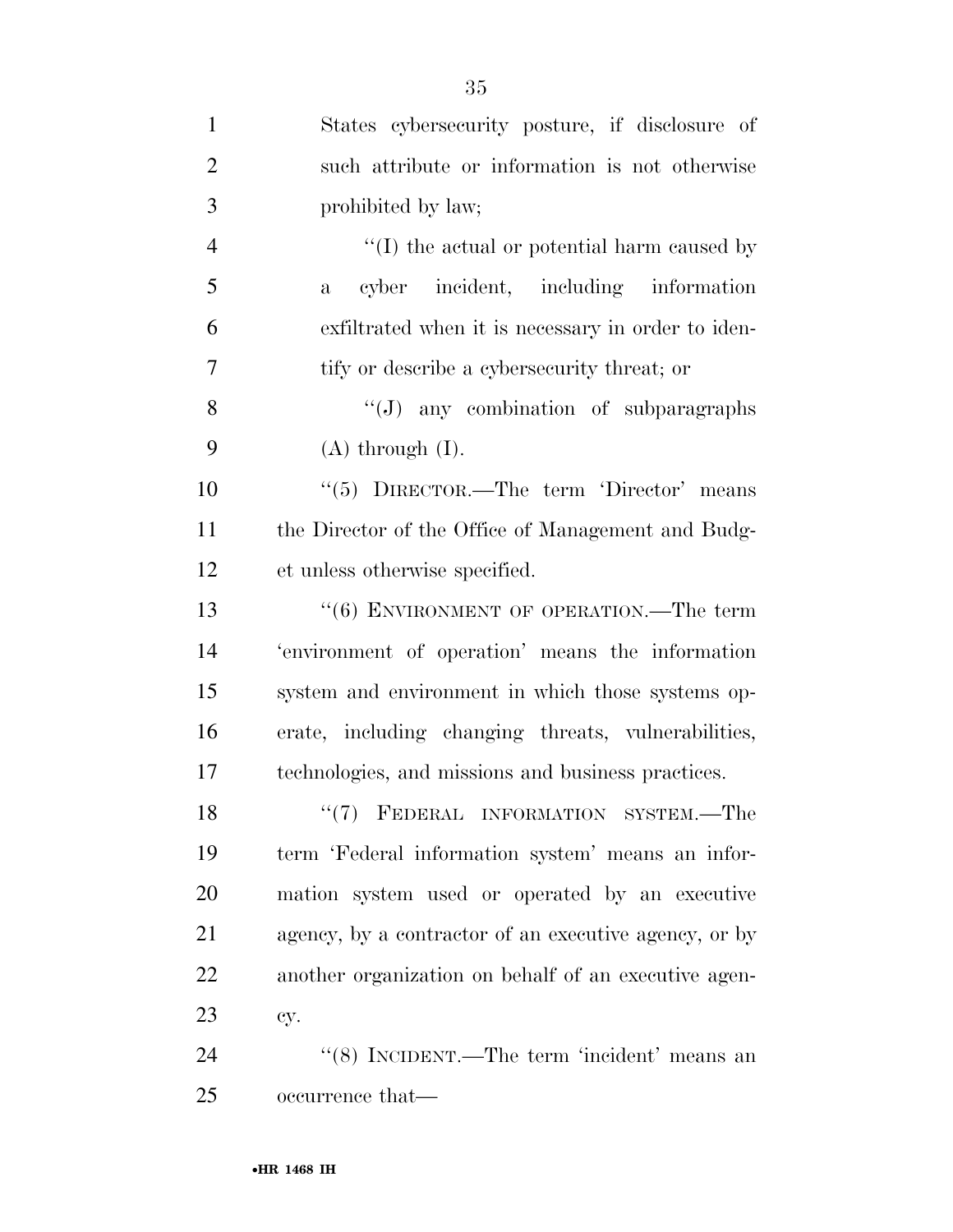| $\mathbf{1}$   | "(A) actually or imminently jeopardizes                |
|----------------|--------------------------------------------------------|
| $\overline{2}$ | the integrity, confidentiality, or availability of     |
| 3              | an information system or the information that          |
| $\overline{4}$ | system controls, processes, stores, or transmits;      |
| 5              | or                                                     |
| 6              | "(B) constitutes a violation of law or an              |
| 7              | imminent threat of violation of a law, a security      |
| 8              | policy, a security procedure, or an acceptable         |
| 9              | use policy.                                            |
| 10             | "(9) INFORMATION RESOURCES.—The term 'in-              |
| 11             | formation resources' has the meaning given the term    |
| 12             | in section 3502 of title 44.                           |
| 13             | "(10) INFORMATION SECURITY.—The term 'in-              |
| 14             | formation security' means protecting information       |
| 15             | and information systems from disruption or unau-       |
| 16             | thorized access, use, disclosure, modification, or de- |
| 17             | struction in order to provide—                         |
| 18             | $\lq\lq$ integrity, by guarding against im-            |
| 19             | proper information modification or destruction,        |
| 20             | including by ensuring information nonrepudi-           |
| 21             | ation and authenticity;                                |
| 22             | $\lq\lq (B)$ confidentiality, by preserving author-    |
| 23             | ized restrictions on access and disclosure, in-        |
| 24             | cluding means for protecting personal privacy          |
| 25             | and proprietary information; or                        |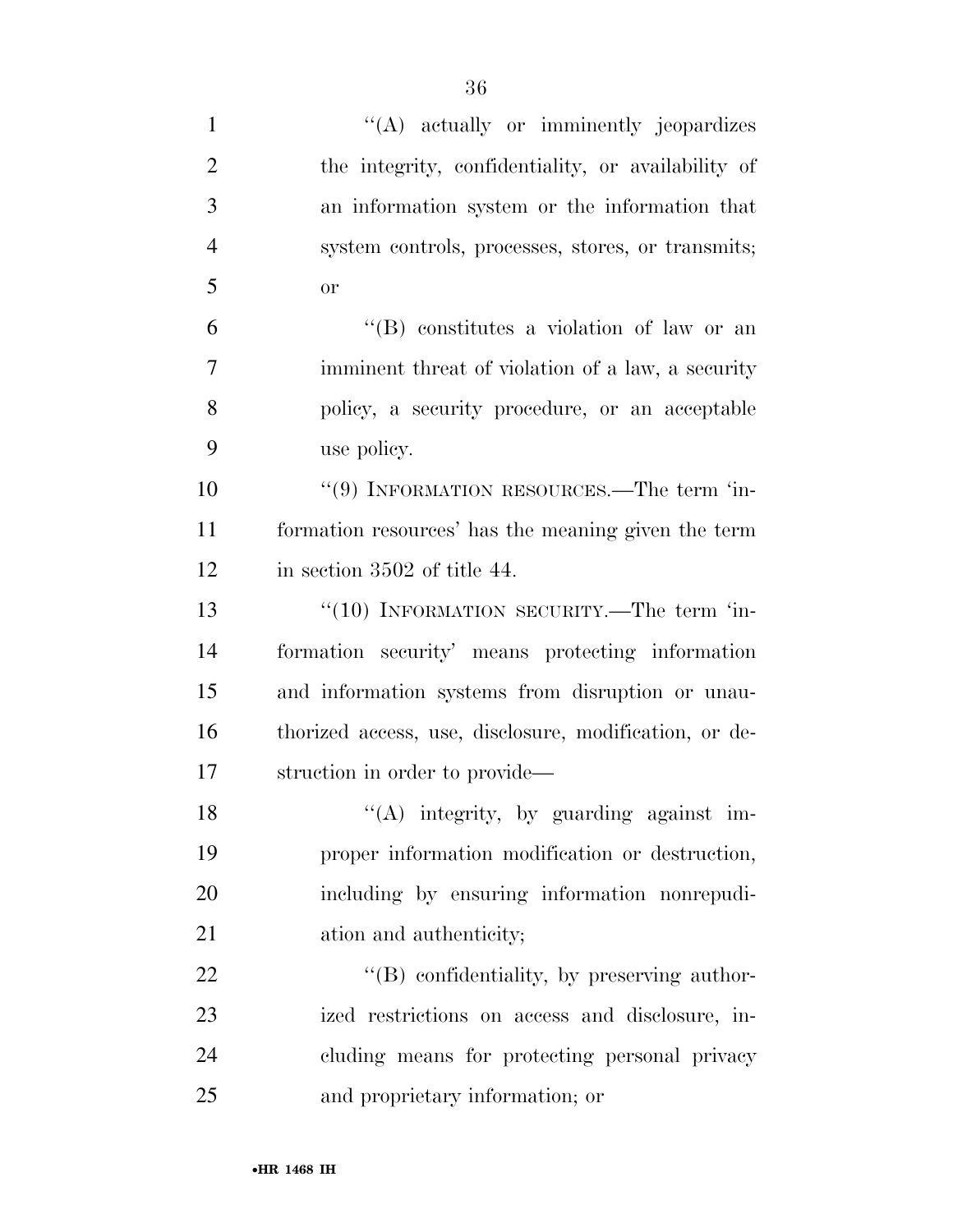| $\mathbf{1}$   | "(C) availability, by ensuring timely and             |
|----------------|-------------------------------------------------------|
| $\overline{2}$ | reliable access to and use of information.            |
| 3              | "(11) INFORMATION SYSTEM.—The term 'infor-            |
| 4              | mation system' has the meaning given the term in      |
| 5              | section 3502 of title 44.                             |
| 6              | $\cdot$ (12) INFORMATION TECHNOLOGY.—The term         |
| 7              | 'information technology' has the meaning given the    |
| 8              | term in section 11101 of title 40.                    |
| 9              | $``(13)$ MALICIOUS RECONNAISSANCE.—The term           |
| 10             | 'malicious reconnaissance' means a method for ac-     |
| 11             | tively probing or passively monitoring an information |
| 12             | system for the purpose of discerning technical        |
| 13             | vulnerabilities of the information system, if such    |
| 14             | method is associated with a known or suspected cy-    |
| 15             | bersecurity threat.                                   |
| 16             | "(14) NATIONAL SECURITY SYSTEM.-                      |
| 17             | "(A) IN GENERAL.—The term 'national se-               |
| 18             | curity system' means any information system           |
| 19             | (including any telecommunications system) used        |
| 20             | or operated by an agency or by a contractor of        |
| 21             | an agency, or other organization on behalf of an      |
| 22             | agency-                                               |
| 23             | "(i) the function, operation, or use of               |
| 24             | which—                                                |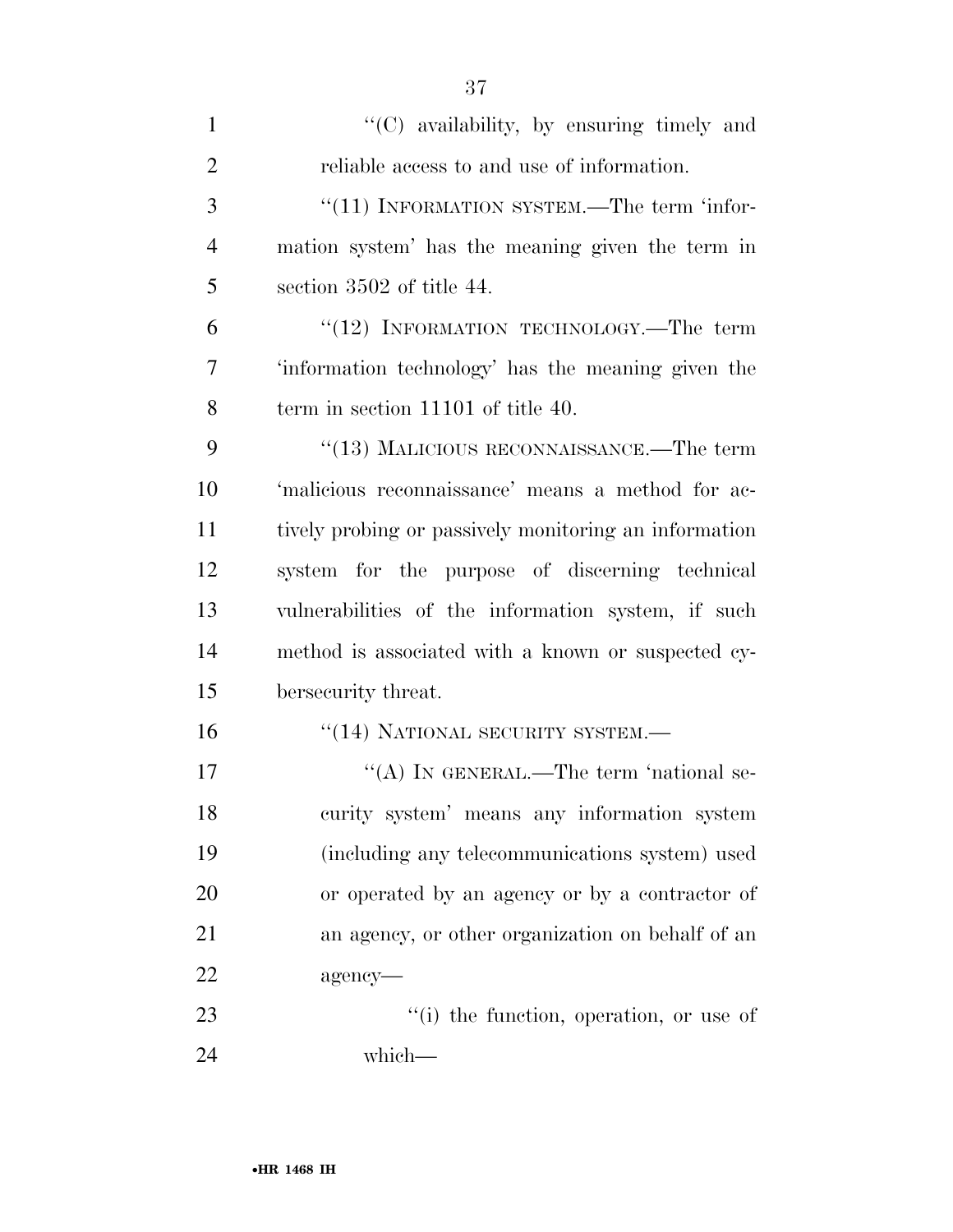| $\mathbf{1}$   | "(I) involves intelligence activi-               |
|----------------|--------------------------------------------------|
| $\overline{2}$ | ties;                                            |
| 3              | "(II) involves cryptologic activi-               |
| $\overline{4}$ | ties related to national security;               |
| 5              | "(III) involves command and                      |
| 6              | control of military forces;                      |
| $\overline{7}$ | $\lq\lq (IV)$ involves equipment that is         |
| 8              | an integral part of a weapon or weap-            |
| 9              | ons system; or                                   |
| 10             | "(V) subject to subparagraph                     |
| 11             | (B), is critical to the direct fulfillment       |
| 12             | of military or intelligence missions; or         |
| 13             | "(ii) is protected at all times by proce-        |
| 14             | dures established for information that have      |
| 15             | been specifically authorized under criteria      |
| 16             | established by an Executive order or an          |
| 17             | Act of Congress to be kept classified in the     |
| 18             | interest of national defense or foreign pol-     |
| 19             | icy.                                             |
| 20             | $\lq\lq (B)$<br>LIMITATION.—Subparagraph         |
| 21             | $(A)(i)(V)$ does not include a system that is to |
| 22             | be used for routine administrative and business  |
| 23             | applications (including payroll, finance, logis- |
| 24             | tics, and personnel management applications).    |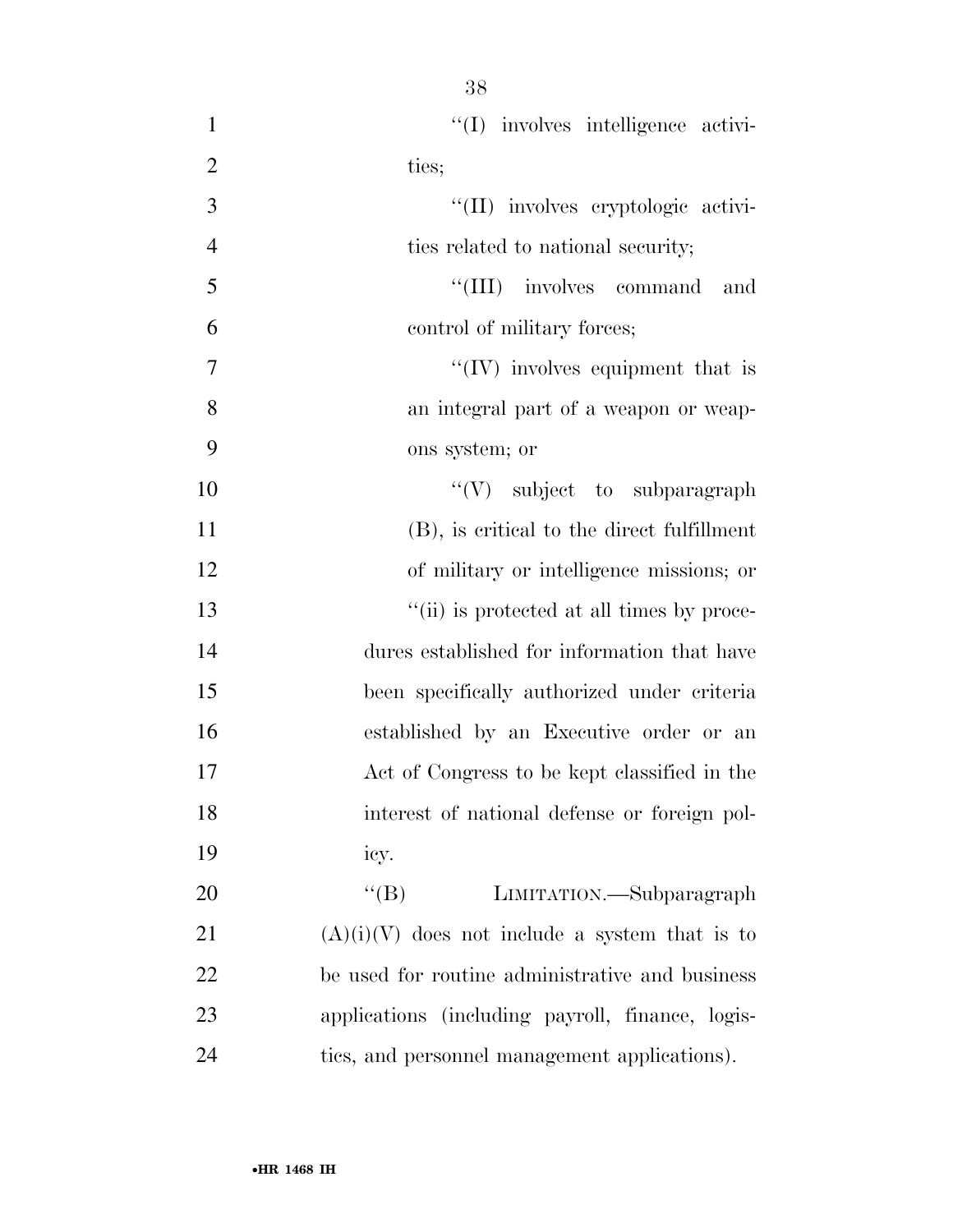| $\mathbf{1}$   | $(15)$ OPERATIONAL CONTROL.—The term                     |
|----------------|----------------------------------------------------------|
| $\overline{2}$ | 'operational control' means a security control for an    |
| 3              | information system that primarily is implemented         |
| $\overline{4}$ | and executed by people.                                  |
| 5              | " $(16)$ PERSON.—The term 'person' has the               |
| 6              | meaning given the term in section 3502 of title 44.      |
| $\tau$         | " $(17)$ SECRETARY.—The term 'Secretary'                 |
| 8              | means the Secretary of Commerce unless otherwise         |
| 9              | specified.                                               |
| 10             | "(18) SECURITY CONTROL.—The term 'security               |
| 11             | control' means the management, operational, and          |
| 12             | technical controls, including safeguards or counter-     |
| 13             | measures, prescribed for an information system to        |
| 14             | protect the confidentiality, integrity, and availability |
| 15             | of the system and its information.                       |
| 16             | "(19) SIGNIFICANT CYBER INCIDENT.—The                    |
| 17             | term 'significant cyber incident' means a cyber inci-    |
| 18             | dent resulting in, or an attempted cyber incident        |
| 19             | that, if successful, would have resulted in—             |
| <b>20</b>      | $\lq\lq$ the exfiltration from a Federal infor-          |
| 21             | mation system of data that is essential to the           |
| 22             | operation of the Federal information system; or          |
| 23             | $\lq\lq (B)$ an incident in which an operational         |
| 24             | or technical control essential to the security or        |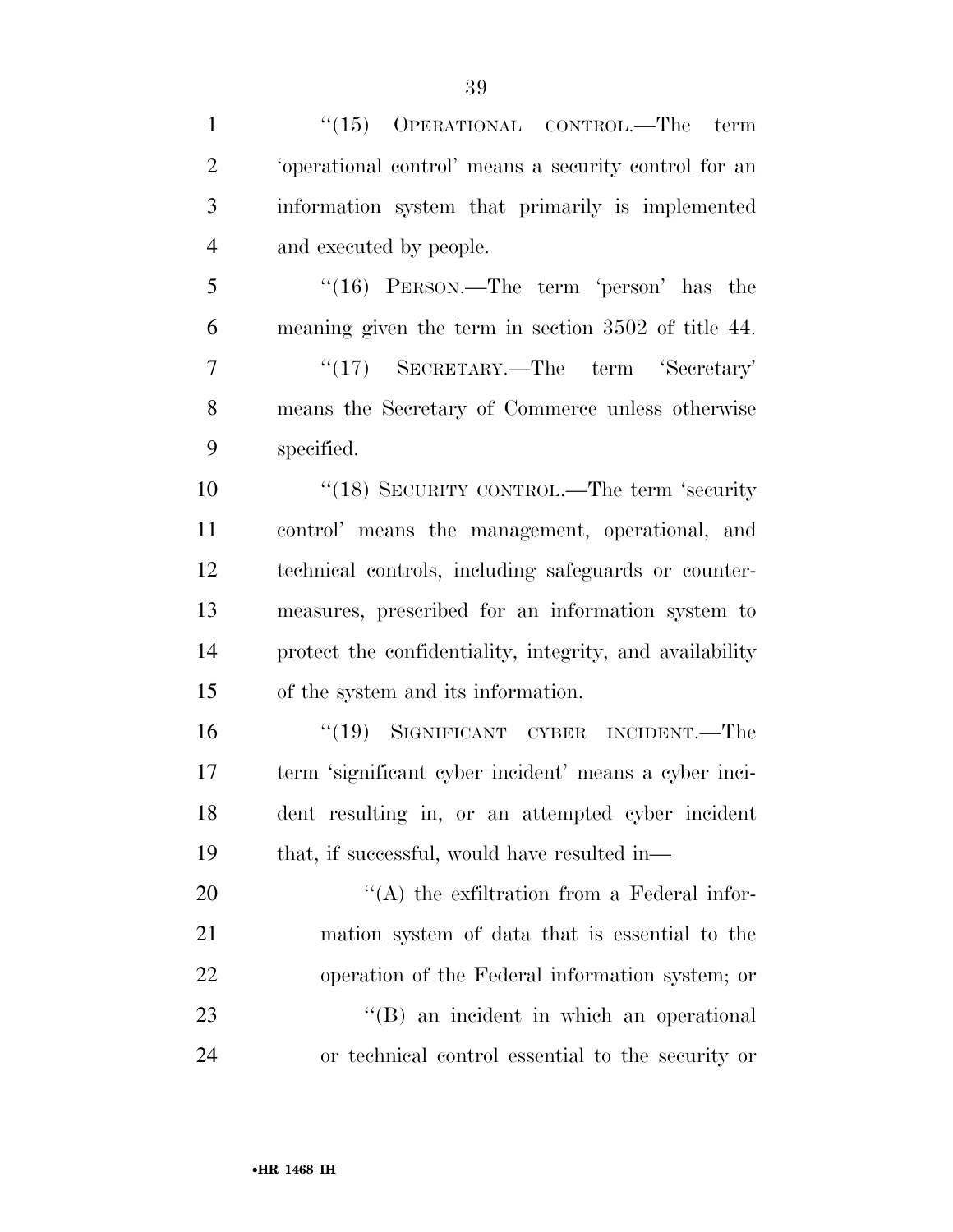| $\mathbf{1}$   | operation of a Federal information system was            |
|----------------|----------------------------------------------------------|
| $\overline{2}$ | defeated.                                                |
| 3              | "(20) TECHNICAL CONTROL.—The term 'tech-                 |
| $\overline{4}$ | nical control' means a hardware or software restric-     |
| 5              | tion on, or audit of, access or use of an information    |
| 6              | system or information that is stored on, processed       |
| 7              | by, or transiting an information system that is in-      |
| 8              | tended to ensure the confidentiality, integrity, or      |
| 9              | availability of that system.                             |
| 10             | "§3553. Federal information security authority and       |
| 11             | coordination                                             |
| 12             | "(a) IN GENERAL.—The Secretary, in consultation          |
| 13             | with the Secretary of Homeland Security, shall—          |
| 14             | $\cdot$ (1) issue compulsory and binding policies and    |
| 15             | directives governing agency information security op-     |
| 16             | erations, and require implementation of such policies    |
| 17             | and directives, including—                               |
| 18             | $\mathcal{L}(A)$ policies and directives consistent with |
| 19             | standards and guidelines promulgated<br>the              |
| 20             | under section 11331 of title 40 to identify and          |
| 21             | information security protections<br>provide              |
| 22             | prioritized and commensurate with the risk and           |
| 23             | impact resulting from the unauthorized access,           |
| 24             | use, disclosure, disruption, modification, or de-        |
| 25             | struction of-                                            |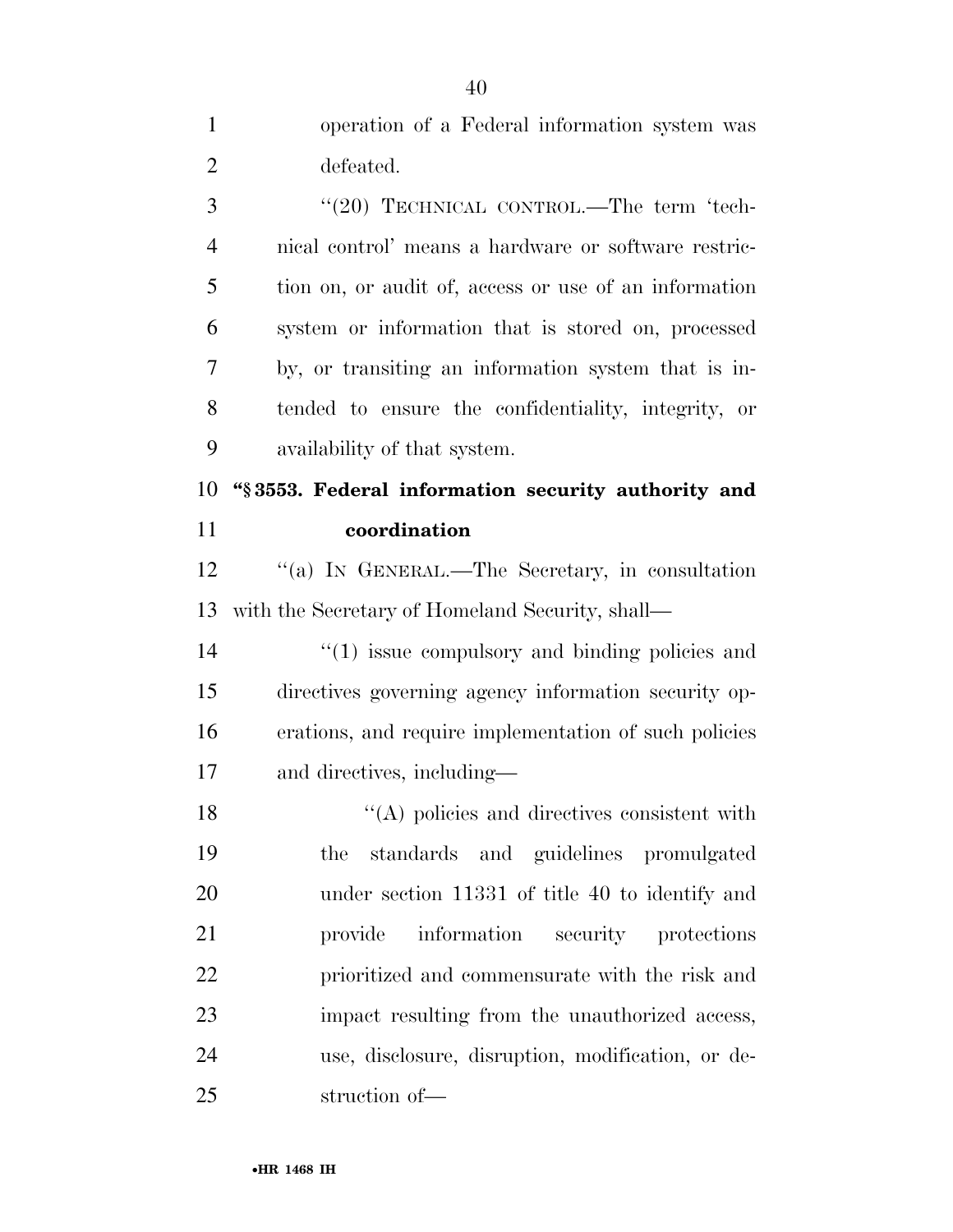| $\mathbf{1}$   | "(i) information collected or main-                 |
|----------------|-----------------------------------------------------|
| $\overline{2}$ | tained by or on behalf of an agency; or             |
| 3              | "(ii) information systems used or op-               |
| $\overline{4}$ | erated by an agency or by a contractor of           |
| 5              | an agency or other organization on behalf           |
| 6              | of an agency;                                       |
| 7              | "(B) minimum operational requirements               |
| 8              | for the Federal Government to protect agency        |
| 9              | information systems and provide common situa-       |
| 10             | tional awareness across all agency information      |
| 11             | systems;                                            |
| 12             | $\lq\lq$ reporting requirements, consistent         |
| 13             | with relevant law, regarding information secu-      |
| 14             | rity incidents and cyber threat information;        |
| 15             | "(D) requirements for agencywide informa-           |
| 16             | tion security programs;                             |
| 17             | $\lq\lq(E)$ performance requirements<br>and         |
| 18             | metrics for the security of agency information      |
| 19             | systems;                                            |
| 20             | $\lq\lq(F)$ training requirements to ensure that    |
| 21             | agencies are able to fully and timely comply        |
| 22             | with the policies and directives issued by the      |
| 23             | Secretary under this subchapter;                    |
| 24             | "(G) training requirements regarding pri-           |
| 25             | vacy, civil rights, and civil liberties, and infor- |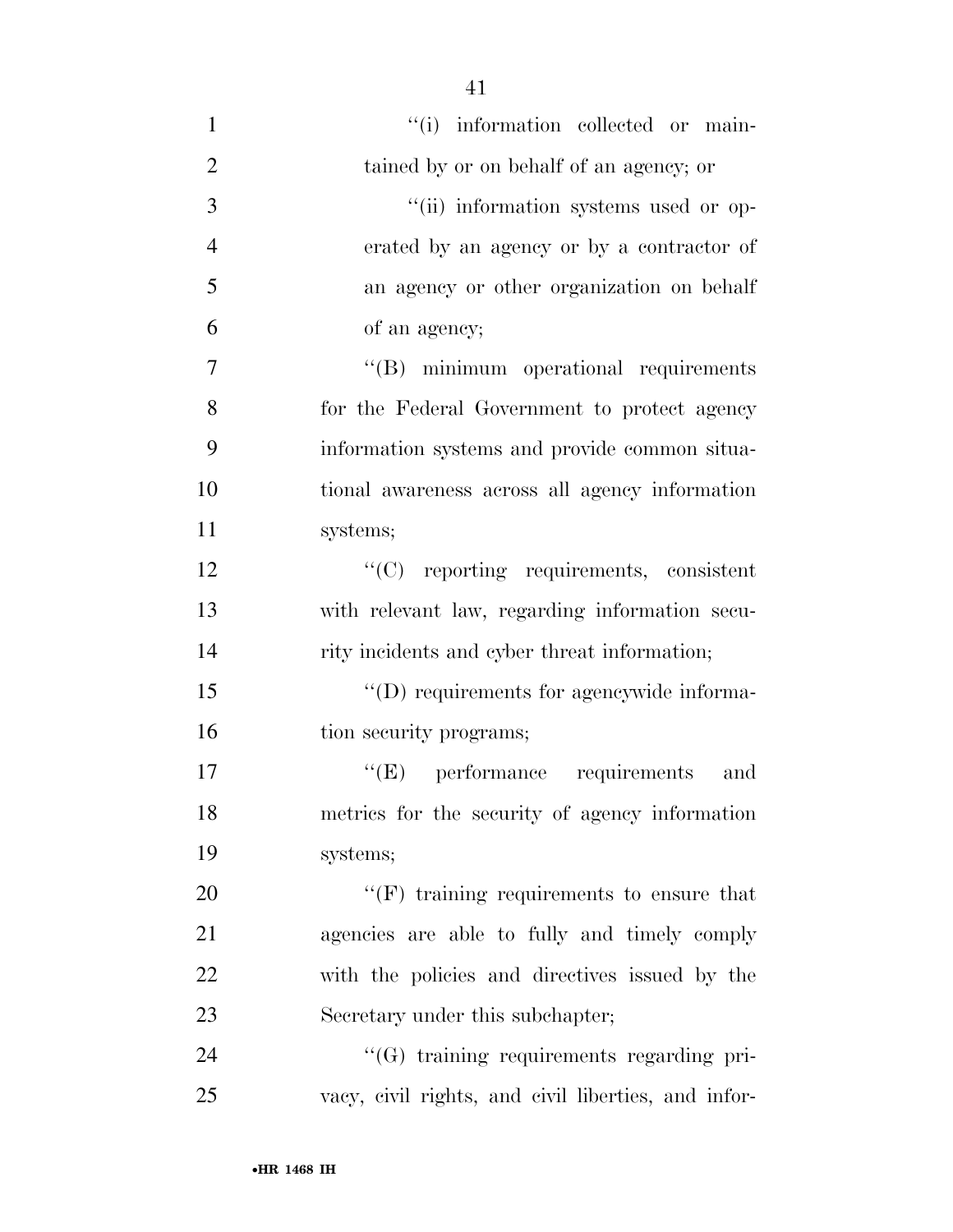mation oversight for agency information secu-2 rity personnel; 3 ''(H) requirements for the annual reports 4 to the Secretary under section 3554(d); ''(I) any other information security oper- ations or information security requirements as determined by the Secretary in coordination with relevant agency heads; and ''(J) coordinating the development of standards and guidelines under section 20 of the National Institute of Standards and Tech- nology Act (15 U.S.C. 278g–3) with agencies and offices operating or exercising control of national security systems (including the Na- tional Security Agency) to assure, to the max- imum extent feasible, that such standards and guidelines are complementary with standards and guidelines developed for national security systems; ''(2) review the agencywide information security programs under section 3554; and  $\frac{1}{2}$  (3) designate an individual or an entity at

 each cybersecurity center, among other responsibil-ities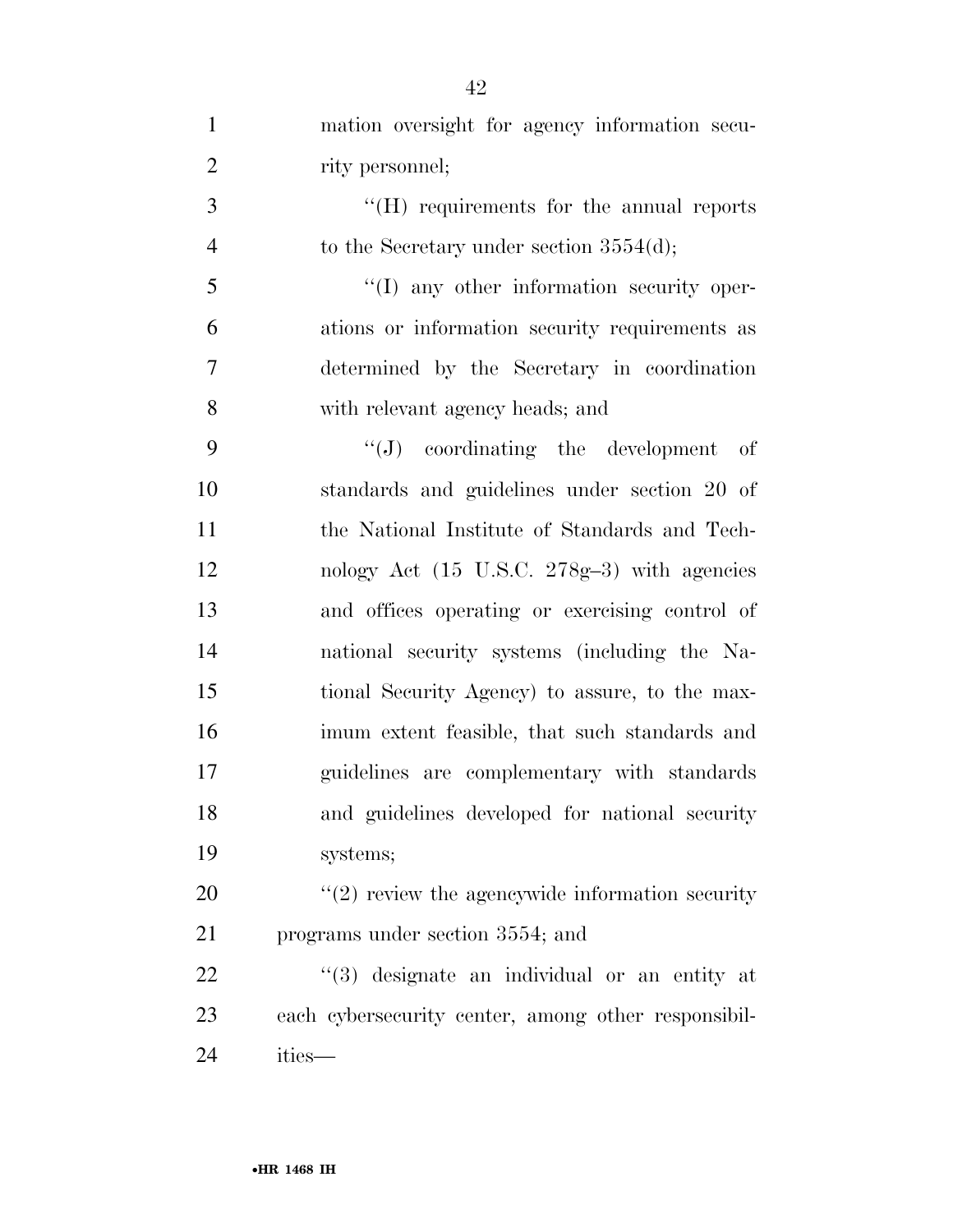''(A) to receive reports and information about information security incidents, cyber threat information, and deterioration of security control affecting agency information systems; and

 ''(B) to act on or share the information under subparagraph (A) in accordance with this subchapter.

9 "(b) CONSIDERATIONS.—When issuing policies and directives under subsection (a), the Secretary shall con- sider any applicable standards or guidelines developed by the National Institute of Standards and Technology under section 11331 of title 40.

 ''(c) LIMITATION OF AUTHORITY.—The authorities of the Secretary under this section shall not apply to na- tional security systems. Information security policies, di- rectives, standards and guidelines for national security systems shall be overseen as directed by the President and, in accordance with that direction, carried out under the authority of the heads of agencies that operate or exercise authority over such national security systems.

 ''(d) STATUTORY CONSTRUCTION.—Nothing in this subchapter shall be construed to alter or amend any law regarding the authority of any head of an agency over such agency.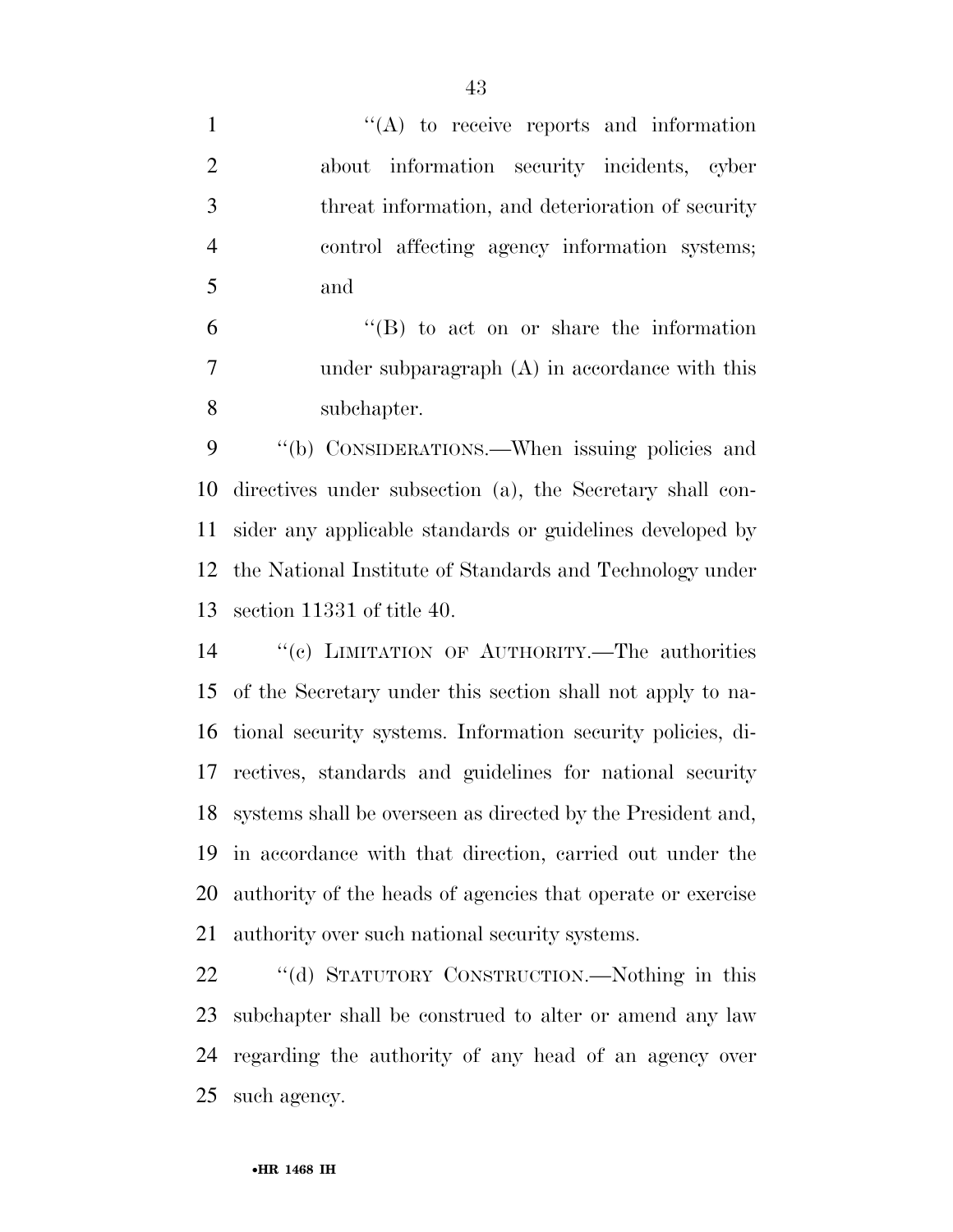| $\mathbf{1}$   | "§3554. Agency responsibilities                 |
|----------------|-------------------------------------------------|
| $\overline{2}$ | "(a) IN GENERAL.—The head of each agency shall— |
| 3              | $\lq(1)$ be responsible for-                    |
| $\overline{4}$ | "(A) complying with the policies and direc-     |
| 5              | tives issued under section 3553;                |
| 6              | "(B) providing information security protec-     |
| 7              | tions commensurate with the risk resulting      |
| 8              | from unauthorized access, use, disclosure, dis- |
| 9              | ruption, modification, or destruction of—       |
| 10             | "(i) information collected or main-             |
| 11             | tained by the agency or by a contractor of      |
| 12             | an agency or other organization on behalf       |
| 13             | of an agency; and                               |
| 14             | "(ii) information systems used or op-           |
| 15             | erated by an agency or by a contractor of       |
| 16             | an agency or other organization on behalf       |
| 17             | of an agency;                                   |
| 18             | $\cdot$ (C) complying with the requirements of  |
| 19             | this subchapter, including—                     |
| 20             | "(i) information security standards             |
| 21             | and guidelines promulgated under section        |
| 22             | 11331 of title 40;                              |
| 23             | "(ii) for any national security systems         |
| 24             | operated or controlled by that agency, in-      |
| 25             | formation security policies, directives,        |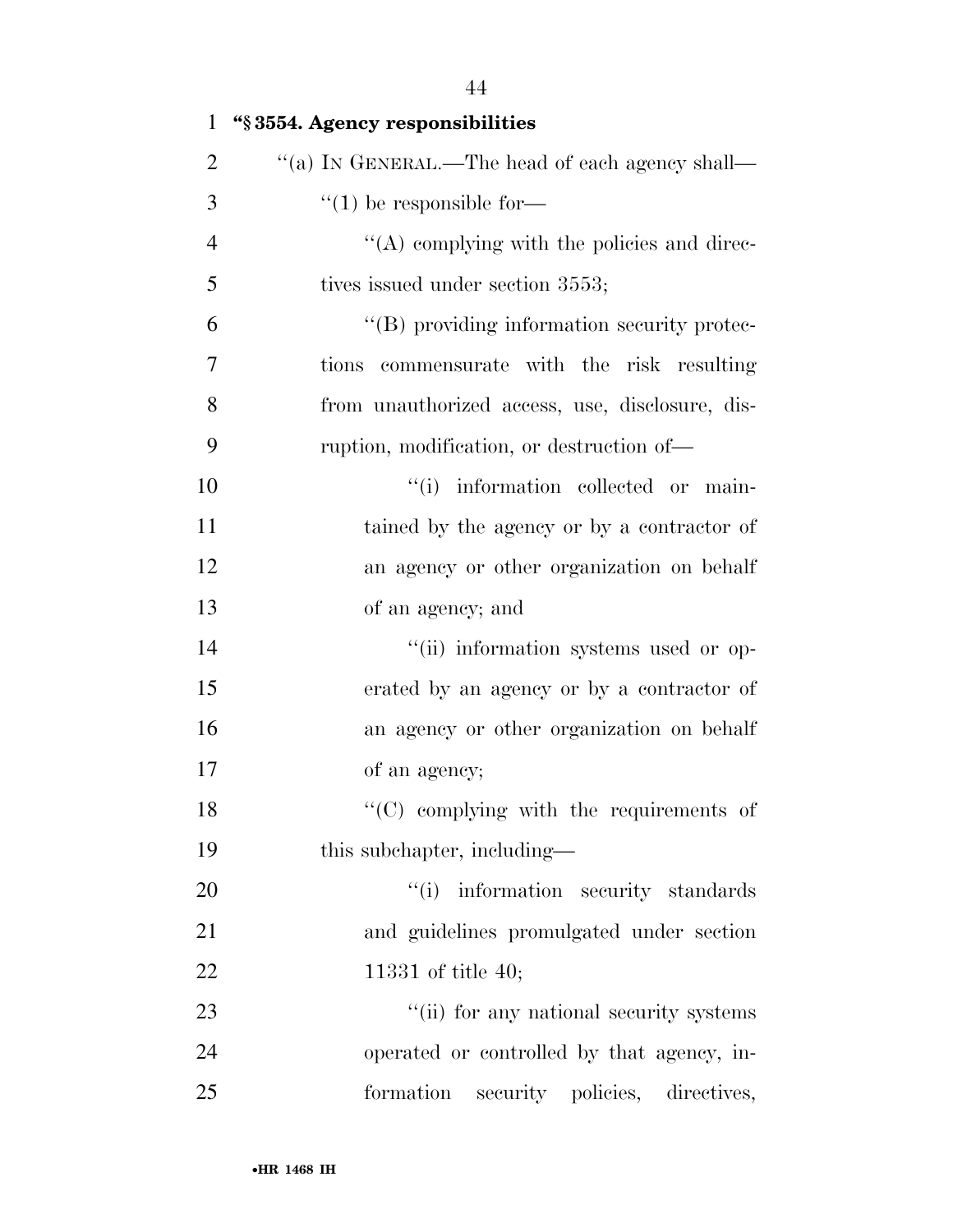| $\mathbf{1}$   | standards and guidelines issued as directed       |
|----------------|---------------------------------------------------|
| $\overline{2}$ | by the President; and                             |
| 3              | "(iii) for any non-national security              |
| $\overline{4}$ | systems operated or controlled by that            |
| 5              | agency, information security policies, direc-     |
| 6              | tives, standards and guidelines issued            |
| $\tau$         | under section 3553;                               |
| 8              | $\lq\lq$ ensuring that information security       |
| 9              | management processes are integrated with          |
| 10             | agency strategic and operational planning proc-   |
| 11             | esses;                                            |
| 12             | $\lq\lq$ (E) reporting and sharing, for an agency |
| 13             | operating or exercising control of a national se- |
| 14             | curity system, information about information      |
| 15             | security incidents, cyber threat information,     |
| 16             | and deterioration of security controls to the in- |
| 17             | dividual or entity designated at each cybersecu-  |
| 18             | rity center and to other appropriate entities     |
| 19             | consistent with policies and directives for na-   |
| 20             | tional security systems issued as directed by the |
| 21             | President; and                                    |
| 22             | $``(F)$ reporting and sharing, for those          |
| 23             | agencies operating or exercising control of non-  |
| 24             | national security systems, information about in-  |
| 25             | formation security incidents, cyber threat infor- |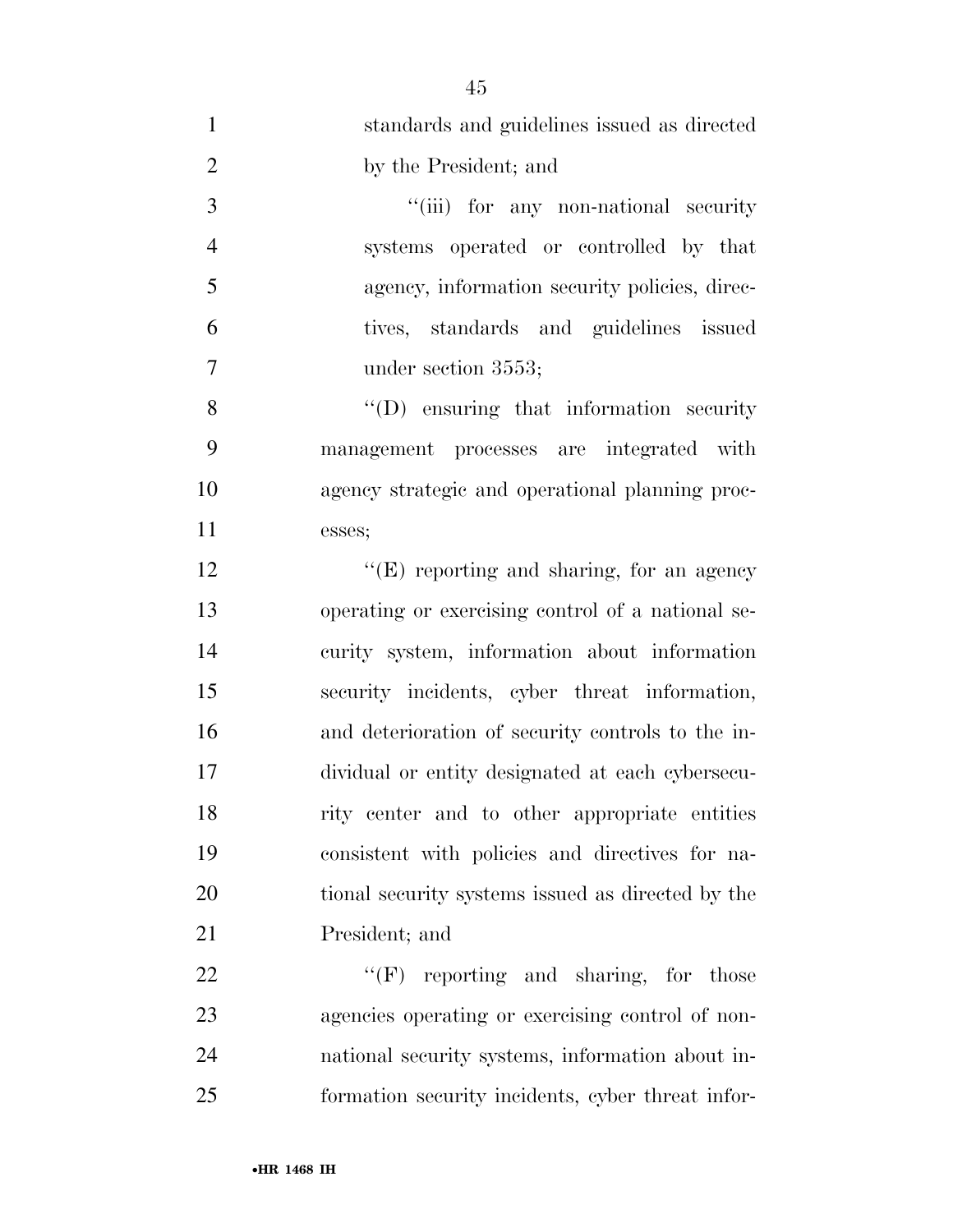| $\mathbf{1}$   | mation, and deterioration of security controls to      |
|----------------|--------------------------------------------------------|
| $\overline{2}$ | the individual or entity designated at each cy-        |
| 3              | bersecurity center and to other appropriate en-        |
| $\overline{4}$ | tities consistent with policies and directives for     |
| 5              | non-national security systems as prescribed            |
| 6              | under section $3553(a)$ , including information to     |
| 7              | assist the entity designated under section             |
| 8              | $3555(a)$ with the ongoing security analysis           |
| 9              | under section 3555;                                    |
| 10             | $\lq(2)$ ensure that each senior agency official pro-  |
| 11             | vides information security for the information and     |
| 12             | information systems that support the operations and    |
| 13             | assets under the senior agency official's control, in- |
| 14             | cluding by—                                            |
| 15             | $\lq\lq$ assessing the risk and impact that            |
| 16             | could result from the unauthorized access, use,        |
| 17             | disclosure, disruption, modification, or destruc-      |
| 18             | tion of such information or information sys-           |
| 19             | tems;                                                  |
| 20             | $\lq\lq (B)$ determining the level of information      |
| 21             | security appropriate to protect such information       |
| 22             | and information systems in accordance with             |
| 23             | policies and directives issued under section           |
| 24             | $3553(a)$ , and standards and guidelines promul-       |

gated under section 11331 of title 40 for infor-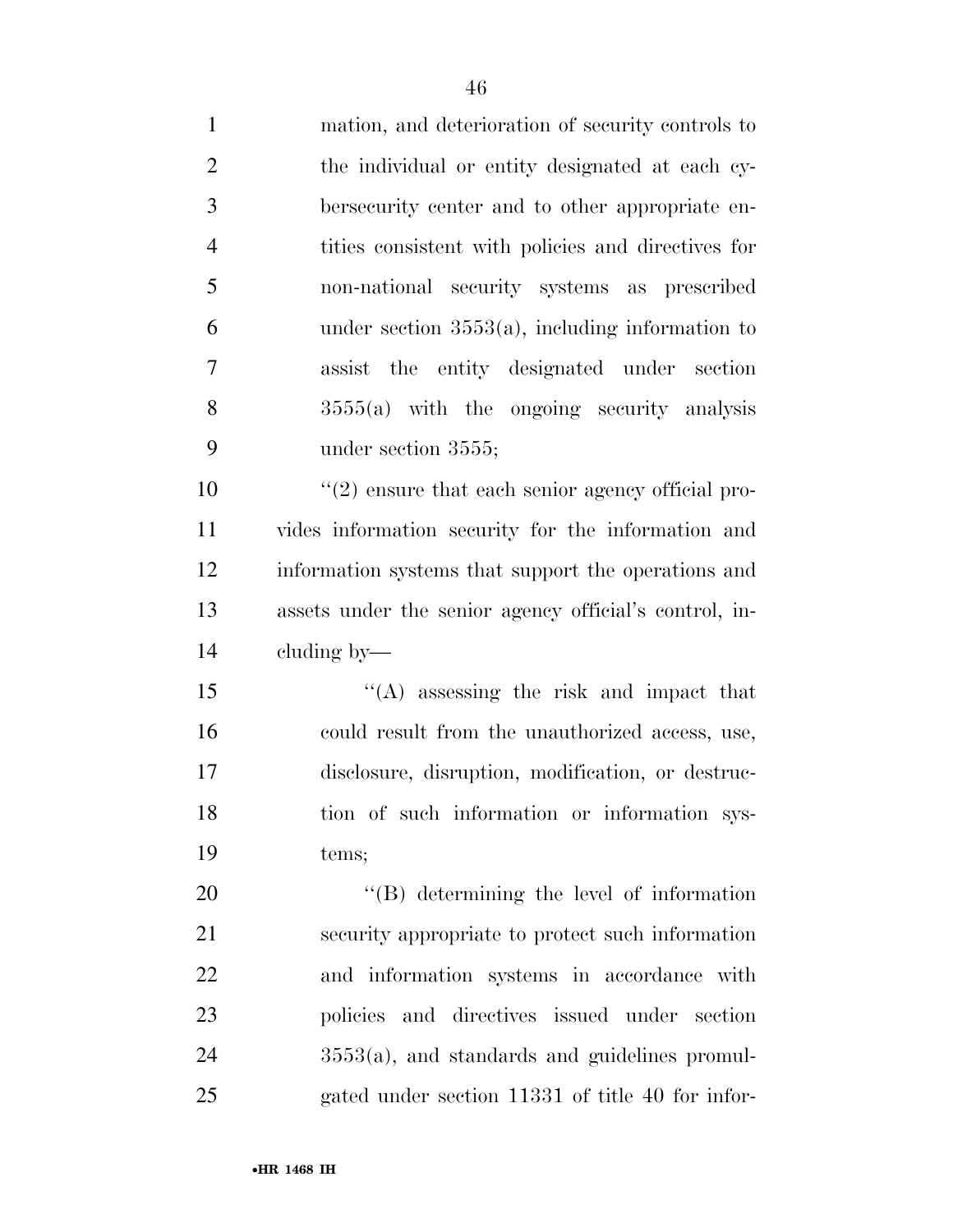| $\mathbf{1}$   | mation security classifications and related re-               |
|----------------|---------------------------------------------------------------|
| $\overline{2}$ | quirements;                                                   |
| 3              | "(C) implementing policies, procedures,                       |
| $\overline{4}$ | and capabilities to reduce risks to an acceptable             |
| 5              | level in a cost-effective manner;                             |
| 6              | $\lq\lq$ . (D) actively monitoring the effective im-          |
| 7              | plementation of information security controls                 |
| 8              | and techniques; and                                           |
| 9              | $\lq\lq(E)$ reporting information about informa-              |
| 10             | tion security incidents, cyber threat informa-                |
| 11             | tion, and deterioration of security controls in a             |
| 12             | timely and adequate manner to the entity des-                 |
| 13             | ignated under section $3553(a)(3)$ in accordance              |
| 14             | with paragraph $(1)$ ;                                        |
| 15             | $\cdot\cdot$ (3) assess and maintain the resiliency of infor- |
| 16             | mation technology systems critical to agency mission          |
| 17             | and operations;                                               |
| 18             | $"$ (4) designate the agency Inspector General (or            |
| 19             | an independent entity selected in consultation with           |
| 20             | the Director and the Council of Inspectors General            |
| 21             | on Integrity and Efficiency if the agency does not            |
| 22             | have an Inspector General) to conduct the annual              |
| 23             | independent evaluation required under section 3556,           |
| 24             | and allow the agency Inspector General to contract            |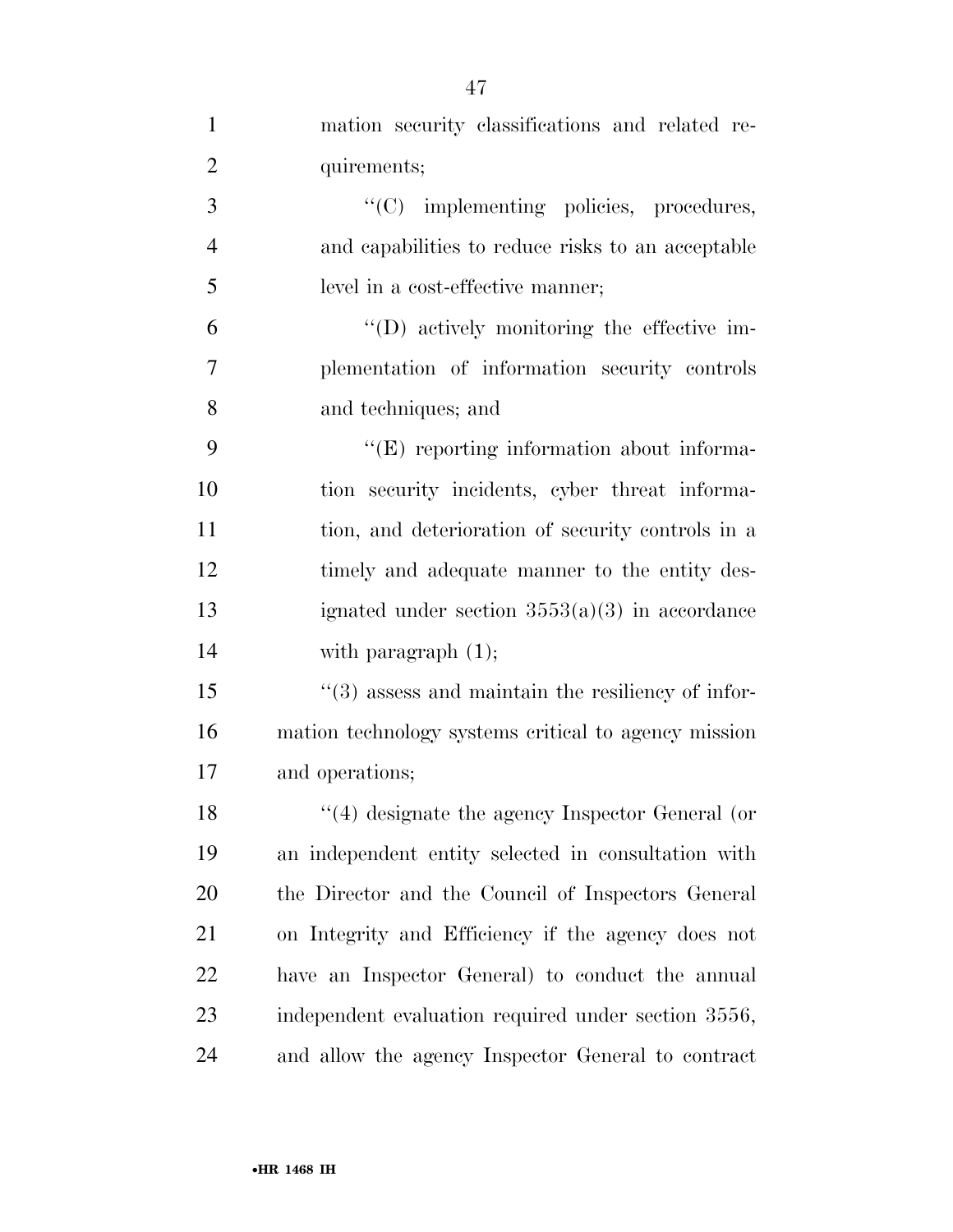with an independent entity to perform such evalua-

tion;

| 3              | $\lq(5)$ delegate to the Chief Information Officer                |
|----------------|-------------------------------------------------------------------|
| $\overline{4}$ | or equivalent (or to a senior agency official who re-             |
| 5              | ports to the Chief Information Officer or equiva-                 |
| 6              | $lent$ —                                                          |
| 7              | $\lq\lq$ the authority and primary responsi-                      |
| 8              | bility to implement an agencywide information                     |
| 9              | security program; and                                             |
| 10             | $\lq\lq (B)$ the authority to provide information                 |
| 11             | security for the information collected and main-                  |
| 12             | tained by the agency (or by a contractor, other                   |
| 13             | agency, or other source on behalf of the agency)                  |
| 14             | and for the information systems that support                      |
| 15             | the operations, assets, and mission of the agen-                  |
| 16             | cy (including any information system provided                     |
| 17             | or managed by a contractor, other agency, or                      |
| 18             | other source on behalf of the agency);                            |
| 19             | $\cdot\cdot\cdot$ (6) delegate to the appropriate agency official |
| 20             | (who is responsible for a particular agency system or             |
| 21             | subsystem) the responsibility to ensure and enforce               |
| 22             | compliance with all requirements of the agency's                  |
| 23             | agencywide information security program in coordi-                |

lent (or the senior agency official who reports to the

nation with the Chief Information Officer or equiva-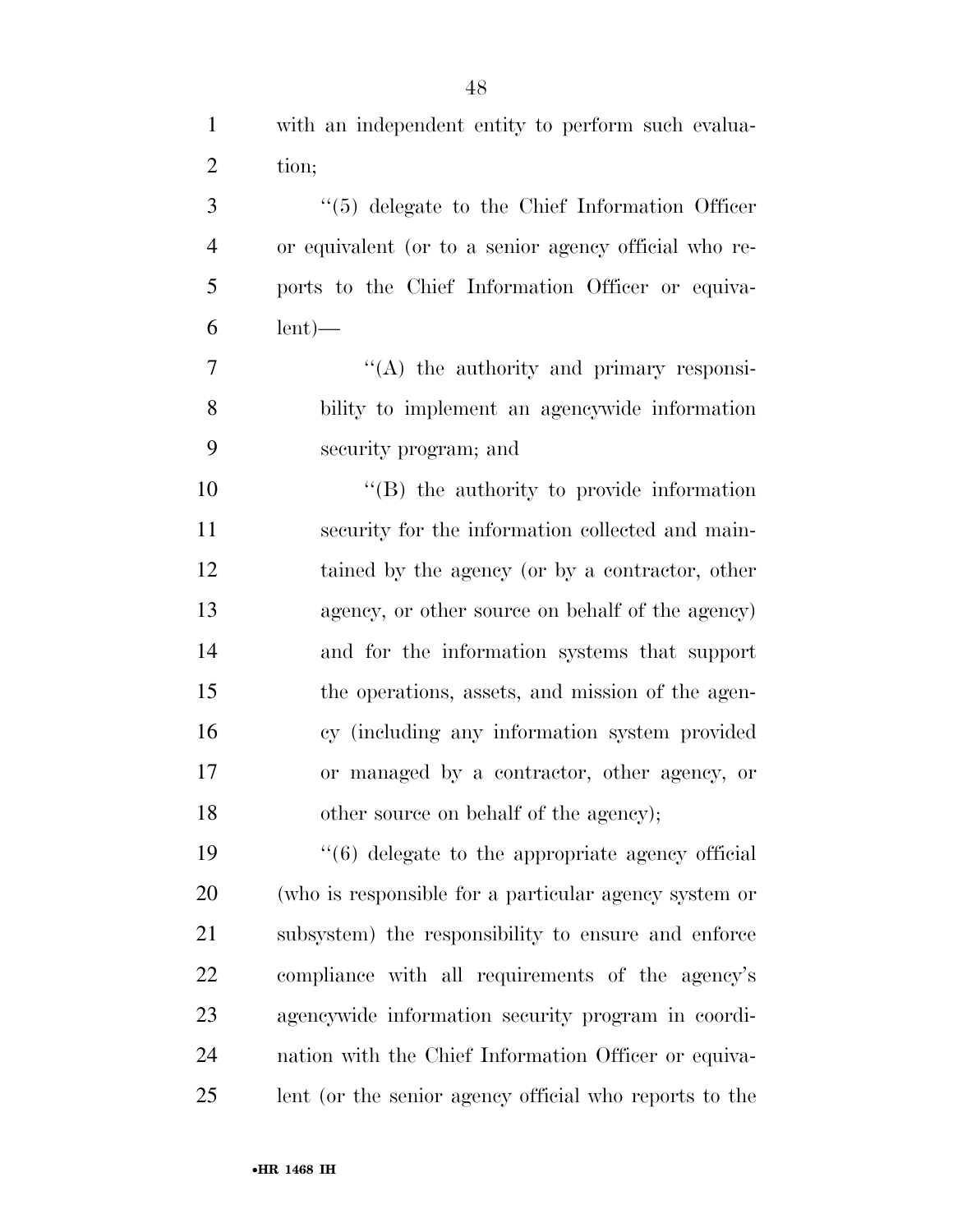Chief Information Officer or equivalent) under para-2 graph  $(5)$ ;

 ''(7) ensure that an agency has trained per- sonnel who have obtained any necessary security clearances to permit them to assist the agency in complying with this subchapter;

 ''(8) ensure that the Chief Information Officer or equivalent (or the senior agency official who re- ports to the Chief Information Officer or equivalent) under paragraph (5), in coordination with other sen- ior agency officials, reports to the agency head on the effectiveness of the agencywide information secu- rity program, including the progress of any remedial actions; and

 ''(9) ensure that the Chief Information Officer or equivalent (or the senior agency official who re- ports to the Chief Information Officer or equivalent) under paragraph (5) has the necessary qualifications to administer the functions described in this sub- chapter and has information security duties as a pri-mary duty of that official.

 ''(b) CHIEF INFORMATION OFFICERS.—Each Chief Information Officer or equivalent (or the senior agency of- ficial who reports to the Chief Information Officer or equivalent) under subsection (a)(5) shall—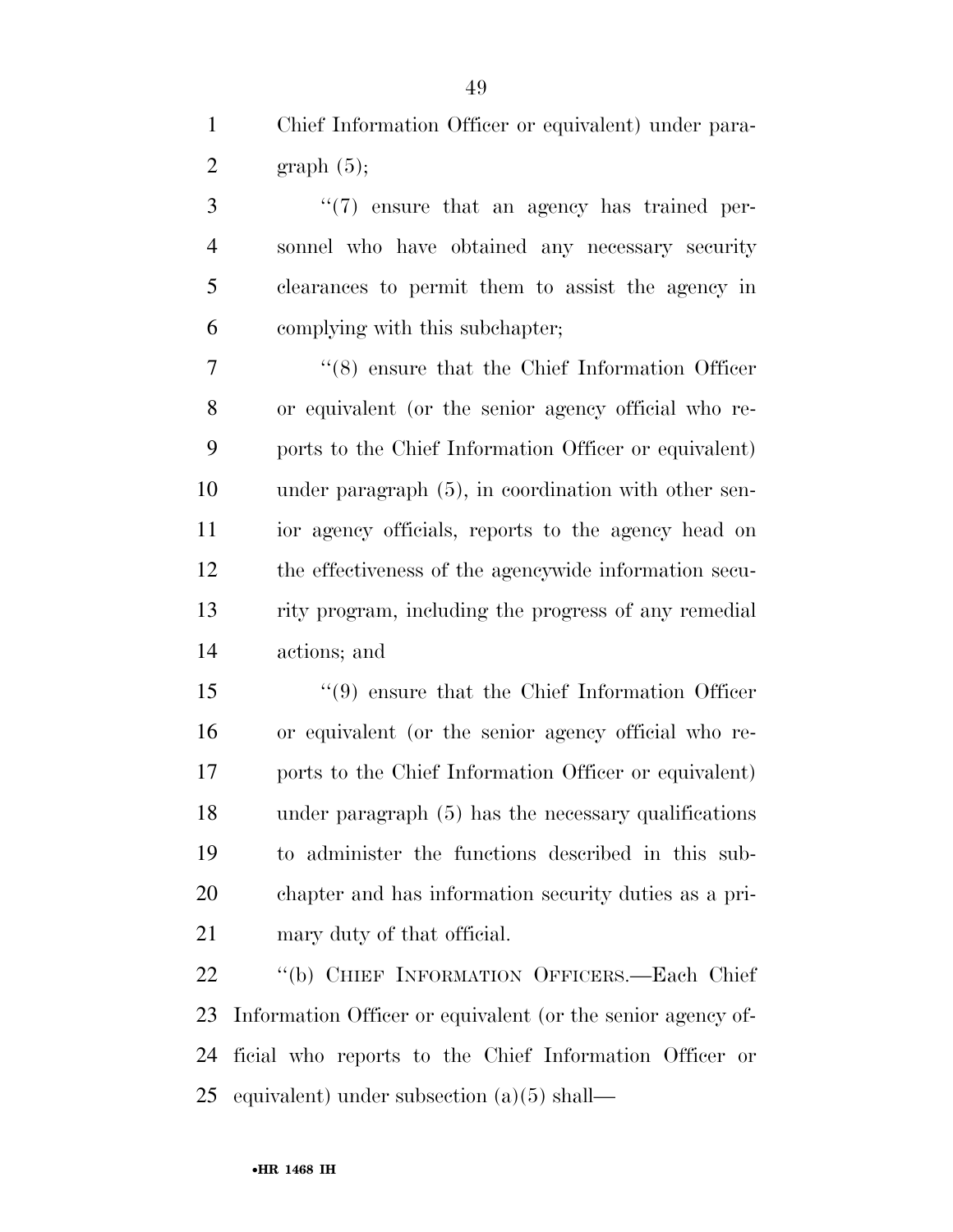| $\mathbf{1}$   | $\cdot$ (1) establish and maintain an enterprise secu- |
|----------------|--------------------------------------------------------|
| $\overline{2}$ | rity operations capability that on a continuous        |
| 3              | basis—                                                 |
| $\overline{4}$ | "(A) detects, reports, contains, mitigates,            |
| 5              | and responds to information security incidents         |
| 6              | that impair adequate security of the agency's          |
| 7              | information or information system in a timely          |
| 8              | manner and in accordance with the policies and         |
| 9              | directives under section 3553; and                     |
| 10             | "(B) reports any information security inci-            |
| 11             | dent under subparagraph (A) to the entity des-         |
| 12             | ignated under section 3555;                            |
| 13             | $\lq(2)$ develop, maintain, and oversee an agency-     |
| 14             | wide information security program;                     |
| 15             | $\lq(3)$ develop, maintain, and oversee information    |
| 16             | security policies, procedures, and control techniques  |
| 17             | to address applicable requirements, including re-      |
| 18             | quirements under section 3553 of this title and sec-   |
| 19             | tion 11331 of title 40; and                            |
| 20             | $\cdot$ (4) train and oversee the agency personnel     |
| 21             | who have significant responsibility for information    |
| 22             | security with respect to that responsibility.          |
| 23             | "(c) AGENCYWIDE INFORMATION SECURITY PRO-              |
| 24             | GRAMS.-                                                |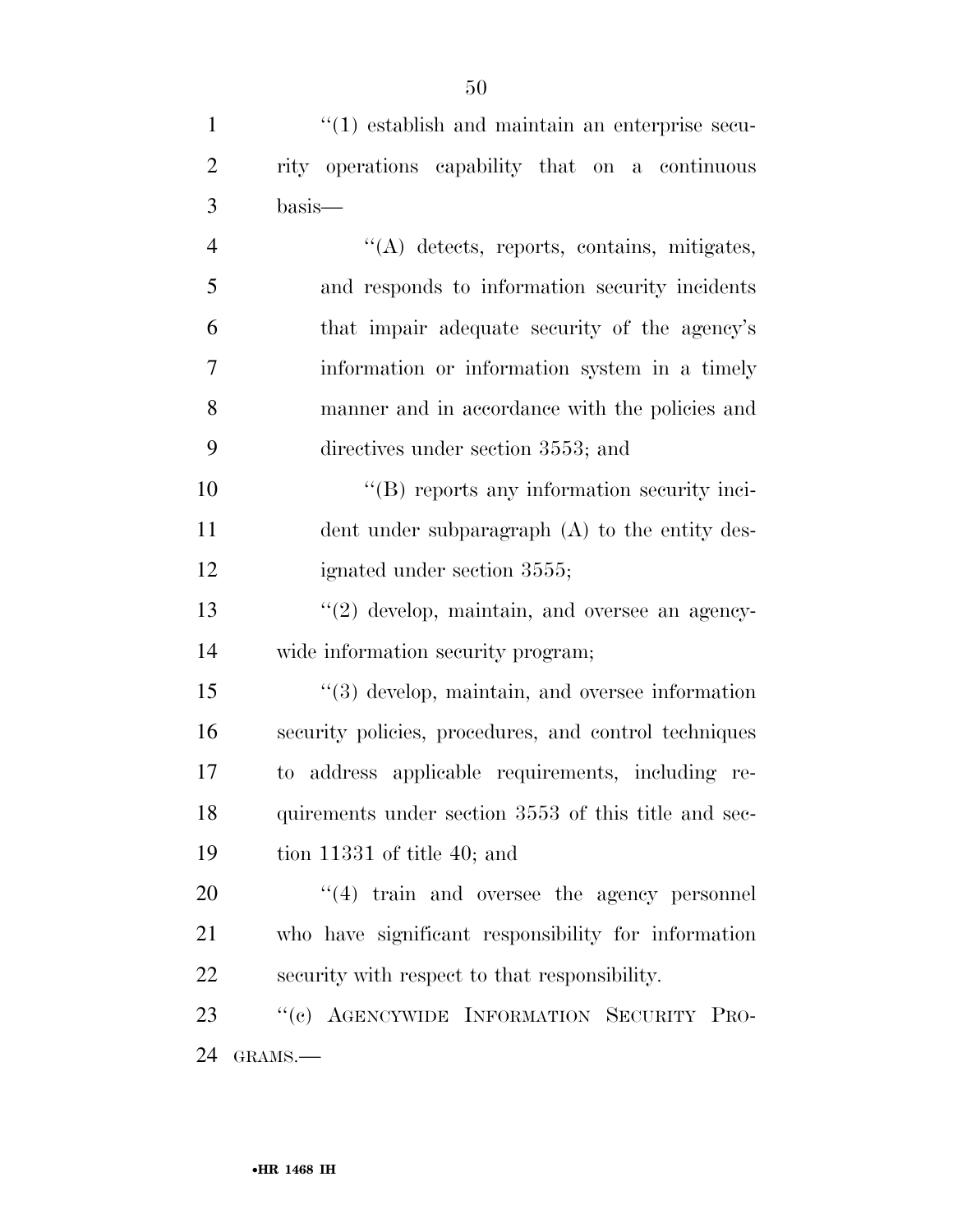| $\mathbf{1}$   | "(1) IN GENERAL.—Each agencywide informa-             |
|----------------|-------------------------------------------------------|
| $\overline{2}$ | tion security program under subsection $(b)(2)$ shall |
| 3              | include—                                              |
| $\overline{4}$ | $\lq\lq$ relevant security risk assessments, in-      |
| 5              | cluding technical assessments and others re-          |
| 6              | lated to the acquisition process;                     |
| 7              | $\lq\lq(B)$ security testing commensurate with        |
| 8              | risk and impact;                                      |
| 9              | $\cdot$ (C) mitigation of deterioration of security   |
| 10             | controls commensurate with risk and impact;           |
| 11             | $\lq\lq$ (D) risk-based continuous monitoring and     |
| 12             | threat assessment of the operational status and       |
| 13             | security of agency information systems to en-         |
| 14             | able evaluation of the effectiveness of and com-      |
| 15             | pliance with information security policies, proce-    |
| 16             | dures, and practices, including a relevant and        |
| 17             | appropriate selection of security controls of in-     |
| 18             | formation systems identified in the inventory         |
| 19             | under section $3505(c)$ ;                             |
| 20             | $\lq\lq$ operation of appropriate technical ca-       |
| 21             | pabilities in order to detect, mitigate, report,      |
| 22             | and respond to information security incidents,        |
| 23             | cyber threat information, and deterioration of        |
| 24             | security controls in a manner that is consistent      |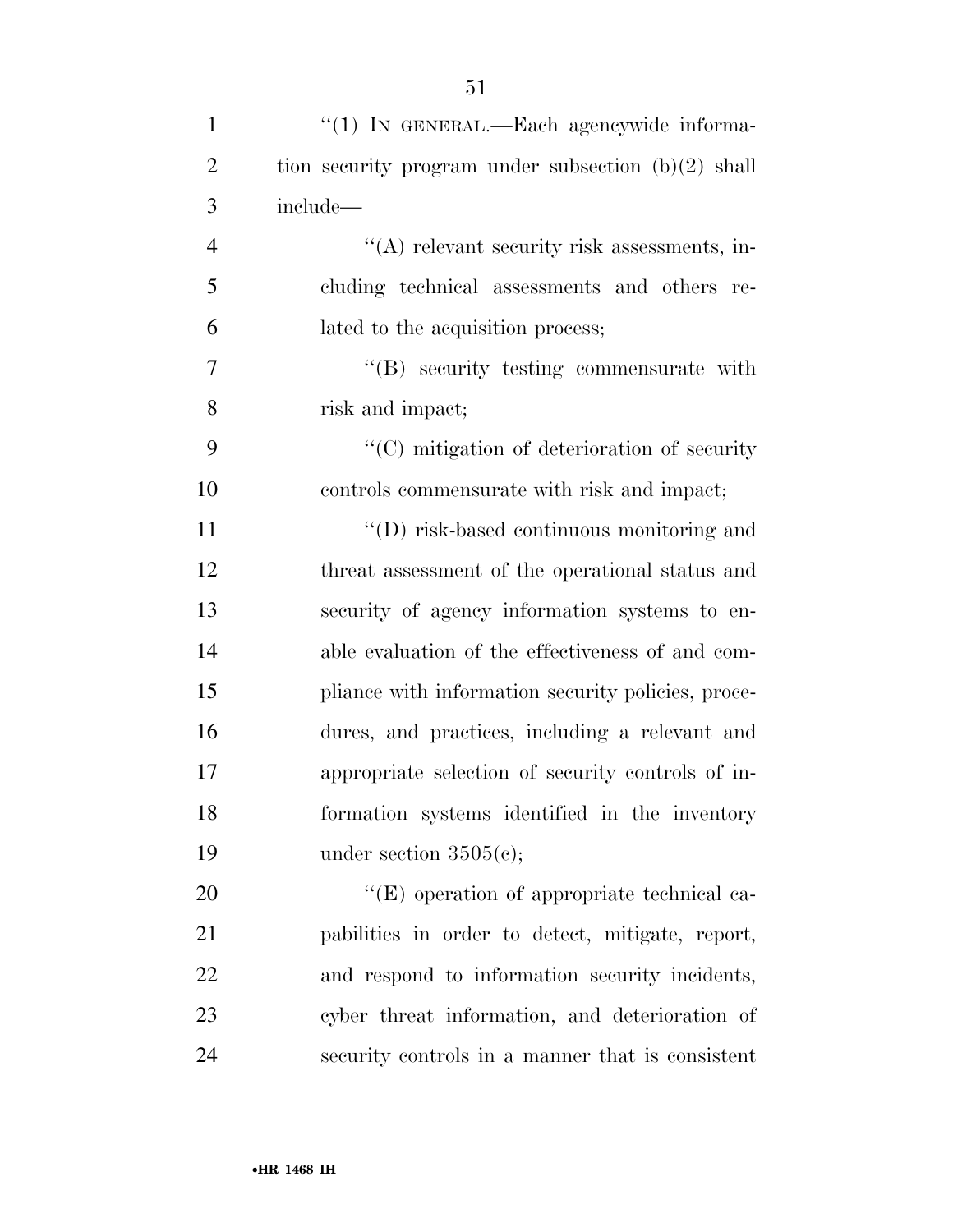| $\mathbf{1}$   | with the policies and directives under section     |
|----------------|----------------------------------------------------|
| $\overline{2}$ | $3553$ , including—                                |
| 3              | "(i) mitigating risks associated with              |
| $\overline{4}$ | such information security incidents;               |
| 5              | "(ii) notifying and consulting with the            |
| 6              | entity designated under section 3555; and          |
| 7              | "(iii) notifying and consulting with, as           |
| 8              | appropriate—                                       |
| 9              | $\lq\lq$ (I) law enforcement and the rel-          |
| 10             | evant Office of the Inspector General;             |
| 11             | and                                                |
| 12             | $\lq\lq$ (II) any other entity, in accord-         |
| 13             | ance with law and as directed by the               |
| 14             | President;                                         |
| 15             | "(F) a process to ensure that remedial ac-         |
| 16             | tion is taken to address any deficiencies in the   |
| 17             | information security policies, procedures, and     |
| 18             | practices of the agency; and                       |
| 19             | $\lq\lq(G)$ a plan and procedures to ensure the    |
| 20             | continuity of operations for information systems   |
| 21             | that support the operations and assets of the      |
| 22             | agency.                                            |
| 23             | "(2) RISK MANAGEMENT STRATEGIES.—Each              |
| 24             | agencywide information security program under sub- |
| 25             | section $(b)(2)$ shall include the development and |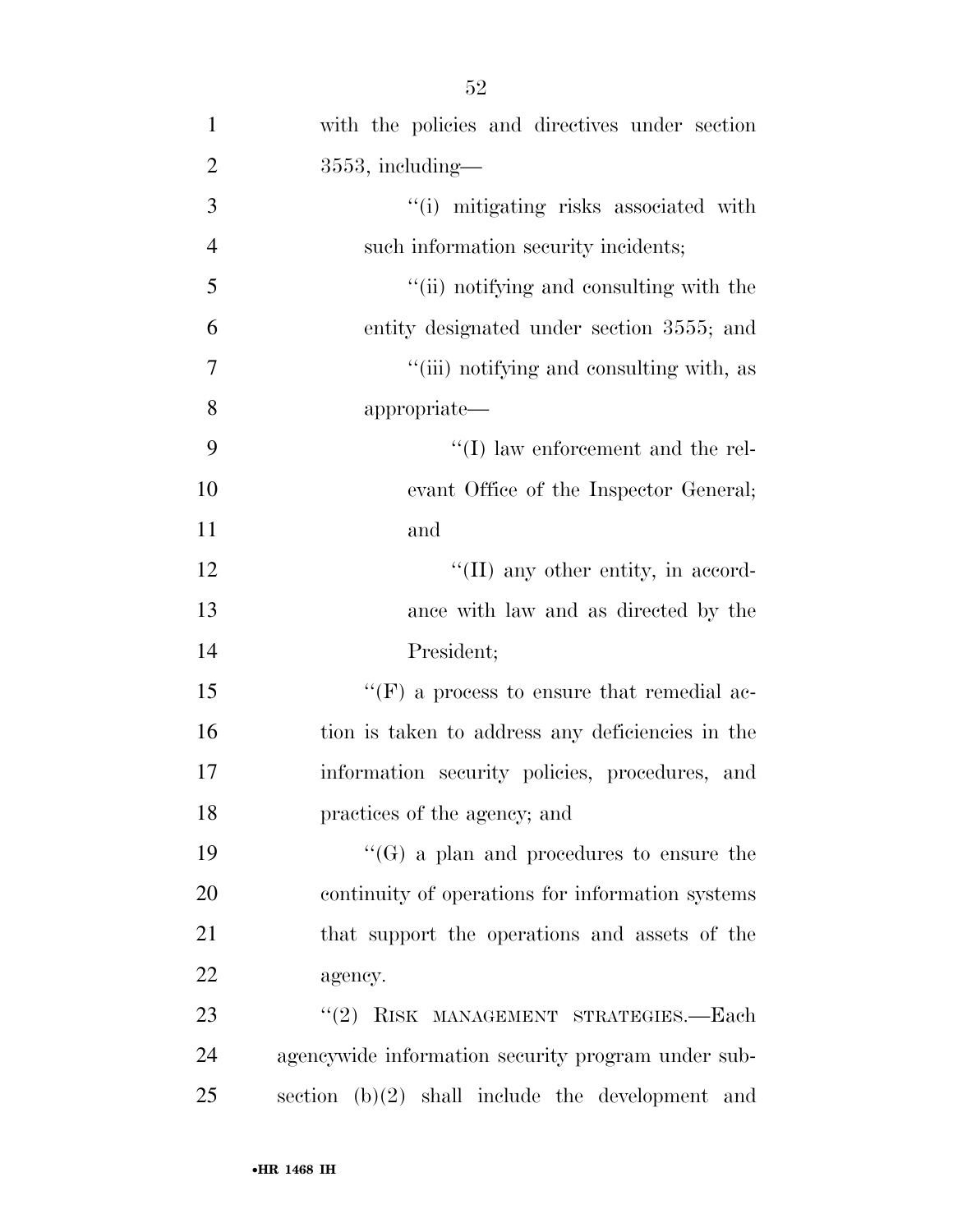| $\mathbf{1}$   | maintenance of a risk management strategy for in-      |
|----------------|--------------------------------------------------------|
| $\overline{2}$ | formation security. The risk management strategy       |
| 3              | shall include—                                         |
| $\overline{4}$ | $\lq\lq$ consideration of information security         |
| 5              | incidents, cyber threat information, and deterio-      |
| 6              | ration of security controls; and                       |
| 7              | $\lq\lq$ consideration of the consequences             |
| 8              | that could result from the unauthorized access,        |
| 9              | use, disclosure, disruption, modification, or de-      |
| 10             | struction of information and information sys-          |
| 11             | tems that support the operations and assets of         |
| 12             | the agency, including any information system           |
| 13             | provided or managed by a contractor, other             |
| 14             | agency, or other source on behalf of the agency.       |
| 15             | "(3) POLICIES AND PROCEDURES.—Each agen-               |
| 16             | cywide information security program under sub-         |
| 17             | section $(b)(2)$ shall include policies and procedures |
| 18             | that-                                                  |
| 19             | $\lq\lq$ are based on the risk management              |
| 20             | strategy under paragraph $(2)$ ;                       |
| 21             | $\lq\lq$ reduce information security risks to          |
| 22             | an acceptable level in a cost-effective manner;        |
| 23             | "(C) ensure that cost-effective and ade-               |
| 24             | quate information security is addressed as part        |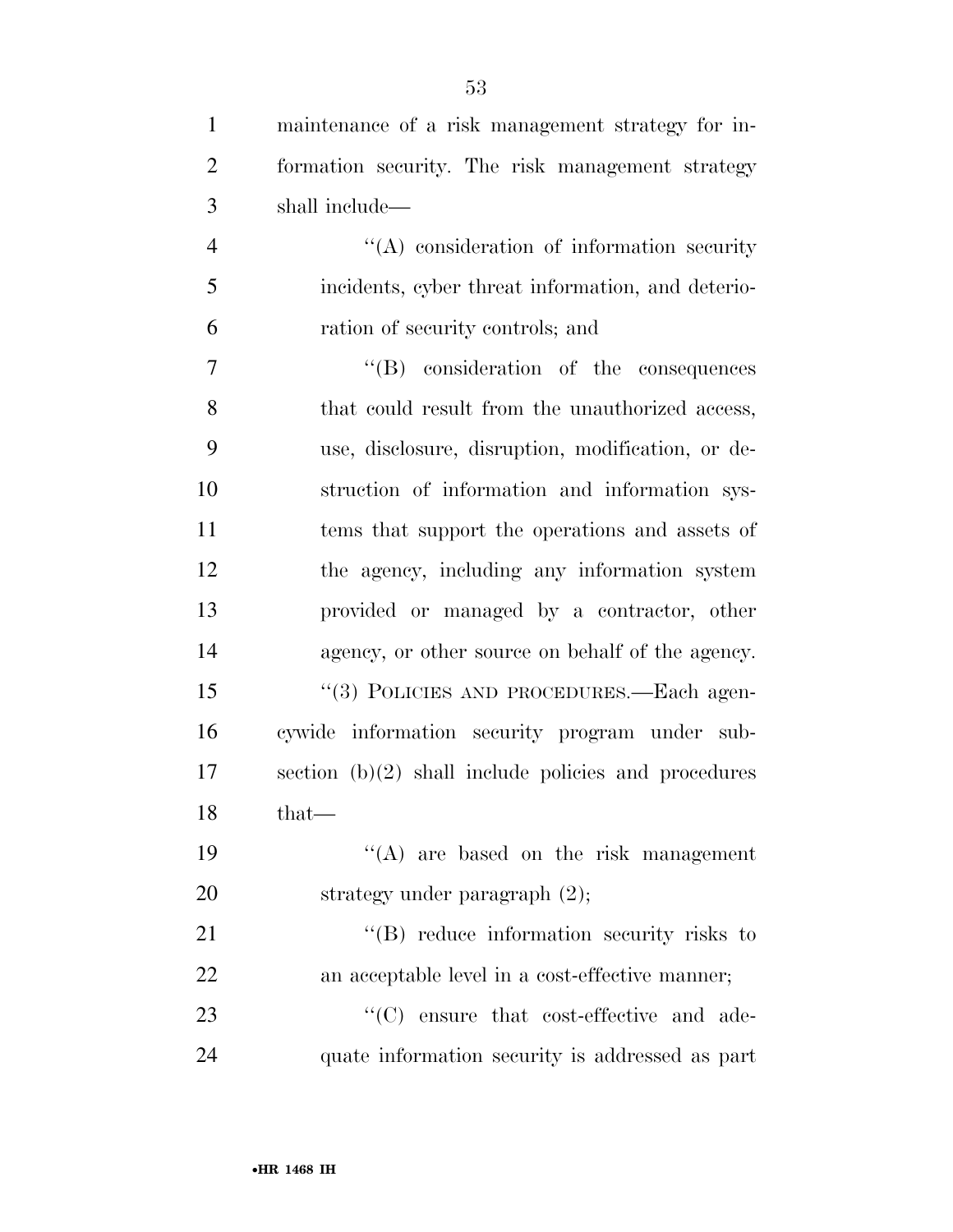| $\mathbf{1}$   | of the acquisition and ongoing management of             |
|----------------|----------------------------------------------------------|
| $\overline{2}$ | each agency information system; and                      |
| 3              | $\lq\lq$ (D) ensure compliance with —                    |
| $\overline{4}$ | $f(i)$ this subchapter; and                              |
| 5              | "(ii) any other applicable require-                      |
| 6              | ments.                                                   |
| $\overline{7}$ | "(4) TRAINING REQUIREMENTS.—Each agency-                 |
| 8              | wide information security program under subsection       |
| 9              | $(b)(2)$ shall include information security, privacy,    |
| 10             | civil rights, civil liberties, and information oversight |
| 11             | training that meets any applicable requirements          |
| 12             | under section 3553. The training shall inform each       |
| 13             | information security personnel that has access to        |
| 14             | agency information systems (including contractors)       |
| 15             | and other users of information systems that support      |
| 16             | the operations and assets of the agency) of—             |
| 17             | $\lq\lq$ the information security risks associ-          |
| 18             | ated with the information security personnel's           |
| 19             | activities; and                                          |
| <b>20</b>      | "(B) the individual's responsibility to com-             |
| 21             | ply with the agency policies and procedures that         |
| 22             | reduce the risks under subparagraph (A).                 |
| 23             | "(d) ANNUAL REPORT.—Each agency shall submit a           |
| 24             | report annually to the Secretary of Homeland Security on |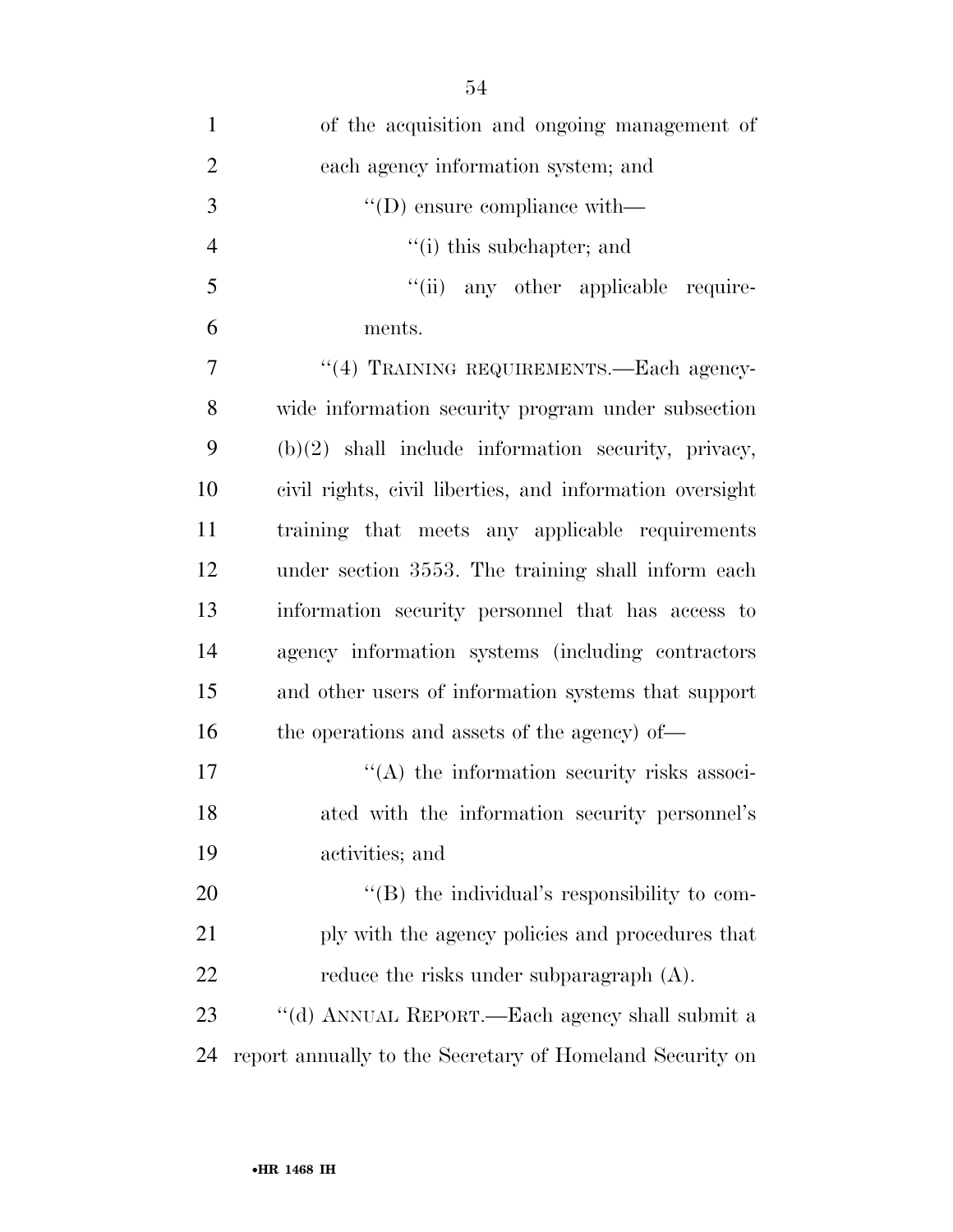1 its agencywide information security program and informa-2 tion systems.

# 3 **''§ 3555. Multiagency ongoing threat assessment**

 ''(a) IMPLEMENTATION.—The Director of the Office of Management and Budget, in coordination with the Sec- retary of Homeland Security, shall designate an entity to implement ongoing security analysis concerning agency in-formation systems—

9  $\frac{4}{1}$  based on cyber threat information;  $(2)$  based on agency information system and 11 environment of operation changes, including— 12  $\langle (A)$  an ongoing evaluation of the informa-13 tion system security controls; and 14 ''(B) the security state, risk level, and en-15 vironment of operation of an agency informa-16 tion system, including— 17 ''(i) a change in risk level due to a 18 new cyber threat; 19 ''(ii) a change resulting from a new 20 technology; 21 ''(iii) a change resulting from the 22 agency's mission; and 23 ''(iv) a change resulting from the 24 business practice; and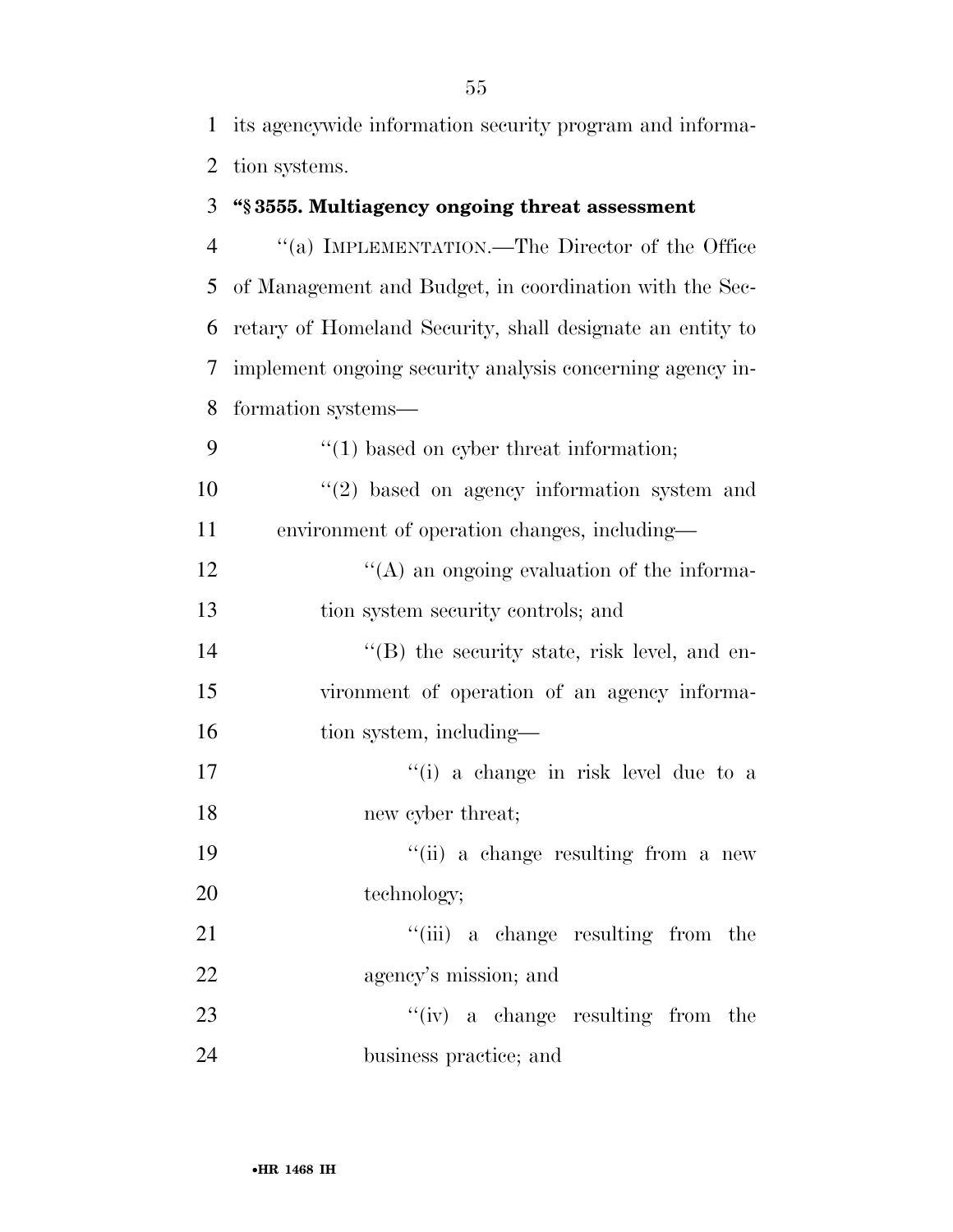| $\mathbf{1}$   | $(3)$ using automated processes to the max-                 |
|----------------|-------------------------------------------------------------|
| $\overline{2}$ | imum extent possible—                                       |
| 3              | $\lq\lq$ to increase information system secu-               |
| $\overline{4}$ | rity;                                                       |
| 5              | $\lq\lq (B)$ to reduce paper-based reporting re-            |
| 6              | quirements; and                                             |
| $\tau$         | $\lq\lq$ (C) to maintain timely and actionable              |
| 8              | knowledge of the state of the information sys-              |
| 9              | tem security.                                               |
| 10             | "(b) STANDARDS.—The National Institute of Stand-            |
| 11             | ards and Technology may promulgate standards, in co-        |
| 12             | ordination with the Secretary of Homeland Security, to      |
| 13             | assist an agency with its duties under this section.        |
| 14             | "(c) COMPLIANCE.—The head of each appropriate               |
| 15             | department and agency shall be responsible for ensuring     |
| 16             | compliance and implementing necessary procedures to         |
|                | 17 comply with this section. The head of each appropriate   |
|                | 18 department and agency, in consultation with the Director |
| 19             | of the Office of Management and Budget and the Sec-         |
| 20             | retary of Homeland Security, shall—                         |
| 21             | $\cdot\cdot\cdot(1)$ monitor compliance under this section; |
| 22             | $\lq(2)$ develop a timeline and implement for the           |
| 23             | department or agency—                                       |
| 24             | $\lq\lq$ adoption of any technology, system,                |
| 25             | method that facilitates continuous moni-<br><b>or</b>       |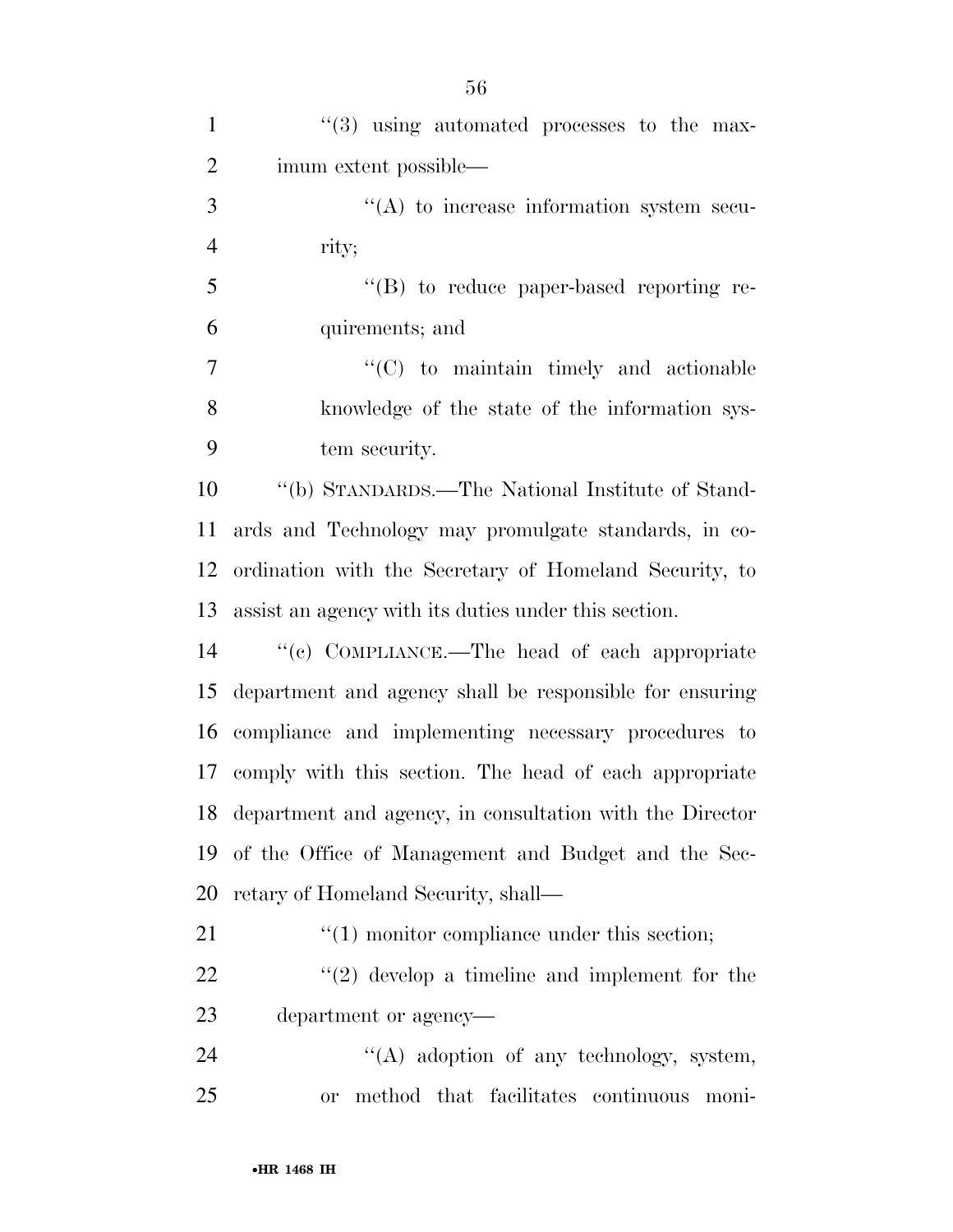| toring and threat assessments of an agency in- |
|------------------------------------------------|
| formation system;                              |

3 ''(B) adoption or updating of any tech- nology, system, or method that prevents, de- tects, or remediates a significant cyber incident to a Federal information system of the depart- ment or agency that has impeded, or is reason- ably likely to impede, the performance of a crit- ical mission of the department or agency; and  $\lq\lq$  (C) adoption of any technology, system, or method that satisfies a requirement under this section.

 ''(d) LIMITATION OF AUTHORITY.—The authorities of the Director of the Office of Management and Budget and of the Secretary of Homeland Security under this sec-tion shall not apply to national security systems.

 ''(e) REPORT.—Not later than 6 months after the date of enactment of the Strengthening and Enhancing Cybersecurity by Using Research, Education, Information, and Technology Act of 2013, the Government Account- ability Office shall issue a report evaluating each agency's status toward implementing this section.

### **''§ 3556. Independent evaluations**

24 "(a) IN GENERAL.—The Council of the Inspectors General on Integrity and Efficiency, in consultation with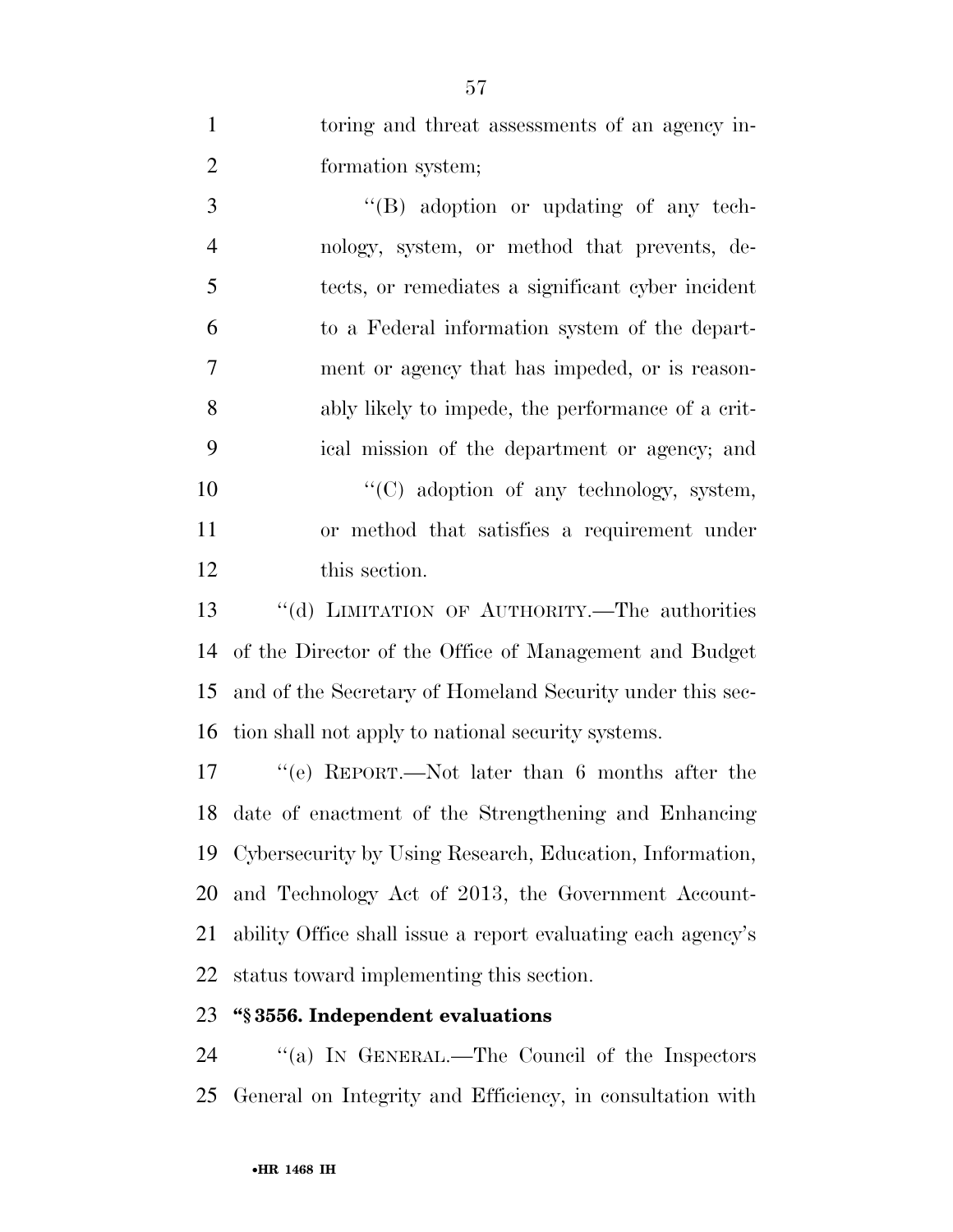the Director and the Secretary of Homeland Security, the Secretary of Commerce, and the Secretary of Defense, shall issue and maintain criteria for the timely, cost-effec- tive, risk-based, and independent evaluation of each agen- cywide information security program (and practices) to de- termine the effectiveness of the agencywide information security program (and practices). The criteria shall in- clude measures to assess any conflicts of interest in the performance of the evaluation and whether the agencywide information security program includes appropriate safe- guards against disclosure of information where such dis-closure may adversely affect information security.

 ''(b) ANNUAL INDEPENDENT EVALUATIONS.—Each agency shall perform an annual independent evaluation of its agencywide information security program (and prac- tices) in accordance with the criteria under subsection (a). 17 ''(c) DISTRIBUTION OF REPORTS.—Not later than 30 days after receiving an independent evaluation under sub- section (b), each agency head shall transmit a copy of the independent evaluation to the Secretary of Homeland Se- curity, the Secretary of Commerce, and the Secretary of Defense.

 ''(d) NATIONAL SECURITY SYSTEMS.—Evaluations involving national security systems shall be conducted as directed by President.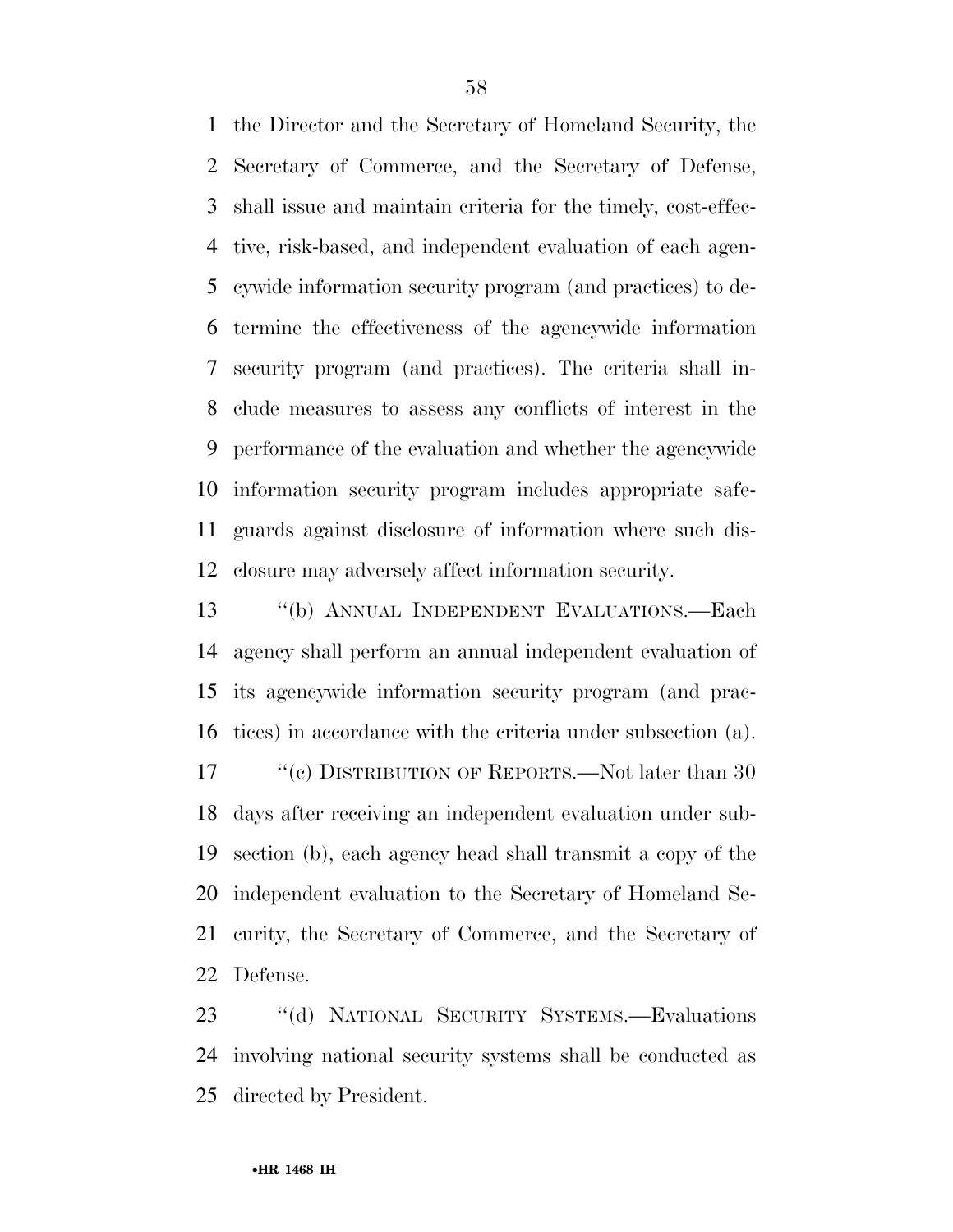**''§ 3557. National security systems.** 

 ''The head of each agency operating or exercising control of a national security system shall be responsible for ensuring that the agency—

 ''(1) provides information security protections commensurate with the risk and magnitude of the harm resulting from the unauthorized access, use, disclosure, disruption, modification, or destruction of the information contained in such system; and

 $\frac{1}{2}$  implements information security policies and practices as required by standards and guide-12 lines for national security systems, issued in accord-ance with law and as directed by the President.''.

(b) SAVINGS PROVISIONS.—

 (1) POLICY AND COMPLIANCE GUIDANCE.—Pol- icy and compliance guidance issued by the Director before the date of enactment of this Act under sec-18 tion  $3543(a)(1)$  of title 44, United States Code (as in effect on the day before the date of enactment of this Act), shall continue in effect, according to its terms, until modified, terminated, superseded, or re-22 pealed pursuant to section  $3553(a)(1)$  of title 44, United States Code.

•**HR 1468 IH** (2) STANDARDS AND GUIDELINES.—Standards and guidelines issued by the Secretary of Commerce or by the Director before the date of enactment of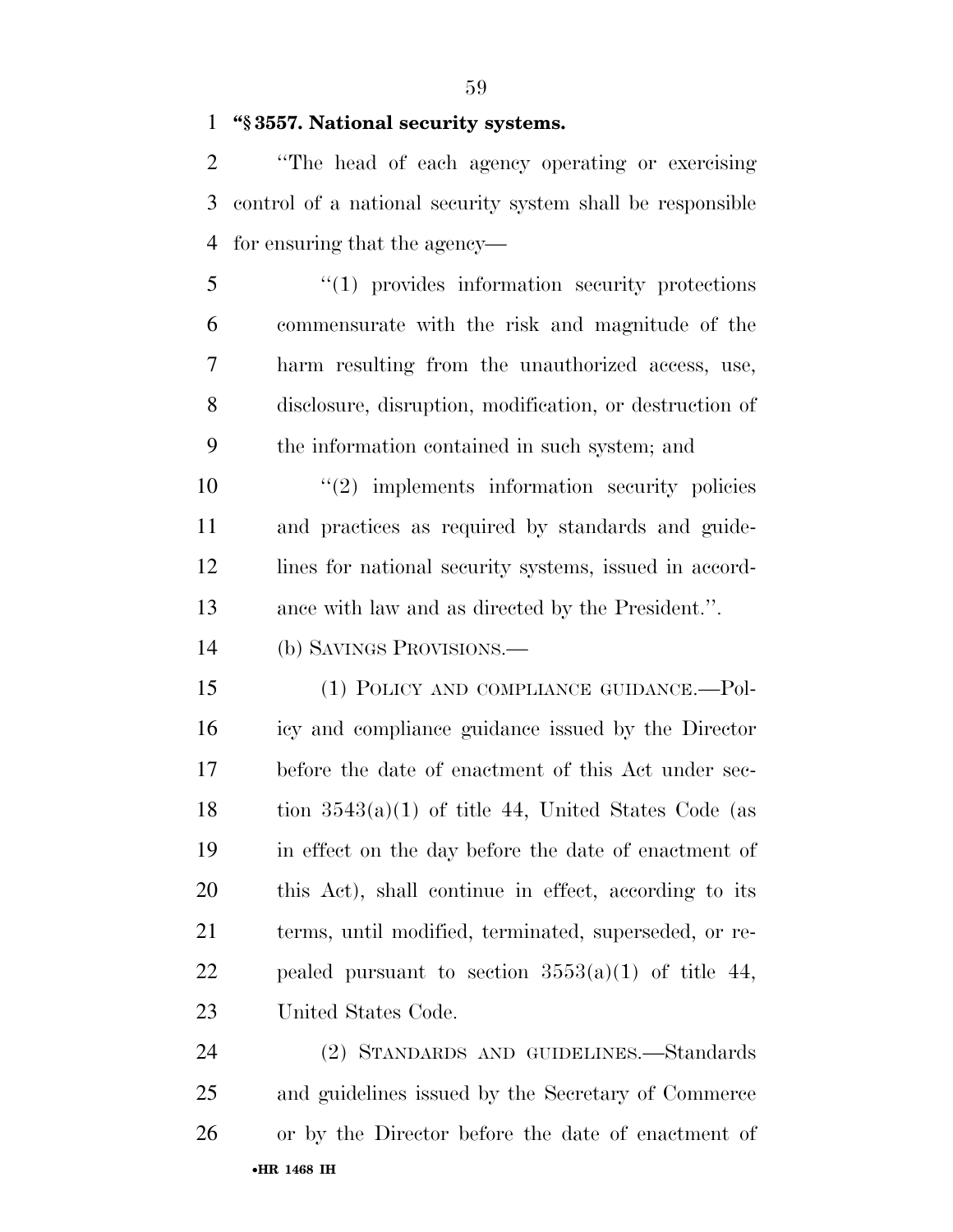| $\mathbf{1}$   | this Act under section $11331(a)(1)$ of title 40,                                                                                                                                                                                                                        |
|----------------|--------------------------------------------------------------------------------------------------------------------------------------------------------------------------------------------------------------------------------------------------------------------------|
| $\overline{2}$ | United States Code, (as in effect on the day before                                                                                                                                                                                                                      |
| 3              | the date of enactment of this Act) shall continue in                                                                                                                                                                                                                     |
| $\overline{4}$ | effect, according to their terms, until modified, ter-                                                                                                                                                                                                                   |
| 5              | minated, superseded, or repealed pursuant to section                                                                                                                                                                                                                     |
| 6              | $11331(a)(1)$ of title 40, United States Code, as                                                                                                                                                                                                                        |
| 7              | amended by this Act.                                                                                                                                                                                                                                                     |
| 8              | (c) TECHNICAL AND CONFORMING AMENDMENTS.—                                                                                                                                                                                                                                |
| 9              | (1) CHAPTER ANALYSIS.—The chapter analysis                                                                                                                                                                                                                               |
| 10             | for chapter 35 of title 44, United States Code, is                                                                                                                                                                                                                       |
| 11             | amended—                                                                                                                                                                                                                                                                 |
| 12             | $(A)$ by striking the items relating to sec-                                                                                                                                                                                                                             |
| 13             | tions $3531$ through $3538$ ;                                                                                                                                                                                                                                            |
| 14             | (B) by striking the items relating to sec-                                                                                                                                                                                                                               |
| 15             | tions $3541$ through $3549$ ; and                                                                                                                                                                                                                                        |
| 16             | (C) by inserting the following:                                                                                                                                                                                                                                          |
|                | "3551. Purposes.<br>"3552. Definitions.<br>"3553. Federal information security authority and coordination.<br>"3554. Agency responsibilities.<br>"3555. Multiagency ongoing threat assessment.<br>"3556. Independent evaluations.<br>"3557. National security systems.". |
| 17             | (2) OTHER REFERENCES.—                                                                                                                                                                                                                                                   |
| 18             | (A) Section $1001(c)(1)(A)$ of the Home-                                                                                                                                                                                                                                 |
| 19             | land Security Act of 2002 (6 U.S.C. 511(1)(A))                                                                                                                                                                                                                           |
| 20             | is amended by striking "section $3532(3)$ " and                                                                                                                                                                                                                          |
| 21             | inserting "section 3552".                                                                                                                                                                                                                                                |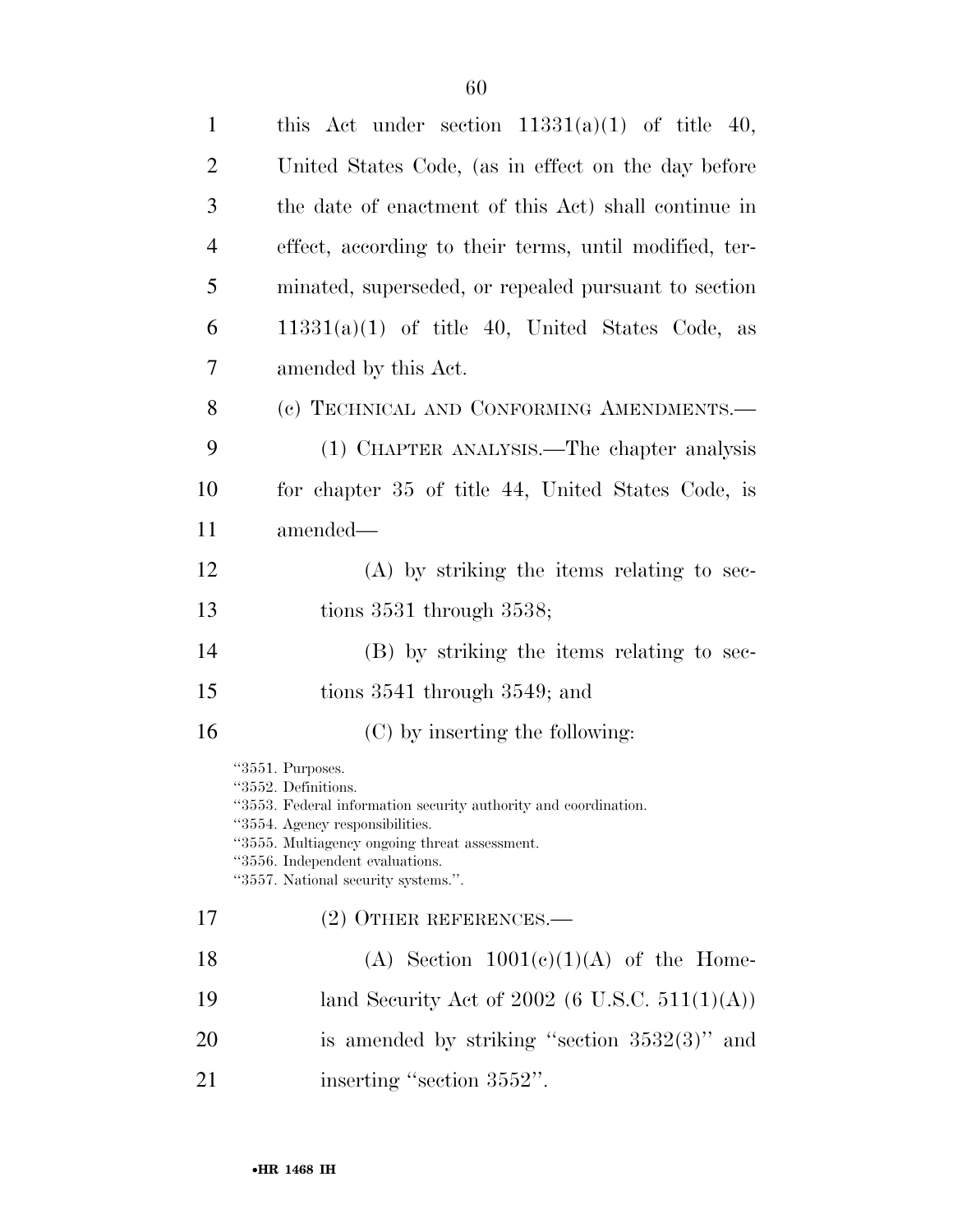| $\mathbf{1}$   | (B) Section $2222(j)(5)$ of title 10, United    |
|----------------|-------------------------------------------------|
| $\overline{2}$ | States Code, is amended by striking "section"   |
| 3              | $3542(b)(2)$ " and inserting "section $3552$ ". |
| $\overline{4}$ | (C) Section $2223(c)(3)$ of title 10, United    |
| 5              | States Code, is amended, by striking "section"  |
| 6              | $3542(b)(2)$ " and inserting "section $3552$ ". |
| $\overline{7}$ | (D) Section 2315 of title 10, United States     |
| 8              | Code, is amended by striking "section"          |
| 9              | $3542(b)(2)$ " and inserting "section $3552$ ". |
| 10             | (E) Section 20 of the National Institute of     |
| 11             | Standards and Technology Act (15 U.S.C.         |
| 12             | $278g-3$ ) is amended—                          |
| 13             | (i) in subsection (a)(2), by striking           |
| 14             | "section $3532(b)(2)$ " and inserting "sec-     |
| 15             | tion $3552$ ";                                  |
| 16             | (ii) in subsection (c)(3), by striking          |
| 17             | "Director of the Office of Management and       |
| 18             | Budget" and inserting "Secretary of Com-        |
| 19             | merce";                                         |
| 20             | (iii) in subsection $(d)(1)$ , by striking      |
| 21             | "Director of the Office of Management and       |
| 22             | Budget" and inserting "Secretary of Com-        |
| 23             | merce";                                         |
| 24             | (iv) in subsection (d)(8) by striking           |
| 25             | "Director of the Office of Management and       |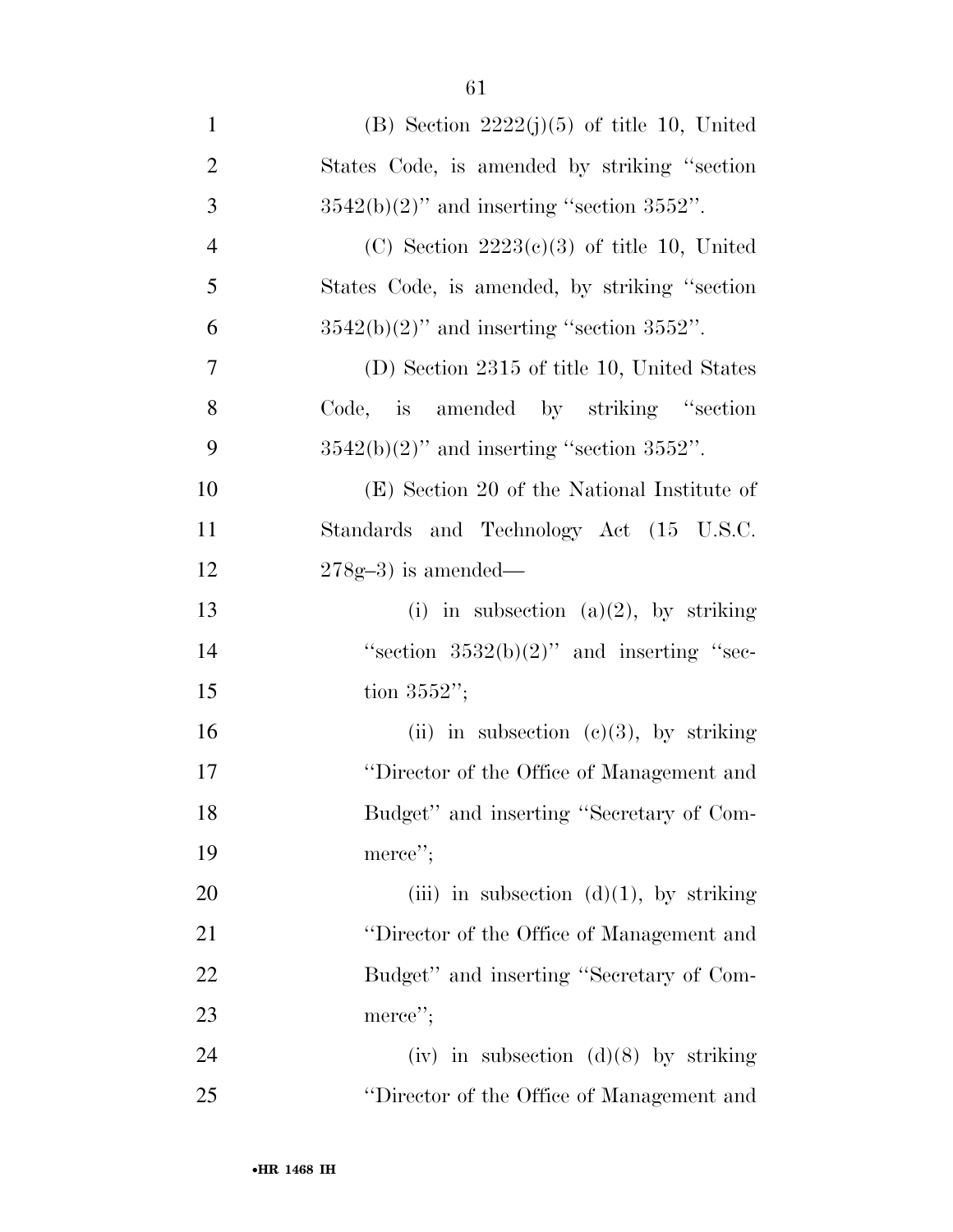| $\mathbf{1}$   | Budget" and inserting "Secretary of Com-                 |
|----------------|----------------------------------------------------------|
| $\overline{2}$ | merce";                                                  |
| 3              | (v) in subsection $(d)(8)$ , by striking                 |
| $\overline{4}$ | "submitted to the Director" and inserting                |
| 5              | "submitted to the Secretary";                            |
| 6              | (vi) in subsection (e)(2), by striking                   |
| $\overline{7}$ | "section $3532(1)$ of such title" and insert-            |
| 8              | ing "section 3552 of title 44"; and                      |
| 9              | (vii) in subsection (e) $(5)$ , by striking              |
| 10             | "section $3532(b)(2)$ of such title" and in-             |
| 11             | serting "section 3552 of title 44".                      |
| 12             | $(F)$ Section $8(d)(1)$ of the Cyber Security            |
| 13             | Research and Development Act (15 U.S.C.                  |
| 14             | $7406(d)(1)$ is amended by striking "section"            |
| 15             | $3534(b)$ " and inserting "section $3554(b)(2)$ ".       |
| 16             | SEC. 202. MANAGEMENT OF INFORMATION TECHNOLOGY.          |
| 17             | (a) IN GENERAL.—Section 11331 of title 40, United        |
|                | 18 States Code, is amended to read as follows:           |
| 19             | "\\$11331. Responsibilities for Federal information sys- |
| 20             | tems standards                                           |
| 21             | "(a) STANDARDS AND GUIDELINES.—                          |
| 22             | "(1) AUTHORITY TO PRESCRIBE.-Except<br>as                |
| 23             | provided under paragraph (2), the Secretary of           |
| 24             | Commerce shall prescribe standards and guidelines        |
| 25             | pertaining to Federal information systems—               |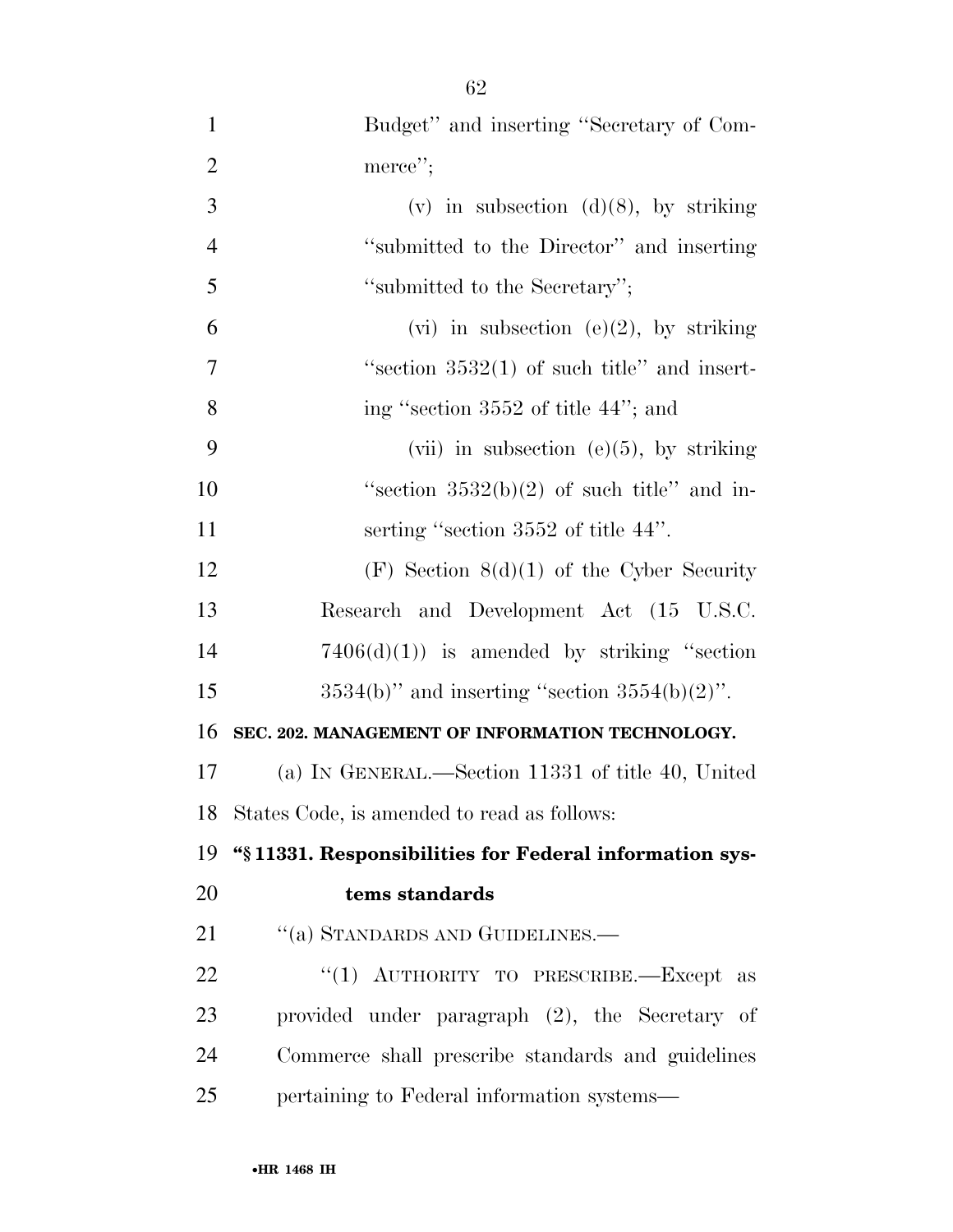| $\mathbf{1}$   | $\lq\lq$ in consultation with the Secretary of         |
|----------------|--------------------------------------------------------|
| $\overline{2}$ | Homeland Security; and                                 |
| 3              | "(B) on the basis of standards and guide-              |
| $\overline{4}$ | lines developed by the National Institute of           |
| 5              | Standards and Technology under paragraphs              |
| 6              | $(2)$ and $(3)$ of section $20(a)$ of the National In- |
| 7              | stitute of Standards and Technology Act (15            |
| 8              | U.S.C. 278g-3(a)(2) and (a)(3)).                       |
| 9              | "(2) NATIONAL SECURITY SYSTEMS.—Stand-                 |
| 10             | ards and guidelines for national security systems      |
| 11             | shall be developed, prescribed, enforced, and over-    |
| 12             | seen as otherwise authorized by law and as directed    |
| 13             | by the President.                                      |
| 14             | "(b) MANDATORY STANDARDS AND GUIDELINES.-              |
| 15             | "(1) AUTHORITY TO MAKE MANDATORY STAND-                |
| 16             | ARDS AND GUIDELINES.—The Secretary of Com-             |
| 17             | merce shall make standards and guidelines under        |
| 18             | subsection $(a)(1)$ compulsory and binding to the ex-  |
| 19             | tent determined necessary by the Secretary of Com-     |
| 20             | merce to improve the efficiency of operation or secu-  |
| 21             | rity of Federal information systems.                   |
| 22             | REQUIRED MANDATORY STANDARDS AND<br>(2)                |
| 23             | GUIDELINES.-                                           |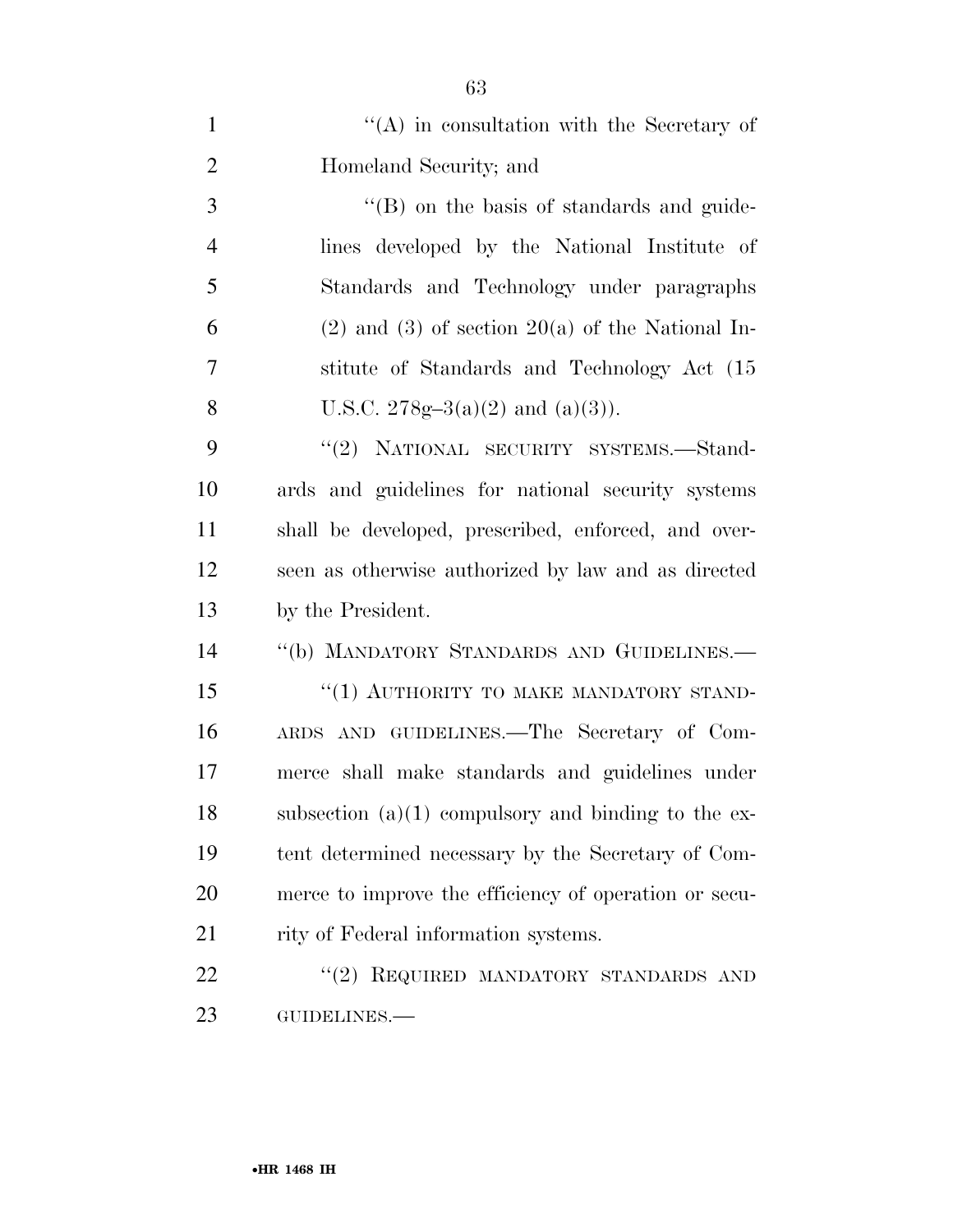| $\mathbf{1}$   | "(A) IN GENERAL.—Standards and guide-                       |
|----------------|-------------------------------------------------------------|
| $\overline{2}$ | lines under subsection $(a)(1)$ shall include infor-        |
| 3              | mation security standards that—                             |
| $\overline{4}$ | "(i) provide minimum information se-                        |
| 5              | curity requirements as determined under                     |
| 6              | section $20(b)$ of the National Institute of                |
| 7              | Standards and Technology Act (15 U.S.C.                     |
| 8              | $278g-3(b)$ ; and                                           |
| 9              | "(ii) are otherwise necessary to im-                        |
| 10             | prove the security of Federal information                   |
| 11             | and information systems.                                    |
| 12             | "(B) BINDING EFFECT.—Information se-                        |
| 13             | curity standards under subparagraph (A) shall               |
| 14             | be compulsory and binding.                                  |
| 15             | "(c) EXERCISE OF AUTHORITY.—To ensure fiscal                |
| 16             | and policy consistency, the Secretary of Commerce shall     |
| 17             | exercise the authority conferred by this section subject to |
| 18             | direction by the President and in coordination with the     |
| 19             | Director.                                                   |
| 20             | "(d) APPLICATION OF MORE STRINGENT STAND-                   |
| 21             | ARDS AND GUIDELINES.—The head of an executive agen-         |
| 22             | cy may employ standards for the cost-effective information  |
| 23             | security for information systems within or under the su-    |
| 24             | pervision of that agency that are more stringent than the   |
| 25             | standards and guidelines the Secretary of Commerce pre-     |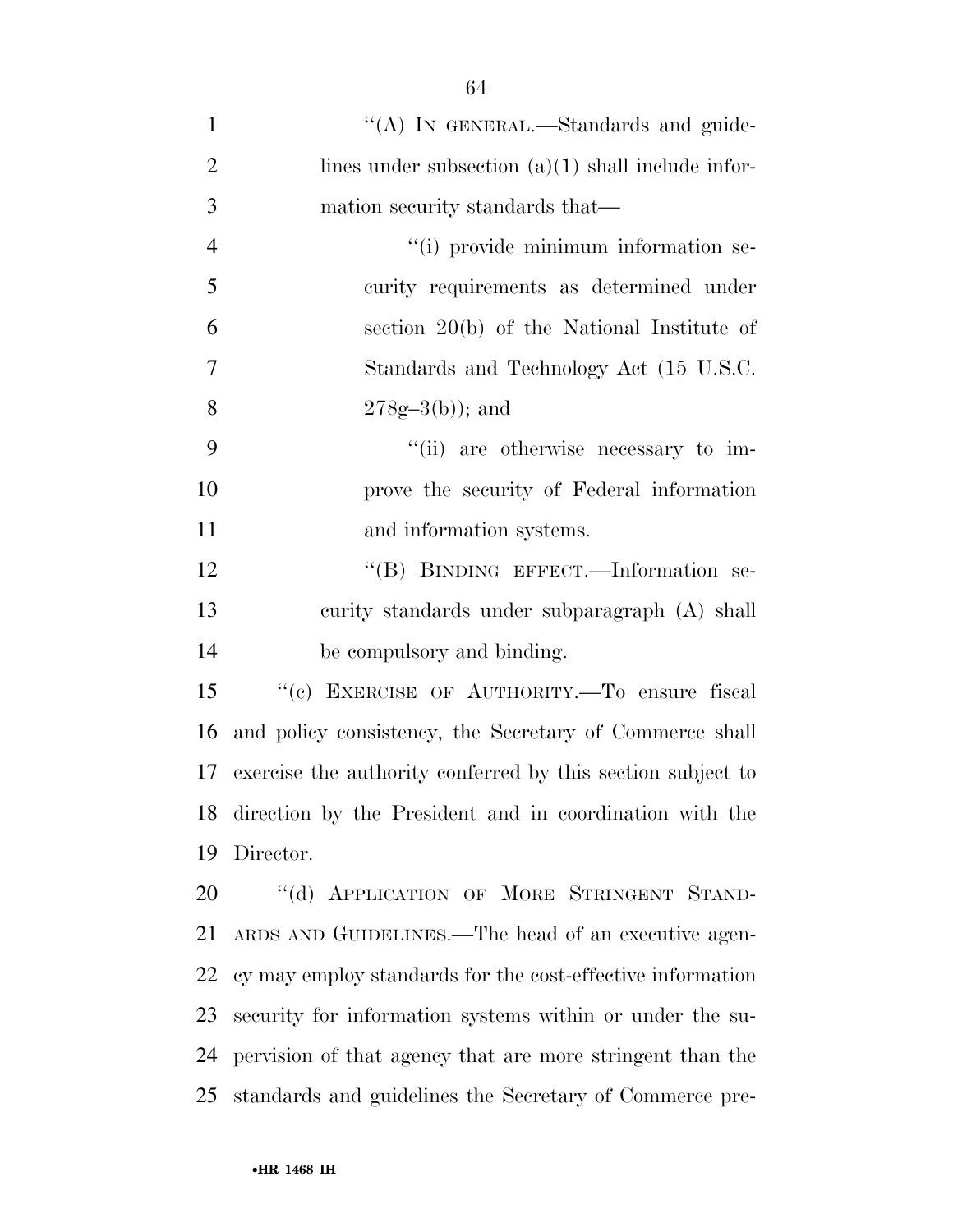scribes under this section if the more stringent standards and guidelines—

3 (1) contain at least the applicable standards and guidelines made compulsory and binding by the Secretary of Commerce; and

 $(2)$  are otherwise consistent with the policies, directives, and implementation memoranda issued under section 3553(a) of title 44.

9 "(e) DECISIONS ON PROMULGATION OF STANDARDS AND GUIDELINES.—The decision by the Secretary of Commerce regarding the promulgation of any standard or guideline under this section shall occur not later than 6 months after the date of submission of the proposed stand- ard to the Secretary of Commerce by the National Insti- tute of Standards and Technology under section 20 of the National Institute of Standards and Technology Act (15 U.S.C. 278g–3).

18 "'(f) NOTICE AND COMMENT.—A decision by the Sec- retary of Commerce to significantly modify, or not promul- gate, a proposed standard submitted to the Secretary by the National Institute of Standards and Technology under section 20 of the National Institute of Standards and Technology Act (15 U.S.C. 278g–3) shall be made after the public is given an opportunity to comment on the Sec-retary's proposed decision.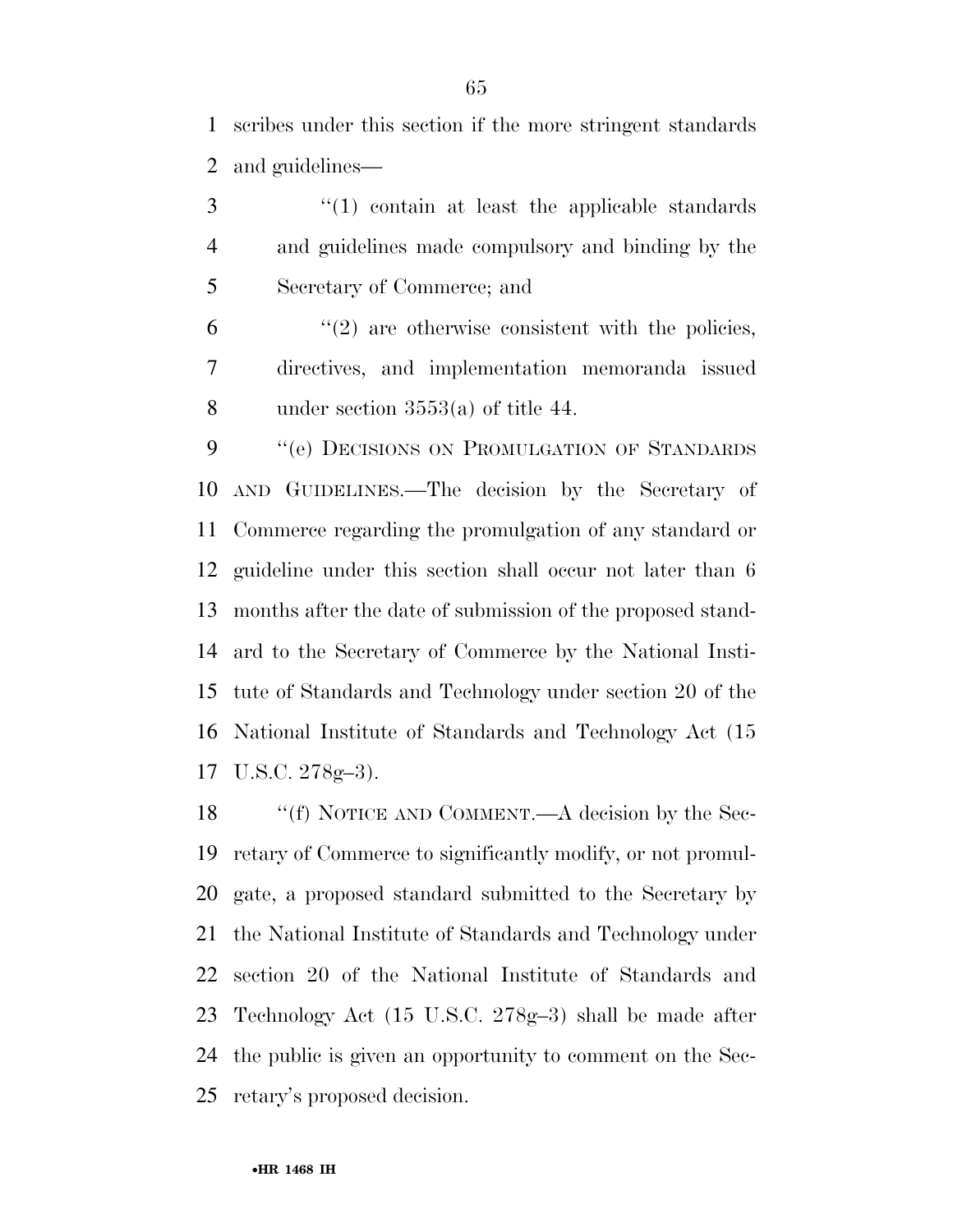1 "(g) DEFINITIONS.—In this section:

2 "(1) FEDERAL INFORMATION SYSTEM.—The term 'Federal information system' has the meaning given the term in section 3552 of title 44.

5 "(2) INFORMATION SECURITY.—The term 'in- formation security' has the meaning given the term in section 3552 of title 44.

8 "(3) NATIONAL SECURITY SYSTEM.—The term 'national security system' has the meaning given the 10 term in section 3552 of title 44.".

## **SEC. 203. NO NEW FUNDING.**

 An applicable Federal agency shall carry out the pro- visions of this title with existing facilities and funds other- wise available, through such means as the head of the agency considers appropriate.

### **SEC. 204. TECHNICAL AND CONFORMING AMENDMENTS.**

 Section 21(b) of the National Institute of Standards and Technology Act (15 U.S.C. 278g–4(b)) is amended—

 (1) in paragraph (2), by striking ''and the Di- rector of the Office of Management and Budget'' and inserting '', the Secretary of Commerce, and the Secretary of Homeland Security''; and

 (2) in paragraph (3), by inserting '', the Sec- retary of Homeland Security,'' after ''the Secretary of Commerce''.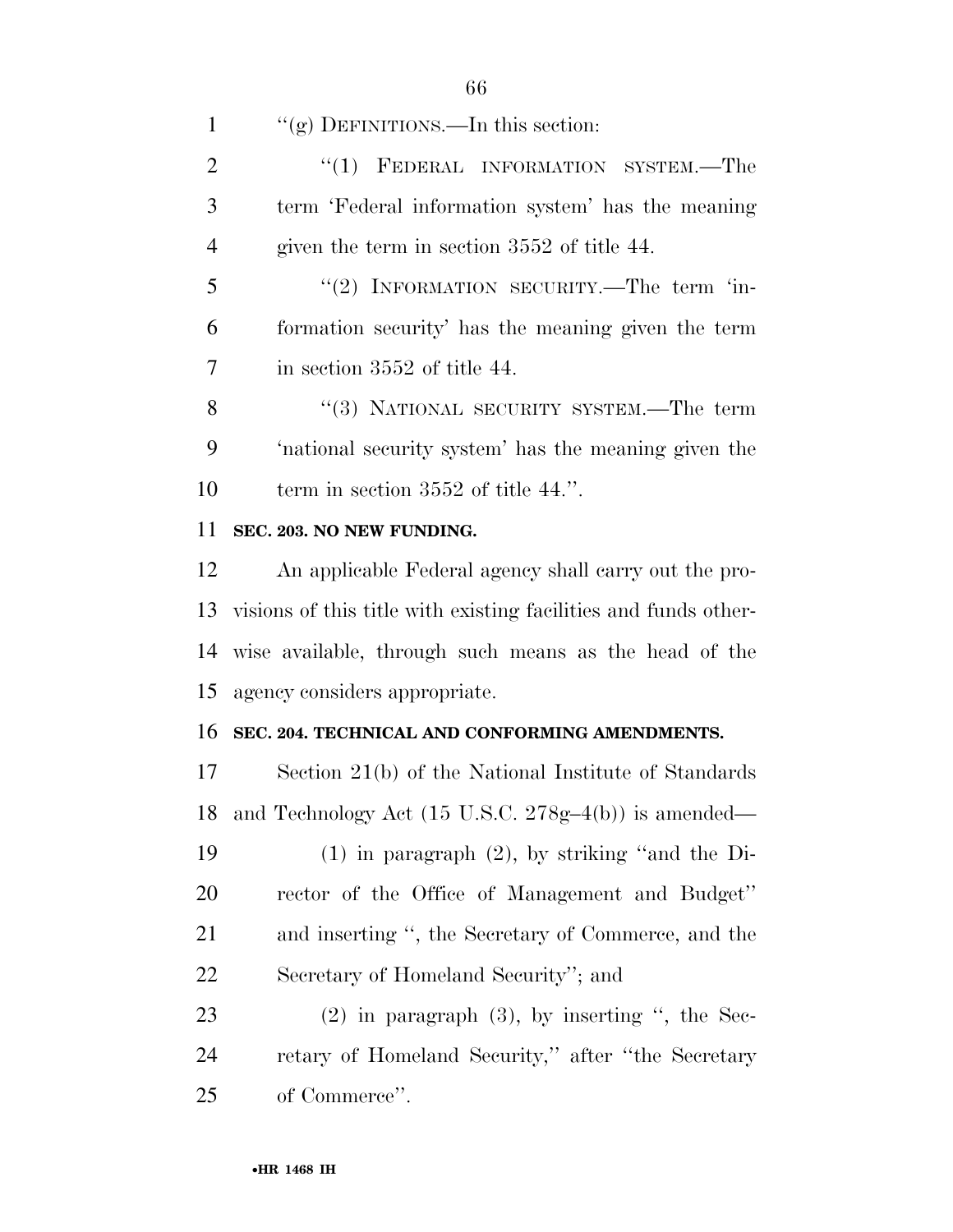# **SEC. 205. CLARIFICATION OF AUTHORITIES.**  Nothing in this title shall be construed to convey any new regulatory authority to any government entity imple- menting or complying with any provision of this title. **TITLE III—CRIMINAL PENALTIES SEC. 301. PENALTIES FOR FRAUD AND RELATED ACTIVITY IN CONNECTION WITH COMPUTERS.**  Section 1030(c) of title 18, United States Code, is amended to read as follows: 10  $\cdot$  (c) The punishment for an offense under subsection (a) or (b) of this section is— 12 ''(1) a fine under this title or imprisonment for not more than 20 years, or both, in the case of an offense under subsection (a)(1) of this section; 15  $\frac{1}{2}(2)$ (A) except as provided in subparagraph (B), a fine under this title or imprisonment for not more than 3 years, or both, in the case of an offense

under subsection (a)(2); or

19 ''(B) a fine under this title or imprison- ment for not more than ten years, or both, in 21 the case of an offense under subsection  $(a)(2)$ of this section, if—

23  $\frac{1}{1}$  the offense was committed for purposes of commercial advantage or pri-vate financial gain;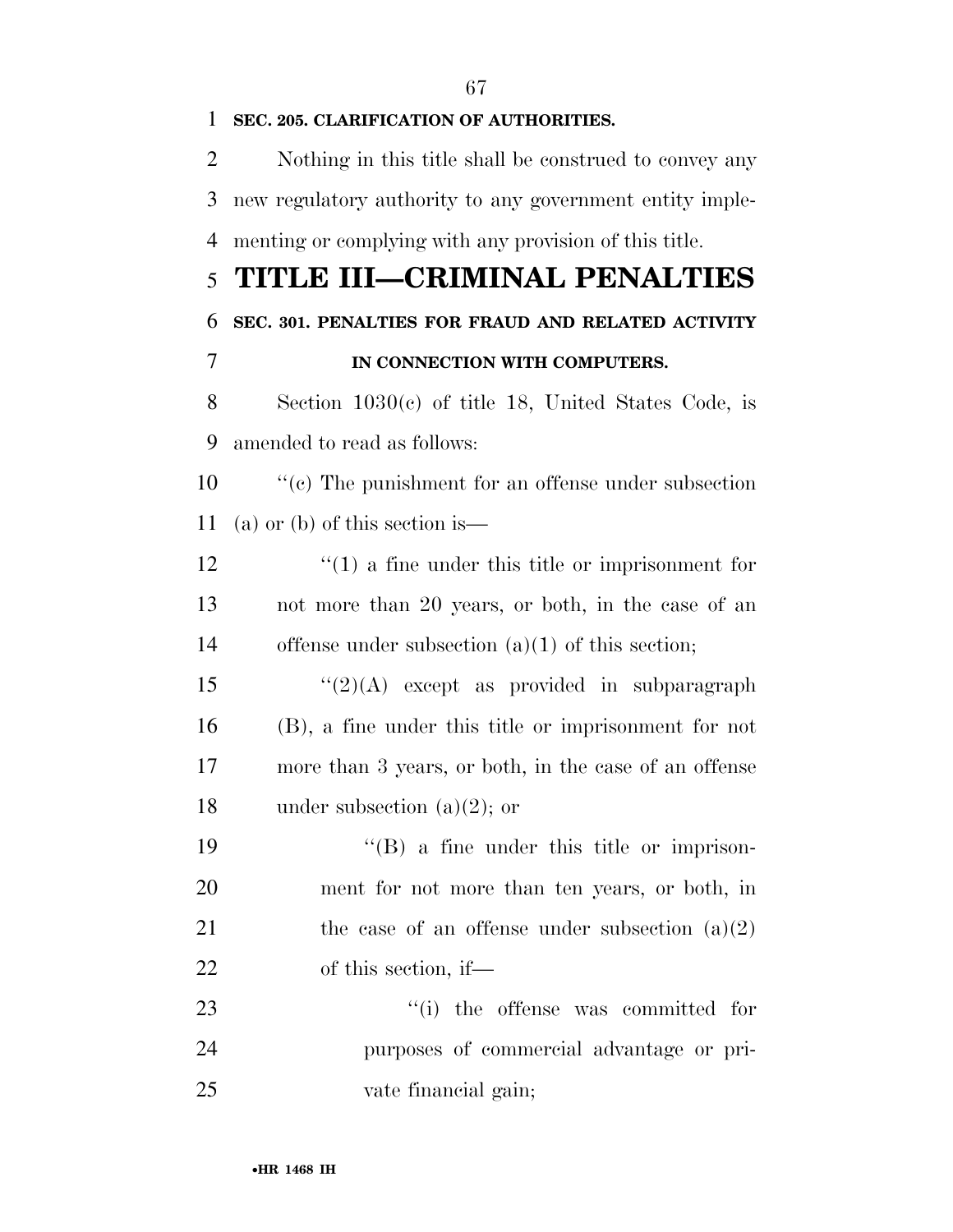| $\mathbf{1}$   | "(ii) the offense was committed in the                       |
|----------------|--------------------------------------------------------------|
| $\overline{2}$ | furtherance of any criminal or tortious act                  |
| 3              | in violation of the Constitution or laws of                  |
| $\overline{4}$ | the United States, or of any State; or                       |
| 5              | "(iii) the value of the information ob-                      |
| 6              | tained, or that would have been obtained if                  |
| 7              | the offense was completed, exceeds $$5,000;$                 |
| 8              | $\cdot\cdot$ (3) a fine under this title or imprisonment for |
| 9              | not more than 10 years, or both, in the case of an           |
| 10             | offense under subsection $(a)(3)$ of this section;           |
| 11             | $\cdot$ (4) a fine under this title or imprisonment of       |
| 12             | not more than 20 years, or both, in the case of an           |
| 13             | offense under subsection $(a)(4)$ of this section;           |
| 14             | $\lq(5)(A)$ except as provided in subparagraph               |
| 15             | $(C)$ , a fine under this title, imprisonment for not        |
| 16             | more than 20 years, or both, in the case of an of-           |
| 17             | fense under subsection $(a)(5)(A)$ of this section, if       |
| 18             | the offense caused—                                          |
| 19             | "(i) loss to 1 or more persons during                        |
| 20             | any 1-year period (and, for purposes of an                   |
| 21             | investigation, prosecution, or other pro-                    |
| 22             | ceeding brought by the United States only,                   |
| 23             | loss resulting from a related course of con-                 |
| 24             | duct affecting 1 or more other protected                     |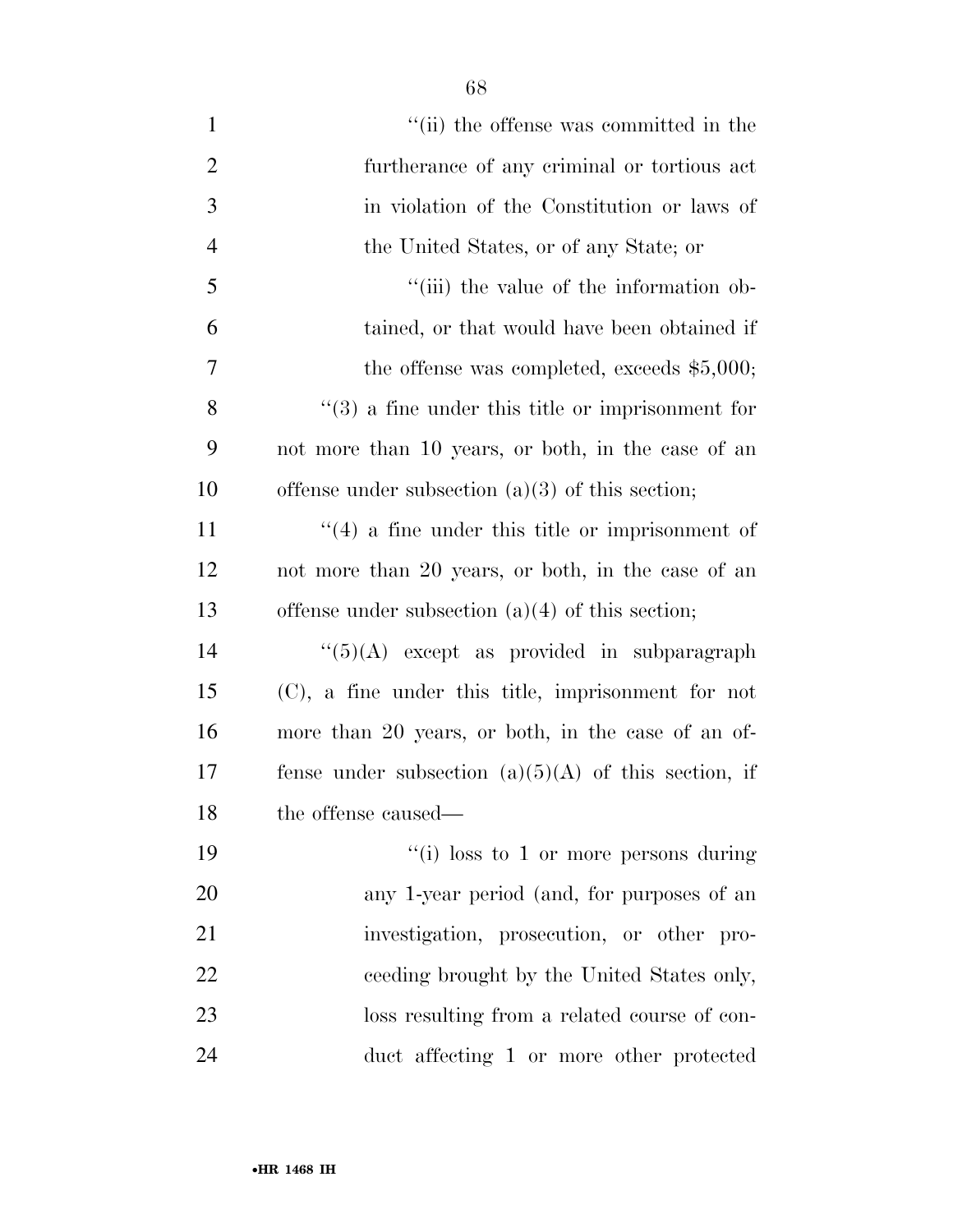| $\mathbf{1}$   | computers) aggregating at least \$5,000 in          |
|----------------|-----------------------------------------------------|
| $\overline{2}$ | value;                                              |
| 3              | "(ii) the modification or impairment,               |
| $\overline{4}$ | or potential modification or impairment, of         |
| 5              | the medical examination, diagnosis, treat-          |
| 6              | ment, or care of 1 or more individuals;             |
| $\tau$         | "(iii) physical injury to any person;               |
| 8              | "(iv) a threat to public health or safe-            |
| 9              | ty;                                                 |
| 10             | $f'(v)$ damage affecting a computer                 |
| 11             | used by, or on behalf of, an entity of the          |
| 12             | United States Government in furtherance             |
| 13             | of the administration of justice, national          |
| 14             | defense, or national security; or                   |
| 15             | $``(vi)$ damage affecting 10 or more                |
| 16             | protected computers during any 1-year pe-           |
| 17             | riod;                                               |
| 18             | $\lq\lq$ (B) a fine under this title, imprisonment  |
| 19             | for not more than 20 years, or both, in the case    |
| 20             | of an offense under subsection $(a)(5)(B)$ , if the |
| 21             | offense caused a harm provided in clause (i)        |
| 22             | through $(vi)$ of subparagraph $(A)$ of this sub-   |
| 23             | section;                                            |
| 24             | $\lq\lq$ (C) if the offender attempts to cause or   |
| 25             | knowingly or recklessly causes death from con-      |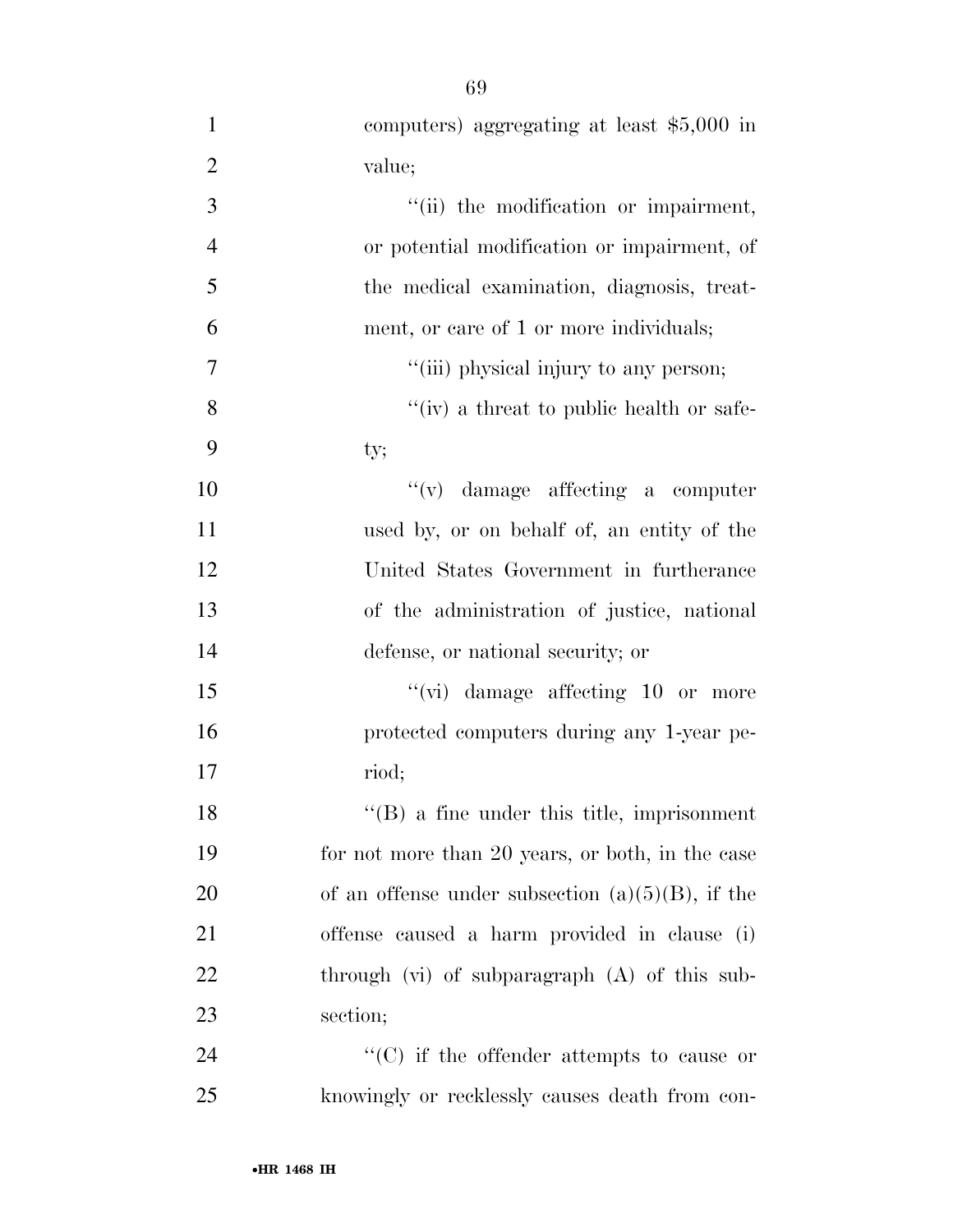| $\mathbf{1}$   | duct in violation of subsection $(a)(5)(A)$ , a fine            |
|----------------|-----------------------------------------------------------------|
| $\overline{2}$ | under this title, imprisonment for any term of                  |
| 3              | years or for life, or both;                                     |
| $\overline{4}$ | $\lq\lq$ (D) a fine under this title, imprisonment              |
| 5              | for not more than 10 years, or both, for any                    |
| 6              | other offense under subsection $(a)(5)$ ;                       |
| $\overline{7}$ | $\lq\lq(E)$ a fine under this title or imprison-                |
| 8              | ment for not more than 10 years, or both, in                    |
| 9              | the case of an offense under subsection $(a)(6)$                |
| 10             | of this section; or                                             |
| 11             | $\lq\lq(F)$ a fine under this title or imprison-                |
| 12             | ment for not more than 10 years, or both, in                    |
| 13             | the case of an offense under subsection $(a)(7)$                |
| 14             | of this section.".                                              |
| 15             | SEC. 302. TRAFFICKING IN PASSWORDS.                             |
| 16             | Section $1030(a)(6)$ of title 18, United States Code,           |
| 17             | is amended to read as follows:                                  |
| 18             | $\cdot\cdot\cdot(6)$ knowingly and with intent to defraud traf- |
| 19             | fics (as defined in section 1029) in any password or            |
| 20             | similar information or means of access through                  |
| 21             | which a protected computer (as defined in subpara-              |
| 22             | graphs (A) and (B) of subsection $(e)(2)$ may be                |
| 23             | accessed without authorization.".                               |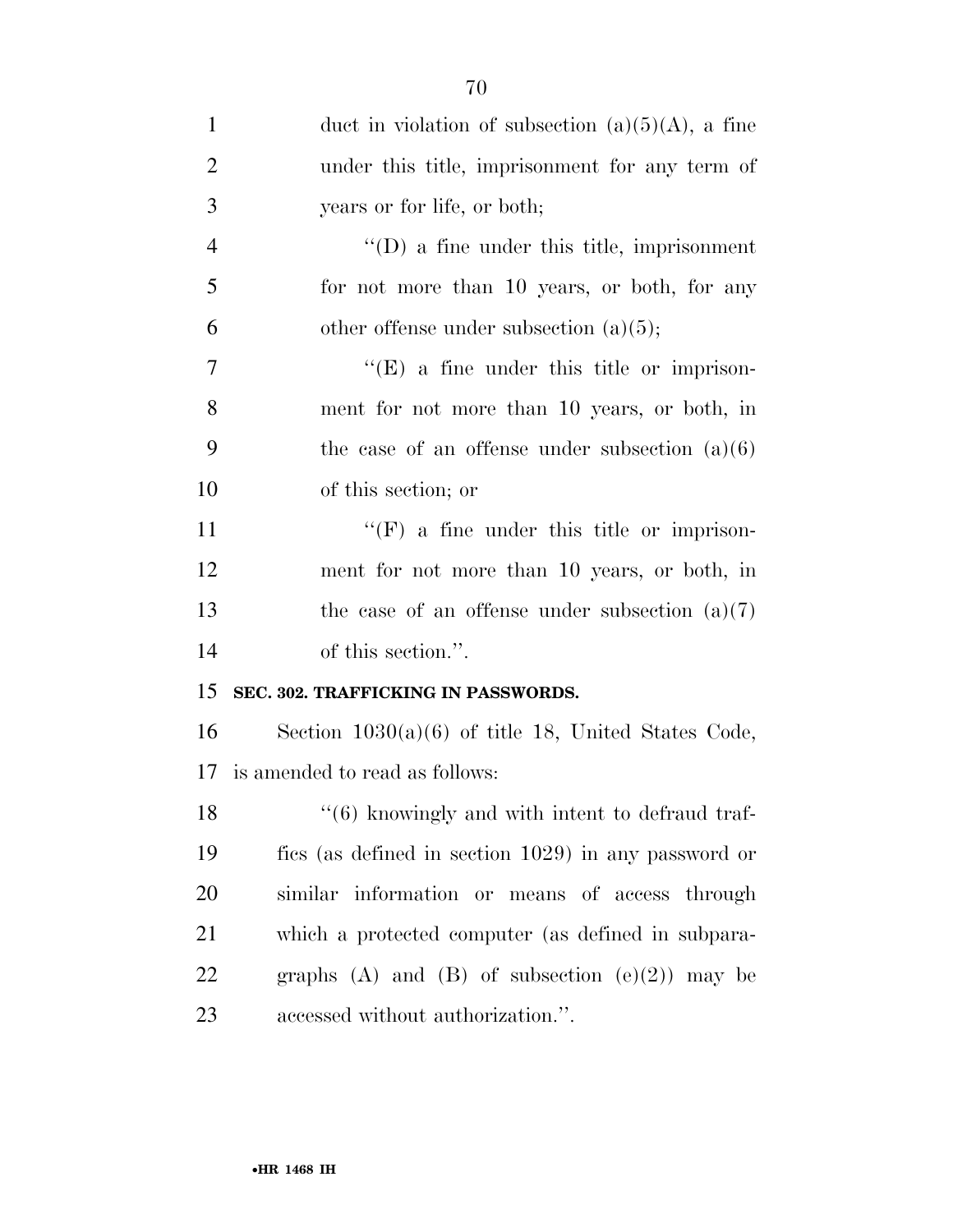Section 1030(b) of title 18, United States Code, is amended by inserting ''as if for the completed offense'' after ''punished as provided''.

 **SEC. 304. CRIMINAL AND CIVIL FORFEITURE FOR FRAUD AND RELATED ACTIVITY IN CONNECTION WITH COMPUTERS.** 

 Section 1030 of title 18, United States Code, is amended by striking subsections (i) and (j) and inserting the following:

12 "(i) CRIMINAL FORFEITURE.—

13 ''(1) The court, in imposing sentence on any person convicted of a violation of this section, or convicted of conspiracy to violate this section, shall order, in addition to any other sentence imposed and irrespective of any provision of State law, that such person forfeit to the United States—

 $"$ (A) such persons interest in any property, real or personal, that was used, or intended to be used, to commit or facilitate the commission of such violation; and

23 "(B) any property, real or personal, consti- tuting or derived from any gross proceeds, or any property traceable to such property, that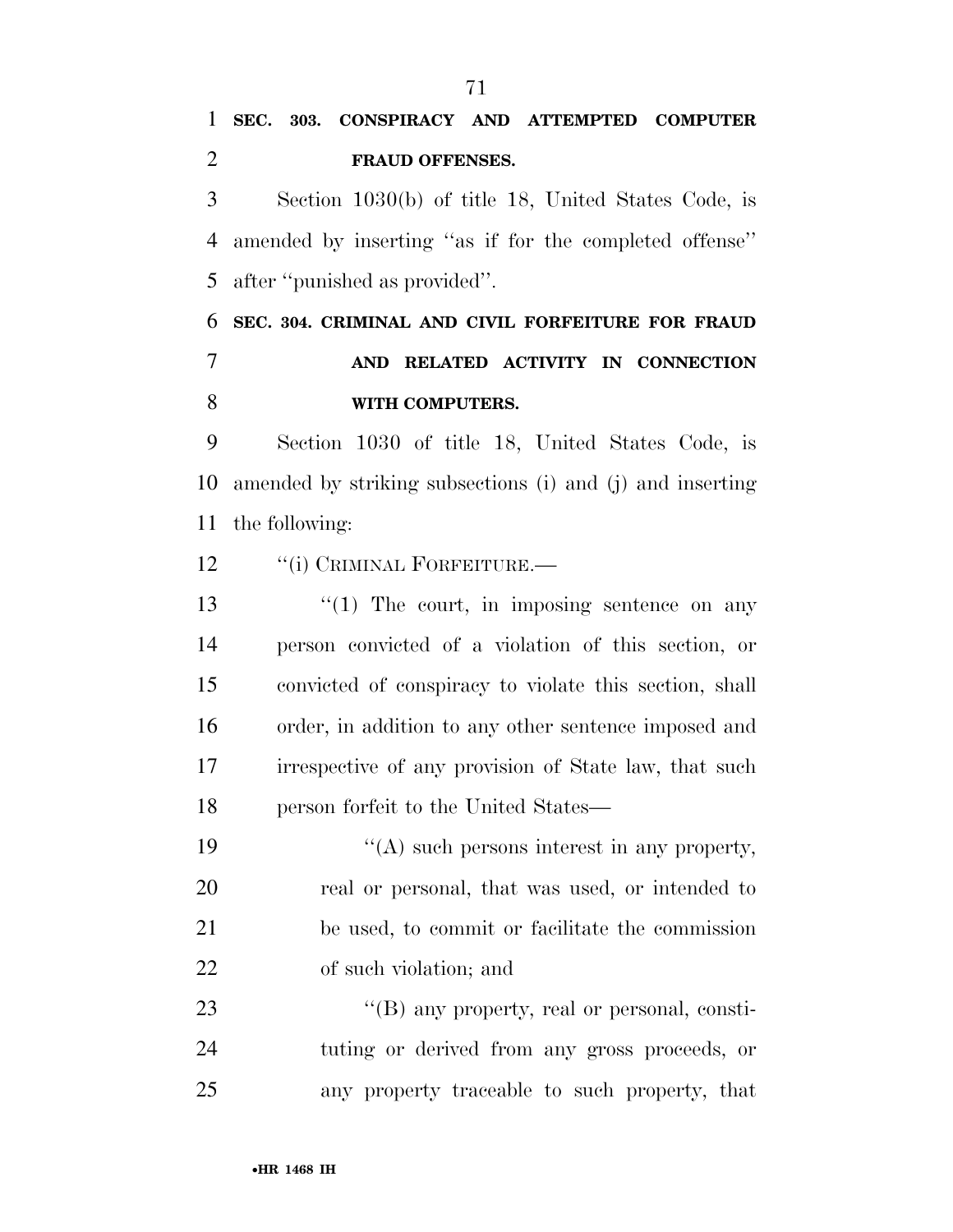| $\mathbf{1}$   | such person obtained, directly or indirectly, as         |
|----------------|----------------------------------------------------------|
| $\overline{2}$ | a result of such violation.                              |
| 3              | $\lq(2)$ The criminal forfeiture of property under       |
| $\overline{4}$ | this subsection, including any seizure and disposition   |
| 5              | of the property, and any related judicial or adminis-    |
| 6              | trative proceeding, shall be governed by the provi-      |
| 7              | sions of section 413 of the Comprehensive Drug           |
| 8              | Abuse Prevention and Control Act of 1970 (21)            |
| 9              | U.S.C. 853), except subsection (d) of that section.      |
| 10             | "(j) CIVIL FORFEITURE.—                                  |
| 11             | $\cdot$ (1) The following shall be subject to forfeiture |
| 12             | to the United States and no property right, real or      |
| 13             | personal, shall exist in them:                           |
| 14             | "(A) Any property, real or personal, that                |
| 15             | was used, or intended to be used, to commit or           |
| 16             | facilitate the commission of any violation of this       |
| 17             | section, or a conspiracy to violate this section.        |
| 18             | "(B) Any property, real or personal, con-                |
| 19             | stituting or derived from any gross proceeds ob-         |
| 20             | tained directly or indirectly, or any property           |
| 21             | traceable to such property, as a result of the           |
| 22             | commission of any violation of this section, or          |
| 23             | a conspiracy to violate this section.                    |
| 24             | $\lq(2)$ Seizures and forfeitures under this sub-        |

section shall be governed by the provisions in chap-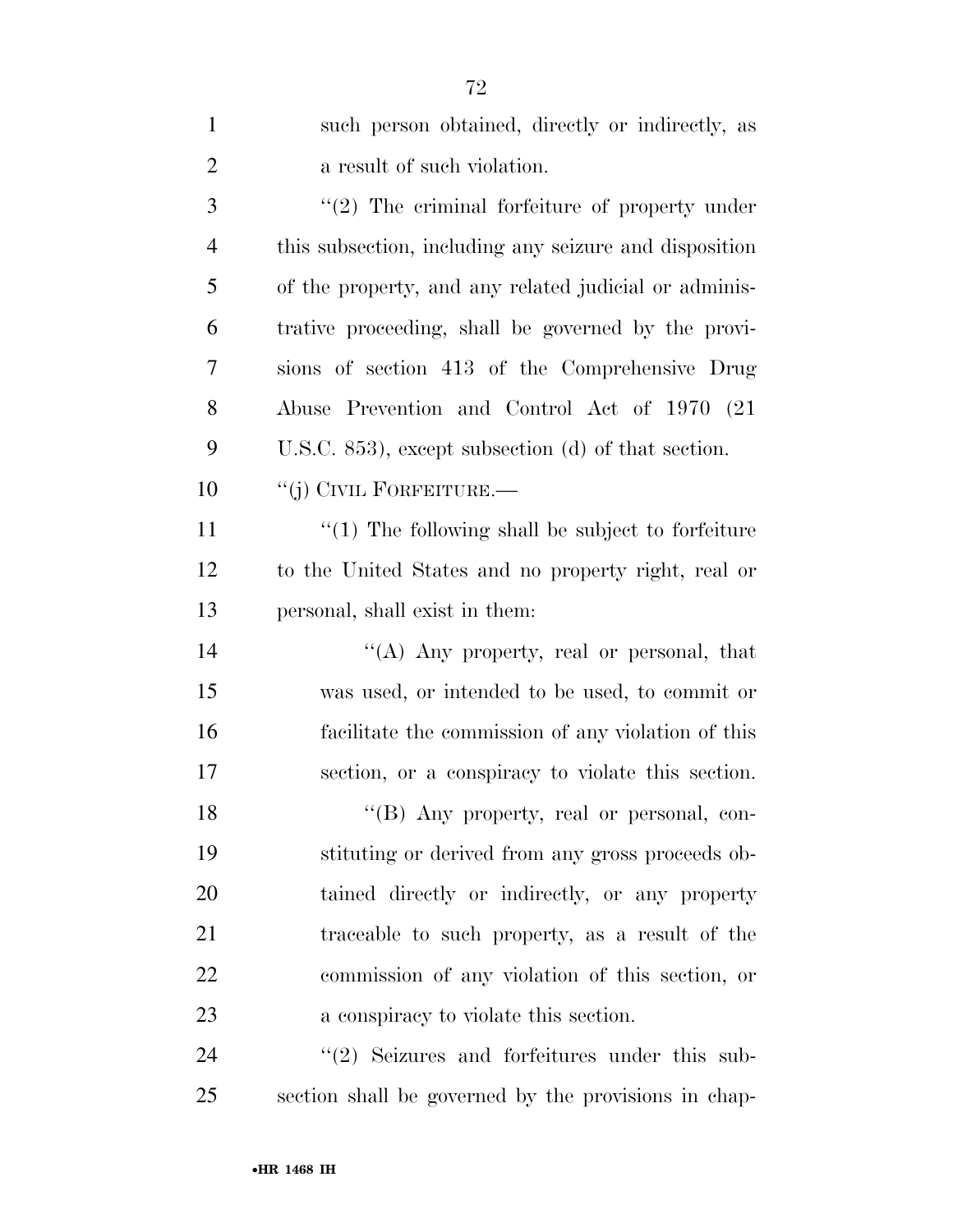1 ter 46 relating to civil forfeitures, except that such duties as are imposed on the Secretary of the Treas- ury under the customs laws described in section 981(d) shall be performed by such officers, agents and other persons as may be designated for that purpose by the Secretary of Homeland Security or the Attorney General.''. **SEC. 305. DAMAGE TO CRITICAL INFRASTRUCTURE COM- PUTERS.**  (a) IN GENERAL.—Chapter 47 of title 18, United States Code, is amended by inserting after section 1030 the following: **''§ 1030A. Aggravated damage to a critical infrastruc- ture computer**  ''(a) DEFINITIONS.—In this section—  $\frac{1}{2}$  (1) the term 'computer' has the meaning given the term in section 1030; 18 ''(2) the term 'critical infrastructure computer' means a computer that manages or controls systems or assets vital to national defense, national security, national economic security, public health or safety, or any combination of those matters, whether pub-23 licly or privately owned or operated, including— 24 "(A) oil and gas production, storage, con-

version, and delivery systems;

•**HR 1468 IH**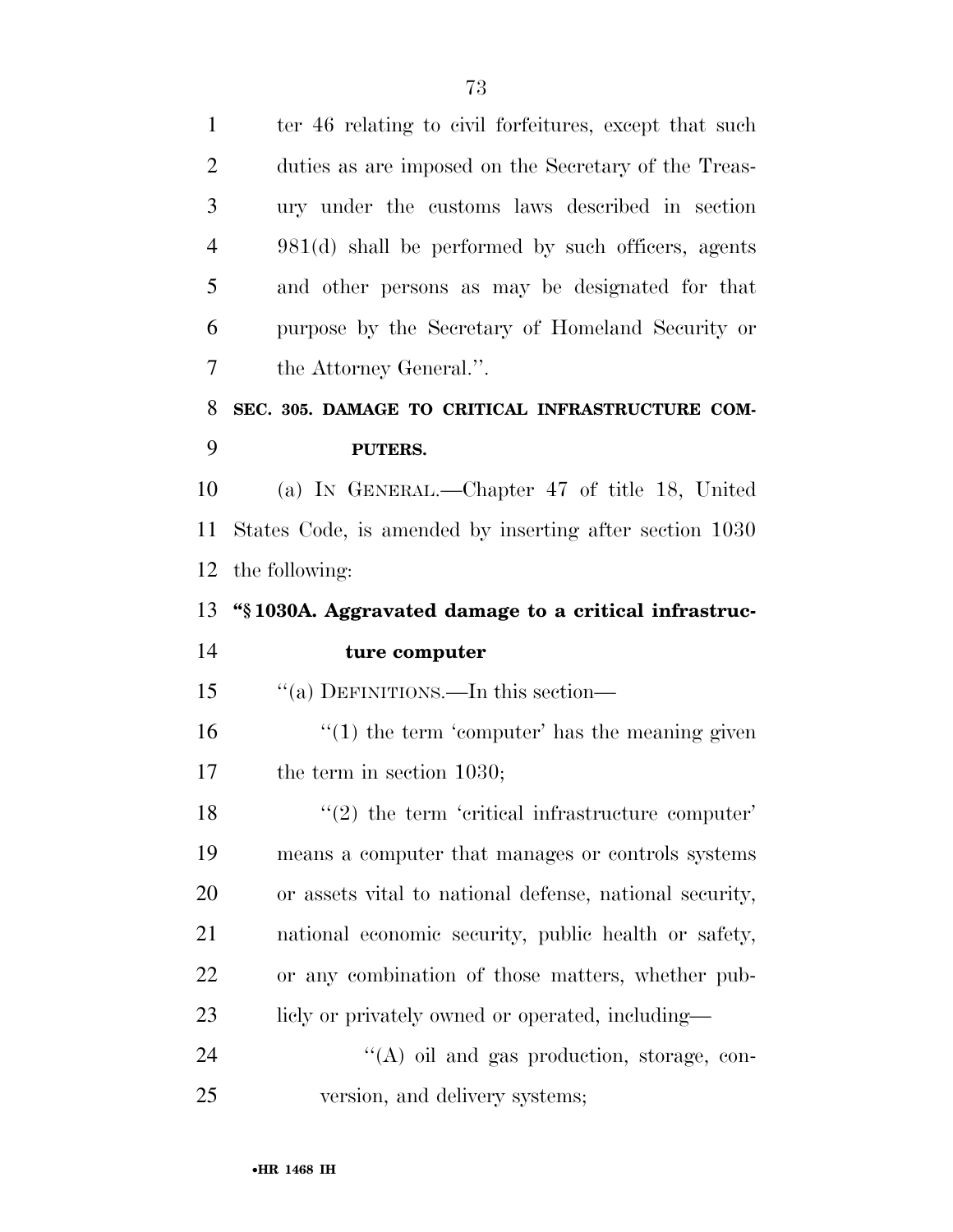| $\mathbf{1}$   | $\lq\lq$ (B) water supply systems;                           |
|----------------|--------------------------------------------------------------|
| $\overline{2}$ | $\lq\lq$ telecommunication networks;                         |
| 3              | $\lq\lq$ electrical power generation and deliv-              |
| $\overline{4}$ | ery systems;                                                 |
| 5              | $\lq\lq$ (E) finance and banking systems;                    |
| 6              | $\lq\lq(F)$ emergency services;                              |
| 7              | $\lq\lq(G)$ transportation systems and services;             |
| 8              | and                                                          |
| 9              | "(H) government operations that provide                      |
| 10             | essential services to the public; and                        |
| 11             | $\cdot\cdot$ (3) the term 'damage' has the meaning given     |
| 12             | the term in section 1030.                                    |
| 13             | "(b) OFFENSE.—It shall be unlawful, during and in            |
| 14             | relation to a felony violation of section 1030, to knowingly |
| 15             | cause or attempt to cause damage to a critical infrastruc-   |
| 16             | ture computer if the damage results in (or, in the case      |
|                | 17 of an attempt, if completed, would have resulted in the   |
|                | 18 substantial impairment—                                   |
| 19             | $\lq(1)$ of the operation of the critical infrastruc-        |
| 20             | ture computer; or                                            |
| 21             | $\lq(2)$ of the critical infrastructure associated           |
| 22             | with the computer.                                           |
| 23             | "(c) PENALTY.—Any person who violates subsection             |
| 24             | $(b)$ shall be—                                              |
| 25             | $f'(1)$ fined under this title;                              |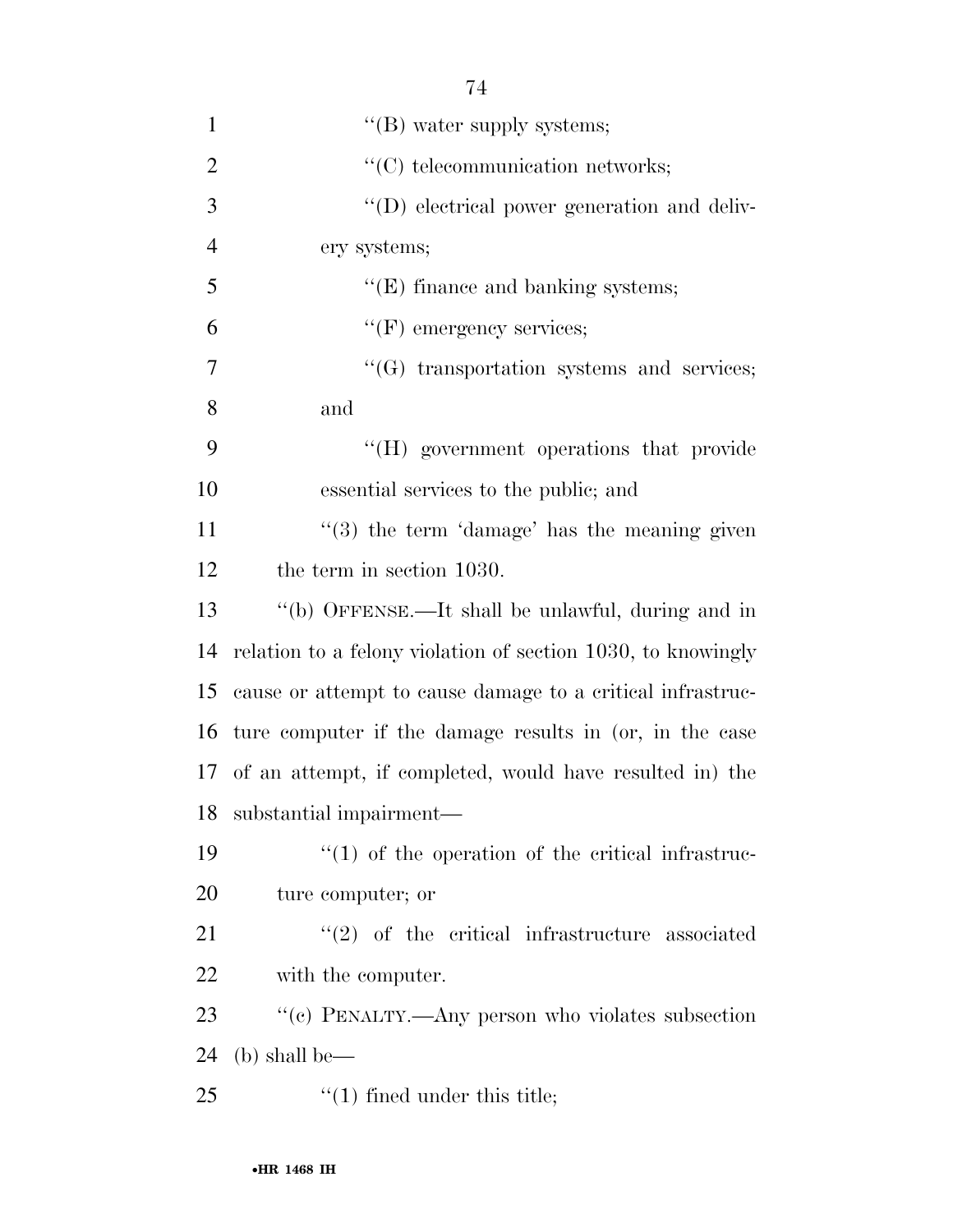| $\mathbf{1}$   | $(2)$ imprisoned for not less than 3 years but                |
|----------------|---------------------------------------------------------------|
| $\overline{2}$ | not more than 20 years; or                                    |
| 3              | $\lq(3)$ penalized under paragraphs (1) and (2).              |
| $\overline{4}$ | "(d) CONSECUTIVE SENTENCE.--Notwithstanding                   |
| 5              | any other provision of law—                                   |
| 6              | $\lq(1)$ a court shall not place on probation any             |
| 7              | person convicted of a violation of this section;              |
| 8              | "(2) except as provided in paragraph $(4)$ , no               |
| 9              | term of imprisonment imposed on a person under                |
| 10             | this section shall run concurrently with any other            |
| 11             | term of imprisonment, including any term of impris-           |
| 12             | onment imposed on the person under any other pro-             |
| 13             | vision of law, including any term of imprisonment             |
| 14             | imposed for a felony violation of section 1030;               |
| 15             | $(3)$ in determining any term of imprisonment                 |
| 16             | to be imposed for a felony violation of section 1030,         |
| 17             | a court shall not in any way reduce the term to be            |
| 18             | imposed for such crime so as to compensate for, or            |
| 19             | otherwise take into account, any separate term of             |
| 20             | imprisonment imposed or to be imposed for a viola-            |
| 21             | tion of this section; and                                     |
| 22             | $\cdot\cdot\cdot(4)$ a term of imprisonment imposed on a per- |
| 23             | son for a violation of this section may, in the discre-       |
| 24             | tion of the court, run concurrently, in whole or in           |
| 25             | part, only with another term of imprisonment that             |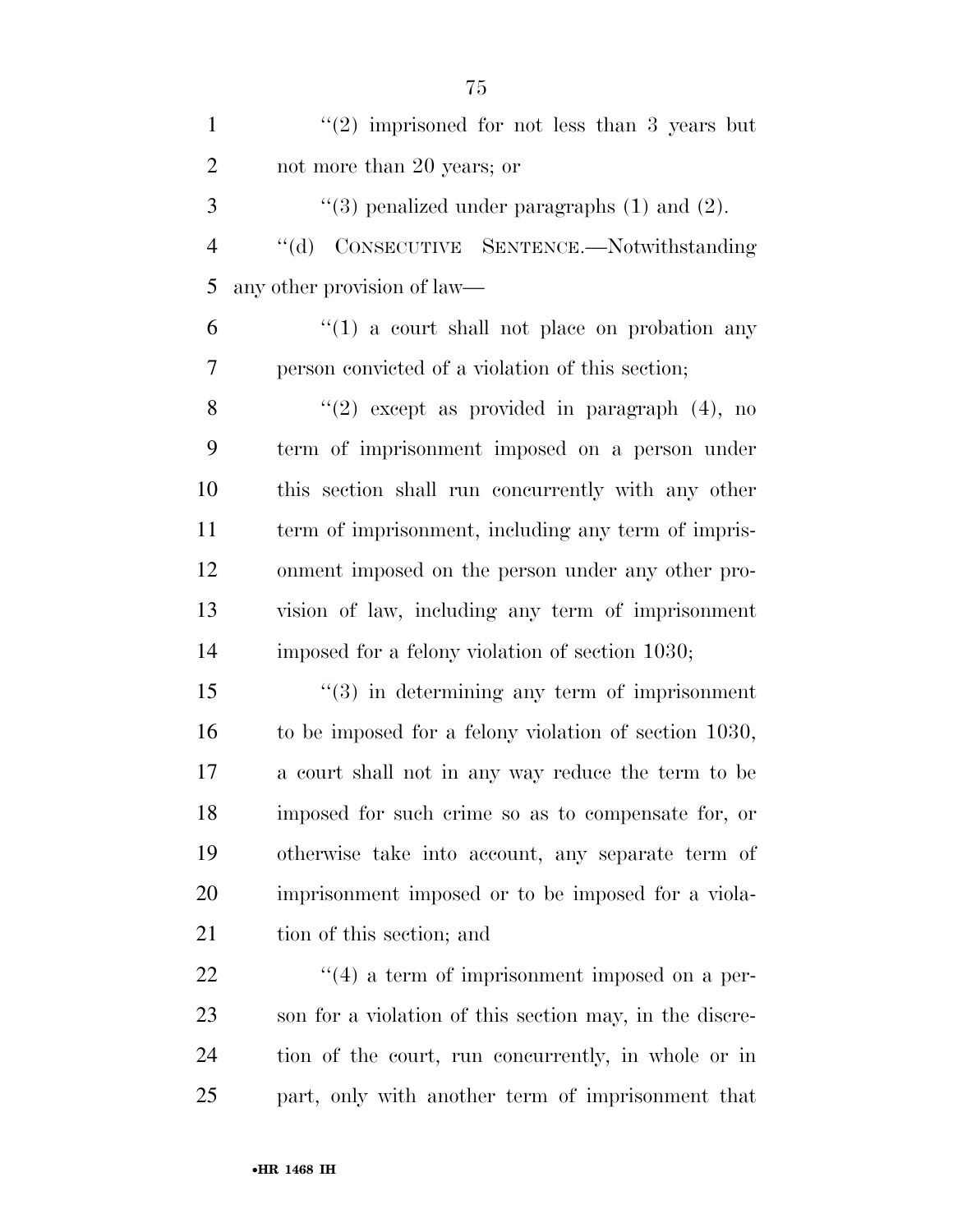is imposed by the court at the same time on that person for an additional violation of this section, provided that such discretion shall be exercised in accordance with any applicable guidelines and policy statements issued by the United States Sentencing Commission pursuant to section 994 of title 28.''. (b) TECHNICAL AND CONFORMING AMENDMENT.— The chapter analysis for chapter 47 of title 18, United

 States Code, is amended by inserting after the item relat-ing to section 1030 the following:

''1030A. Aggravated damage to a critical infrastructure computer.''.

# **SEC. 306. LIMITATION ON ACTIONS INVOLVING UNAUTHOR-IZED USE.**

 Section 1030(e)(6) of title 18, United States Code, is amended by striking ''alter;'' and inserting ''alter, but does not include access in violation of a contractual obliga- tion or agreement, such as an acceptable use policy or terms of service agreement, with an Internet service pro- vider, Internet website, or non-government employer, if such violation constitutes the sole basis for determining that access to a protected computer is unauthorized;''.

### **SEC. 307. NO NEW FUNDING.**

 An applicable Federal agency shall carry out the pro- visions of this title with existing facilities and funds other- wise available, through such means as the head of the agency considers appropriate.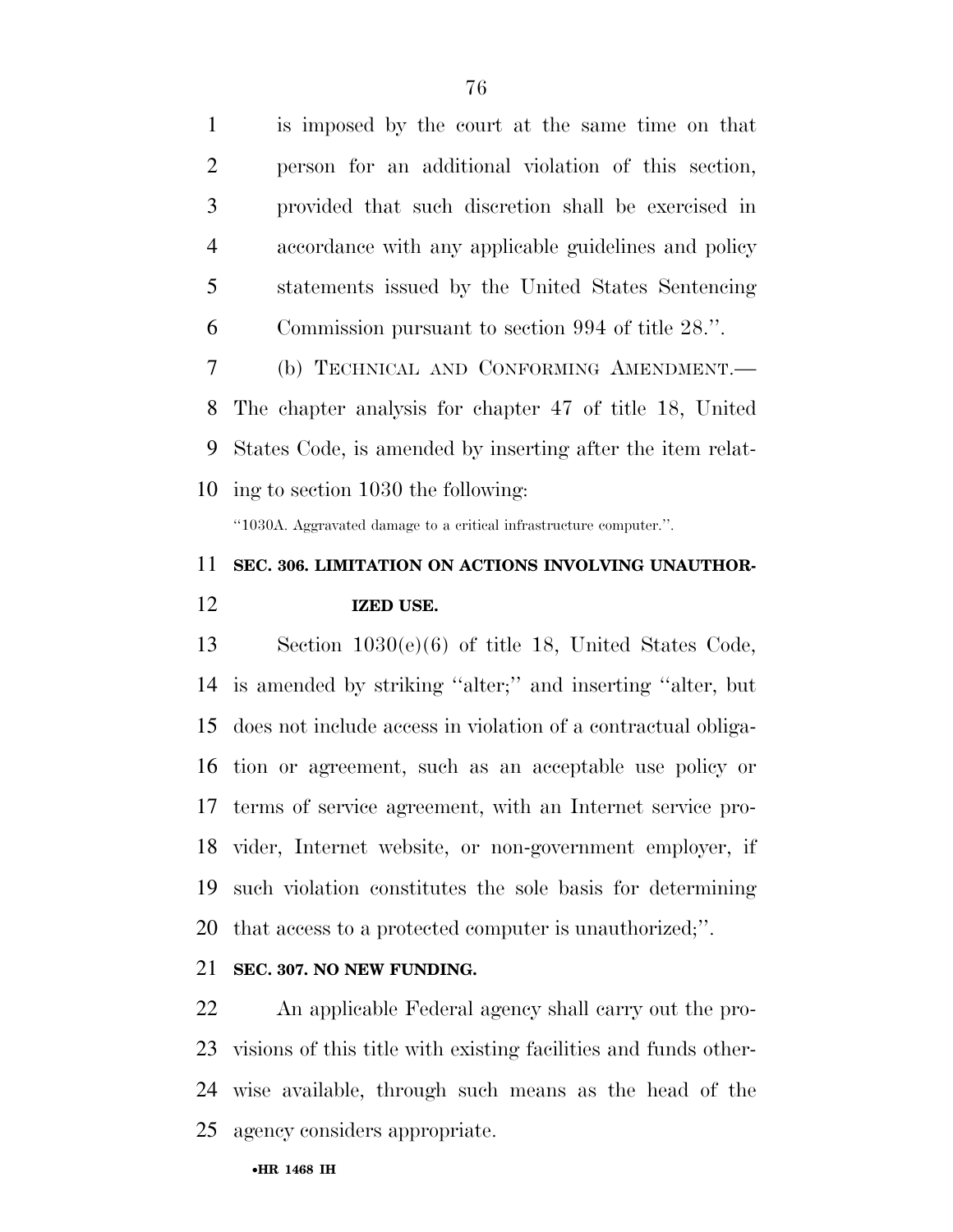(a) GOALS AND PRIORITIES.—Section 101 of the High-Performance Computing Act of 1991 (15 U.S.C. 5511) is amended by adding at the end the following:

8 "(d) GOALS AND PRIORITIES.—The goals and prior- ities for Federal high-performance computing research, development, networking, and other activities under sub-11 section  $(a)(2)(A)$  shall include—

| 12 | $\lq(1)$ encouraging and supporting mechanisms    |
|----|---------------------------------------------------|
| 13 | for interdisciplinary research and development in |
| 14 | networking and information technology, including- |
| 15 | "(A) through collaborations across agen-          |
| 16 | cies;                                             |
| 17 | "(B) through collaborations across Pro-           |
| 18 | gram Component Areas;                             |
| 19 | $\lq\lq$ through collaborations with industry;    |
| 20 | $\lq\lq$ through collaborations with institu-     |
| 21 | tions of higher education;                        |
| 22 | $\lq\lq(E)$ through collaborations with Federal   |
| 23 | laboratories (as defined in section 4 of the Ste- |
| 24 | venson-Wydler Technology Innovation Act of        |
| 25 | 1980 (15 U.S.C. 3703)); and                       |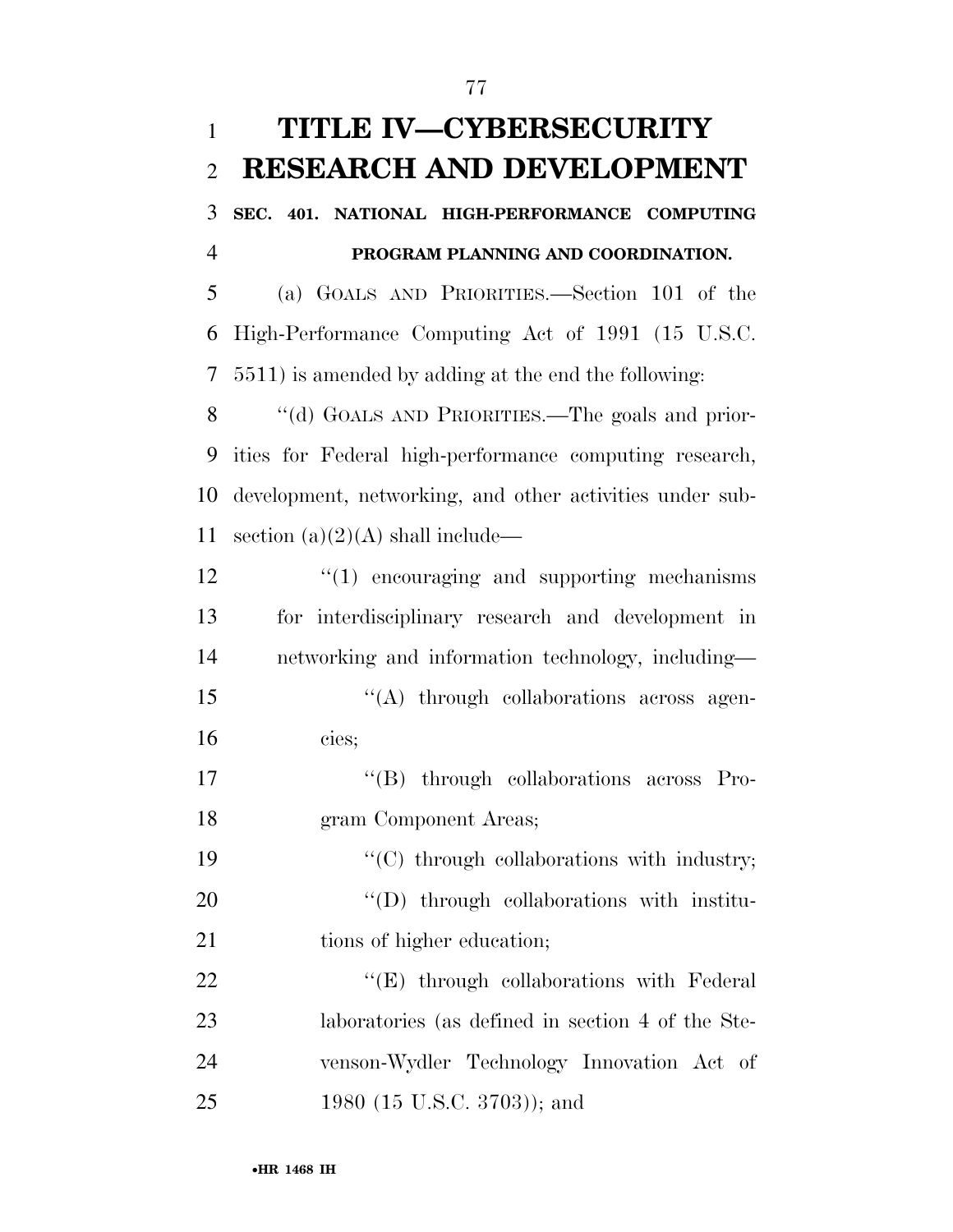$\langle 'F \rangle$  through collaborations with inter- national organizations; ''(2) addressing national, multi-agency, multi- faceted challenges of national importance; and ''(3) fostering the transfer of research and de- velopment results into new technologies and applica- tions for the benefit of society.''. (b) DEVELOPMENT OF STRATEGIC PLAN.—Section 101 of the High-Performance Computing Act of 1991 (15 U.S.C. 5511) is amended by adding at the end the fol- lowing: 12 "(e) STRATEGIC PLAN.— 13 ''(1) IN GENERAL.—Not later than 1 year after the date of enactment of the Strengthening and En- hancing Cybersecurity by Using Research, Edu- cation, Information, and Technology Act of 2013, the agencies under subsection (a)(3)(B), working 18 through the National Science and Technology Coun- cil and with the assistance of the Office of Science and Technology Policy shall develop a 5-year stra- tegic plan to guide the activities under subsection 22 (a)(1). 23 "(2) CONTENTS.—The strategic plan shall specify—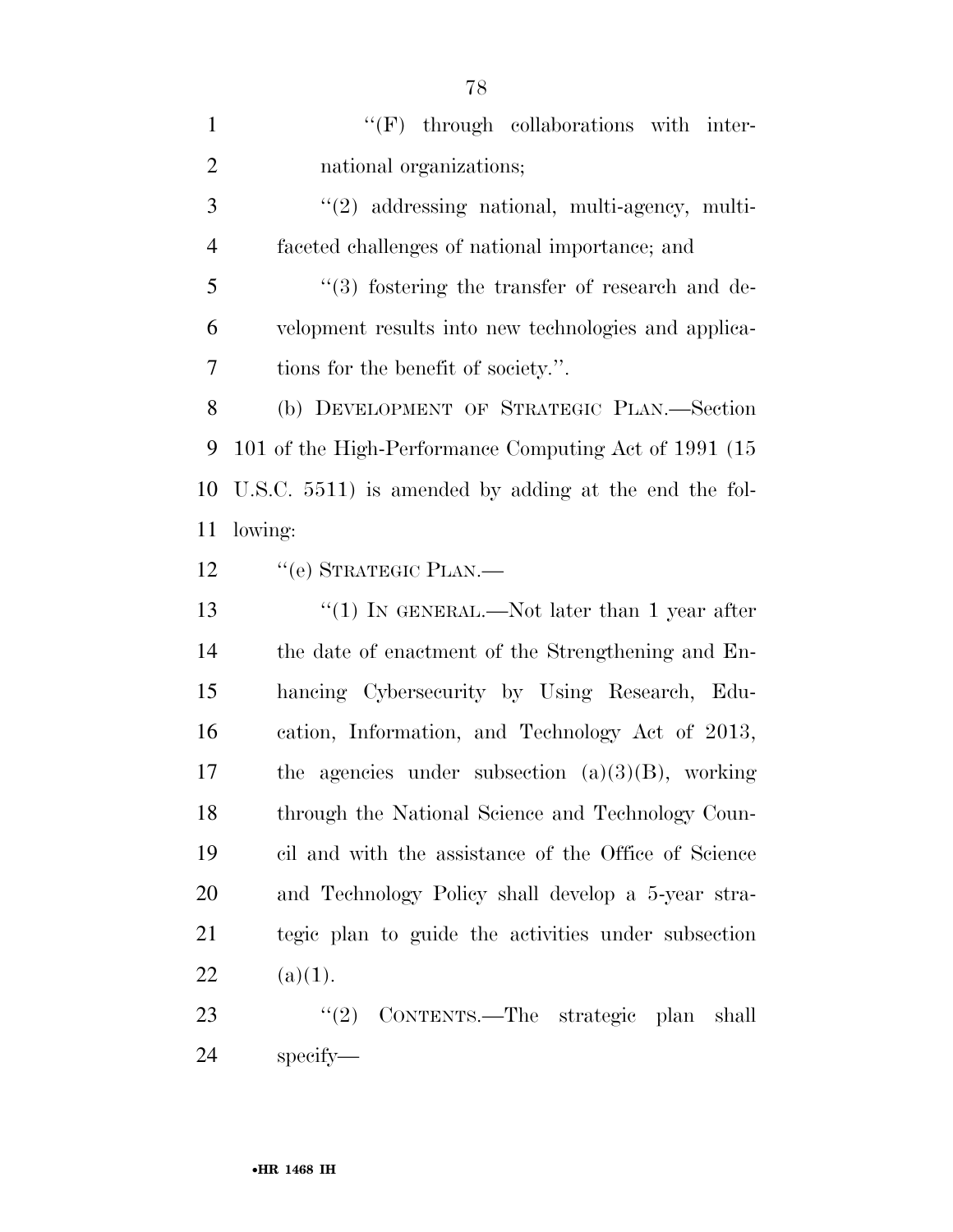| $\mathbf{1}$   | $\lq\lq$ the near-term objectives for the Pro-      |
|----------------|-----------------------------------------------------|
| $\overline{2}$ | gram;                                               |
| 3              | $\lq\lq (B)$ the long-term objectives for the Pro-  |
| $\overline{4}$ | gram;                                               |
| 5              | $\lq\lq$ (C) the anticipated time frame for achiev- |
| 6              | ing the near-term objectives;                       |
| $\overline{7}$ | "(D) the metrics that will be used to as-           |
| 8              | sess any progress made toward achieving the         |
| 9              | near-term objectives and the long-term objec-       |
| 10             | tives; and                                          |
| 11             | " $(E)$ how the Program will achieve the            |
| 12             | goals and priorities under subsection (d).          |
| 13             | $``(3)$ IMPLEMENTATION ROADMAP.—                    |
| 14             | "(A) IN GENERAL.—The agencies under                 |
| 15             | subsection $(a)(3)(B)$ shall develop and annually   |
| 16             | update an implementation roadmap for the            |
| 17             | strategic plan.                                     |
| 18             | "(B) REQUIREMENTS.—The information in               |
| 19             | the implementation roadmap shall be coordi-         |
| 20             | nated with the database under section $102(c)$      |
| 21             | and the annual report under section $101(a)(3)$ .   |
| 22             | The implementation roadmap shall—                   |
| 23             | "(i) specify the role of each Federal               |
| 24             | agency in carrying out or sponsoring re-            |
| 25             | search and development to meet the re-              |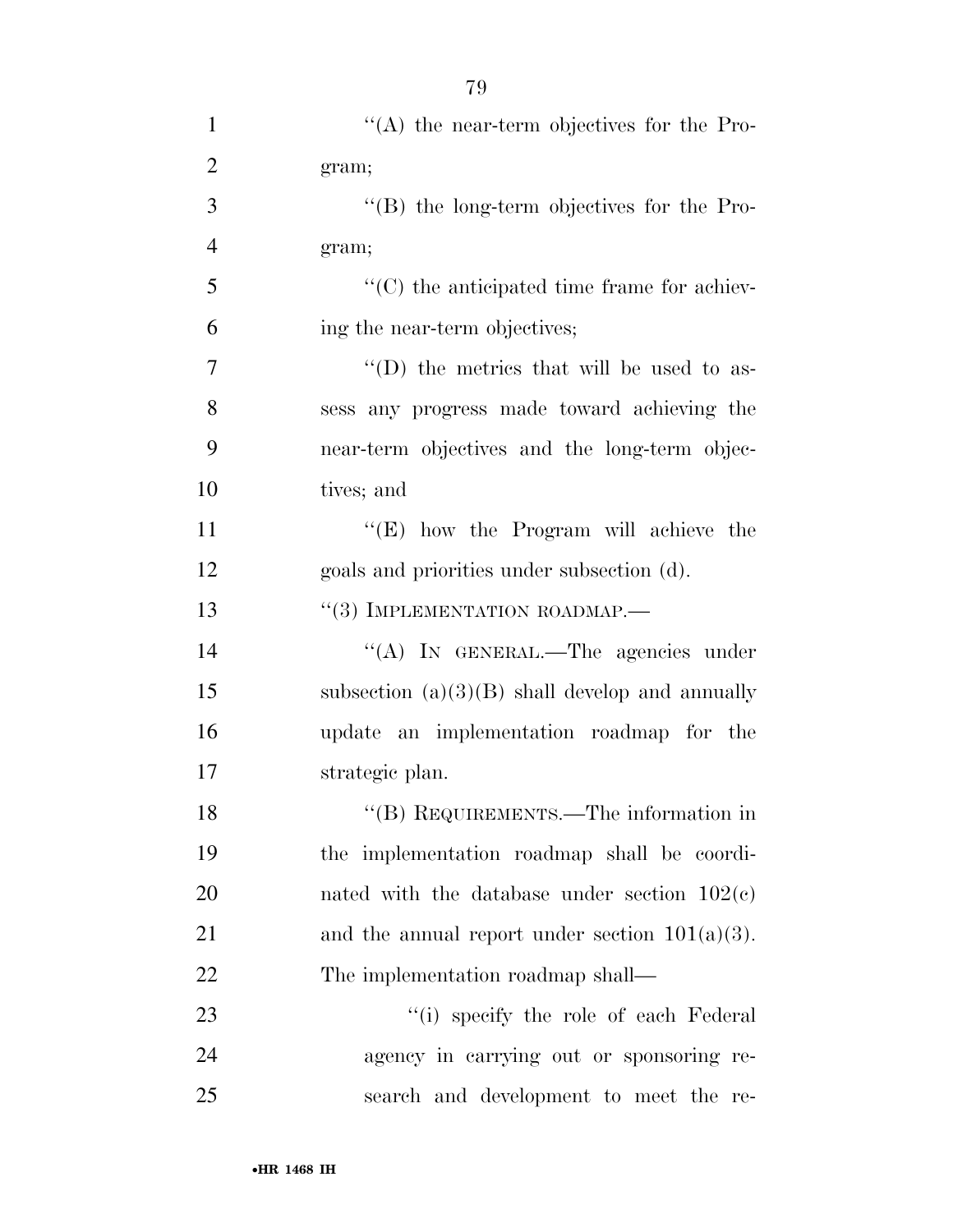| $\mathbf{1}$   | search objectives of the strategic plan, in-           |
|----------------|--------------------------------------------------------|
| $\overline{2}$ | cluding a description of how progress to-              |
| 3              | ward the research objectives will be evalu-            |
| $\overline{4}$ | ated, with consideration of any relevant               |
| 5              | recommendations of the advisory com-                   |
| 6              | mittee;                                                |
| 7              | "(ii) specify the funding allocated to                 |
| 8              | each major research objective of the stra-             |
| 9              | tegic plan and the source of funding by                |
| 10             | agency for the current fiscal year; and                |
| 11             | "(iii) estimate the funding required                   |
| 12             | for each major research objective of the               |
| 13             | strategic plan for the next 3 fiscal years.            |
| 14             | "(4) RECOMMENDATIONS.—The agencies under               |
| 15             | subsection $(a)(3)(B)$ shall take into consideration   |
| 16             | when developing the strategic plan under paragraph     |
| 17             | $(1)$ the recommendations of —                         |
| 18             | $\lq($ A) the advisory committee under sub-            |
| 19             | section (b); and                                       |
| 20             | $\lq\lq(B)$ the stakeholders under section             |
| 21             | $102(a)(3)$ .                                          |
| 22             | " $(5)$ REPORT TO CONGRESS.—The Director of            |
| 23             | the Office of Science and Technology Policy shall      |
| 24             | transmit the strategic plan under this subsection, in- |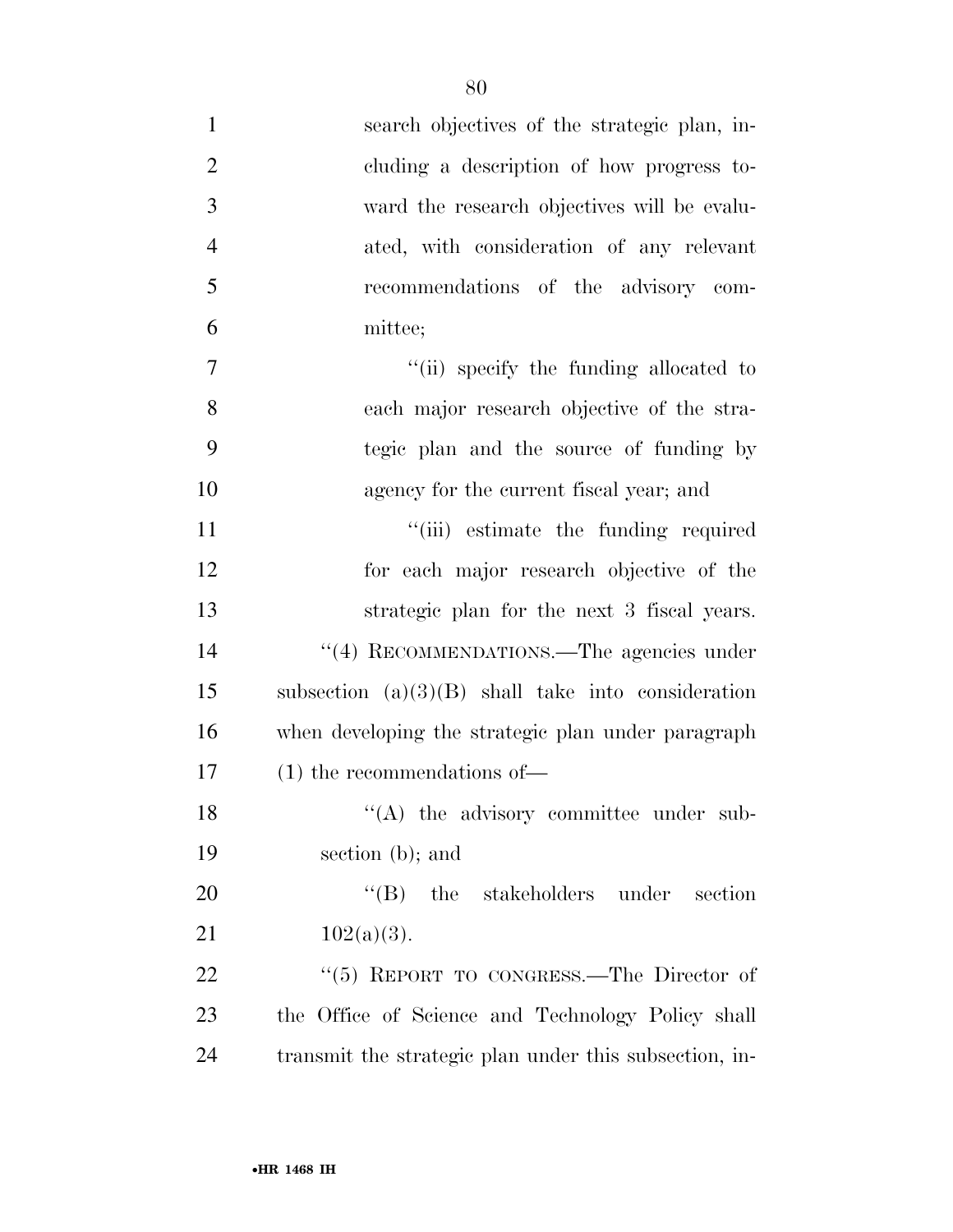| $\mathbf{1}$   | cluding the implementation roadmap and any up-          |
|----------------|---------------------------------------------------------|
| $\overline{2}$ | dates under paragraph $(3)$ , to-                       |
| 3              | "(A) the advisory committee under sub-                  |
| $\overline{4}$ | section $(b)$ ;                                         |
| 5              | $\lq\lq(B)$ the<br>Committee<br>Commerce,<br>on         |
| 6              | Science, and Transportation of the Senate; and          |
| 7              | "(C) the Committee on Science and Tech-                 |
| 8              | nology of the House of Representatives.".               |
| 9              | (c) PERIODIC REVIEWS.—Section 101 of the High-          |
| 10             | Performance Computing Act of 1991 (15 U.S.C. 5511)      |
| 11             | is amended by adding at the end the following:          |
| 12             | "(f) PERIODIC REVIEWS.—The agencies under sub-          |
| 13             | section $(a)(3)(B)$ shall—                              |
| 14             | $\lq(1)$ periodically assess the contents and fund-     |
| 15             | ing levels of the Program Component Areas and re-       |
| 16             | structure the Program when warranted, taking into       |
| 17             | consideration any relevant recommendations of the       |
| 18             | advisory committee under subsection (b); and            |
| 19             | $\lq(2)$ ensure that the Program includes national,     |
| 20             | multi-agency, multi-faceted research and develop-       |
| 21             | ment activities, including activities described in sec- |
| 22             | tion 104.".                                             |
| 23             | (d) ADDITIONAL RESPONSIBILITIES OF DIRECTOR.—           |
| 24             | Section $101(a)(2)$ of the High-Performance Computing   |
| 25             | Act of 1991 (15 U.S.C. 5511(a)(2)) is amended—          |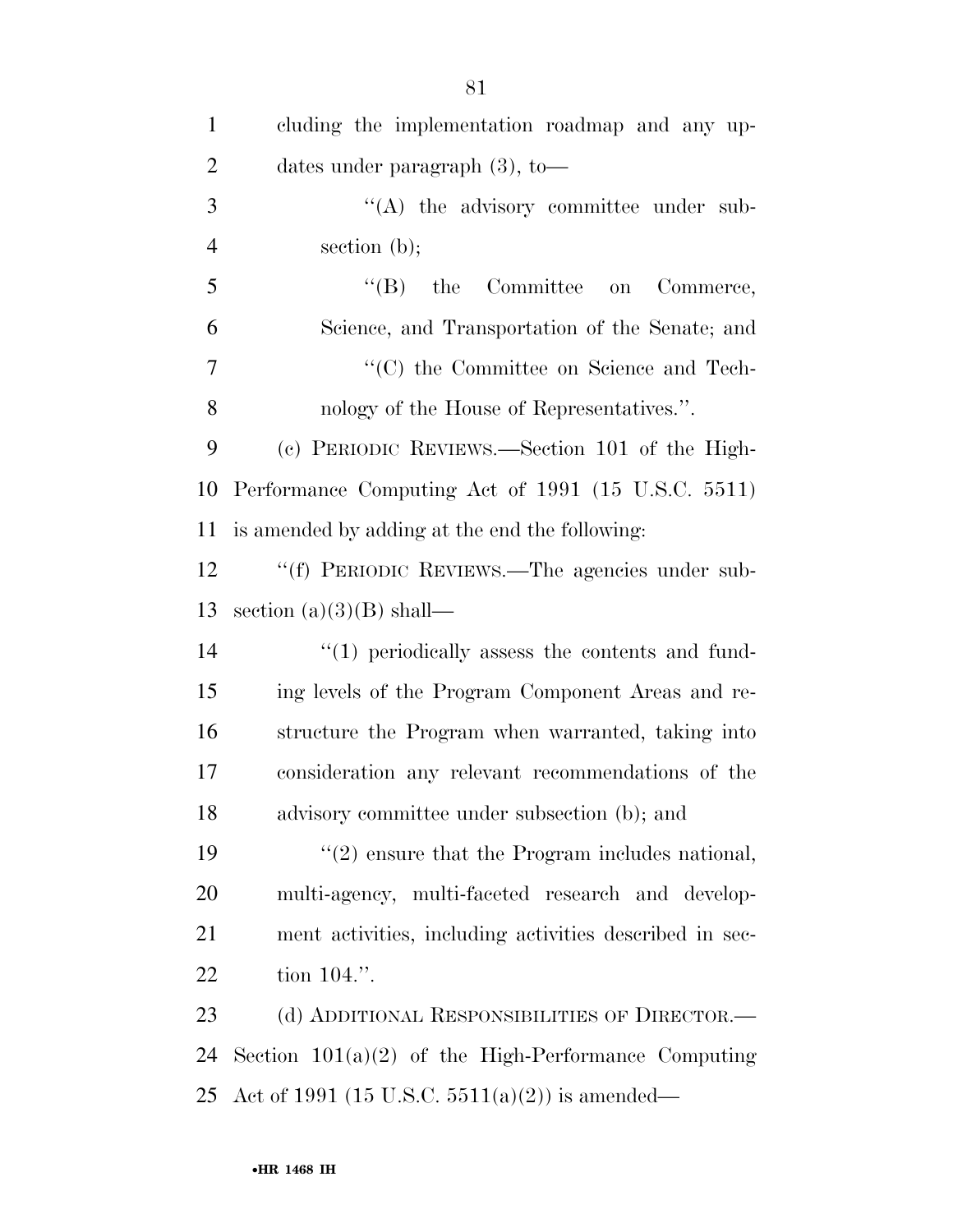| $\mathbf{1}$   | $(1)$ by redesignating subparagraphs $(E)$ and             |
|----------------|------------------------------------------------------------|
| $\overline{2}$ | $(F)$ as subparagraphs $(G)$ and $(H)$ , respectively; and |
| 3              | $(2)$ by inserting after subparagraph $(D)$ the fol-       |
| $\overline{4}$ | lowing:                                                    |
| 5              | $\lq\lq(E)$ encourage and monitor the efforts of           |
| 6              | the agencies participating in the Program to al-           |
| 7              | locate the level of resources and management               |
| 8              | attention necessary—                                       |
| 9              | "(i) to ensure that the strategic plan                     |
| 10             | under subsection (e) is developed and exe-                 |
| 11             | cuted effectively; and                                     |
| 12             | "(ii) to ensure that the objectives of                     |
| 13             | the Program are met;                                       |
| 14             | $\lq\lq(F)$ working with the Office of Manage-             |
| 15             | ment and Budget and in coordination with the               |
| 16             | creation of the database under section $102(e)$ ,          |
| 17             | direct the Office of Science and Technology Pol-           |
| 18             | icy and the agencies participating in the Pro-             |
| 19             | gram to establish a mechanism (consistent with             |
| <b>20</b>      | existing law) to track all ongoing and completed           |
| 21             | research and development projects and associ-              |
| 22             | ated funding;".                                            |
| 23             | (e) ADVISORY COMMITTEE.—Section 101(b) of the              |
| 24             | High-Performance Computing Act of 1991 (15 U.S.C.          |
| 25             | $5511(b)$ is amended—                                      |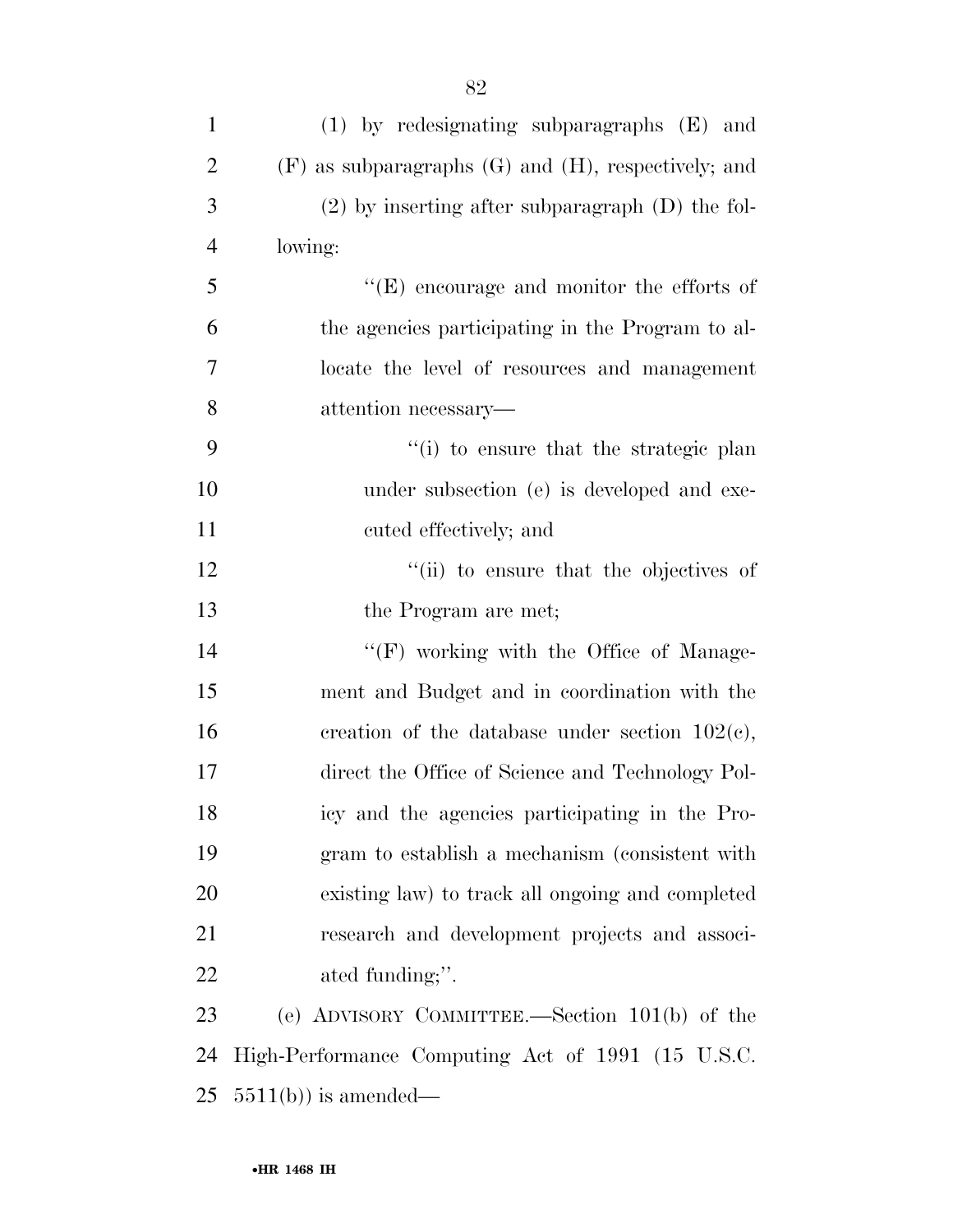1  $(1)$  in paragraph  $(1)$ —

| $\mathbf{2}$   | (A) by inserting after the first sentence the            |
|----------------|----------------------------------------------------------|
| 3              | following: "The co-chairs of the advisory com-           |
| $\overline{4}$ | mittee shall meet the qualifications of com-             |
| 5              | mittee members and may be members of the                 |
| 6              | Presidents Council of Advisors on Science and            |
| $\overline{7}$ | Technology."; and                                        |
| 8              | (B) by striking "high-performance" in sub-               |
| 9              | paragraph (D) and inserting "high-end"; and              |
| 10             | $(2)$ by amending paragraph $(2)$ to read as fol-        |
| 11             | lows:                                                    |
| 12             | $\lq(2)$ In addition to the duties under paragraph       |
| 13             | (1), the advisory committee shall conduct periodic       |
| 14             | evaluations of the funding, management, coordina-        |
| 15             | tion, implementation, and activities of the Program.     |
| 16             | The advisory committee shall report its findings and     |
| 17             | recommendations not less frequently than once every      |
| 18             | fiscal years to the Committee on Commerce,<br>$3^-$      |
| 19             | Science, and Transportation of the Senate and the        |
| 20             | Committee on Science and Technology of the House         |
| 21             | of Representatives. The report shall be submitted in     |
| 22             | conjunction with the update of the strategic plan.".     |
| 23             | REPORT.—Section $101(a)(3)$ of the High-Per-<br>(f)      |
| 24             | formance Computing Act of 1991 (15 U.S.C. $5511(a)(3)$ ) |
| 25             | is amended—                                              |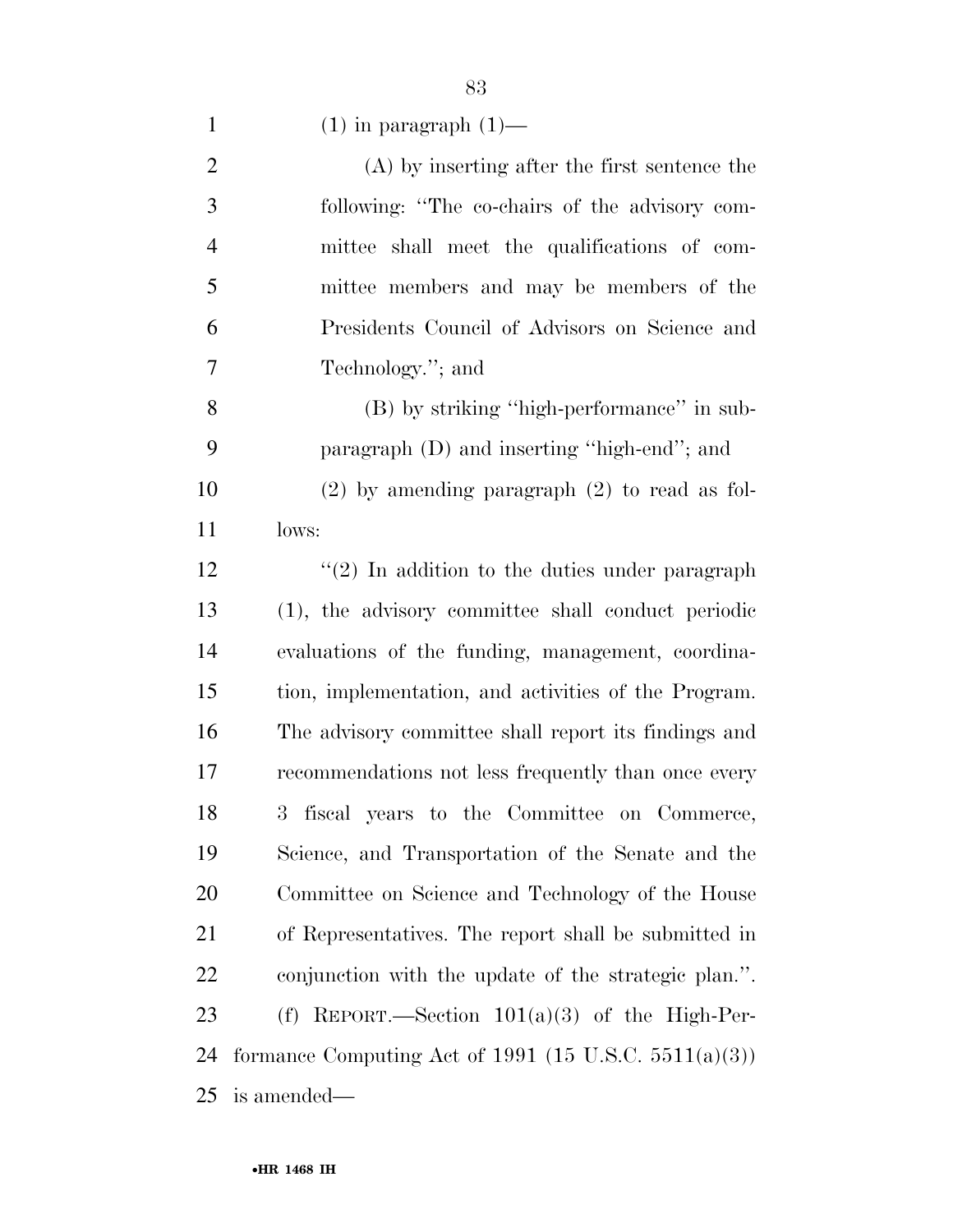| $\mathbf{1}$   | $(1)$ in subparagraph $(C)$ —                        |
|----------------|------------------------------------------------------|
| $\overline{2}$ | $(A)$ by striking "is submitted," and insert-        |
| 3              | ing "is submitted, the levels for the previous       |
| $\overline{4}$ | fiscal year,"; and                                   |
| 5              | (B) by striking "each Program Component              |
| 6              | Area" and inserting "each Program Component"         |
| 7              | Area and each research area supported in ac-         |
| 8              | cordance with section $104$ ";                       |
| 9              | $(2)$ in subparagraph $(D)$ —                        |
| 10             | (A) by striking "each Program Component"             |
| 11             | Area," and inserting "each Program Compo-            |
| 12             | nent Area and each research area supported in        |
| 13             | accordance with section 104,";                       |
| 14             | (B) by striking "is submitted," and insert-          |
| 15             | ing "is submitted, the levels for the previous       |
| 16             | fiscal year,"; and                                   |
| 17             | (C) by striking "and" after the semicolon;           |
| 18             | $(3)$ by redesignating subparagraph $(E)$ as sub-    |
| 19             | paragraph $(G)$ ; and                                |
| 20             | $(4)$ by inserting after subparagraph $(D)$ the fol- |
| 21             | lowing:                                              |
| 22             | $\lq\lq(E)$ include a description of how the ob-     |
| 23             | jectives for each Program Component Area, and        |
| 24             | the objectives for activities that involve multiple  |
| 25             | Program Component Areas, relate to the objec-        |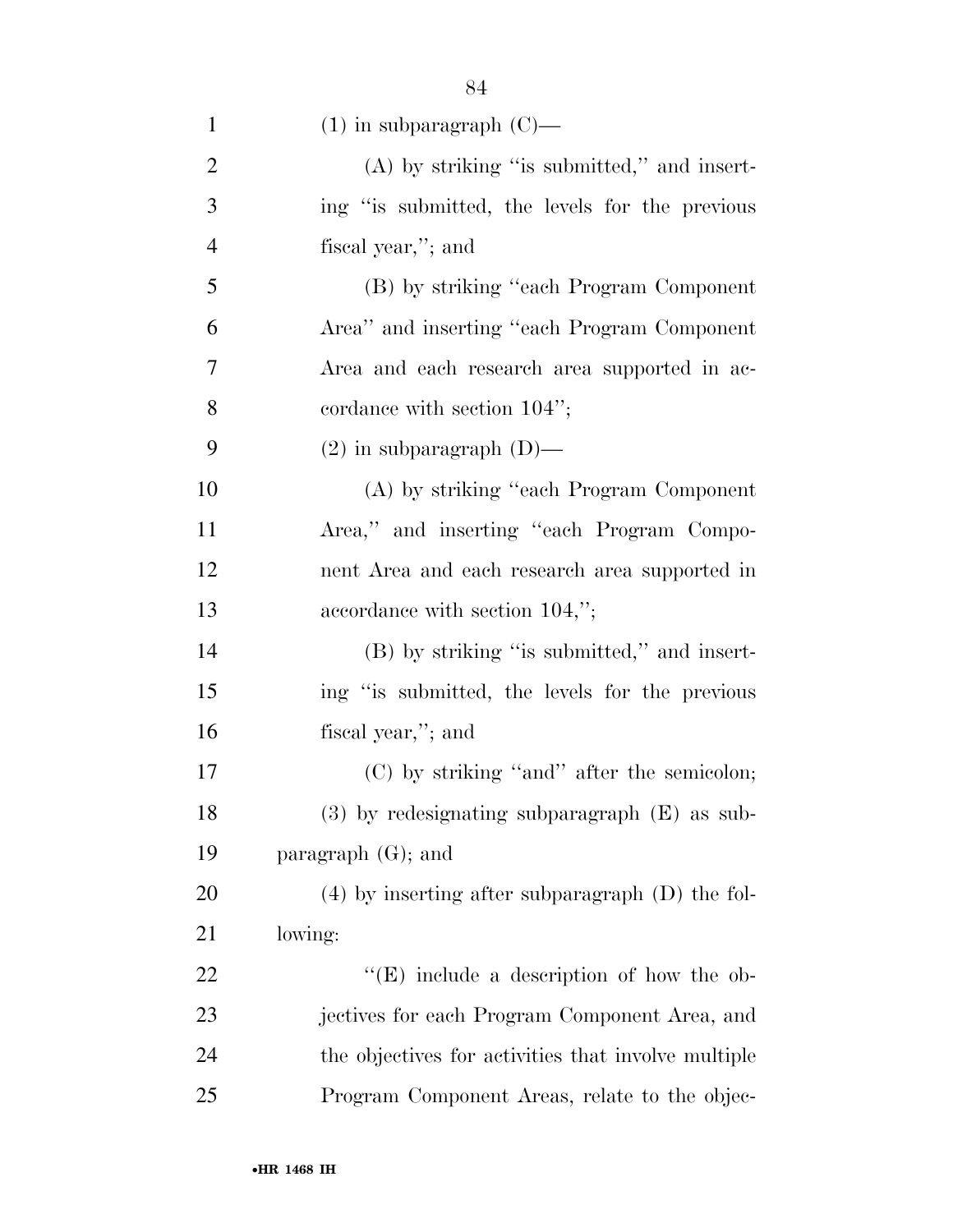| $\mathbf{1}$   | tives of the Program identified in the strategic      |
|----------------|-------------------------------------------------------|
| $\overline{2}$ | plan under subsection (e);                            |
| 3              | $\lq\lq(F)$ include—                                  |
| $\overline{4}$ | $``(i)$ a description of the funding re-              |
| 5              | quired by the Office of Science and Tech-             |
| 6              | nology Policy to perform the functions                |
| $\overline{7}$ | under subsections (a) and (c) of section              |
| 8              | 102 for the next fiscal year by category of           |
| 9              | activity;                                             |
| 10             | "(ii) a description of the funding re-                |
| 11             | quired by the Office of Science and Tech-             |
| 12             | nology Policy to perform the functions                |
| 13             | under subsections (a) and (c) of section              |
| 14             | 102 for the current fiscal year by category           |
| 15             | of activity; and                                      |
| 16             | "(iii) the amount of funding provided                 |
| 17             | for the Office of Science and Technology              |
| 18             | Policy for the current fiscal year by each            |
| 19             | agency participating in the Program; and".            |
| 20             | $(g)$ DEFINITIONS.—Section 4 of the High-Perform-     |
| 21             | ance Computing Act of 1991 (15 U.S.C. 5503) is amend- |
| 22             | $ed$ —                                                |
| 23             | $(1)$ by redesignating paragraphs $(1)$ and $(2)$ as  |
| 24             | paragraphs $(2)$ and $(3)$ , respectively;            |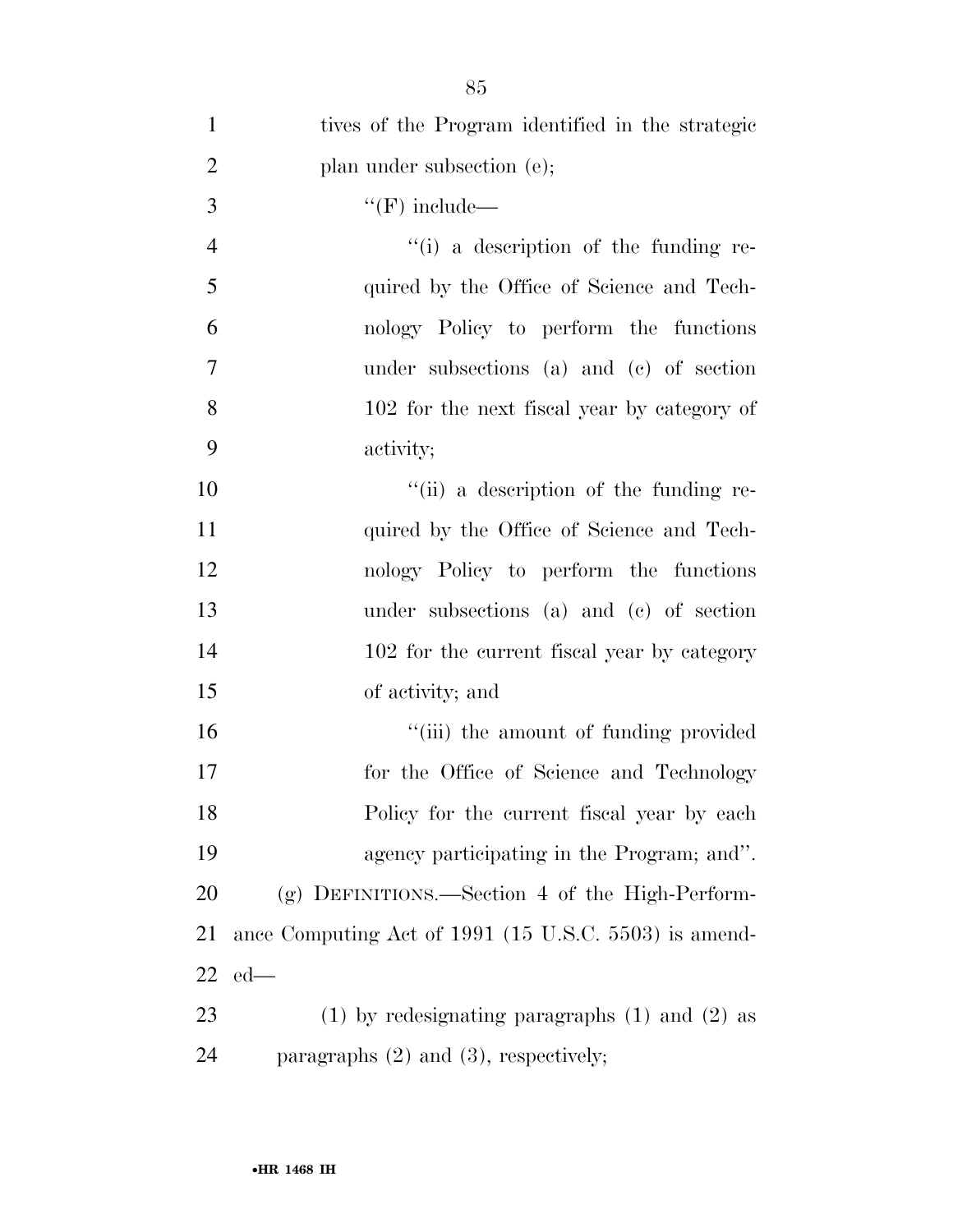| $\mathbf{1}$   | $(2)$ by redesignating paragraph $(3)$ as para-       |
|----------------|-------------------------------------------------------|
| $\overline{c}$ | graph(6);                                             |
| 3              | $(3)$ by redesignating paragraphs $(6)$ and $(7)$ as  |
| $\overline{4}$ | paragraphs $(7)$ and $(8)$ , respectively;            |
| 5              | $(4)$ by inserting before paragraph $(2)$ , as redes- |
| 6              | ignated, the following:                               |
| 7              | " $(1)$ 'cyber-physical systems' means physical or    |
| 8              | engineered systems whose networking and informa-      |
| 9              | tion technology functions and physical elements are   |
| 10             | deeply integrated and are actively connected to the   |
| 11             | physical world through sensors, actuators, or other   |
| 12             | means to perform monitoring and control func-         |
| 13             | tions;                                                |
| 14             | $(5)$ in paragraph $(3)$ , as redesignated, by strik- |
| 15             | ing "high-performance computing" and inserting        |
| 16             | "networking and information technology";              |
| 17             | $(6)$ in paragraph $(6)$ , as redesignated—           |
| 18             | (A) by striking "high-performance com-                |
| 19             | puting" and inserting "networking and infor-          |
| 20             | mation technology"; and                               |
| 21             | (B) by striking "supercomputer" and in-               |
| 22             | serting "high-end computing";                         |
| 23             | $(7)$ in paragraph $(5)$ , by striking "network re-   |
| 24             | ferred to as" and all that follows through the semi-  |
| 25             | colon and inserting "network, including advanced      |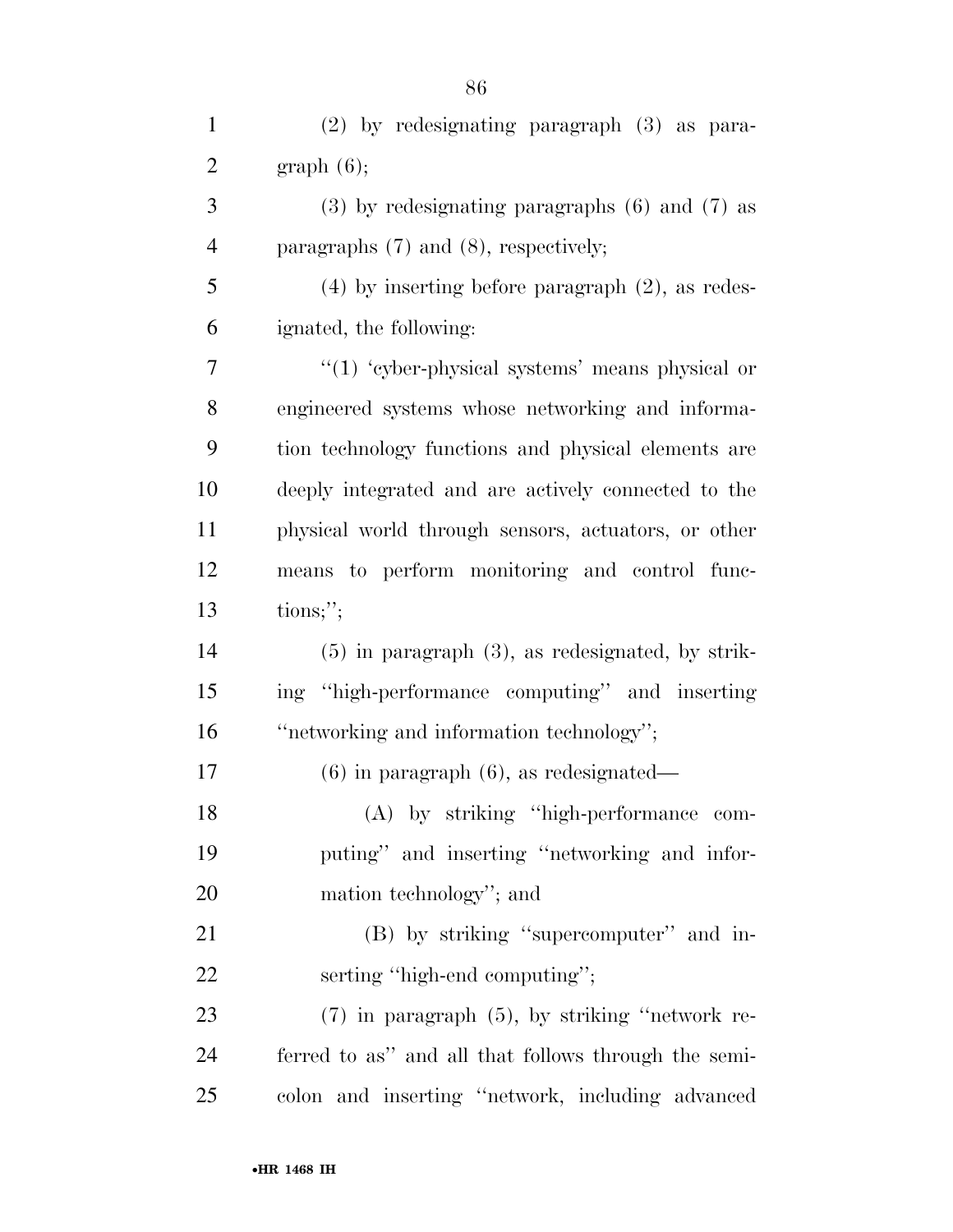computer networks of Federal agencies and depart-ments''; and

 (8) in paragraph (7), as redesignated, by strik- ing ''National High-Performance Computing Pro- gram'' and inserting ''networking and information technology research and development program''.

**SEC. 402. RESEARCH IN AREAS OF NATIONAL IMPORTANCE.** 

 (a) RESEARCH IN AREAS OF NATIONAL IMPOR- TANCE.—Title I of the High-Performance Computing Act of 1991 (15 U.S.C. 5511 et seq.) is amended by adding at the end the following:

## **''SEC. 104. RESEARCH IN AREAS OF NATIONAL IMPOR-TANCE.**

 ''(a) IN GENERAL.—The Program shall encourage 15 agencies under section  $101(a)(3)(B)$  to support, maintain, and improve national, multi-agency, multi-faceted, re- search and development activities in networking and infor- mation technology directed toward application areas that have the potential for significant contributions to national economic competitiveness and for other significant societal benefits.

 ''(b) TECHNICAL SOLUTIONS.—An activity under subsection (a) shall be designed to advance the develop- ment of research discoveries by demonstrating technical solutions to important problems in areas including—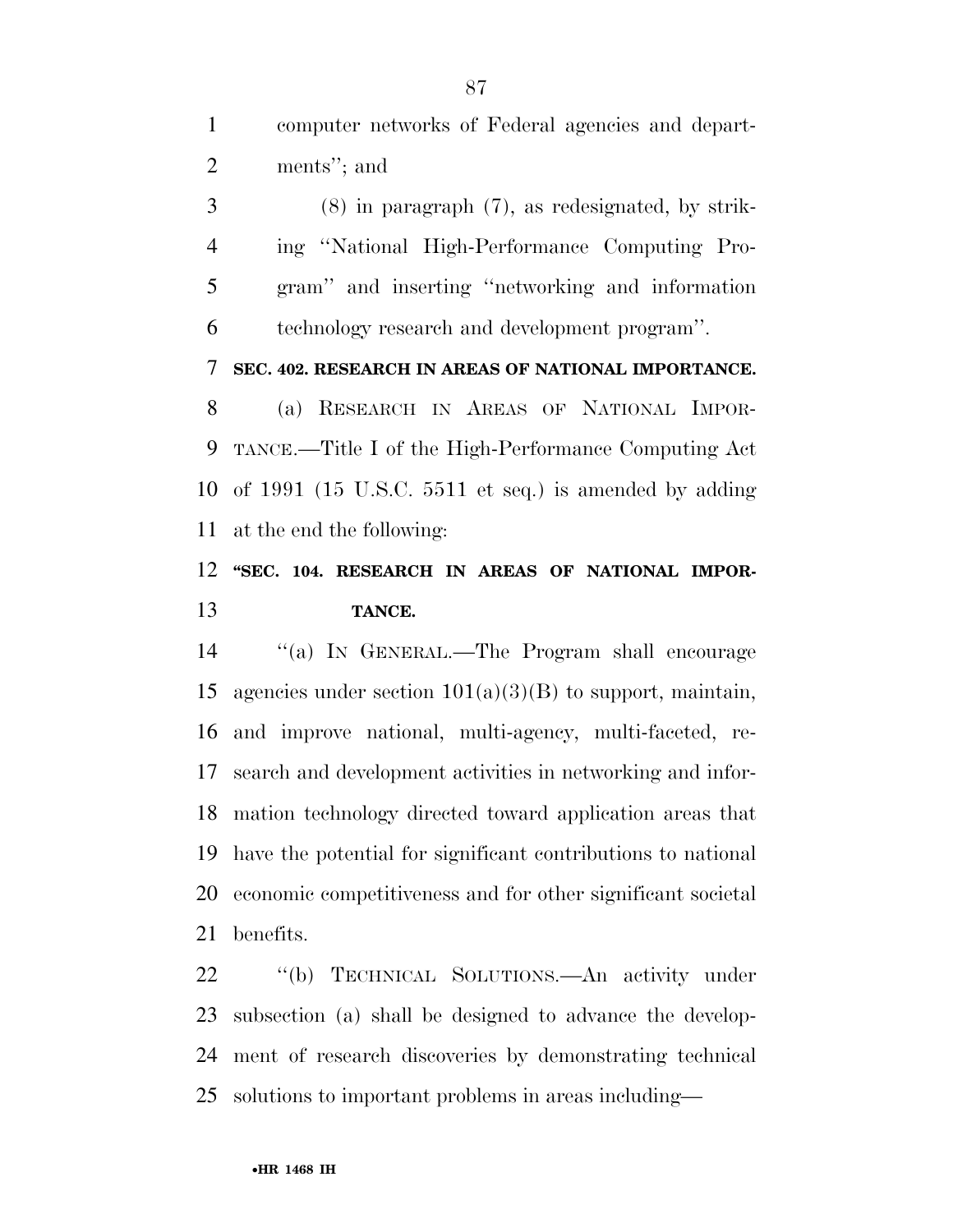| $\mathbf{1}$   | " $(1)$ cybersecurity;                                         |
|----------------|----------------------------------------------------------------|
| $\overline{2}$ | $(2)$ health care;                                             |
| 3              | "(3) energy management and low-power sys-                      |
| $\overline{4}$ | tems and devices;                                              |
| 5              | $\lq(4)$ transportation, including surface and air             |
| 6              | transportation;                                                |
| 7              | $\lq(5)$ cyber-physical systems;                               |
| 8              | $\cdot\cdot\cdot(6)$ large-scale data analysis and modeling of |
| 9              | physical phenomena;                                            |
| 10             | $\lq(7)$ large scale data analysis and modeling of             |
| 11             | behavioral phenomena;                                          |
| 12             | $\cdot$ (8) supply chain quality and security; and             |
| 13             | "(9) privacy protection and protected disclosure               |
| 14             | of confidential data.                                          |
| 15             | "(c) RECOMMENDATIONS.—The advisory committee                   |
| 16             | under section $101(b)$ shall make recommendations to the       |
|                | 17 Program for candidate research and development areas for    |
| 18             | support under this section.                                    |
| 19             | "(d) CHARACTERISTICS.—                                         |
| 20             | "(1) IN GENERAL.—Research and development                      |
| 21             | activities under this section—                                 |
| 22             | "(A) shall include projects selected on the                    |
| 23             | basis of applications for support through a com-               |
| 24             | petitive, merit-based process;                                 |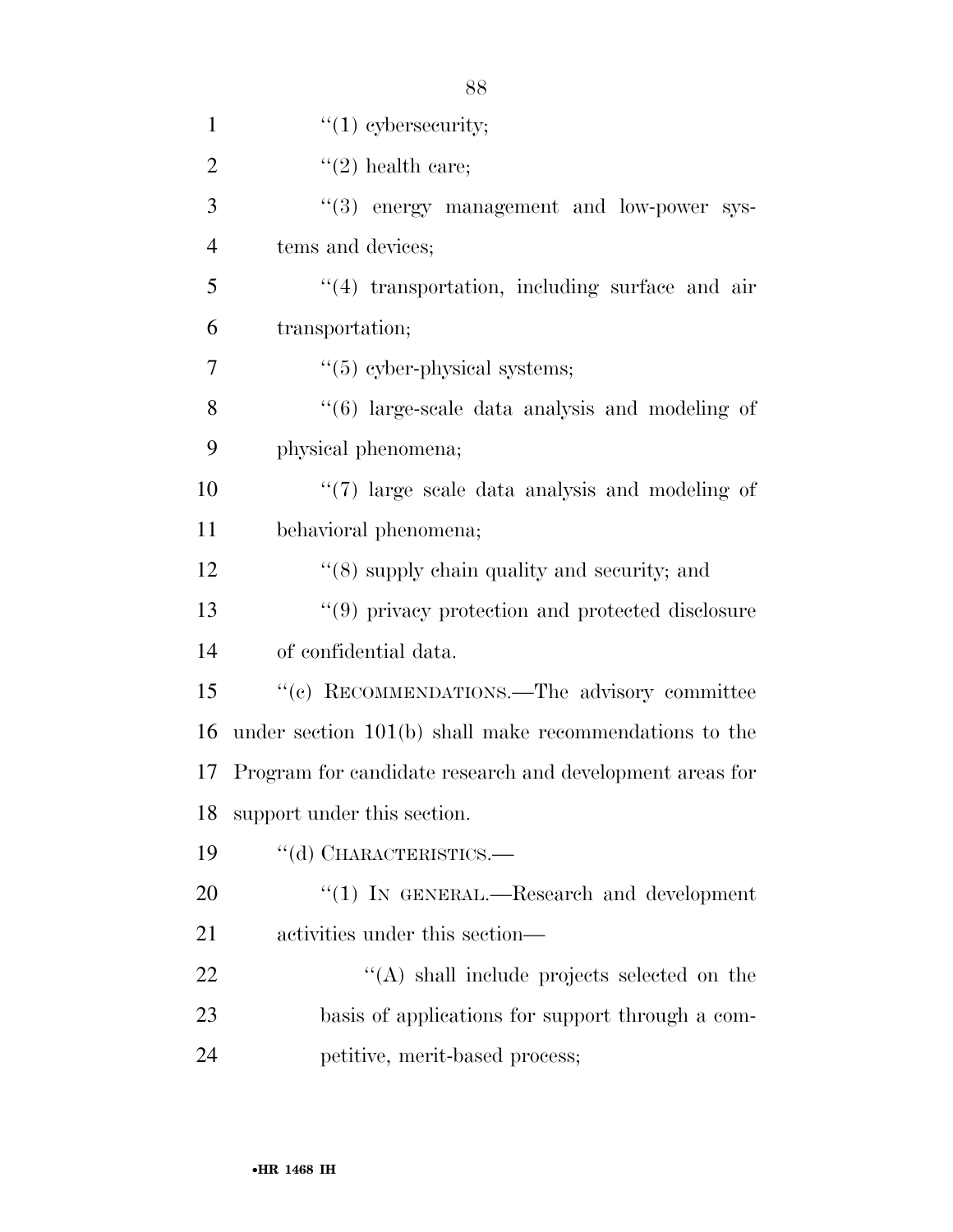| $\mathbf{1}$   | "(B) shall leverage, when possible, Federal            |
|----------------|--------------------------------------------------------|
| $\overline{2}$ | investments through collaboration with related         |
| 3              | State initiatives;                                     |
| $\overline{4}$ | $\cdot$ (C) shall include a plan for fostering the     |
| 5              | transfer of research discoveries and the results       |
| 6              | of technology demonstration activities, including      |
| 7              | from institutions of higher education and Fed-         |
| 8              | eral laboratories, to industry for commercial de-      |
| 9              | velopment;                                             |
| 10             | $\lq\lq$ (D) shall involve collaborations among re-    |
| 11             | searchers in institutions of higher education          |
| 12             | and industry; and                                      |
| 13             | "(E) may involve collaborations among                  |
| 14             | nonprofit research institutions and Federal lab-       |
| 15             | oratories, as appropriate.                             |
| 16             | "(2) COST-SHARING.—In selecting applications           |
| 17             | for support, the agencies under section $101(a)(3)(B)$ |
| 18             | shall give special consideration to projects that in-  |
| 19             | clude cost sharing from non-Federal sources.           |
| 20             | MULTIDISCIPLINARY<br>(3)<br><b>RESEARCH</b><br>CEN-    |
| 21             | TERS.—Research and development activities under        |
| 22             | this section shall be supported through multidisci-    |
| 23             | plinary research centers, including Federal labora-    |
| 24             | tories, that are organized to investigate basic re-    |
| 25             | search questions and carry out technology dem-         |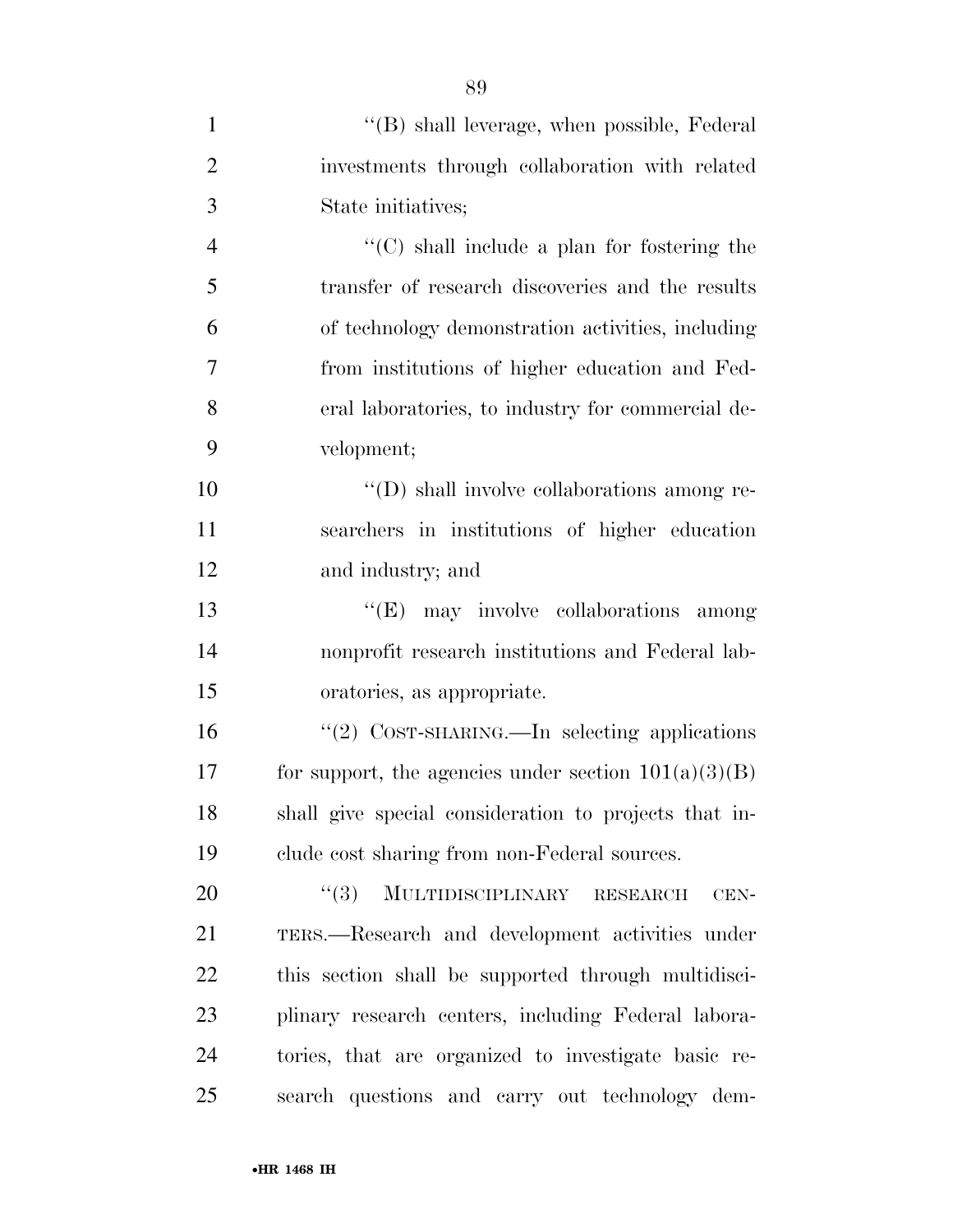| $\mathbf{1}$   | onstration activities in areas described in subsection |
|----------------|--------------------------------------------------------|
| $\overline{2}$ | (a). Research may be carried out through existing      |
| 3              | multidisciplinary centers, including those authorized  |
| $\overline{4}$ | under section $7024(b)(2)$ of the America COM-         |
| 5              | PETES Act (42 U.S.C. 1862o-10(2)).".                   |
| 6              | (b) CYBER-PHYSICAL SYSTEMS.—Section $101(a)(1)$        |
| 7              | of the High-Performance Computing Act of 1991 (15      |
| 8              | U.S.C. $5511(a)(1)$ is amended—                        |
| 9              | $(1)$ in subparagraph $(H)$ , by striking "and"        |
| 10             | after the semicolon;                                   |
| 11             | $(2)$ in subparagraph $(I)$ , by striking the period   |
| 12             | at the end and inserting a semicolon; and              |
| 13             | (3) by adding at the end the following:                |
| 14             | "(J) provide for increased understanding               |
| 15             | of the scientific principles of cyber-physical sys-    |
| 16             | tems and improve the methods available for the         |
| 17             | design, development, and operation of cyber-           |
| 18             | physical systems that are characterized by high        |
| 19             | reliability, safety, and security; and                 |
| 20             | $\lq\lq(K)$ provide for research and development       |
| 21             | on human-computer interactions, visualization,         |
| 22             | and big data.".                                        |
| 23             | (c) TASK FORCE.—Title I of the High-Performance        |
| 24             | Computing Act of 1991 (15 U.S.C. 5511 et seq.), as     |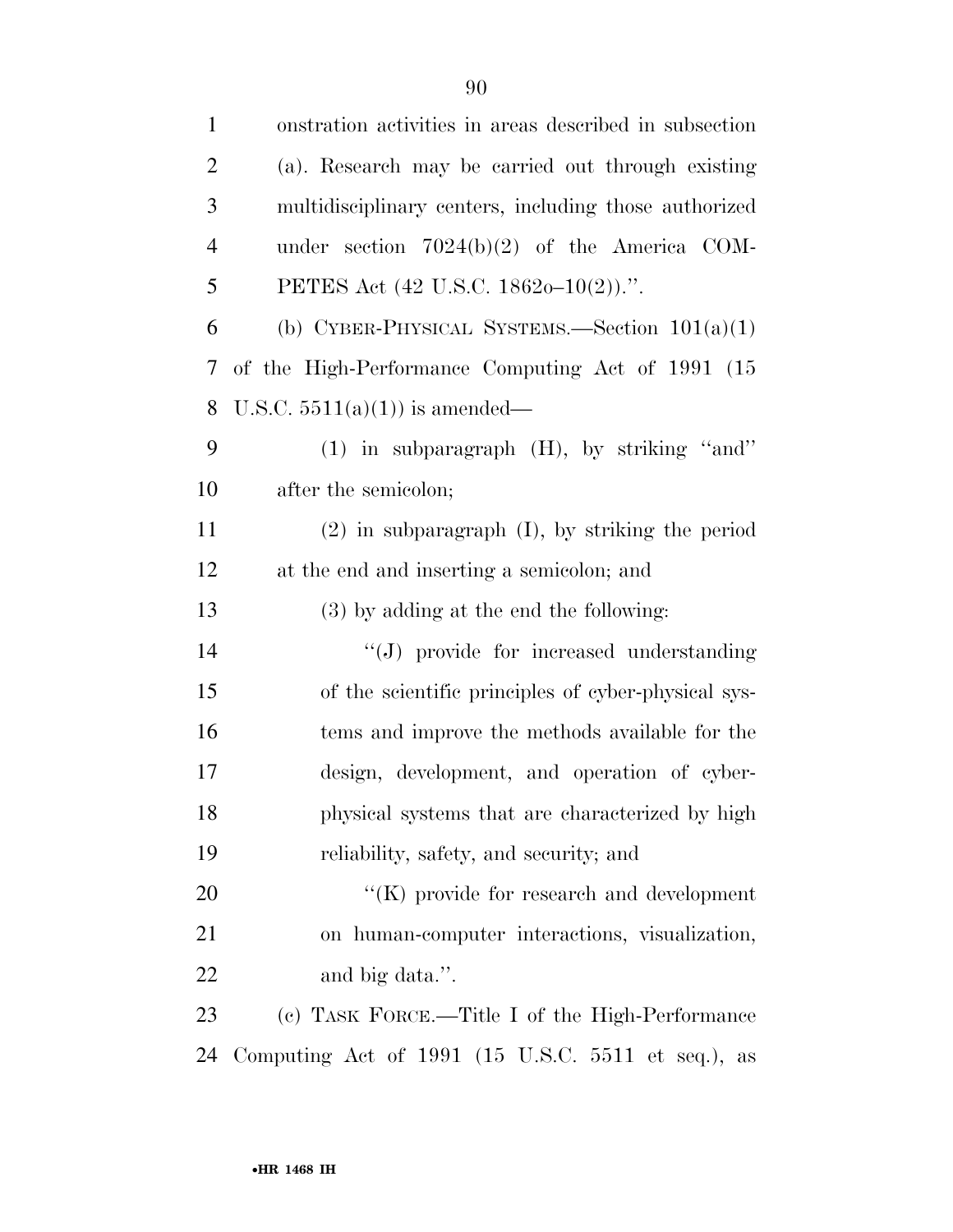amended by section 402(a) of this Act, is amended by add-ing at the end the following:

### **''SEC. 105. TASK FORCE.**

 ''(a) ESTABLISHMENT.—Not later than 180 days after the date of enactment the Strengthening and En- hancing Cybersecurity by Using Research, Education, In- formation, and Technology Act of 2013, the Director of the Office of Science and Technology Policy under section 102 shall convene a task force to explore mechanisms for carrying out collaborative research and development activi- ties for cyber-physical systems (including the related tech- nologies required to enable these systems) through a con- sortium or other appropriate entity with participants from institutions of higher education, Federal laboratories, and industry.

16 ''(b) FUNCTIONS.—The task force shall—

17 ''(1) develop options for a collaborative model and an organizational structure for such entity under which the joint research and development ac- tivities could be planned, managed, and conducted effectively, including mechanisms for the allocation of resources among the participants in such entity 23 for support of such activities;

24  $(2)$  propose a process for developing a re-search and development agenda for such entity, in-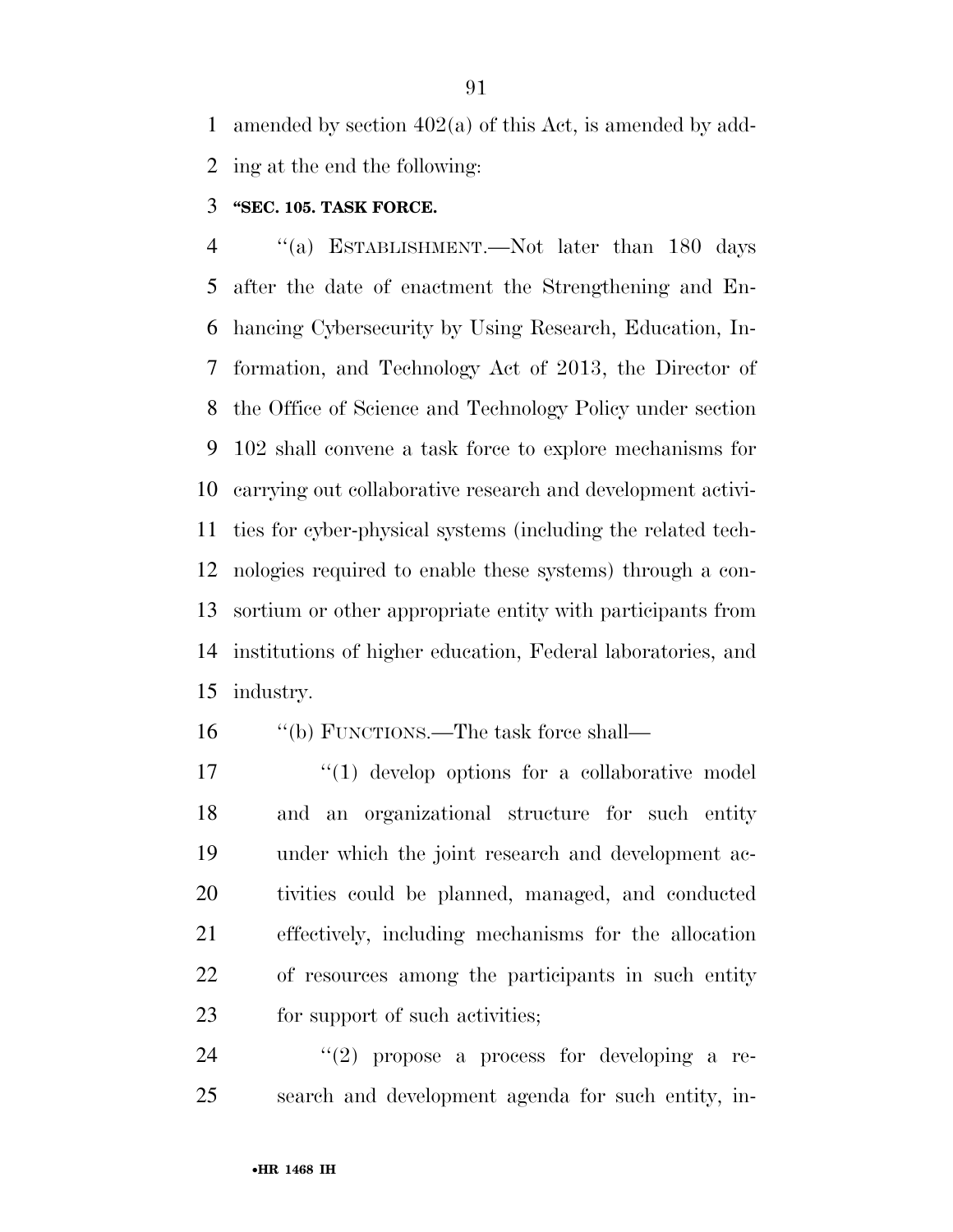cluding guidelines to ensure an appropriate scope of work focused on nationally significant challenges and requiring collaboration and to ensure the develop- ment of related scientific and technological mile- stones; ''(3) define the roles and responsibilities for the participants from institutions of higher education, Federal laboratories, and industry in such entity;  $(4)$  propose guidelines for assigning intellec- tual property rights and for transferring research re- sults to the private sector; and  $\frac{1}{5}$  make recommendations for how such enti- ty could be funded from Federal, State, and non- governmental sources. ''(c) COMPOSITION.—In establishing the task force under subsection (a), the Director of the Office of Science and Technology Policy shall appoint an equal number of individuals from institutions of higher education and from industry with knowledge and expertise in cyber-physical systems, and may appoint not more than 2 individuals from Federal laboratories.

 ''(d) REPORT.—Not later than 1 year after the date of enactment of the Strengthening and Enhancing Cyber- security by Using Research, Education, Information, and Technology Act of 2013, the Director of the Office of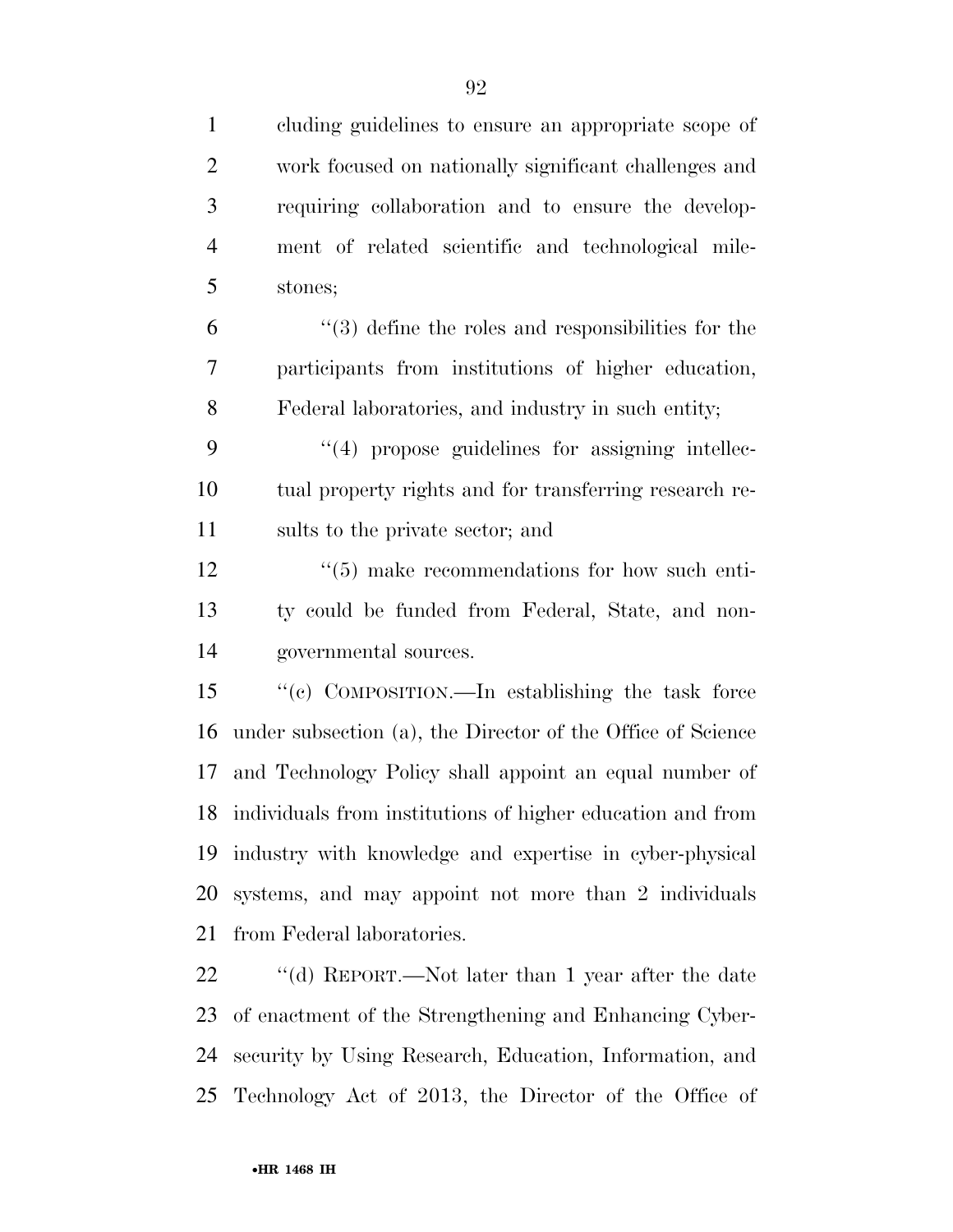Science and Technology Policy shall transmit to the Com- mittee on Commerce, Science, and Transportation of the Senate and the Committee on Science and Technology of the House of Representatives a report describing the find-ings and recommendations of the task force.

 ''(e) TERMINATION.—The task force shall terminate upon transmittal of the report required under subsection (d).

9 "(f) COMPENSATION AND EXPENSES.—Members of the task force shall serve without compensation.''.

### **SEC. 403. PROGRAM IMPROVEMENTS.**

 Section 102 of the High-Performance Computing Act of 1991 (15 U.S.C. 5512) is amended to read as follows: **''SEC. 102. PROGRAM IMPROVEMENTS.** 

 ''(a) FUNCTIONS.—The Director of the Office of Science and Technology Policy shall continue—

17  $\frac{17}{2}$  to provide technical and administrative support to—

 ''(A) the agencies participating in planning and implementing the Program, including sup- port needed to develop the strategic plan under section 101(e); and

23 ''(B) the advisory committee under section 24  $101(b);$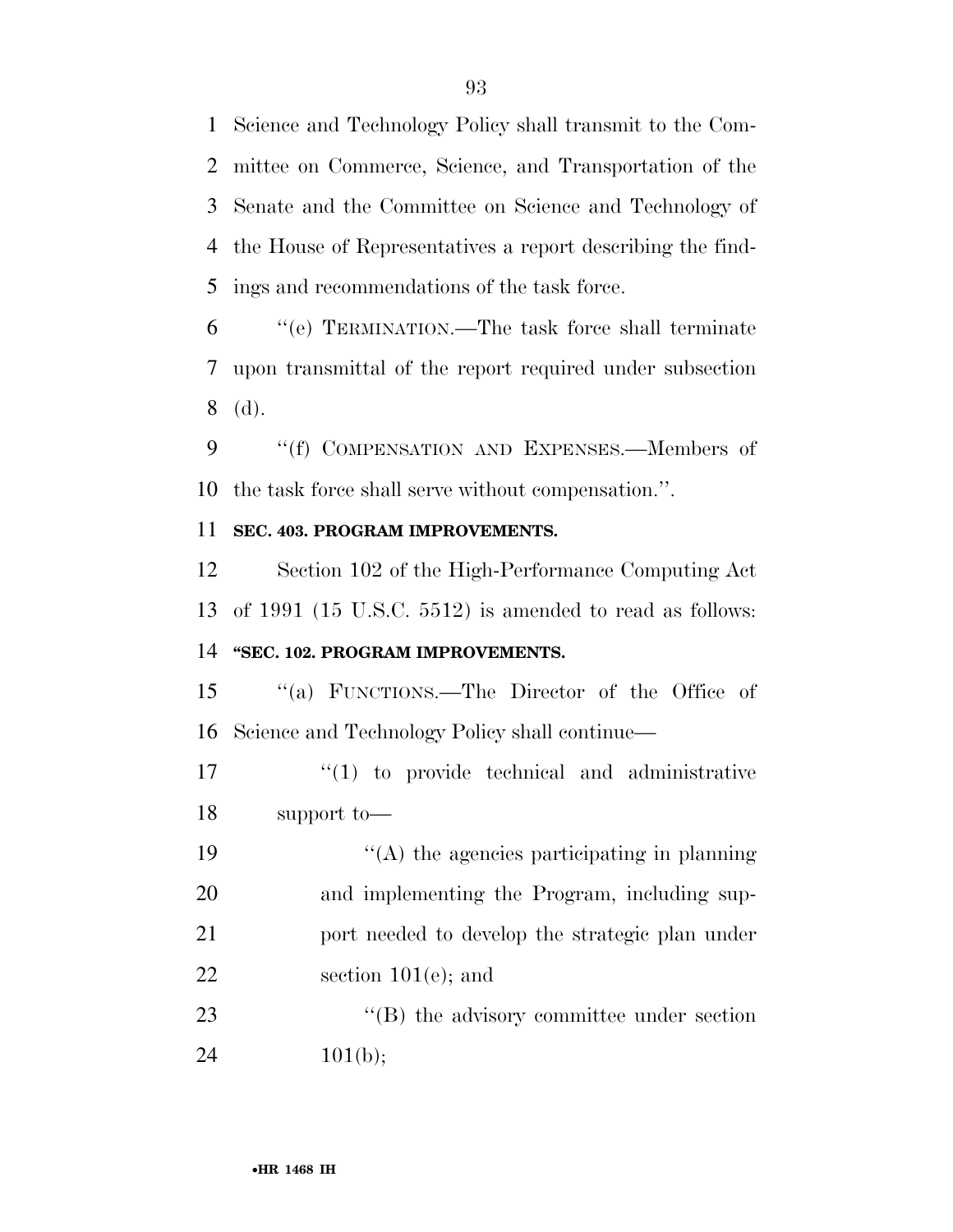$\frac{1}{2}$  to serve as the primary point of contact on Federal networking and information technology ac- tivities for government agencies, academia, industry, professional societies, State computing and net- working technology programs, interested citizen groups, and others to exchange technical and pro-grammatic information;

8 ''(3) to solicit input and recommendations from a wide range of stakeholders during the development of each strategic plan under section 101(e) by con- vening at least 1 workshop with invitees from aca- demia, industry, Federal laboratories, and other rel-evant organizations and institutions;

14 ''(4) to conduct public outreach, including the dissemination of the advisory committee's findings and recommendations, as appropriate;

 $\frac{17}{17}$  ''(5) to promote access to and early application of the technologies, innovations, and expertise de- rived from Program activities to agency missions and systems across the Federal Government and to United States industry;

 $\frac{22}{16}$  ''(6) to ensure accurate and detailed budget re- porting of networking and information technology research and development investment; and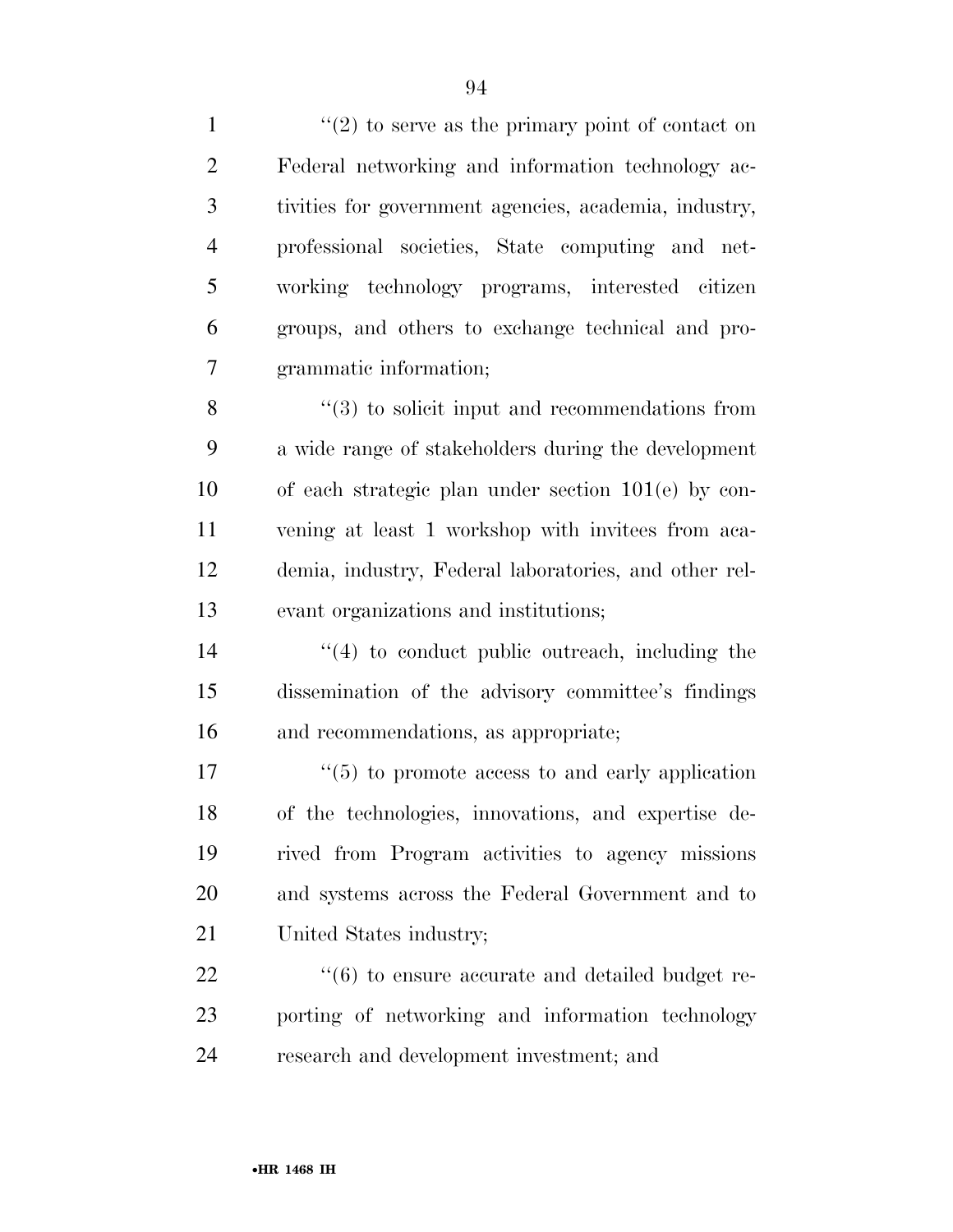| $\mathbf{1}$   | $\lq(7)$ to encourage agencies participating in the   |
|----------------|-------------------------------------------------------|
| $\overline{2}$ | Program to use existing programs and resources to     |
| 3              | strengthen networking and information technology      |
| $\overline{4}$ | education and training, and increase participation in |
| 5              | such fields, including by women and underrep-         |
| 6              | resented minorities.                                  |
| 7              | "(b) SOURCE OF FUNDING.—                              |
| 8              | "(1) IN GENERAL.—The functions under this             |
| 9              | section shall be supported by funds from each agen-   |
| 10             | cy participating in the Program.                      |
| 11             | "(2) SPECIFICATIONS.—The portion of the total         |
| 12             | budget of the Office of Science and Technology Pol-   |
| 13             | icy that is provided by each agency participating in  |
| 14             | the Program for each fiscal year shall be in the      |
| 15             | same proportion as each agency's share of the total   |
| 16             | budget for the Program for the previous fiscal year,  |
| 17             | as specified in the database under section $102(c)$ . |
| 18             | $``(c)$ DATABASE.—                                    |
| 19             | "(1) IN GENERAL.—The Director of the Office           |
| 20             | of Science and Technology Policy shall develop and    |
| 21             | maintain a database of projects funded by each        |
| 22             | agency for the fiscal year for each Program Compo-    |
| 23             | nent Area.                                            |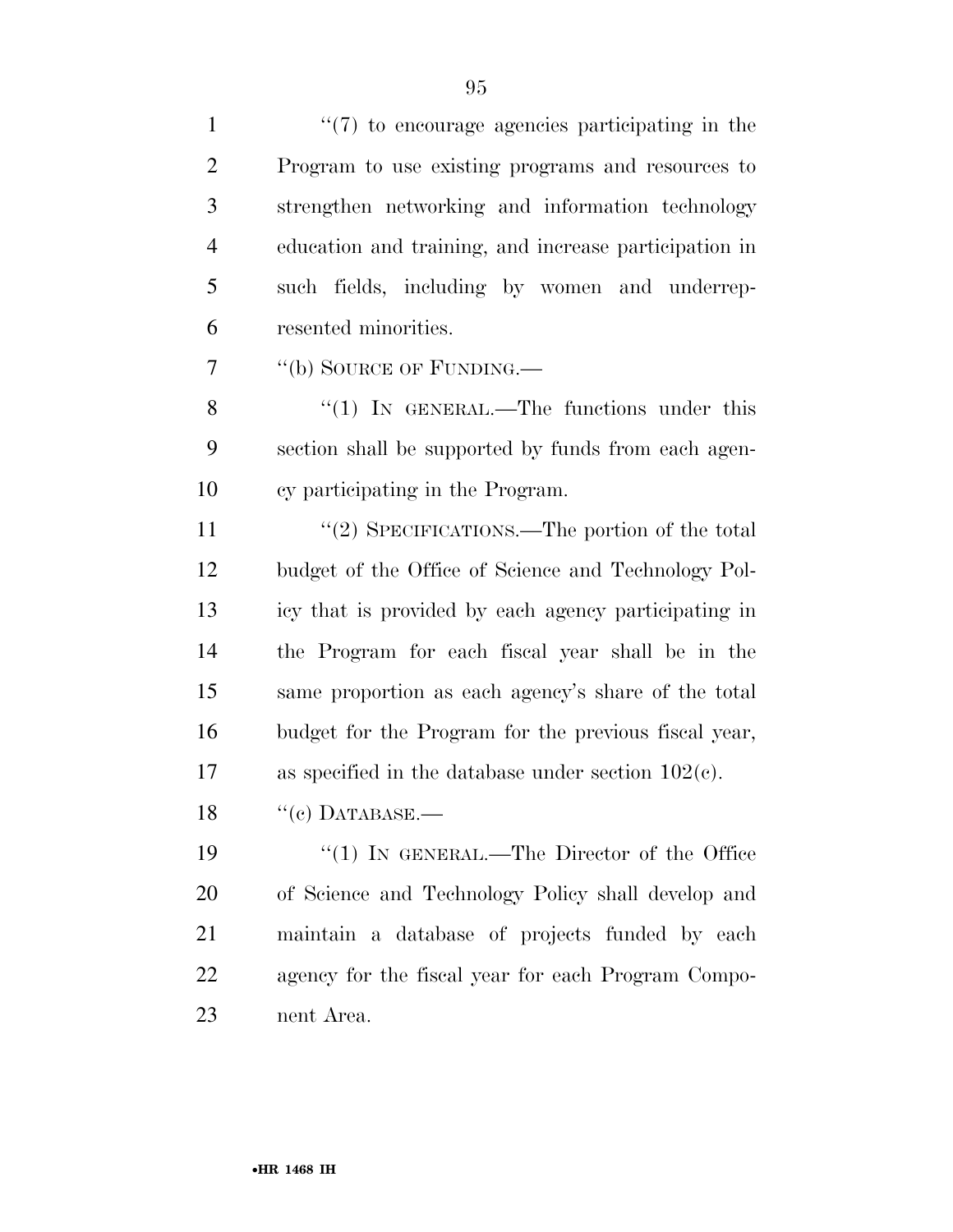| $\mathbf{1}$   | "(2) PUBLIC ACCESSIBILITY.—The Director of                   |
|----------------|--------------------------------------------------------------|
| $\overline{2}$ | the Office of Science and Technology Policy shall            |
| 3              | make the database accessible to the public.                  |
| $\overline{4}$ | DATABASE CONTENTS.-The database<br>(3)                       |
| 5              | shall include, for each project in the database—             |
| 6              | $\lq\lq$ a description of the project;                       |
| 7              | "(B) each agency, industry, institution of                   |
| 8              | higher education, Federal laboratory, or inter-              |
| 9              | national institution involved in the project;                |
| 10             | $\lq\lq$ (C) the source funding of the project (set          |
| 11             | forth by agency);                                            |
| 12             | $\lq\lq$ the funding history of the project;                 |
| 13             | and                                                          |
| 14             | $\lq\lq$ (E) whether the project has been com-               |
| 15             | pleted.".                                                    |
| 16             | SEC. 404. IMPROVING EDUCATION OF NETWORKING AND              |
| 17             | <b>INFORMATION</b><br><b>TECHNOLOGY,</b><br><b>INCLUDING</b> |
| 18             | HIGH PERFORMANCE COMPUTING.                                  |
| 19             | Section $201(a)$ of the High-Performance Computing           |
| 20             | Act of 1991 (15 U.S.C. 5521(a)) is amended—                  |
| 21             | $(1)$ by redesignating paragraphs $(2)$ through              |
| 22             | $(4)$ as paragraphs $(3)$ through $(5)$ , respectively; and  |
| 23             | $(2)$ by inserting after paragraph $(1)$ the fol-            |
| 24             | lowing:                                                      |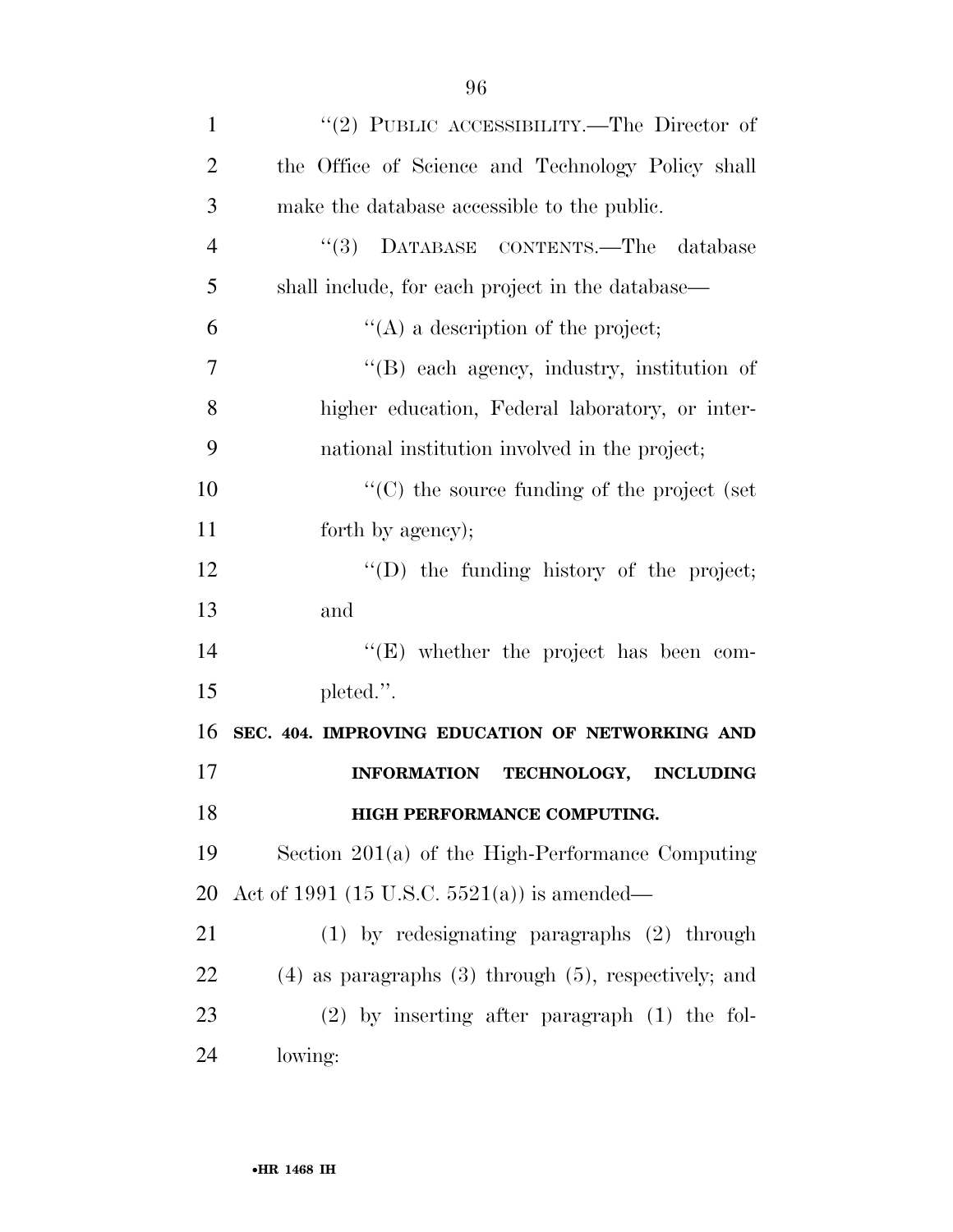| $\mathbf{1}$   | $\lq(2)$ the National Science Foundation shall use     |
|----------------|--------------------------------------------------------|
| $\overline{2}$ | its existing programs, in collaboration with other     |
| 3              | agencies, as appropriate, to improve the teaching      |
| $\overline{4}$ | and learning of networking and information tech-       |
| 5              | nology at all levels of education and to increase par- |
| 6              | ticipation in networking and information technology    |
| 7              | fields;".                                              |
| 8              | SEC. 405. CONFORMING AND TECHNICAL AMENDMENTS TO       |
| 9              | THE HIGH-PERFORMANCE COMPUTING ACT                     |
| 10             | OF 1991.                                               |
| 11             | (a) SECTION 3.—Section 3 of the High-Performance       |
| 12             | Computing Act of 1991 (15 U.S.C. 5502) is amended—     |
| 13             | $(1)$ in the matter preceding paragraph $(1)$ , by     |
| 14             | striking "high-performance computing" and insert-      |
| 15             | ing "networking and information technology";           |
| 16             | $(2)$ in paragraph $(1)$ —                             |
| 17             | $(A)$ in the matter preceding subparagraph             |
| 18             | $(A)$ , by striking "high-performance computing"       |
| 19             | inserting "networking and information<br>and           |
| 20             | technology";                                           |
| 21             | $(B)$ in subparagraphs $(A)$ , $(F)$ , and $(G)$ , by  |
| 22             | striking "high-performance computing" each             |
| 23             | place it appears and inserting "networking and         |
| 24             | information technology"; and                           |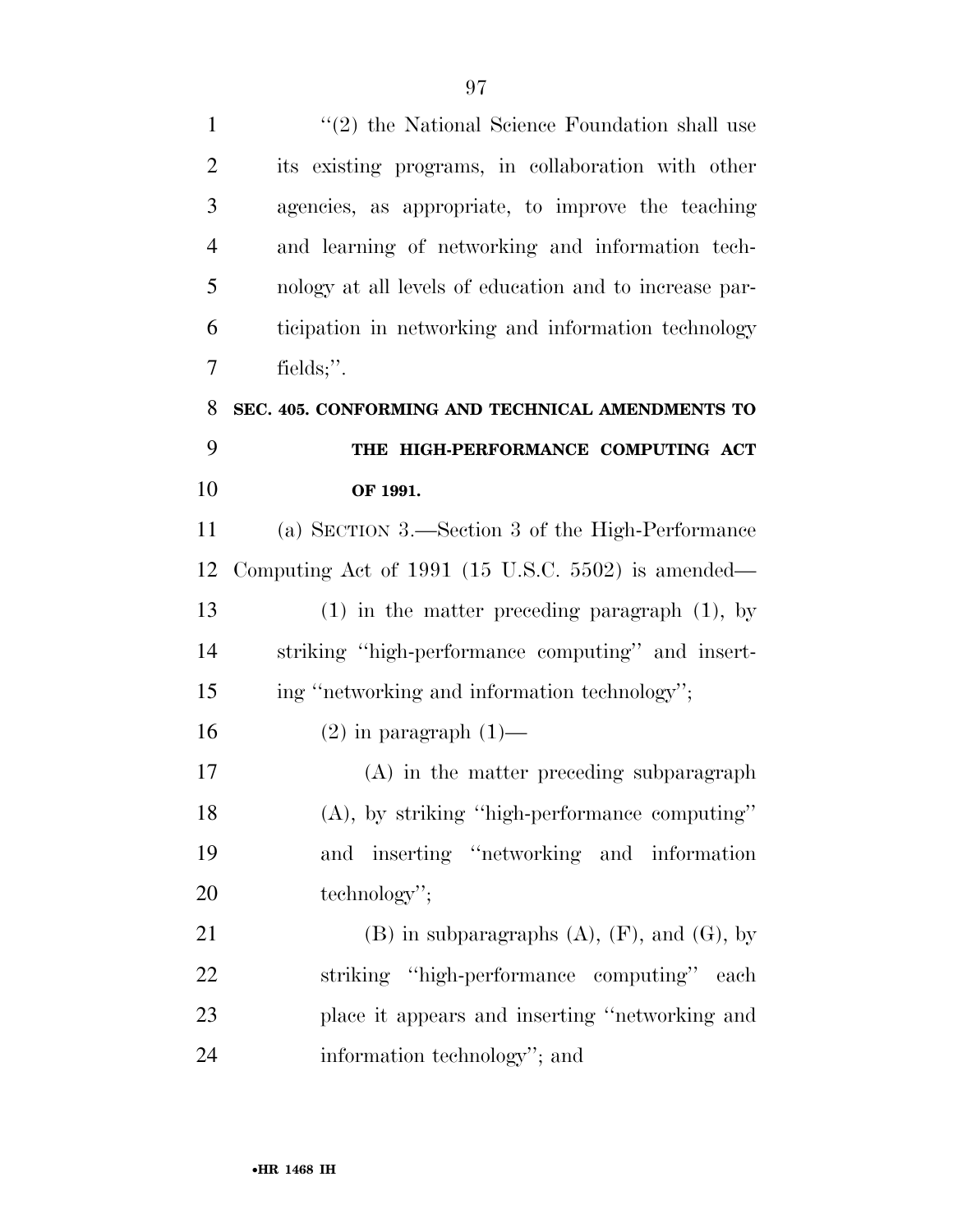| $\mathbf{1}$   | $(C)$ in subparagraph $(H)$ , by striking                |
|----------------|----------------------------------------------------------|
| $\overline{2}$ | "high-performance" and inserting "high-end";             |
| 3              | and                                                      |
| $\overline{4}$ | $(3)$ in paragraph $(2)$ —                               |
| 5              | (A) by striking "high-performance com-                   |
| 6              | puting and" and inserting "networking and in-            |
| $\overline{7}$ | formation technology, and"; and                          |
| 8              | (B) by striking "high-performance com-                   |
| 9              | puting network" and inserting "networking and            |
| 10             | information technology".                                 |
| 11             | (b) TITLE HEADING.—The heading of title I of the         |
| 12             | High-Performance Computing Act of 1991 (105 Stat.        |
|                | 13 1595) is amended by striking "HIGH-PERFORM-           |
|                | 14 ANCE COMPUTING" and inserting "NET-                   |
|                | 15 WORKING AND INFORMATION TECH-                         |
|                | 16 <b>NOLOGY</b> ".                                      |
|                | (c) SECTION 101.—Section 101 of the High-Perform-<br>17  |
|                | 18 ance Computing Act of 1991 (15 U.S.C. 5511) is amend- |
| 19             | $ed$ —                                                   |
| 20             | $(1)$ in the section heading, by striking "HIGH-         |
| 21             | PERFORMANCE COMPUTING" and inserting                     |
| 22             | "NETWORKING AND<br><b>INFORMATION</b><br><b>TECH-</b>    |
| 23             | NOLOGY RESEARCH AND DEVELOPMENT";                        |
|                |                                                          |

24 (2) in subsection (a)—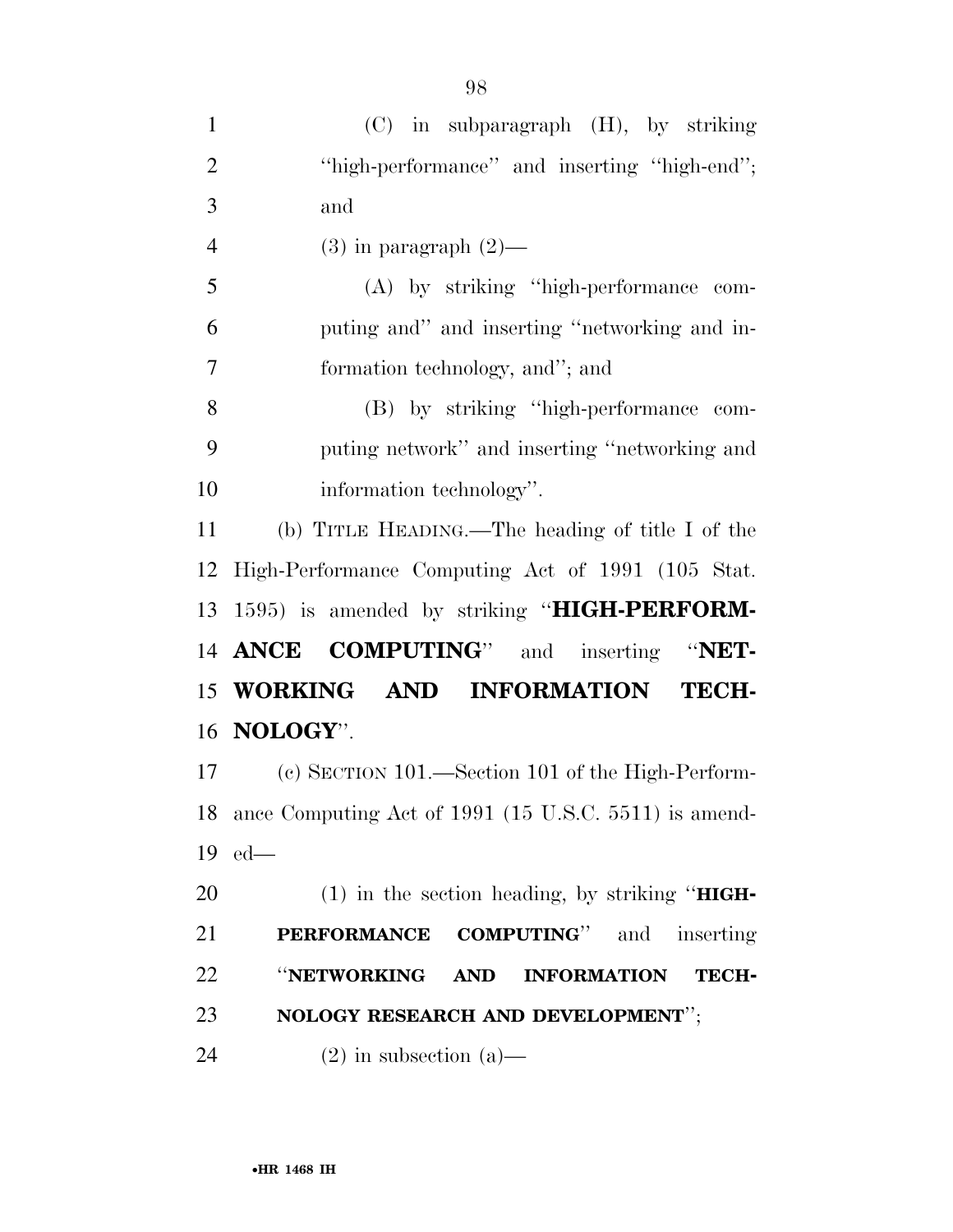| $\mathbf{1}$   | $(A)$ in the subsection heading, by striking |
|----------------|----------------------------------------------|
| $\overline{2}$ | "NATIONAL HIGH-PERFORMANCE COMPUTING"        |
| 3              | and inserting "NETWORKING AND INFORMA-       |
| $\overline{4}$ | TION TECHNOLOGY RESEARCH AND DEVELOP-        |
| 5              | $MENT''$ ;                                   |
| 6              | $(B)$ in paragraph $(1)$ —                   |
| $\tau$         | (i) by striking "National High-Per-          |
| 8              | formance Computing Program" and insert-      |
| 9              | ing "networking and information tech-        |
| 10             | nology research and development pro-         |
| 11             | $gram$ ";                                    |
| 12             | (ii) in subparagraph (A), by striking        |
| 13             | "high-performance computing, including       |
| 14             | networking" and inserting "networking        |
| 15             | and information technology";                 |
| 16             | (iii) in subparagraphs $(B)$ and $(G)$ , by  |
| 17             | striking "high-performance" each place it    |
| 18             | appears and inserting "high-end"; and        |
| 19             | $(iv)$ in subparagraph $(C)$ , by striking   |
| 20             | "high-performance computing and net-         |
| 21             | working" and inserting "high-end com-        |
| 22             | puting, distributed, and networking"; and    |
| 23             | $(C)$ in paragraph $(2)$ —                   |
| 24             | (i) in subparagraphs $(A)$ and $(C)$ —       |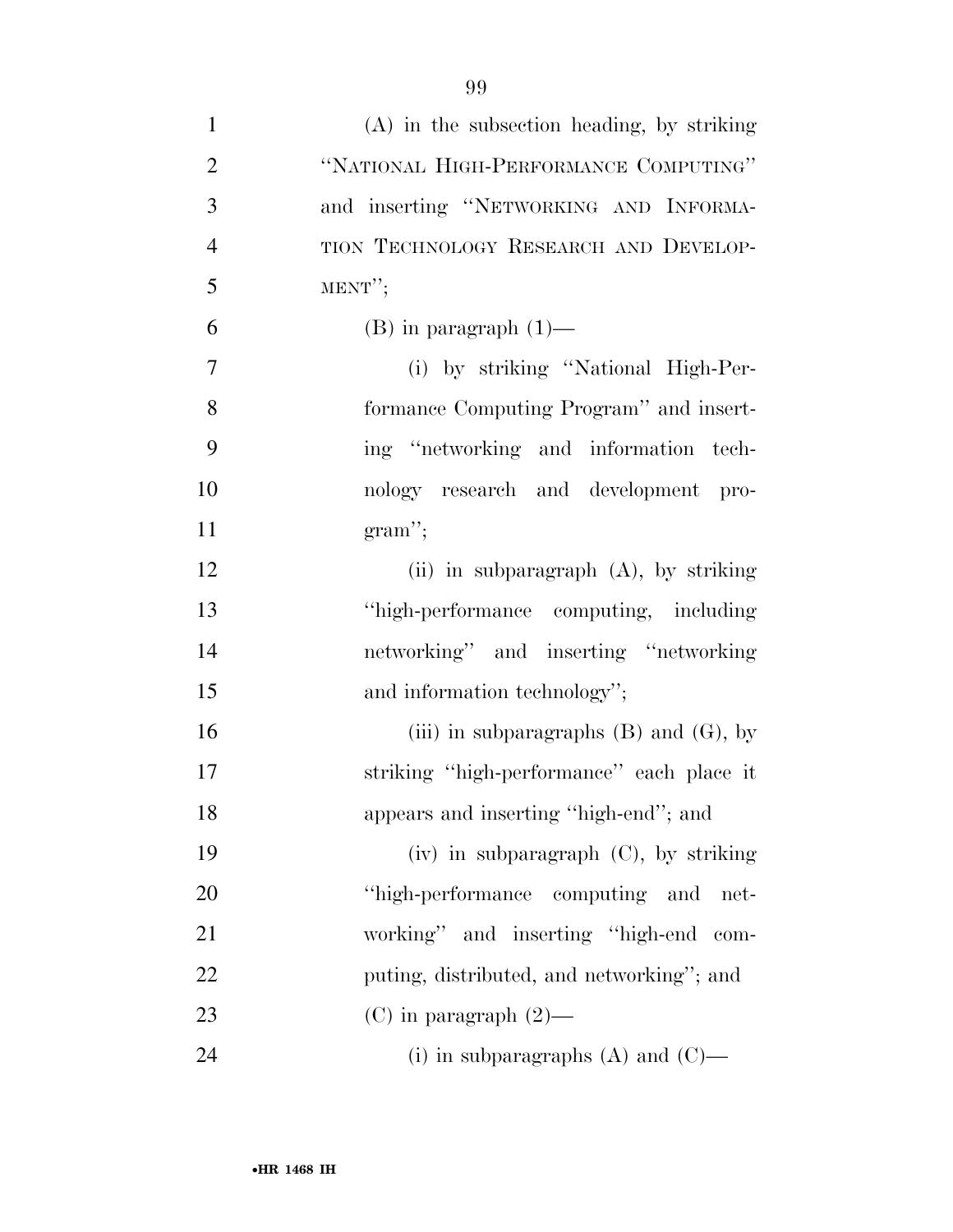| $\mathbf{1}$   | (I) by striking "high-performance"                       |
|----------------|----------------------------------------------------------|
| $\overline{2}$ | computing" each place it appears and                     |
| 3              | inserting "networking and information"                   |
| $\overline{4}$ | technology"; and                                         |
| 5              | (II) by striking "development,                           |
| 6              | networking," each place it appears                       |
| $\overline{7}$ | and inserting "development,"; and                        |
| 8              | (ii) in subparagraphs $(G)$ and $(H)$ , as               |
| 9              | redesignated by section $401(d)$ of this Act,            |
| 10             | by striking "high-performance" each place                |
| 11             | it appears and inserting "high-end";                     |
| 12             | $(3)$ in subsection $(b)(1)$ , in the matter pre-        |
| 13             | eeding subparagraph (A), by striking "high-perform-      |
| 14             | ance computing" each place it appears and inserting      |
| 15             | "networking and information technology"; and             |
| 16             | (4) in subsection (c)(1)(A), by striking "high-          |
| 17             | performance computing" and inserting "networking         |
| 18             | and information technology".                             |
| 19             | (d) SECTION 201.—Section $201(a)(1)$ of the High-        |
| 20             | Performance Computing Act of 1991 (15 U.S.C.             |
| 21             | $5521(a)(1)$ is amended by striking "high-performance"   |
| 22             | computing and advanced high-speed computer net-          |
| 23             | working" and inserting "networking and information tech- |
| 24             | nology research and development".                        |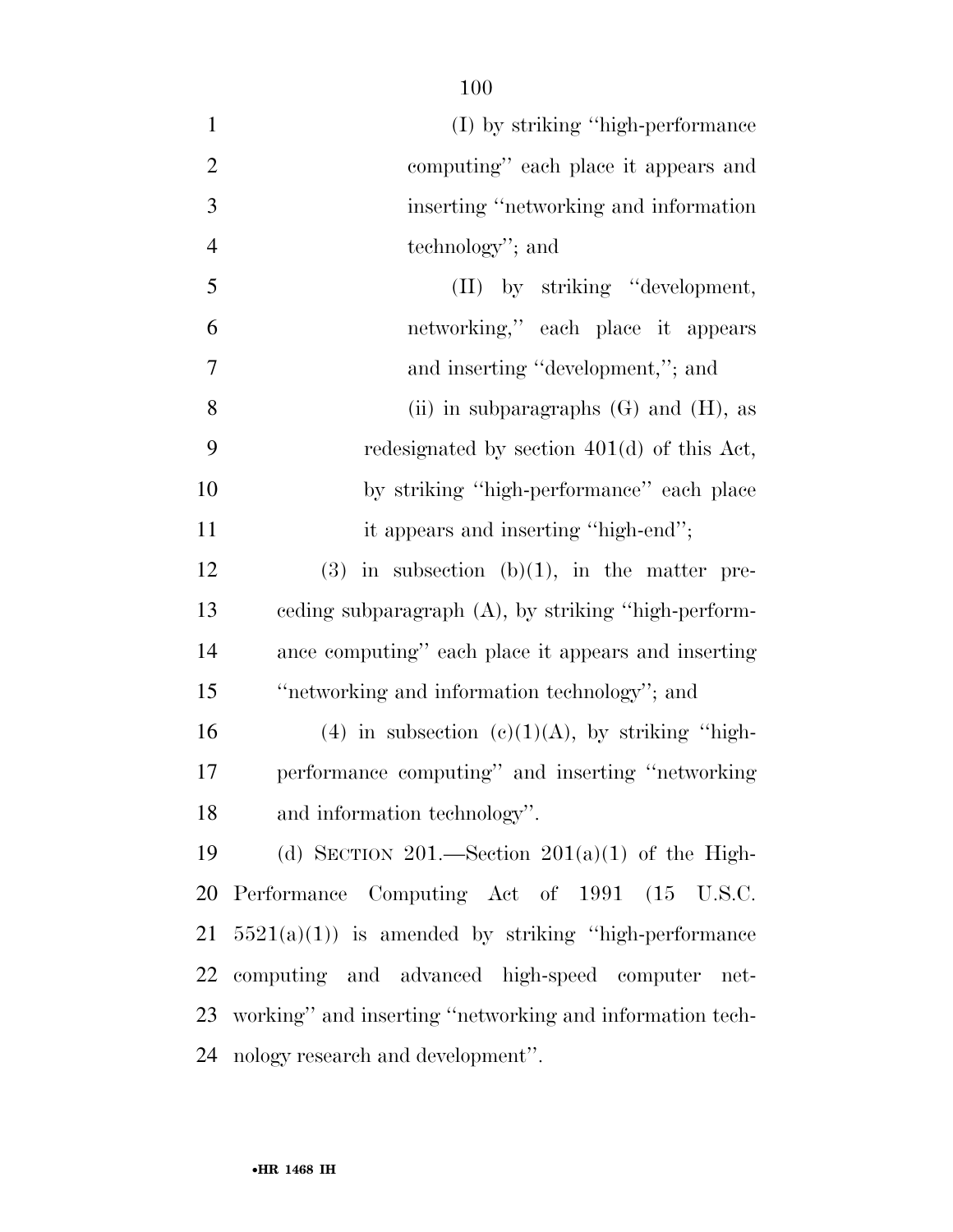(e) SECTION 202.—Section 202(a) of the High-Per-2 formance Computing Act of 1991 (15 U.S.C.  $5522(a)$ ) is amended by striking ''high-performance computing'' and inserting ''networking and information technology''. (f) SECTION 203.—Section 203(a) of the High-Per-

6 formance Computing Act of 1991 (15 U.S.C. 5523(a)) is amended—

 (1) in paragraph (1), by striking ''high-per- formance computing and networking'' and inserting ''networking and information technology''; and

11 (2) in paragraph  $(2)(A)$ , by striking "high-per-formance'' and inserting ''high-end''.

 (g) SECTION 204.—Section 204 of the High-Per- formance Computing Act of 1991 (15 U.S.C. 5524) is amended—

16 (1) in subsection  $(a)(1)$ —

 (A) in subparagraph (A), by striking ''high-performance computing systems and net- works'' and inserting ''networking and informa-20 tion technology systems and capabilities";

 (B) in subparagraph (B), by striking 22 "interoperability of high-performance com- puting systems in networks and for common user interfaces to systems'' and inserting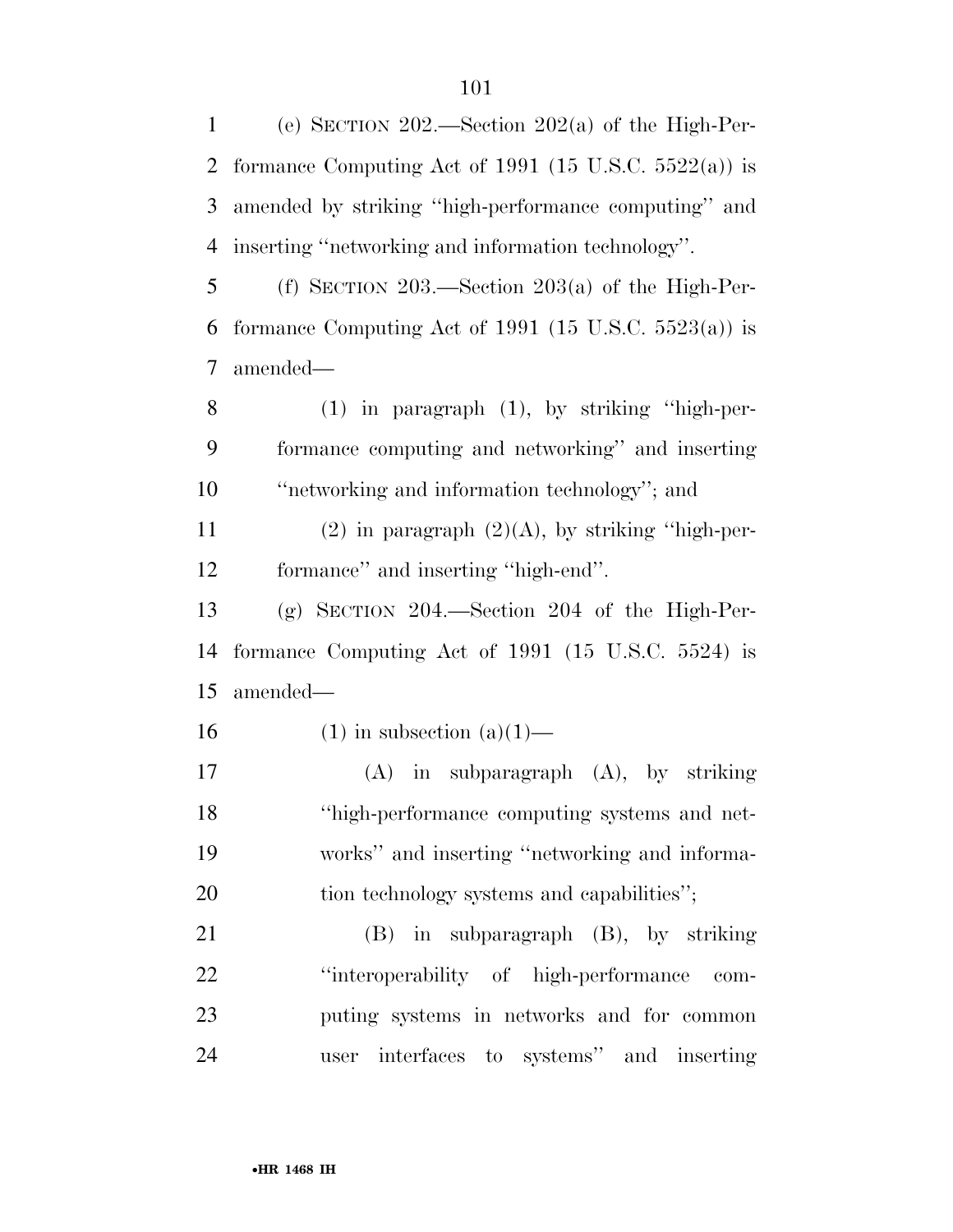| $\mathbf{1}$   | "interoperability and usability of networking            |
|----------------|----------------------------------------------------------|
| $\overline{2}$ | and information technology systems"; and                 |
| 3              | $(C)$ in subparagraph $(C)$ , by striking                |
| $\overline{4}$ | "high-performance computing" and inserting               |
| 5              | "networking and information technology"; and             |
| 6              | $(2)$ in subsection $(b)$ —                              |
| $\overline{7}$ | (A) by striking "HIGH-PERFORMANCE                        |
| 8              | COMPUTING AND NETWORK" in the heading                    |
| 9              | and inserting "NETWORKING AND INFORMA-                   |
| 10             | TION TECHNOLOGY"; and                                    |
| 11             | (B) by striking "sensitive".                             |
| 12             | (h) SECTION $205$ —Section $205(a)$ of the High-Per-     |
| 13             | formance Computing Act of 1991 (15 U.S.C. 5525(a)) is    |
| 14             | amended by striking "computational" and inserting "net-  |
| 15             | working and information technology".                     |
| 16             | (i) SECTION 206.—Section 206(a) of the High-Per-         |
| 17             | formance Computing Act of 1991 (15 U.S.C. 5526(a)) is    |
| 18             | amended by striking "computational research" and insert- |
| 19             | ing "networking and information technology research".    |
| 20             | $(j)$ SECTION 207.—Section 207 of the High-Perform-      |
| 21             | ance Computing Act of 1991 (15 U.S.C. 5527) is amended   |
| 22             | by striking "high-performance computing" and inserting   |
| 23             | "networking and information technology".                 |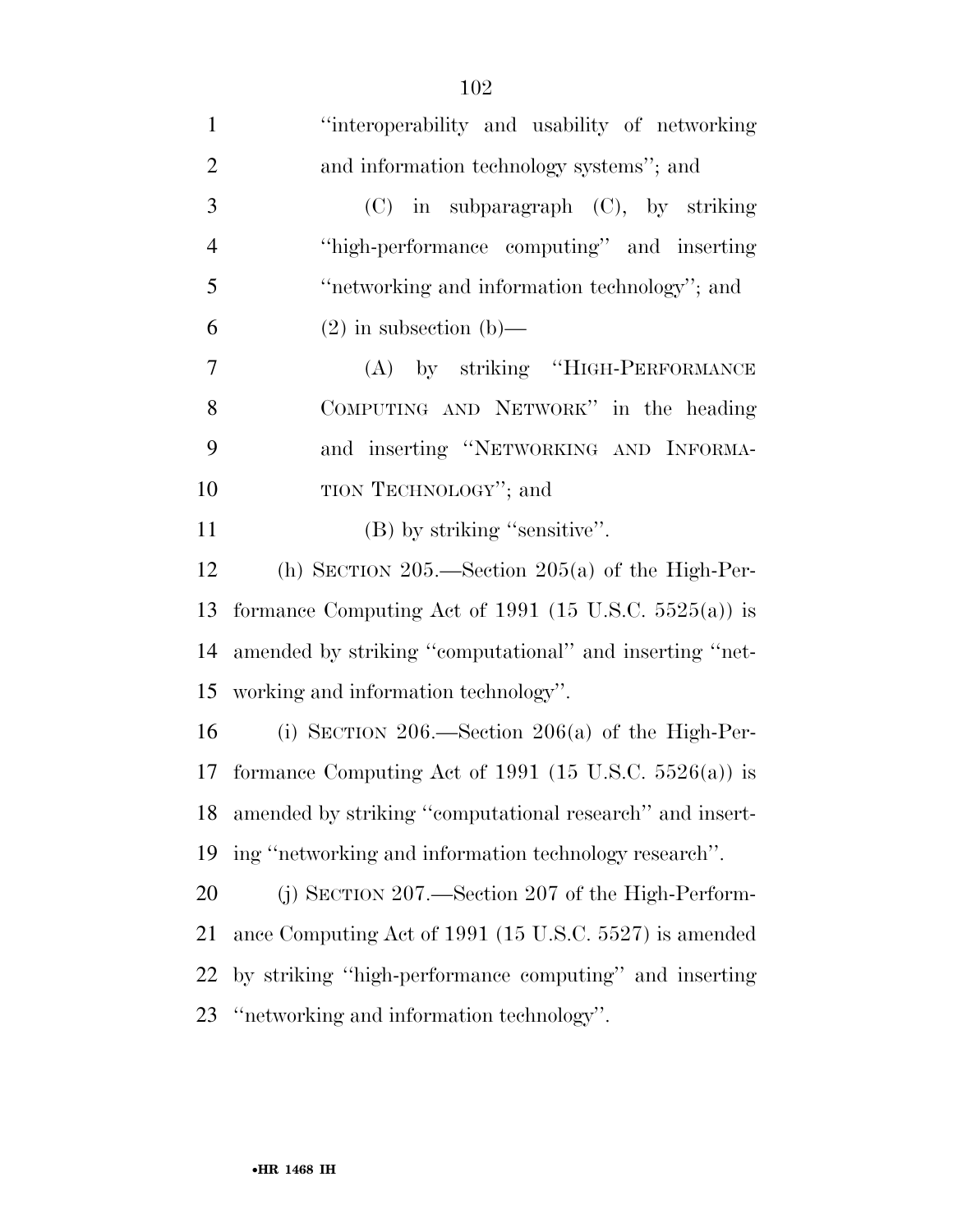| $\mathbf{1}$   | $(k)$ SECTION 208.—Section 208 of the High-Per-       |
|----------------|-------------------------------------------------------|
| 2              | formance Computing Act of 1991 (15 U.S.C. 5528) is    |
| 3              | amended—                                              |
| $\overline{4}$ | $(1)$ in the section heading, by striking "HIGH-      |
| 5              | <b>PERFORMANCE COMPUTING</b> " and inserting          |
| 6              | "NETWORKING<br><b>AND INFORMATION</b><br><b>TECH-</b> |
| $\overline{7}$ | <b>NOLOGY</b> "; and                                  |
| 8              | $(2)$ in subsection $(a)$ —                           |
| 9              | $(A)$ in paragraph $(1)$ , by striking "High-         |
| 10             | performance computing and associated" and in-         |
| 11             | serting "Networking and information";                 |
| 12             | $(B)$ in paragraph $(2)$ , by striking "high-         |
| 13             | performance computing" and inserting "net-            |
| 14             | working and information technologies";                |
| 15             | $(C)$ in paragraph $(3)$ , by striking "high-         |
| 16             | performance" and inserting "high-end";                |
| 17             | (D) in paragraph $(4)$ , by striking "high-           |
| 18             | performance computers and associated" and in-         |
| 19             | serting "networking and information"; and             |
| 20             | $(E)$ in paragraph $(5)$ , by striking "high-         |
| 21             | performance computing and associated" and in-         |
| 22             | serting "networking and information".                 |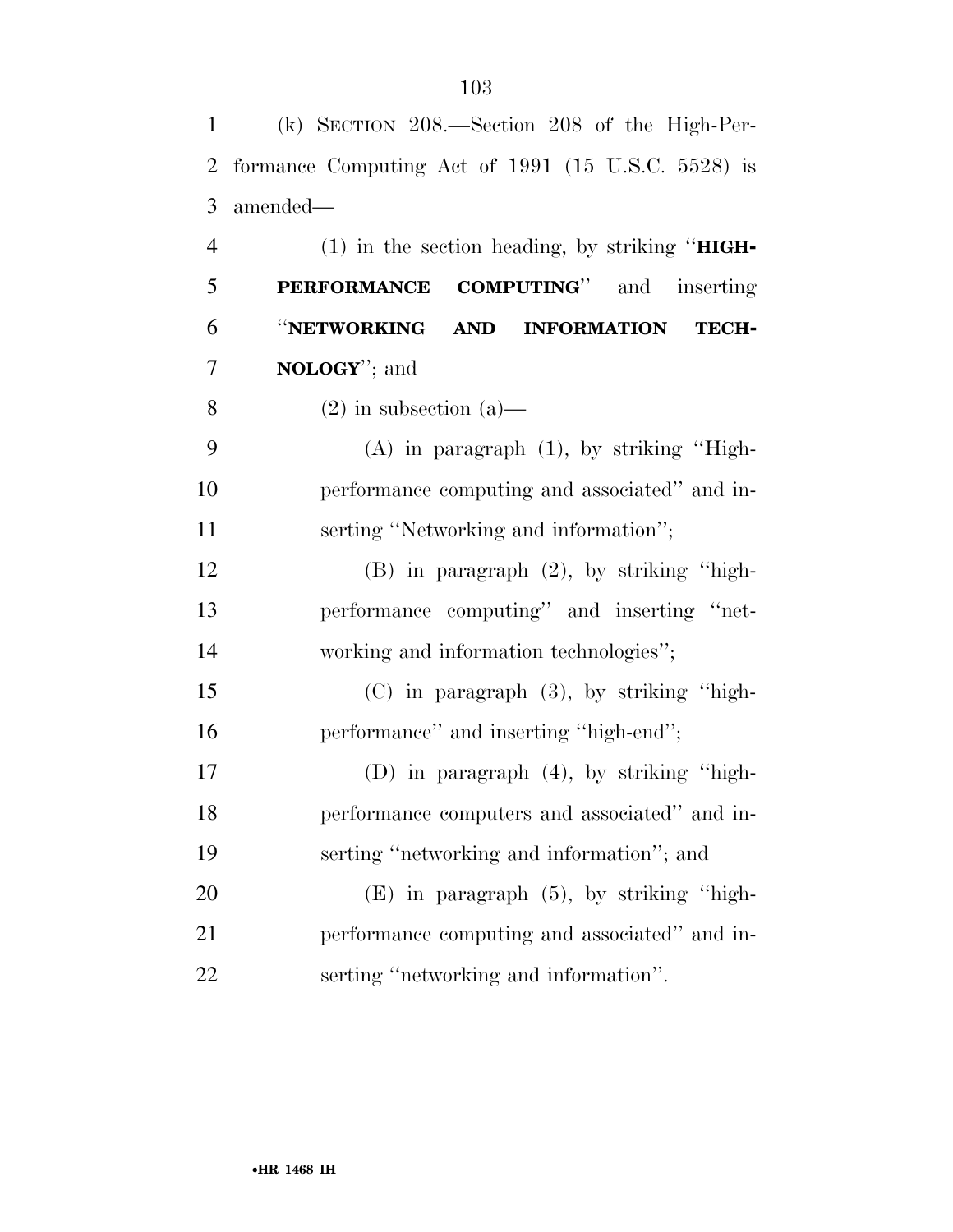# **SEC. 406. FEDERAL CYBER SCHOLARSHIP-FOR-SERVICE PROGRAM.**

 (a) IN GENERAL.—The Director of the National Science Foundation, in coordination with the Secretary of Homeland Security, shall carry out a Federal cyber schol- arship-for-service program to recruit and train the next generation of information technology professionals and se- curity managers to meet the needs of the cybersecurity mission for the Federal Government.

 (b) PROGRAM DESCRIPTION AND COMPONENTS.— The program shall—

 (1) annually assess the workforce needs of the Federal Government for cybersecurity professionals, including network engineers, software engineers, and other experts in order to determine how many schol- arships should be awarded annually to ensure that the workforce needs following graduation match the number of scholarships awarded;

 (2) provide scholarships for up to 1,000 stu- dents per year in their pursuit of undergraduate or graduate degrees in the cybersecurity field, in an amount that may include coverage for full tuition, fees, and a stipend;

•**HR 1468 IH** (3) require each scholarship recipient, as a con- dition of receiving a scholarship under the program, to serve in a Federal information technology work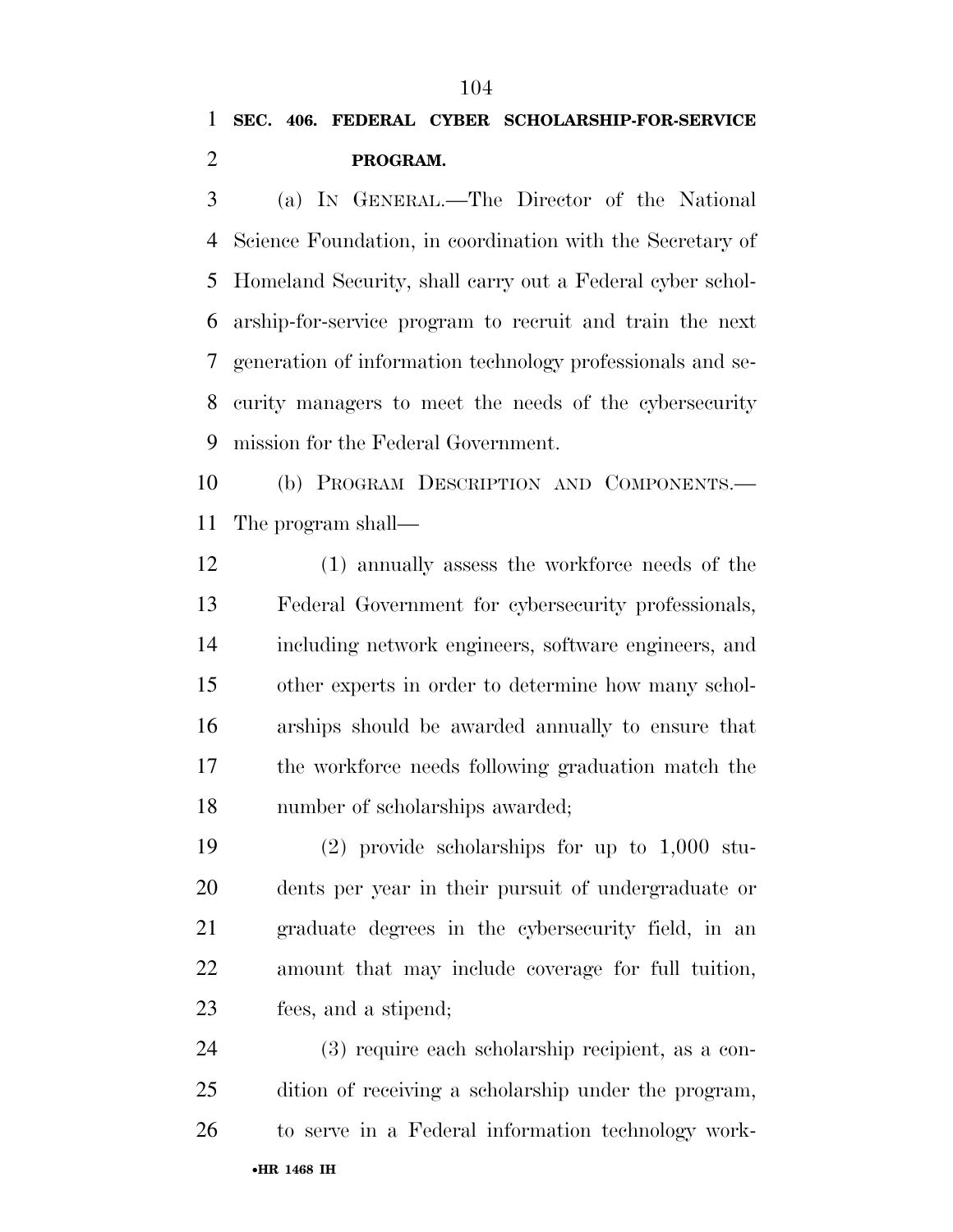force for a period equal to one and one-half times each year, or partial year, of scholarship received, in addition to an internship in the cybersecurity field, if applicable, following graduation;

 (4) provide a procedure for the National Science Foundation or a Federal agency, consistent with regulations of the Office of Personnel Manage- ment, to request and fund a security clearance for a scholarship recipient, including providing for clear- ance during a summer internship and upon gradua-tion; and

 (5) provide opportunities for students to receive temporary appointments for meaningful employment in the Federal information technology workforce during school vacation periods and for internships.

(c) HIRING AUTHORITY.—

 (1) IN GENERAL.—For purposes of any law or regulation governing the appointment of an indi- vidual in the Federal civil service, upon the success- ful completion of the student's studies, a student re-21 ceiving a scholarship under the program may— 22 (A) be hired under section  $213.3102(r)$  of 23 title 5, Code of Federal Regulations; and

(B) be exempt from competitive service.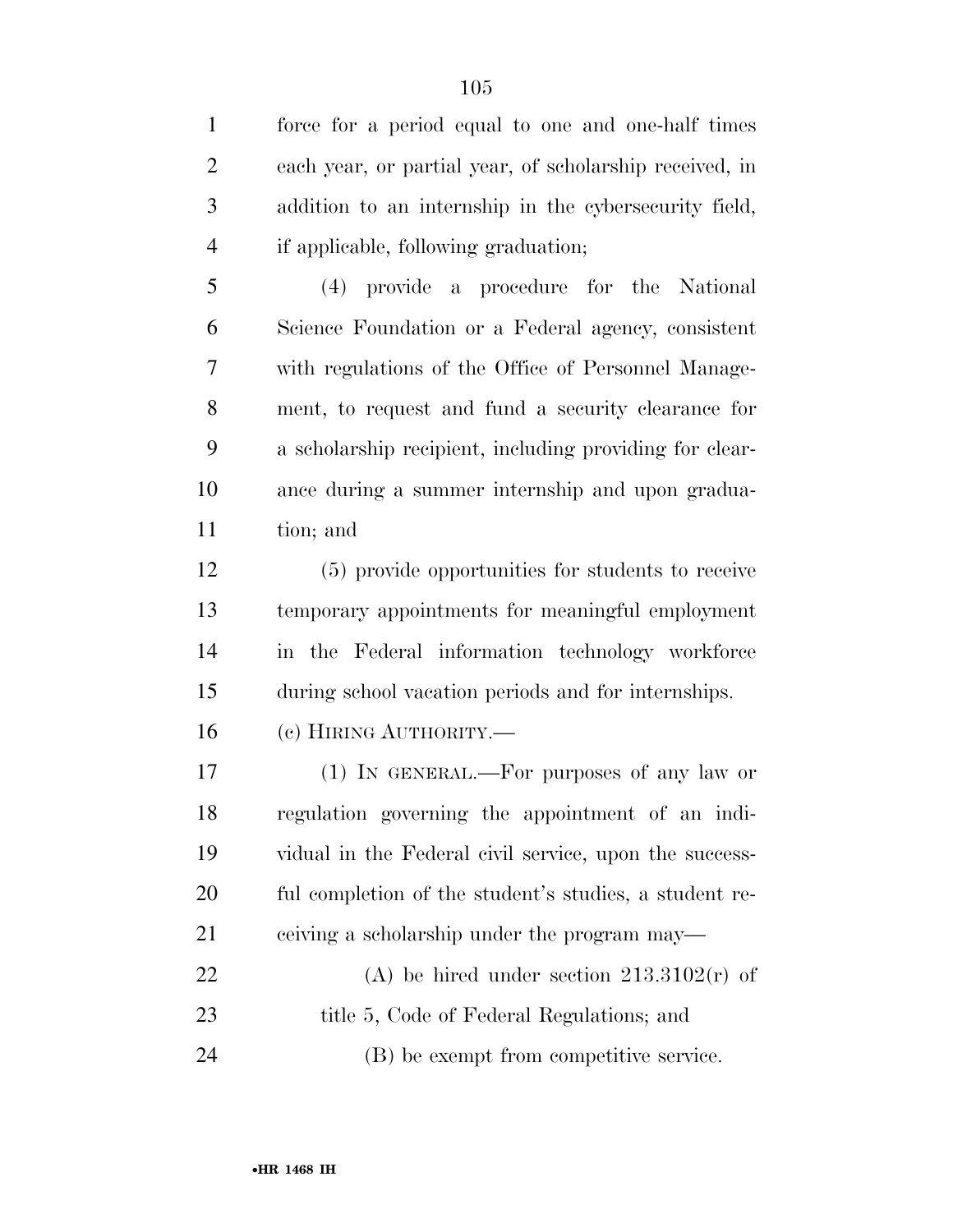| $\mathbf{1}$   | (2) COMPETITIVE SERVICE.—Upon satisfactory                   |
|----------------|--------------------------------------------------------------|
| $\overline{2}$ | fulfillment of the service term under paragraph $(1)$ ,      |
| 3              | an individual may be converted to a competitive              |
| $\overline{4}$ | service position without competition if the individual       |
| 5              | meets the requirements for that position.                    |
| 6              | (d) ELIGIBILITY.—The eligibility requirements for a          |
| 7              | scholarship under this section shall include that a scholar- |
| 8              | ship applicant—                                              |
| 9              | $(1)$ be a citizen of the United States;                     |
| 10             | $(2)$ be eligible to be granted a security clear-            |
| 11             | ance;                                                        |
| 12             | $(3)$ maintain a grade point average of 3.2 or               |
| 13             | above on a 4.0 scale for undergraduate study or a            |
| 14             | 3.5 or above on a 4.0 scale for postgraduate study;          |
| 15             | (4) demonstrate a commitment to a career in                  |
| 16             | improving the security of the information infrastruc-        |
| 17             | ture; and                                                    |
| 18             | (5) has demonstrated a level of proficiency in               |
| 19             | math or computer sciences.                                   |
| 20             | (e) FAILURE TO COMPLETE SERVICE OBLIGA-                      |
| 21             | $TION$ .                                                     |
| 22             | (1) IN GENERAL.—A scholarship recipient                      |
| 23             | under this section shall be liable to the United             |
| 24             | States under paragraph (2) if the scholarship recipi-        |
| 25             | $ent$ — $\,$                                                 |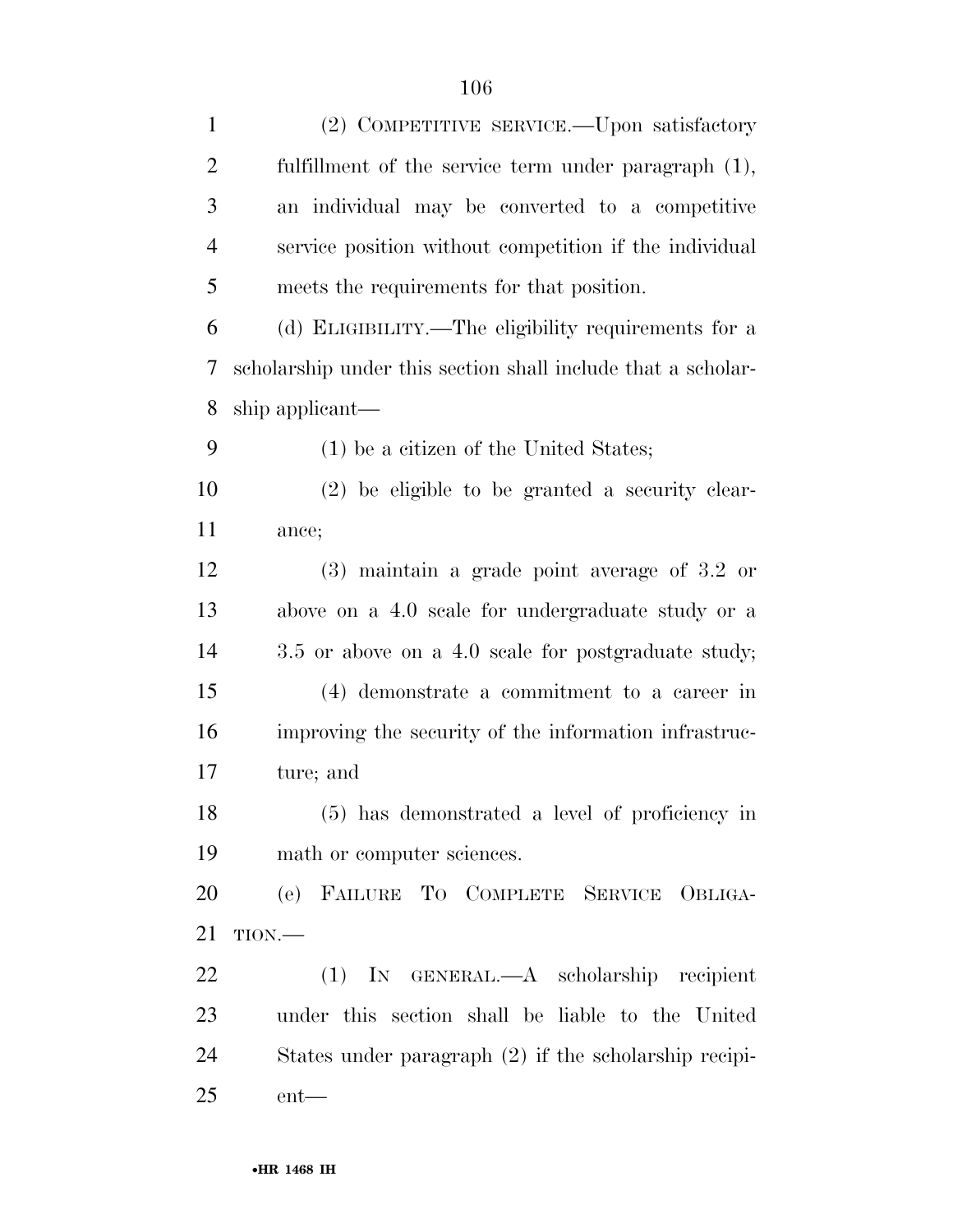| $\mathbf{1}$   | (A) fails to maintain an acceptable level of        |
|----------------|-----------------------------------------------------|
| $\overline{2}$ | academic standing in the educational institution    |
| 3              | in which the individual is enrolled, as deter-      |
| $\overline{4}$ | mined by the Director;                              |
| 5              | (B) is dismissed from such educational in-          |
| 6              | stitution for disciplinary reasons;                 |
| $\tau$         | (C) withdraws from the program for which            |
| 8              | the award was made before the completion of         |
| 9              | such program;                                       |
| 10             | (D) declares that the individual does not           |
| 11             | intend to fulfill the service obligation under this |
| 12             | section;                                            |
| 13             | (E) fails to fulfill the service obligation of      |
| 14             | the individual under this section; or               |
| 15             | (F) loses a security clearance or becomes           |
| 16             | ineligible for a security clearance.                |
| 17             | (2) REPAYMENT AMOUNTS.—                             |
| 18             | (A) LESS THAN 1 YEAR OF SERVICE.—If a               |
| 19             | circumstance under paragraph (1) occurs before      |
| 20             | the completion of 1 year of a service obligation    |
| 21             | under this section, the total amount of awards      |
| 22             | received by the individual under this section       |
| 23             | shall be repaid.                                    |
| 24             | (B) ONE OR MORE YEARS OF SERVICE.—                  |
| 25             | If a circumstance described in subparagraph         |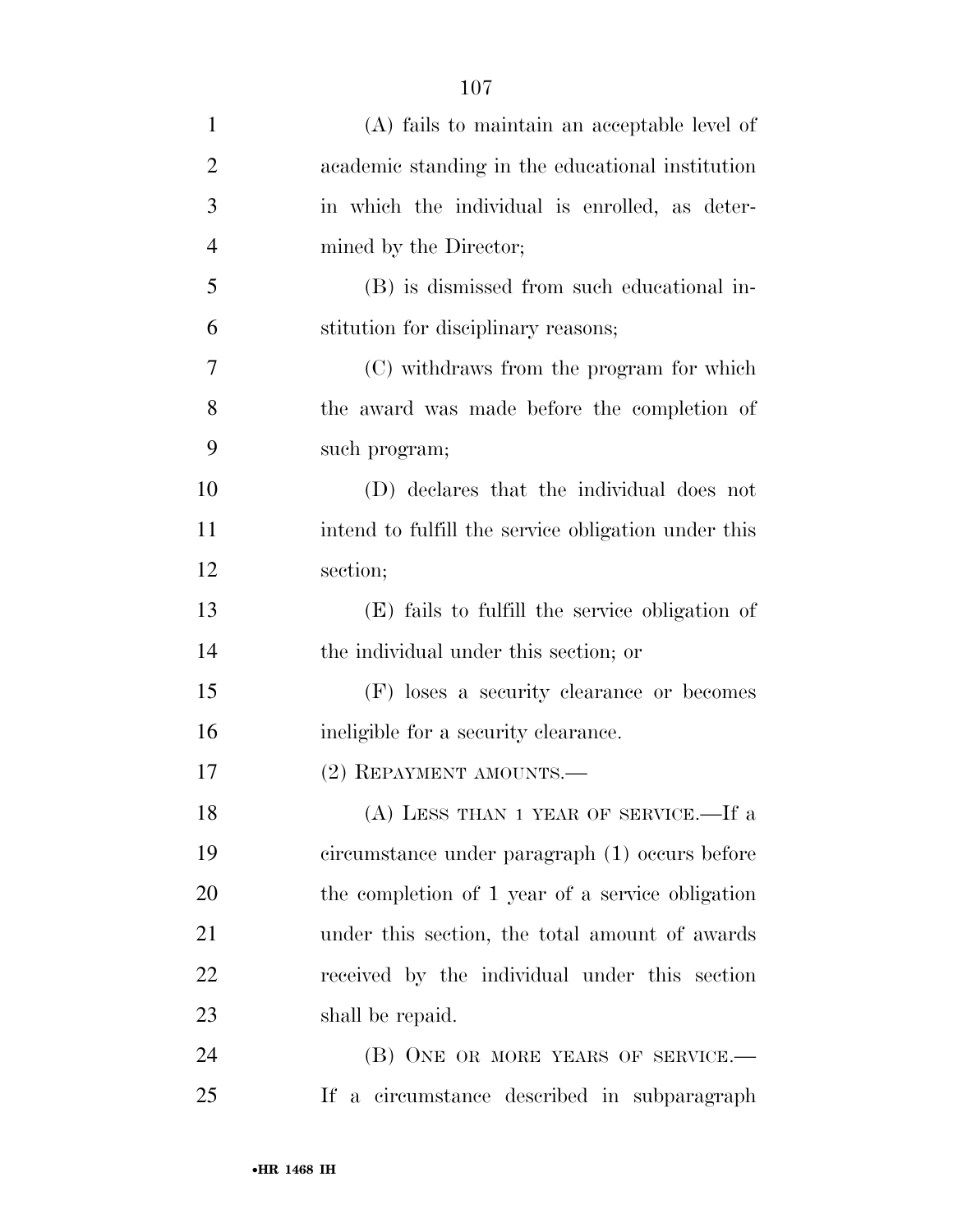| $\mathbf{1}$   | (D) or $(E)$ of paragraph $(1)$ occurs after the         |
|----------------|----------------------------------------------------------|
| $\overline{2}$ | completion of 1 year of a service obligation             |
| 3              | under this section, the total amount of scholar-         |
| $\overline{4}$ | ship awards received by the individual under             |
| 5              | this section, reduced by the ratio of the number         |
| 6              | of years of service completed divided by the             |
| 7              | number of years of service required, shall be re-        |
| 8              | paid.                                                    |
| 9              | (f) EVALUATION AND REPORT.—The Director of the           |
| 10             | National Science Foundation shall—                       |
| 11             | (1) evaluate the success of recruiting individ-          |
| 12             | uals for scholarships under this section and of hiring   |
| 13             | and retaining those individuals in the public sector     |
| 14             | workforce, including the annual cost and an assess-      |
| 15             | ment of how the program actually improves the Fed-       |
| 16             | eral workforce; and                                      |
| 17             | (2) periodically report the findings under para-         |
| 18             | $graph(1)$ to Congress.                                  |
| 19             | (g) AUTHORIZATION OF APPROPRIATIONS.-From                |
| 20             | amounts made available under section 503 of the America  |
| 21             | COMPETES Reauthorization Act of 2010 (124 Stat.          |
| 22             | 4005), the Secretary may use funds to carry out the re-  |
| 23             | quirements of this section for fiscal years 2014 through |
| 24             | 2015.                                                    |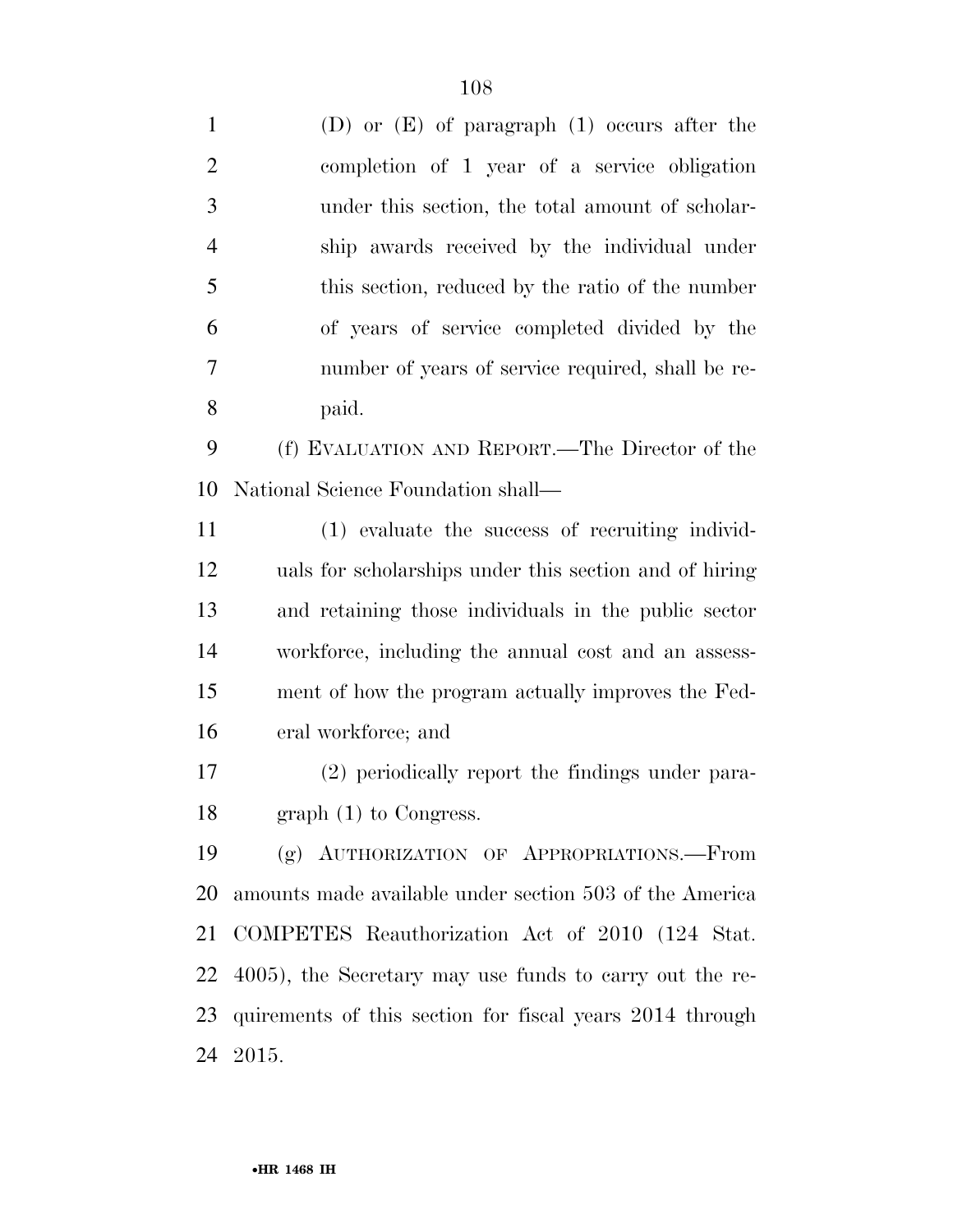# **SEC. 407. STUDY AND ANALYSIS OF CERTIFICATION AND TRAINING OF INFORMATION INFRASTRUC-TURE PROFESSIONALS.**

 (a) STUDY.—The President shall enter into an agree- ment with the National Academies to conduct a com- prehensive study of government, academic, and private- sector accreditation, training, and certification programs for personnel working in information infrastructure. The agreement shall require the National Academies to consult with sector coordinating councils and relevant govern- mental agencies, regulatory entities, and nongovernmental organizations in the course of the study.

(b) SCOPE.—The study shall include—

 (1) an evaluation of the body of knowledge and various skills that specific categories of personnel working in information infrastructure should possess in order to secure information systems;

 (2) an assessment of whether existing govern- ment, academic, and private-sector accreditation, training, and certification programs provide the body of knowledge and various skills described in para-22 graph  $(1)$ ;

 (3) an analysis of any barriers to the Federal Government recruiting and hiring cybersecurity tal-ent, including barriers relating to compensation, the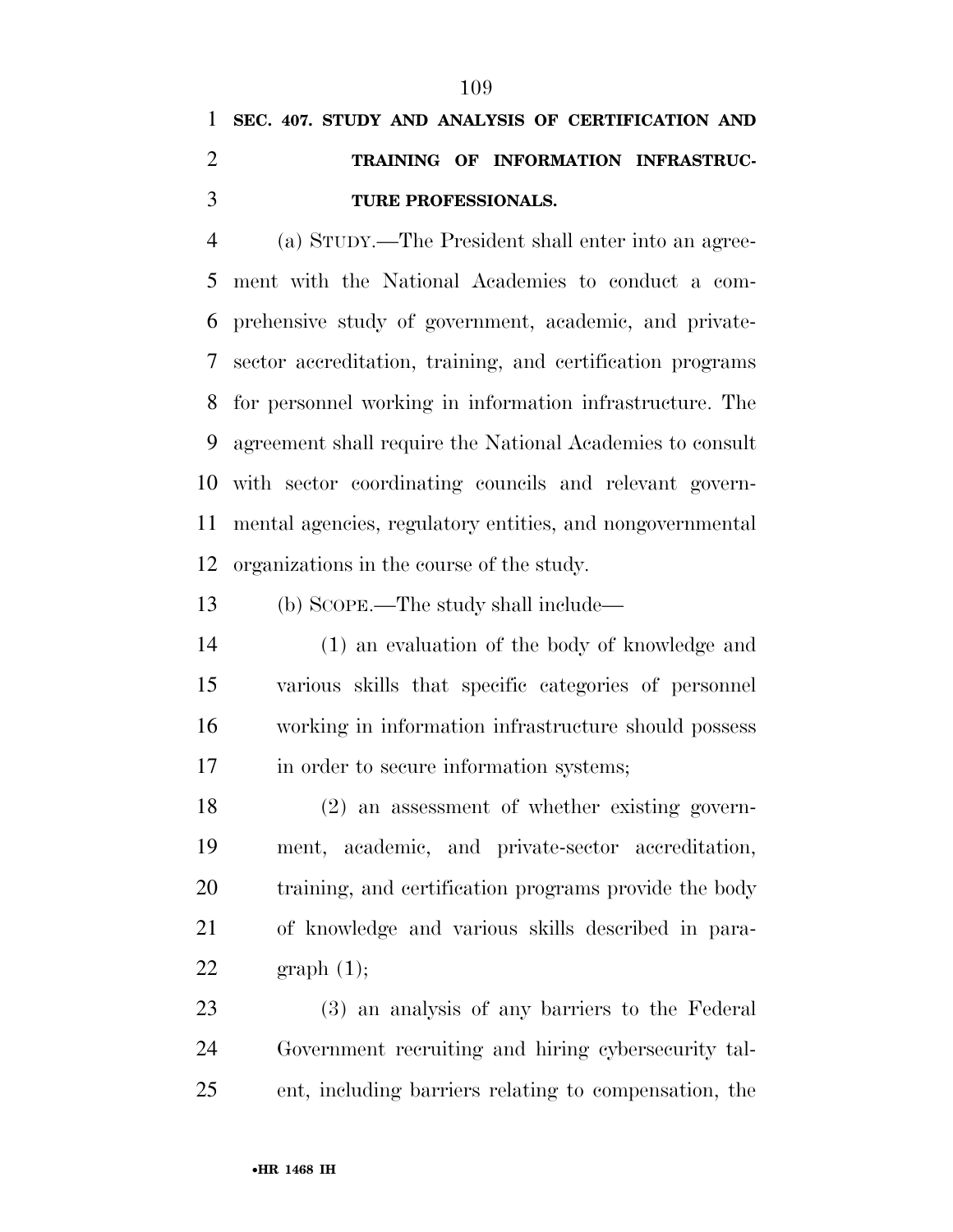hiring process, job classification, and hiring flexi-bility; and

 (4) an analysis of the sources and availability of cybersecurity talent, a comparison of the skills and expertise sought by the Federal Government and the private sector, an examination of the current and fu- ture capacity of United States institutions of higher education, including community colleges, to provide current and future cybersecurity professionals, through education and training activities, with those skills sought by the Federal Government, State and local entities, and the private sector.

 (c) REPORT.—Not later than 1 year after the date of enactment of this Act, the National Academies shall submit to the President and Congress a report on the re-sults of the study. The report shall include—

 (1) findings regarding the state of information infrastructure accreditation, training, and certifi- cation programs, including specific areas of defi-ciency and demonstrable progress; and

 (2) recommendations for the improvement of in- formation infrastructure accreditation, training, and certification programs.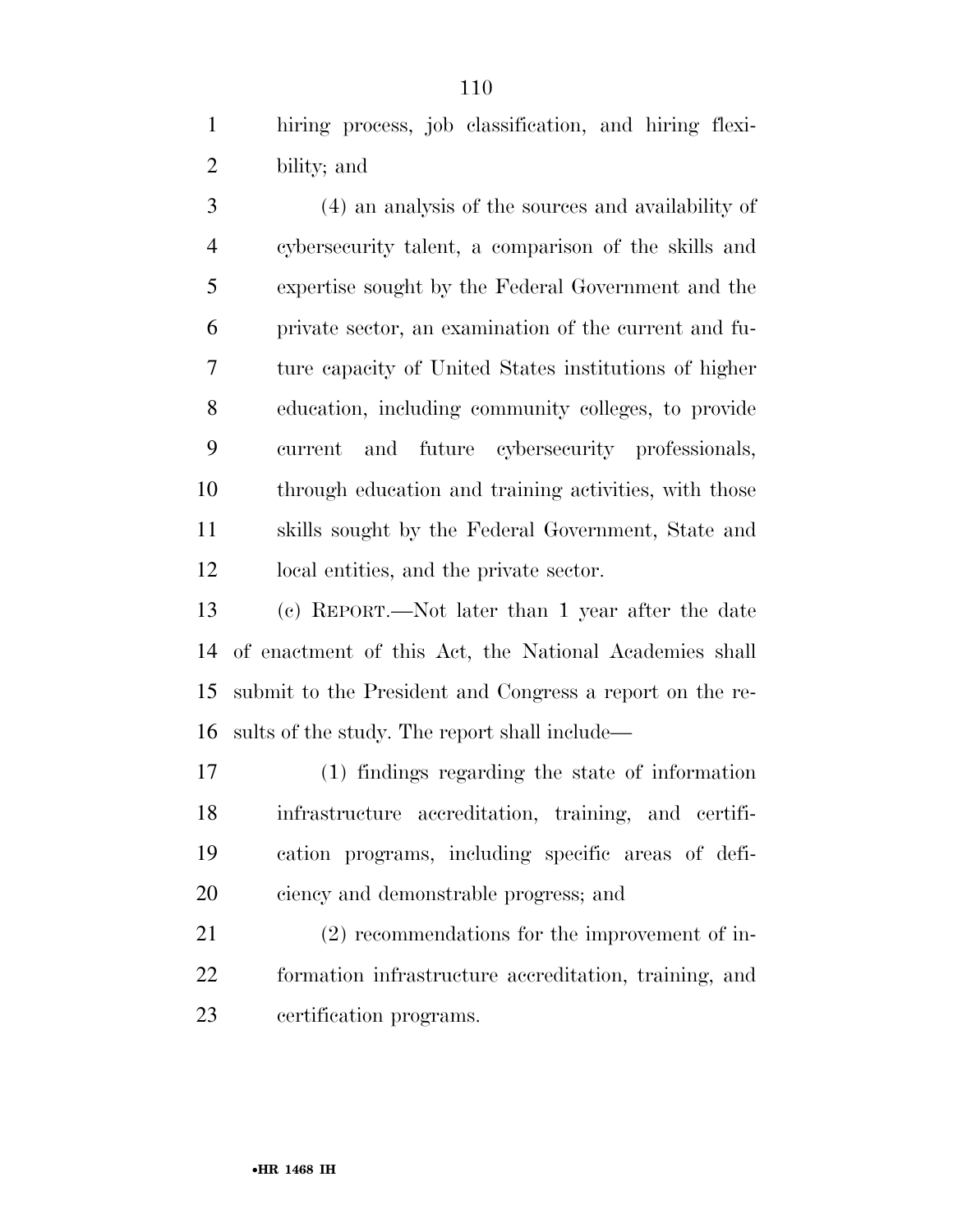(a) IN GENERAL.—The Director of the National In- stitute of Standards and Technology, in coordination with appropriate Federal authorities, shall—

 (1) as appropriate, ensure coordination of Fed- eral agencies engaged in the development of inter- national technical standards related to information system security; and

 (2) not later than 1 year after the date of en- actment of this Act, develop and transmit to Con- gress a plan for ensuring such Federal agency co-ordination.

 (b) CONSULTATION WITH THE PRIVATE SECTOR.— In carrying out the activities under subsection (a)(1), the Director shall ensure consultation with appropriate private sector stakeholders.

### **SEC. 409. IDENTITY MANAGEMENT RESEARCH AND DEVEL-**

**OPMENT.** 

# The Director of the National Institute of Standards and Technology shall continue a program to support the development of technical standards, metrology, testbeds, and conformance criteria, taking into account appropriate user concerns—

 (1) to improve interoperability among identity management technologies;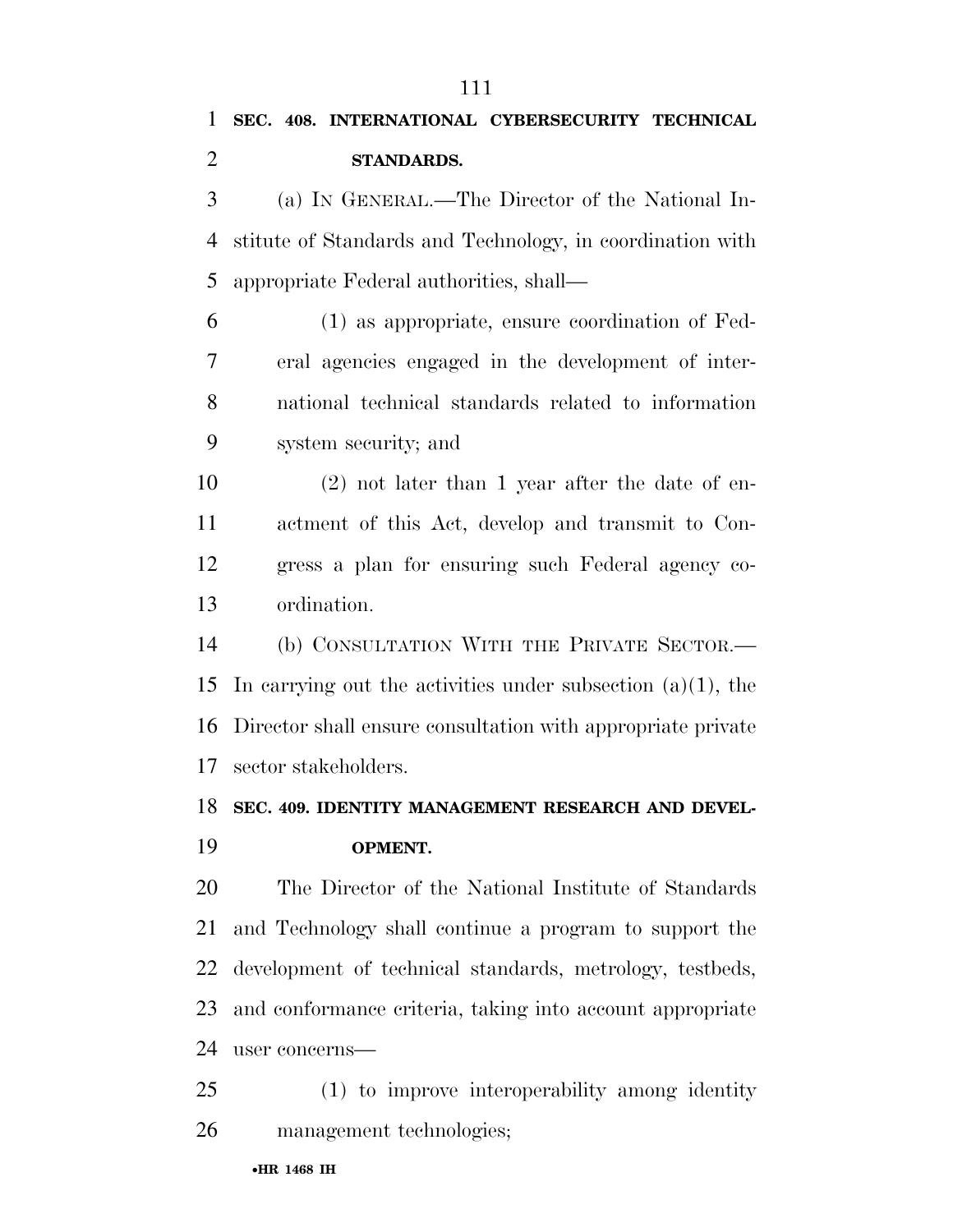| $\mathbf{1}$   | $(2)$ to strengthen authentication methods of               |
|----------------|-------------------------------------------------------------|
| $\overline{2}$ | identity management systems;                                |
| 3              | (3) to improve privacy protection in identity               |
| $\overline{4}$ | management systems, including health information            |
| 5              | technology systems, through authentication and se-          |
| 6              | curity protocols; and                                       |
| 7              | (4) to improve the usability of identity manage-            |
| 8              | ment systems.                                               |
| 9              | SEC. 410. FEDERAL CYBERSECURITY RESEARCH AND DE-            |
| 10             | VELOPMENT.                                                  |
| 11             | (a) NATIONAL SCIENCE FOUNDATION COMPUTER                    |
| 12             | AND NETWORK SECURITY RESEARCH GRANT AREAS.                  |
| 13             | Section $4(a)(1)$ of the Cyber Security Research and Devel- |
| 14             | opment Act $(15 \text{ U.S.C. } 7403(a)(1))$ is amended—    |
| 15             | $(1)$ in subparagraph $(H)$ , by striking "and"             |
| 16             | after the semicolon;                                        |
| 17             | $(2)$ in subparagraph $(I)$ , by striking "property."       |
| 18             | and inserting "property;"; and                              |
| 19             | $(3)$ by adding at the end the following:                   |
| 20             | $\lq\lq(J)$ secure fundamental protocols that are           |
| 21             | at the heart of inter-network communications                |
| 22             | and data exchange;                                          |
| 23             | $\lq\lq$ (K) system security that addresses the             |
| 24             | building of secure systems from trusted and                 |
| 25             | untrusted components;                                       |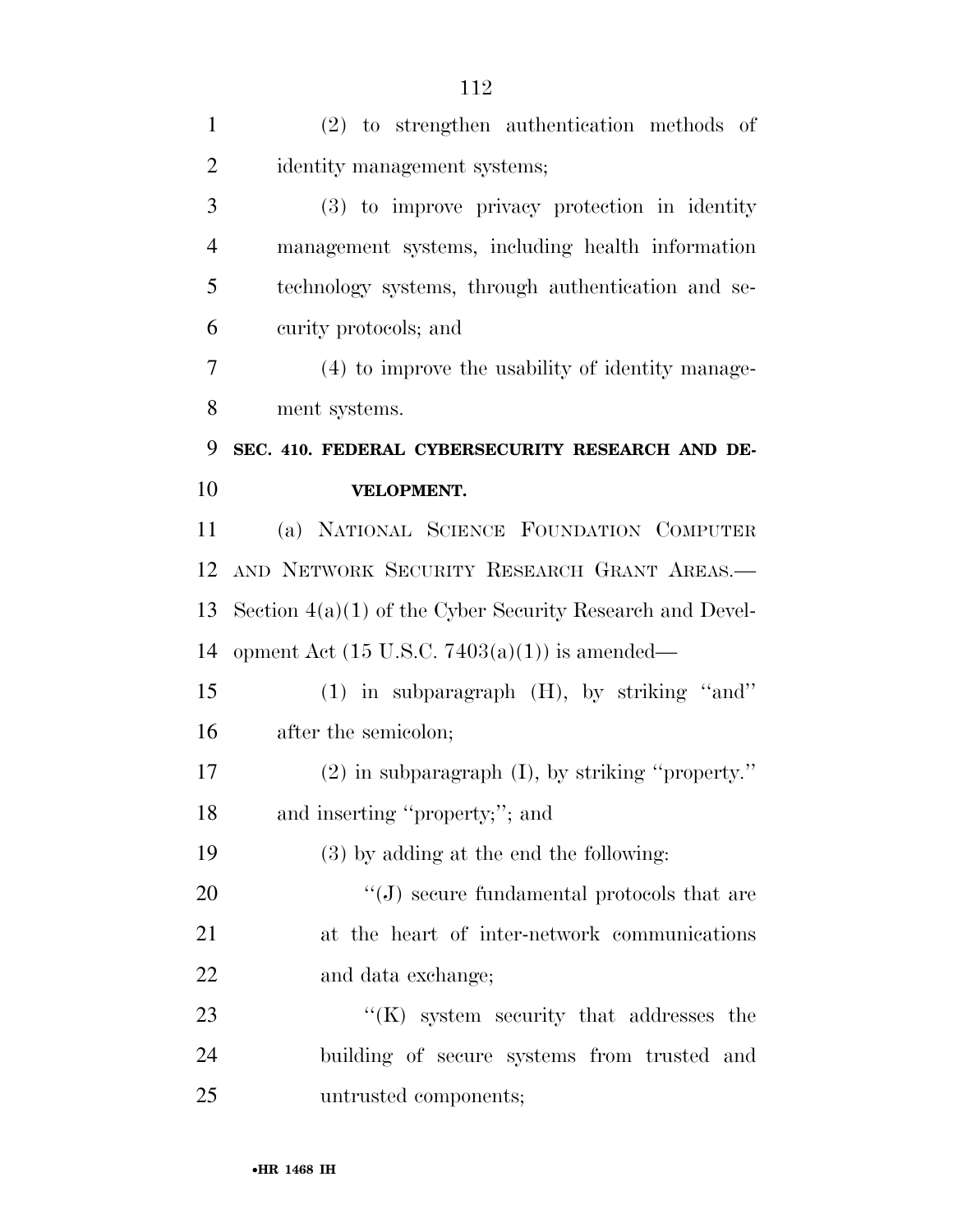| $\mathbf{1}$   | $\lq\lq$ (L) monitoring and detection; and                      |
|----------------|-----------------------------------------------------------------|
| $\overline{2}$ | "(M) resiliency and rapid recovery meth-                        |
| 3              | $\mathrm{ods}$ .".                                              |
| $\overline{4}$ | (b) NATIONAL SCIENCE FOUNDATION COMPUTER                        |
| 5              | AND NETWORK SECURITY GRANTS. Section $4(a)(3)$ of               |
| 6              | the Cyber Security Research and Development Act (15             |
| 7              | U.S.C. $7403(a)(3)$ is amended—                                 |
| 8              | $(1)$ in subparagraph $(D)$ , by striking "and";                |
| 9              | $(2)$ in subparagraph $(E)$ , by striking "2007."               |
| 10             | and inserting "2007;"; and                                      |
| 11             | (3) by adding at the end the following:                         |
| 12             | $\lq\lq(F)$ such funds from amounts made avail-                 |
| 13             | able under section 503 of the America COM-                      |
| 14             | PETES Reauthorization Act of 2010 (124                          |
| 15             | Stat. 4005), as the Secretary finds necessary to                |
| 16             | carry out the requirements of this subsection                   |
| 17             | for fiscal years $2014$ through $2015$ .".                      |
| 18             | (c) COMPUTER AND NETWORK SECURITY CEN-                          |
| 19             | TERS.—Section $4(b)(7)$ of the Cyber Security Research          |
| 20             | and Development Act $(15 \text{ U.S.C. } 7403(b)(7))$ is amend- |
| 21             | $ed$ —                                                          |
| 22             | $(1)$ in subparagraph $(D)$ , by striking "and";                |
| 23             | $(2)$ in subparagraph $(E)$ , by striking "2007."               |
| 24             | and inserting "2007;"; and                                      |
| 25             | (3) by adding at the end the following:                         |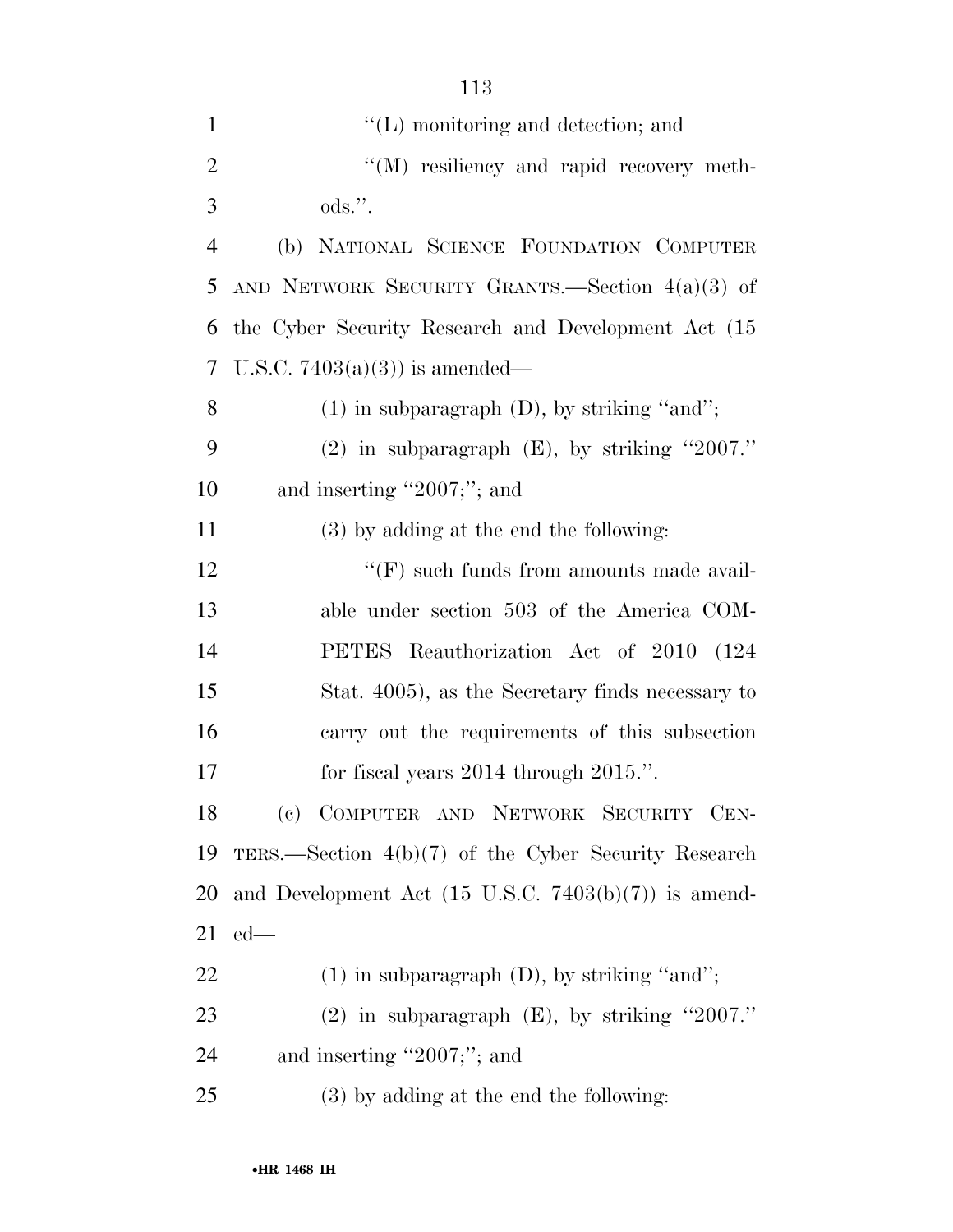| $\mathbf{1}$   | $\lq\lq(F)$ such funds from amounts made avail-                 |
|----------------|-----------------------------------------------------------------|
| $\overline{2}$ | able under section 503 of the America COM-                      |
| 3              | PETES Reauthorization Act of 2010 (124                          |
| $\overline{4}$ | Stat. 4005), as the Secretary finds necessary to                |
| 5              | carry out the requirements of this subsection                   |
| 6              | for fiscal years $2014$ through $2015$ .".                      |
| 7              | (d) COMPUTER AND NETWORK SECURITY CAPACITY                      |
| 8              | BUILDING GRANTS.—Section $5(a)(6)$ of the Cyber Secu-           |
| 9              | rity Research and Development Act (15 U.S.C.                    |
| 10             | $7404(a)(6)$ is amended—                                        |
| 11             | $(1)$ in subparagraph $(D)$ , by striking "and";                |
| 12             | $(2)$ in subparagraph $(E)$ , by striking "2007."               |
| 13             | and inserting "2007;"; and                                      |
| 14             | (3) by adding at the end the following:                         |
| 15             | $\lq\lq(F)$ such funds from amounts made avail-                 |
| 16             | able under section 503 of the America COM-                      |
| 17             | PETES Reauthorization Act of 2010 (124                          |
| 18             | Stat. 4005), as the Secretary finds necessary to                |
| 19             | carry out the requirements of this subsection                   |
| 20             | for fiscal years $2014$ through $2015$ .".                      |
| 21             | (e) SCIENTIFIC AND ADVANCED TECHNOLOGY ACT                      |
| 22             | GRANTS.—Section $5(b)(2)$ of the Cyber Security Research        |
| 23             | and Development Act $(15 \text{ U.S.C. } 7404(b)(2))$ is amend- |
| 24             | $ed$ —                                                          |
| 25             | $(1)$ in subparagraph $(D)$ , by striking "and";                |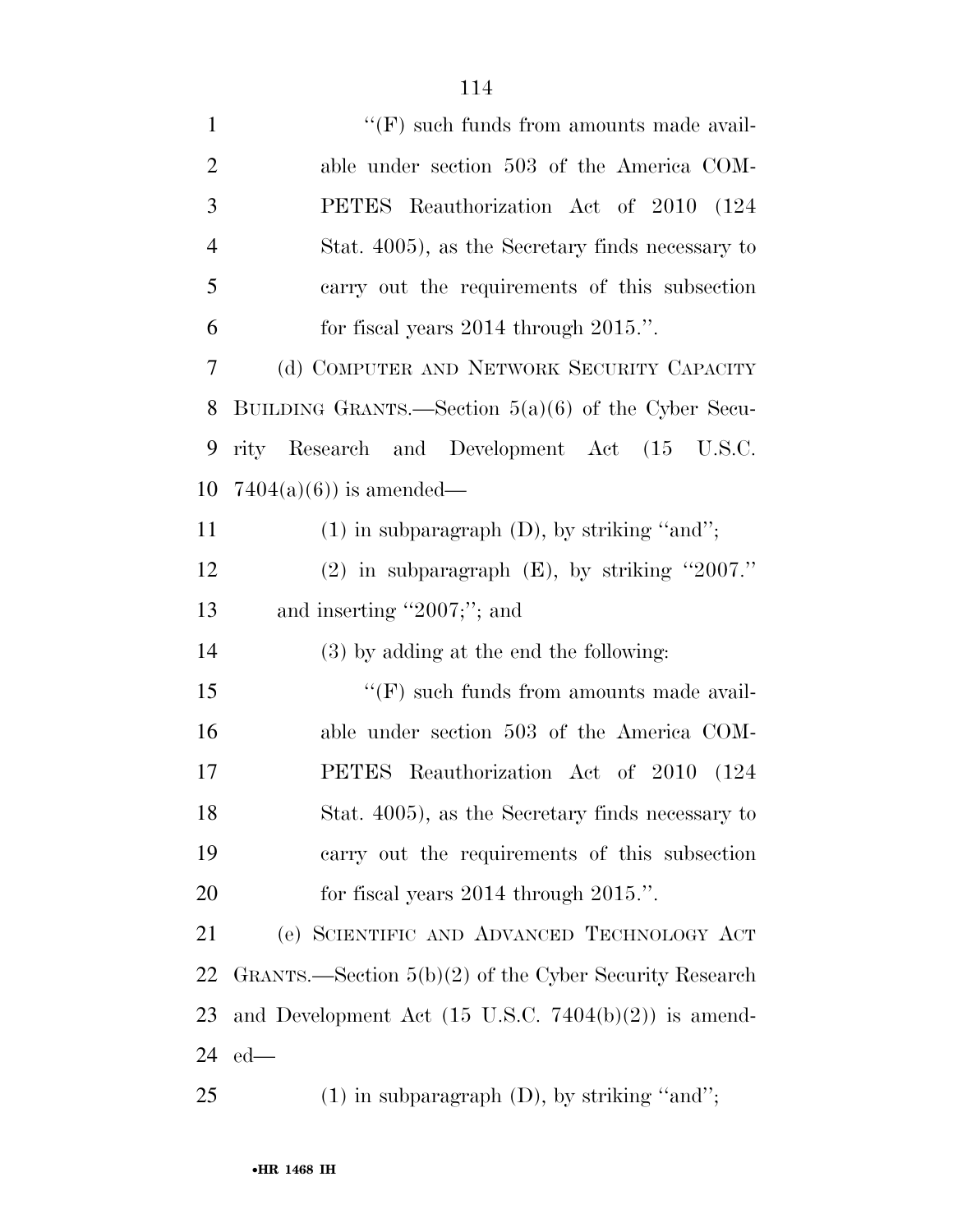| $\mathbf{1}$   | (2) in subparagraph $(E)$ , by striking "2007."        |
|----------------|--------------------------------------------------------|
| $\overline{2}$ | and inserting "2007;"; and                             |
| 3              | $(3)$ by adding at the end the following:              |
| $\overline{4}$ | $\lq\lq(F)$ such funds from amounts made avail-        |
| 5              | able under section 503 of the America COM-             |
| 6              | PETES Reauthorization Act of 2010 (124                 |
| $\overline{7}$ | Stat. 4005), as the Secretary finds necessary to       |
| 8              | carry out the requirements of this subsection          |
| 9              | for fiscal years $2014$ through $2015$ .".             |
| 10             | GRADUATE TRAINEESHIPS IN COMPUTER AND<br>(f)           |
| 11             | NETWORK SECURITY RESEARCH.—Section $5(c)(7)$ of the    |
| 12             | Cyber Security Research and Development Act (15 U.S.C. |
| 13             | $7404(c)(7)$ is amended—                               |
| 14             | $(1)$ in subparagraph $(D)$ , by striking "and";       |
| 15             | $(2)$ in subparagraph $(E)$ , by striking "2007."      |
| 16             | and inserting "2007;"; and                             |
| 17             | $(3)$ by adding at the end the following:              |
| 18             | $``(F)$ such funds from amounts made avail-            |
| 19             | able under section 503 of the America COM-             |
| 20             | PETES Reauthorization Act of 2010 (124                 |
| 21             | Stat. 4005), as the Secretary finds necessary to       |
| 22             | carry out the requirements of this subsection          |
| 23             | for fiscal years $2014$ through $2015$ .".             |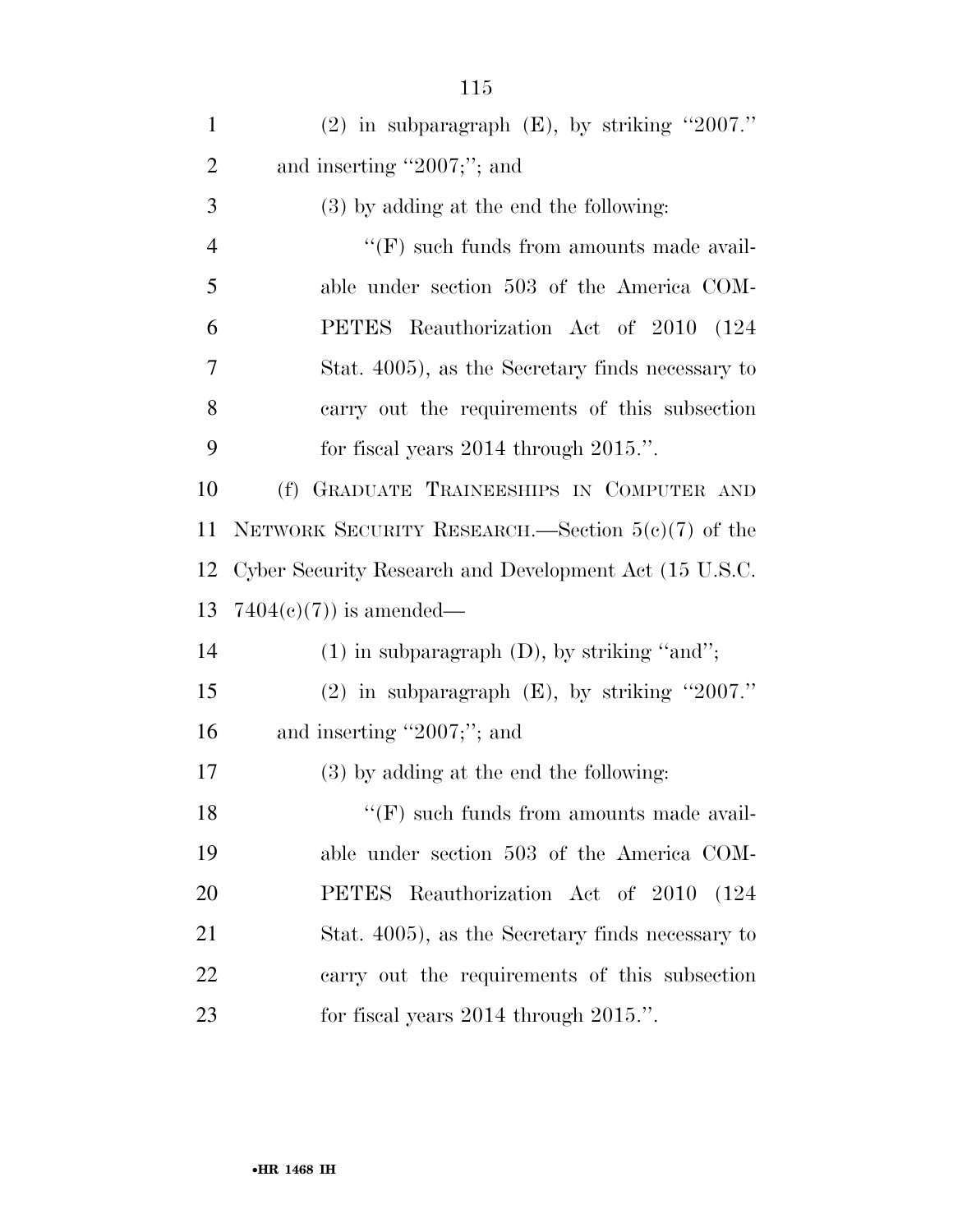# **TITLE V—DATA SECURITY AND BREACH NOTIFICATION**

#### **SEC. 501. REQUIREMENTS FOR INFORMATION SECURITY.**

 Each covered entity shall take reasonable measures to protect and secure data in electronic form containing personal information.

## **SEC. 502. NOTIFICATION OF INFORMATION SECURITY BREACH.**

(a) NOTIFICATION.—

10 (1) IN GENERAL.—A covered entity that owns or licenses data in electronic form containing per- sonal information shall give notice of any breach of the security of the system following discovery by the covered entity of the breach of the security of the system to each individual who is a citizen or resident of the United States whose personal information was or that the covered entity reasonably believes to have been accessed and acquired by an unauthorized per- son and that the covered entity reasonably believes has caused or will cause, identity theft or other fi-nancial harm.

 (2) LAW ENFORCEMENT.—A covered entity shall notify the Secret Service or the Federal Bureau of Investigation of the fact that a breach of security has occurred if the number of individuals whose per-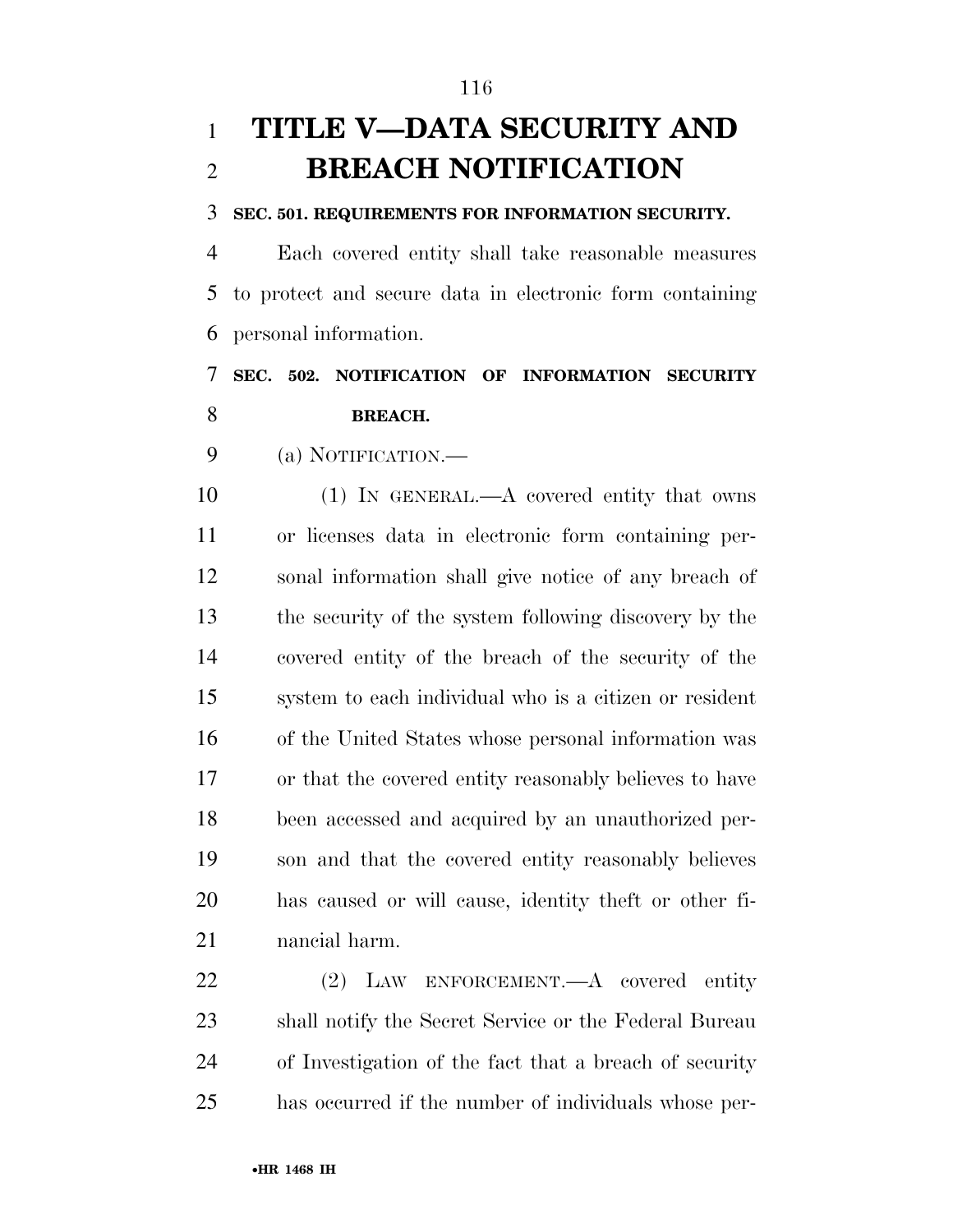| $\mathbf{1}$   | sonal information the covered entity reasonably be- |
|----------------|-----------------------------------------------------|
| $\overline{2}$ | lieves to have been accessed and acquired by an un- |
| 3              | authorized person exceeds 10,000.                   |
| $\overline{4}$ | (b) SPECIAL NOTIFICATION REQUIREMENTS.              |
| 5              | $(1)$ THIRD-PARTY AGENTS.—                          |
| 6              | $(A)$ In GENERAL.—In the event of a                 |
| $\overline{7}$ | breach of security of a system maintained by a      |
| 8              | third-party entity that has been contracted to      |
| 9              | maintain, store, or process data in electronic      |
| 10             | form containing personal information on behalf      |
| 11             | of a covered entity who owns or possesses such      |
| 12             | data, such third-party entity shall notify such     |
| 13             | covered entity of the breach of security.           |
| 14             | (B) COVERED ENTITIES WHO RECEIVE NO-                |
| 15             | TICE FROM THIRD PARTIES.—Upon receiving             |
| 16             | notification from a third party under subpara-      |
| 17             | graph (A), a covered entity shall provide notifi-   |
| 18             | cation as required under subsection (a).            |
| 19             | (C)<br>EXCEPTION FOR<br><b>SERVICE</b><br>PRO-      |
| 20             | VIDERS.—A service provider shall not be consid-     |
| 21             | ered a third-party agent for purposes of this       |
| 22             | paragraph.                                          |
| 23             | (2) SERVICE PROVIDERS.—                             |
| 24             | (A) IN GENERAL.—If a service provider be-           |
| 25             | comes aware of a breach of security involving       |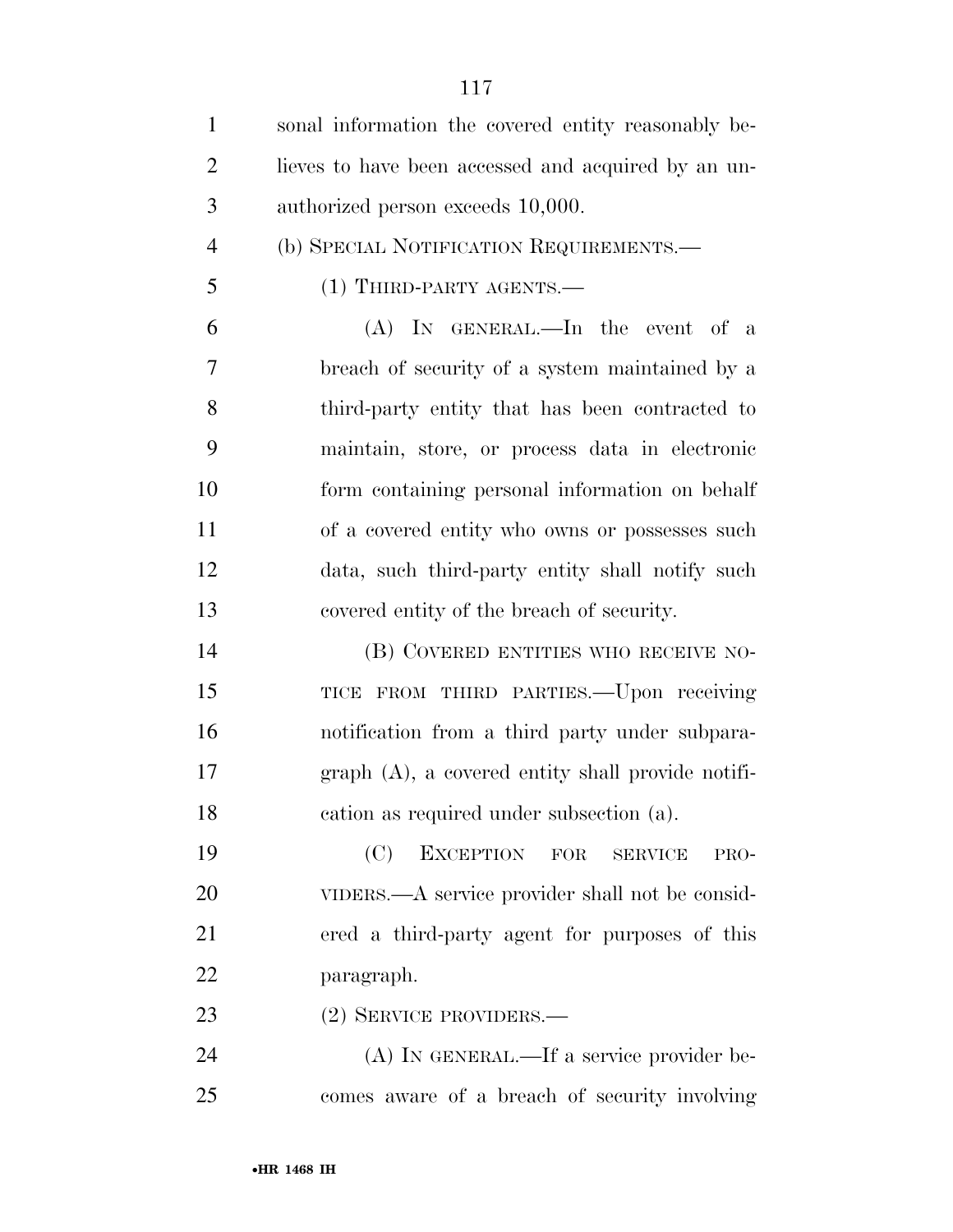data in electronic form containing personal in- formation that is owned or possessed by a cov- ered entity that connects to or uses a system or network provided by the service provider for the purpose of transmitting, routing, or providing intermediate or transient storage of such data, such service provider shall notify the covered entity who initiated such connection, trans- mission, routing, or storage if such covered en-10 tity can be reasonably identified. (B) COVERED ENTITIES WHO RECEIVE NO-12 TICE FROM SERVICE PROVIDERS. Upon receiv- ing notification from a service provider under subparagraph (A), a covered entity shall provide notification as required under subsection (a). 16 (c) TIMELINESS OF NOTIFICATION.— (1) IN GENERAL.—Unless subject to a delay au- thorized under paragraph (2), a notification required under subsection (a) with respect to a security breach shall be made as expeditiously as practicable and without unreasonable delay, consistent with any measures necessary to determine the scope of the se-curity breach and restore the reasonable integrity of

24 the data system that was breached.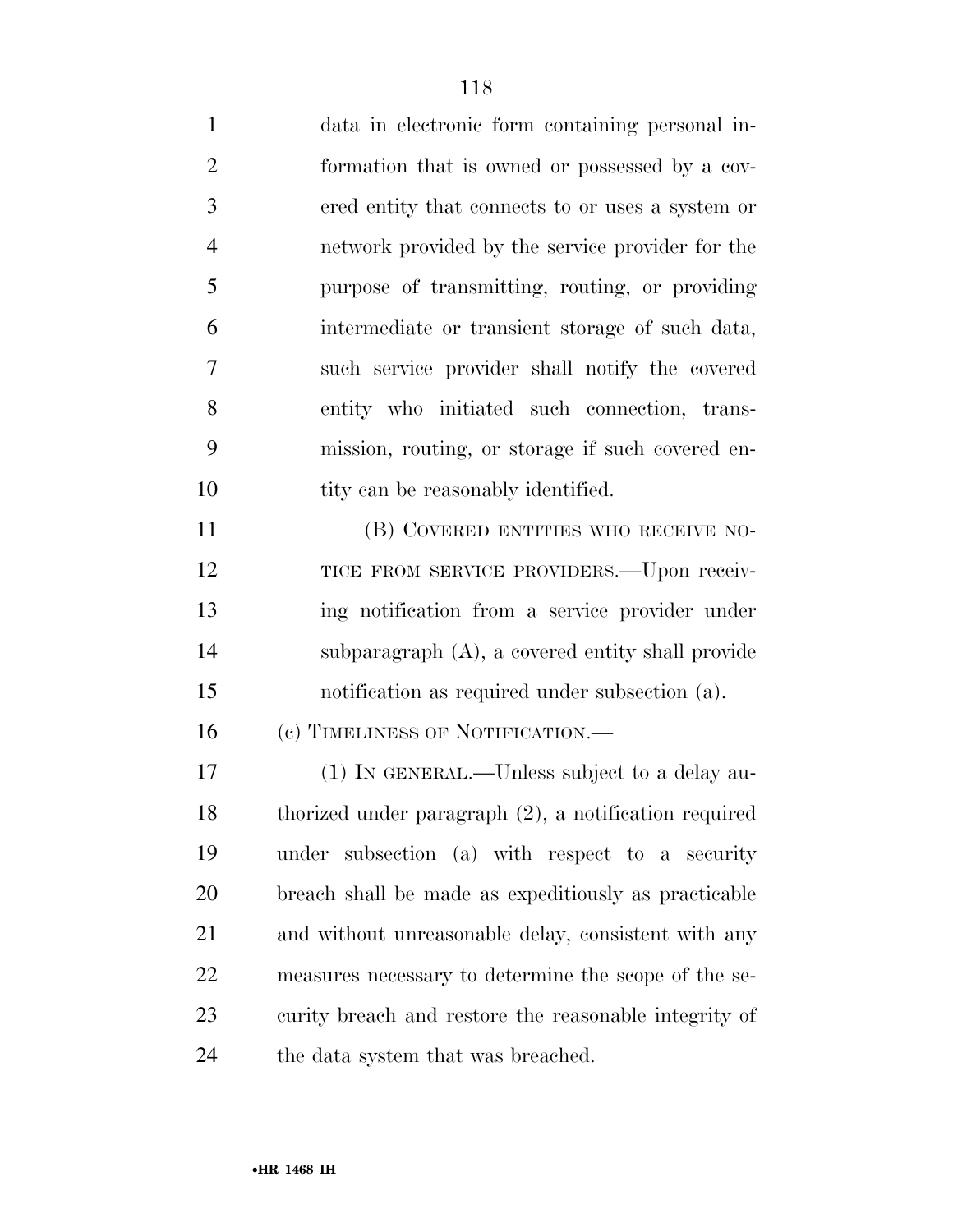(2) DELAY OF NOTIFICATION AUTHORIZED FOR LAW ENFORCEMENT OR NATIONAL SECURITY PUR-POSES.—

 (A) LAW ENFORCEMENT.—If a Federal law enforcement agency determines that the no- tification required under subsection (a) would impede a civil or criminal investigation, such notification shall be delayed upon the written request of the law enforcement agency for any period which the law enforcement agency deter- mines is reasonably necessary. A law enforce- ment agency may, by a subsequent written re- quest, revoke such delay or extend the period set forth in the original request made under this subparagraph by a subsequent request if further delay is necessary.

 (B) NATIONAL SECURITY.—If a Federal national security agency or homeland security agency determines that the notification required under this section would threaten national or homeland security, such notification may be de- layed upon the written request of the national security agency or homeland security agency for any period which the national security agency or homeland security agency determines is rea-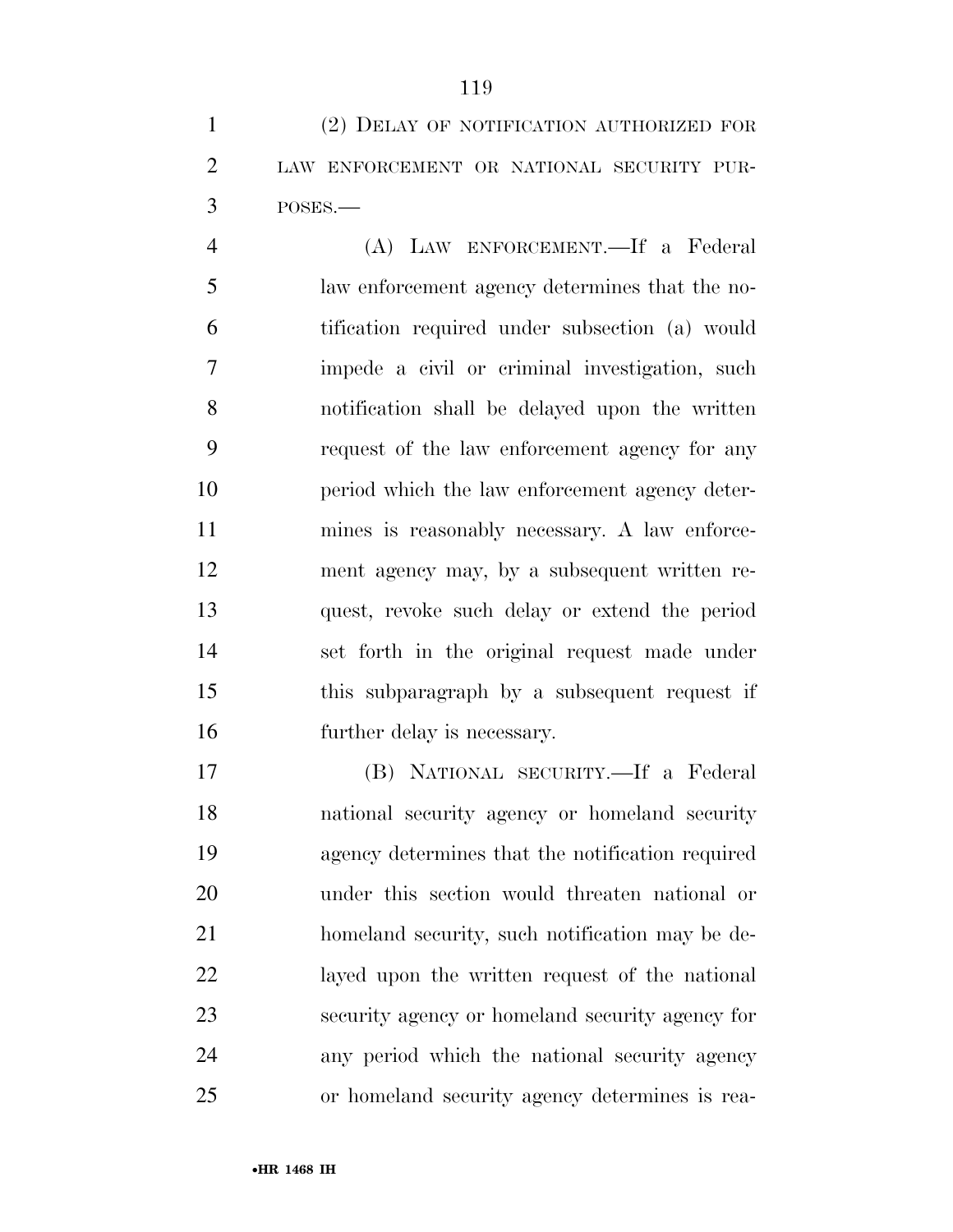| $\mathbf{1}$   | sonably necessary. A Federal national security    |
|----------------|---------------------------------------------------|
| $\overline{2}$ | agency or homeland security agency may revoke     |
| 3              | such delay or extend the period set forth in the  |
| $\overline{4}$ | original request made under this subparagraph     |
| 5              | by a subsequent written request if further delay  |
| 6              | is necessary.                                     |
| 7              | (d) METHOD AND CONTENT OF NOTIFICATION.—          |
| 8              | (1) DIRECT NOTIFICATION.—                         |
| 9              | (A) METHOD OF NOTIFICATION. A COV-                |
| 10             | ered entity required to provide notification to   |
| 11             | an individual under subsection (a) shall be in    |
| 12             | compliance with such requirement if the covered   |
| 13             | entity provides such notice by one of the fol-    |
| 14             | lowing methods:                                   |
| 15             | (i) Written notification, sent to the             |
| 16             | postal address of the individual in the           |
| 17             | records of the covered entity.                    |
| 18             | (ii) Telephone.                                   |
| 19             | (iii) Email or other electronic means.            |
| 20             | (B) CONTENT OF NOTIFICATION.—Regard-              |
| 21             | less of the method by which notification is pro-  |
| 22             | vided to an individual under subparagraph $(A)$   |
| 23             | with respect to a security breach, such notifica- |
| 24             | tion, to the extent practicable, shall include—   |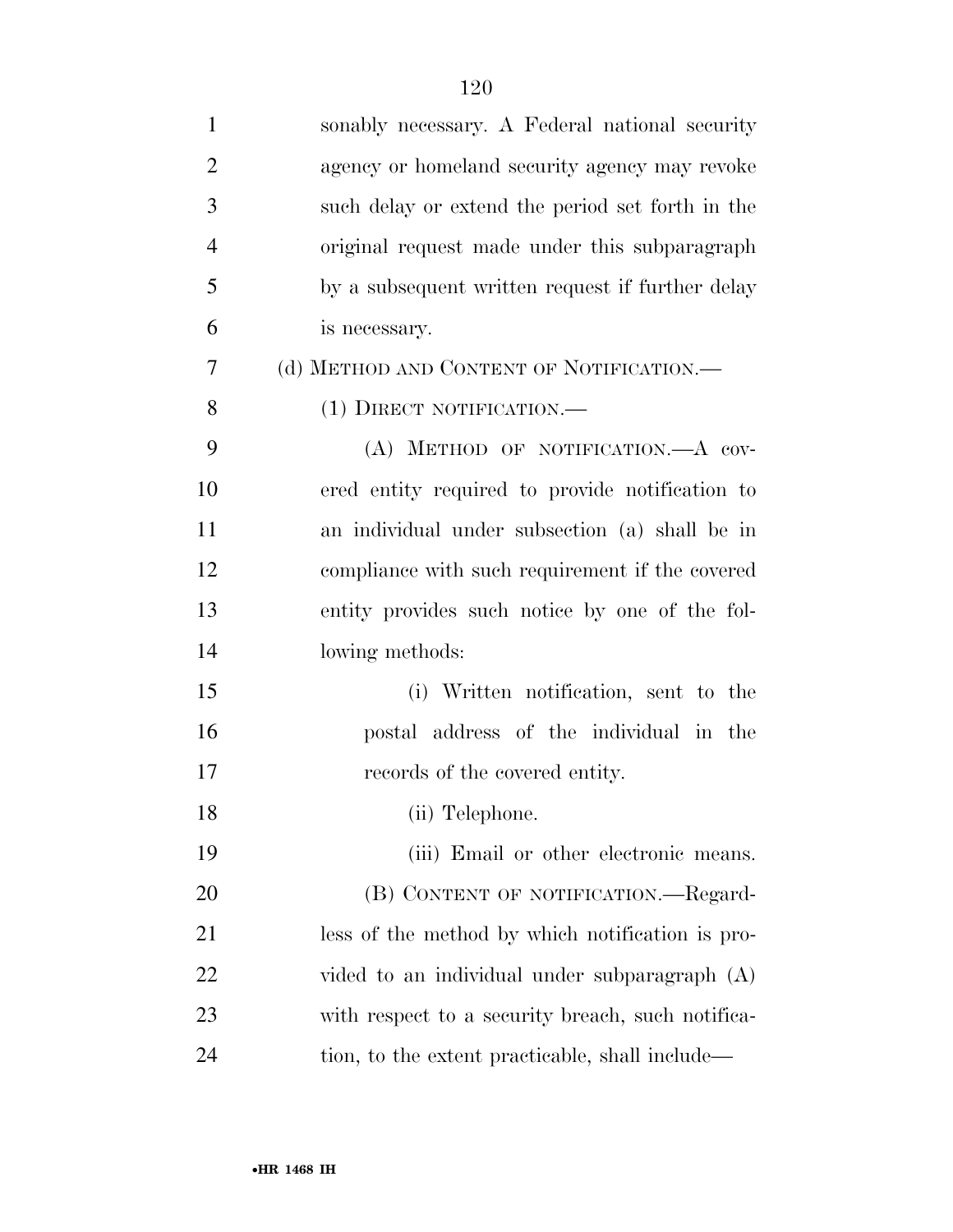- (i) the date, estimated date, or esti-2 mated date range of the breach of security; (ii) a description of the personal infor- mation that was accessed and acquired, or reasonably believed to have been accessed and acquired, by an unauthorized person as a part of the security breach; and (iii) information that the individual can use to contact the covered entity to in-10 quire about— (I) the breach of security; or (II) the information the covered entity maintained about that indi- vidual. (2) SUBSTITUTE NOTIFICATION.— (A) CIRCUMSTANCES GIVING RISE TO SUB- STITUTE NOTIFICATION.—A covered entity re- quired to provide notification to an individual under subsection (a) may provide substitute no- tification in lieu of the direct notification re-21 quired by paragraph (1) if such direct notifica-22 tion is not feasible due to—
- (i) excessive cost to the covered entity required to provide such notification rel-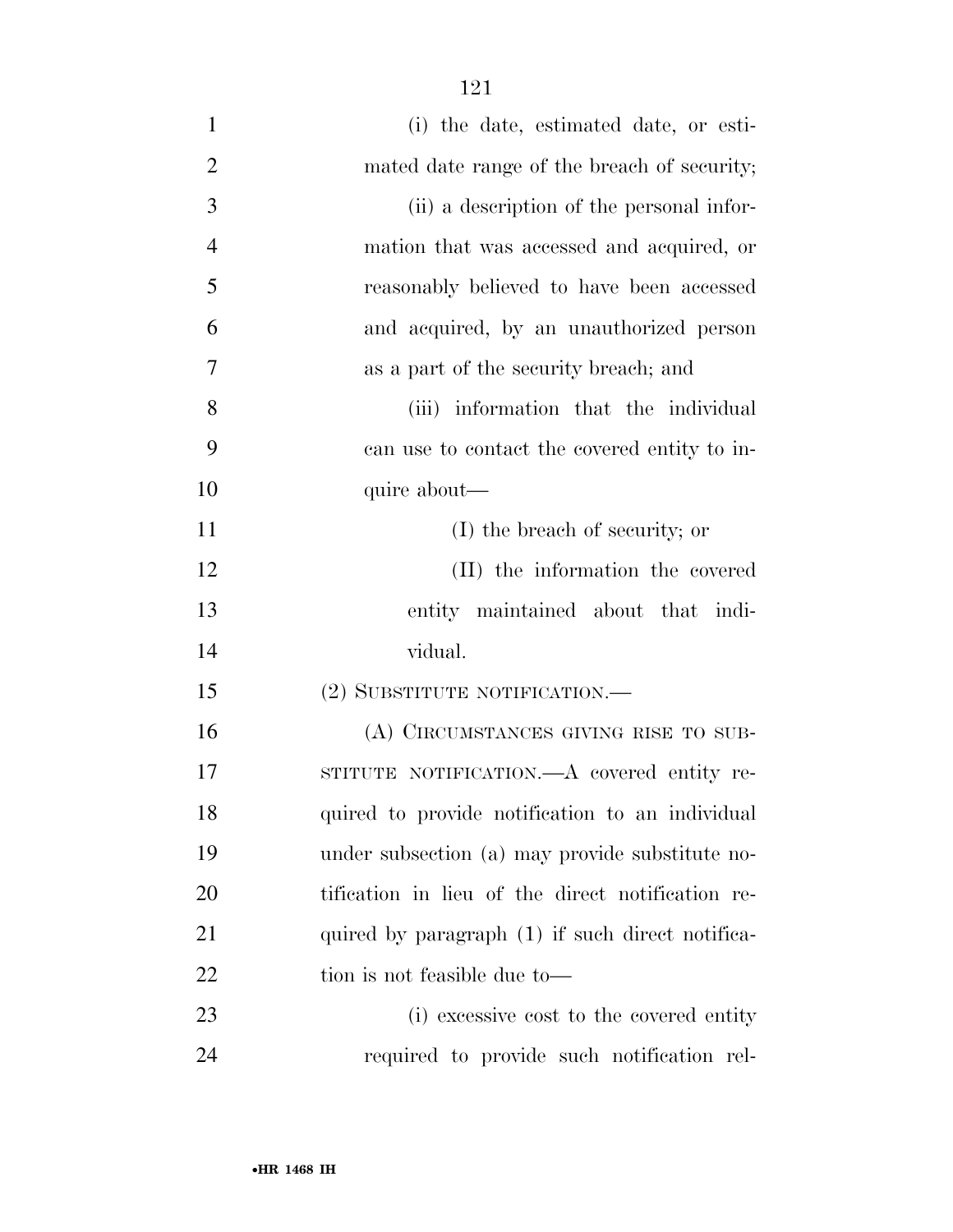| $\mathbf{1}$   | ative to the resources of such covered enti-                |
|----------------|-------------------------------------------------------------|
| $\overline{2}$ | ty; or                                                      |
| 3              | (ii) lack of sufficient contact informa-                    |
| $\overline{4}$ | tion for the individual required to be noti-                |
| 5              | fied.                                                       |
| 6              | (B)<br>FORM<br>OF SUBSTITUTE<br>NOTIFICA-                   |
| 7              | TION.—Such substitute notification shall in-                |
| 8              | clude at least one of the following:                        |
| 9              | (i) A conspicuous notice on the Inter-                      |
| 10             | net website of the covered entity (if such                  |
| 11             | covered entity maintains such a website).                   |
| 12             | (ii) Notification in print and to broad-                    |
| 13             | cast media, including major media in met-                   |
| 14             | ropolitan and rural areas where the indi-                   |
| 15             | viduals whose personal information was ac-                  |
| 16             | quired reside.                                              |
| 17             | (e) TREATMENT OF PERSONS GOVERNED BY OTHER                  |
|                | 18 FEDERAL LAW.—Except as provided in section 503(b), a     |
| 19             | covered entity who is in compliance with any other Federal  |
| 20             | law that requires such covered entity to provide notifica-  |
| 21             | tion to individuals following a breach of security shall be |
| 22             | deemed to be in compliance with this section.               |
| 23             | SEC. 503. APPLICATION AND ENFORCEMENT.                      |
| 24             | (a) GENERAL APPLICATION.—The requirements of                |
| 25             | sections $501$ and $502$ apply to-                          |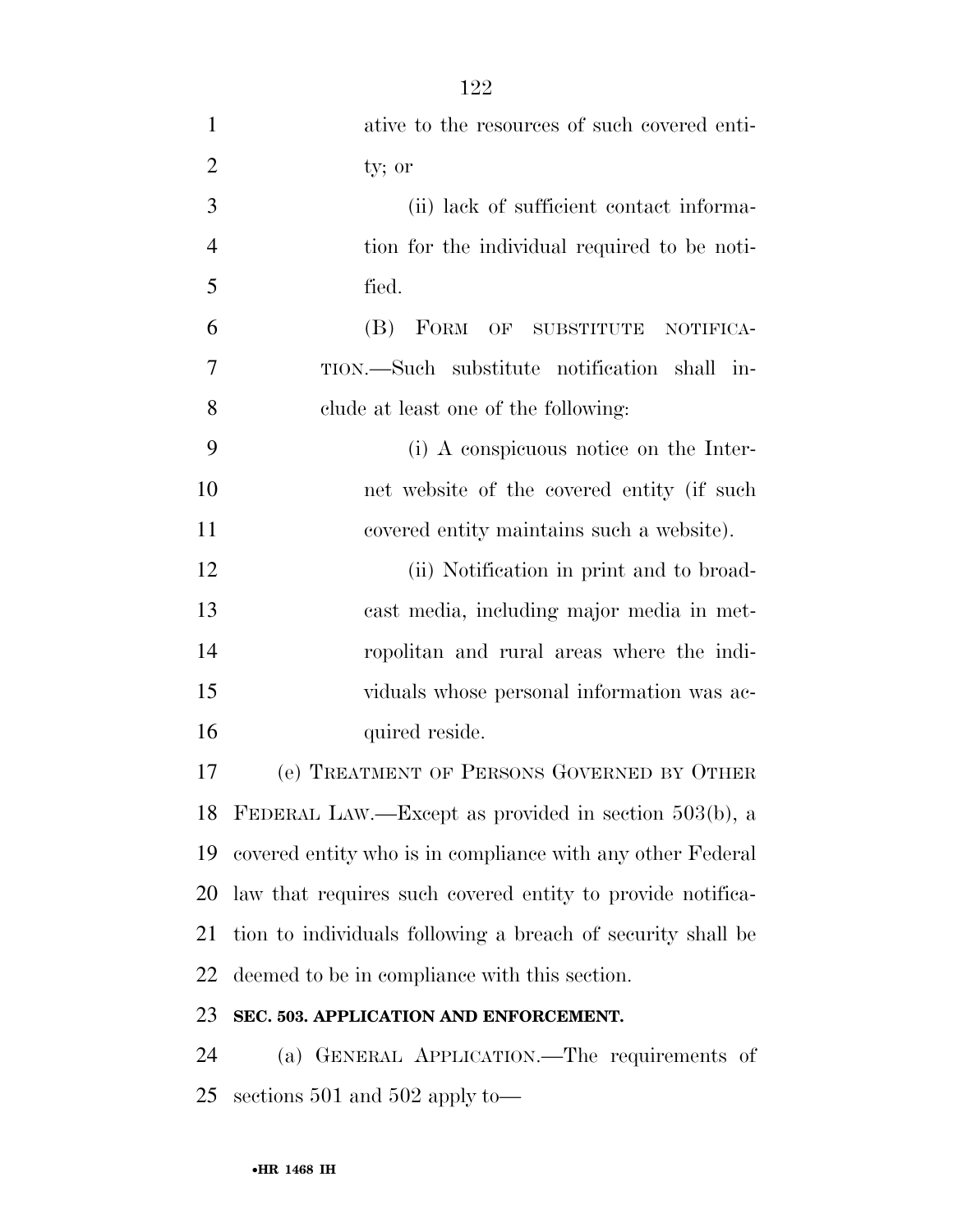(1) those persons, partnerships, or corporations over which the Commission has authority pursuant to section 5(a)(2) of the Federal Trade Commission 4 Act  $(15 \text{ U.S.C. } 45(a)(2))$ ; and

5 (2) notwithstanding section  $5(a)(2)$  of the Fed-6 eral Trade Commission Act  $(15 \text{ U.S.C. } 45(a)(2)),$  common carriers subject to the Communications Act of 1934 (47 U.S.C. 151 et seq.).

 (b) APPLICATION TO CABLE OPERATORS, SATELLITE OPERATORS, AND TELECOMMUNICATIONS CARRIERS.— Sections 222, 338, and 631 of the Communications Act of 1934 (47 U.S.C. 222, 338, and 551), and any regula- tions promulgated thereunder, shall not apply with respect to the information security practices, including practices relating to the notification of unauthorized access to data in electronic form, of any covered entity otherwise subject to those sections.

 (c) ENFORCEMENT BY FEDERAL TRADE COMMIS-SION.—

 (1) UNFAIR OR DECEPTIVE ACTS OR PRAC- TICES.—A violation of section 501 or 502 shall be treated as an unfair or deceptive act or practice in 23 violation of a regulation under section  $18(a)(1)(B)$ of the Federal Trade Commission Act (15 U.S.C.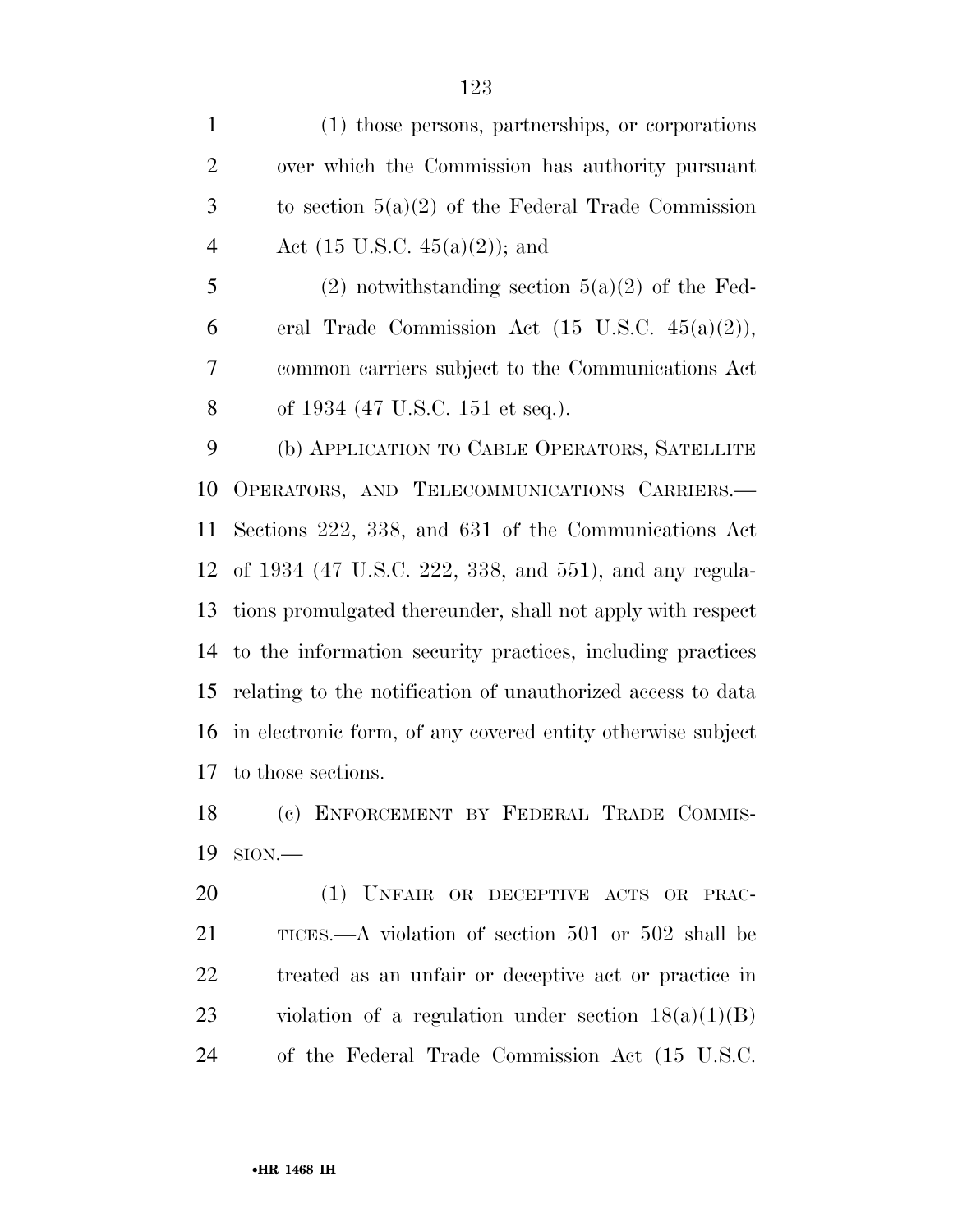57a(a)(1)(B)) regarding unfair or deceptive acts or practices.

(2) POWERS OF COMMISSION.—

 (A) IN GENERAL.—Except as provided in subsection (a), the Commission shall enforce this title in the same manner, by the same means, and with the same jurisdiction, powers, and duties as though all applicable terms and provisions of the Federal Trade Commission Act (15 U.S.C. 41 et seq.) were incorporated 11 into and made a part of this title.

 (B) PRIVILEGES AND IMMUNITIES.—Any person who violates section 502 or 503 shall be subject to the penalties and entitled to the privileges and immunities provided in such Act. (3) MAXIMUM TOTAL LIABILITY.—Notwith- standing the number of actions which may be brought against a covered entity under this sub- section, the maximum civil penalty for which any covered entity may be liable under this subsection 21 for all actions shall not exceed—

 (A) \$500,000 for all violations of section 501 resulting from the same related act or omission; and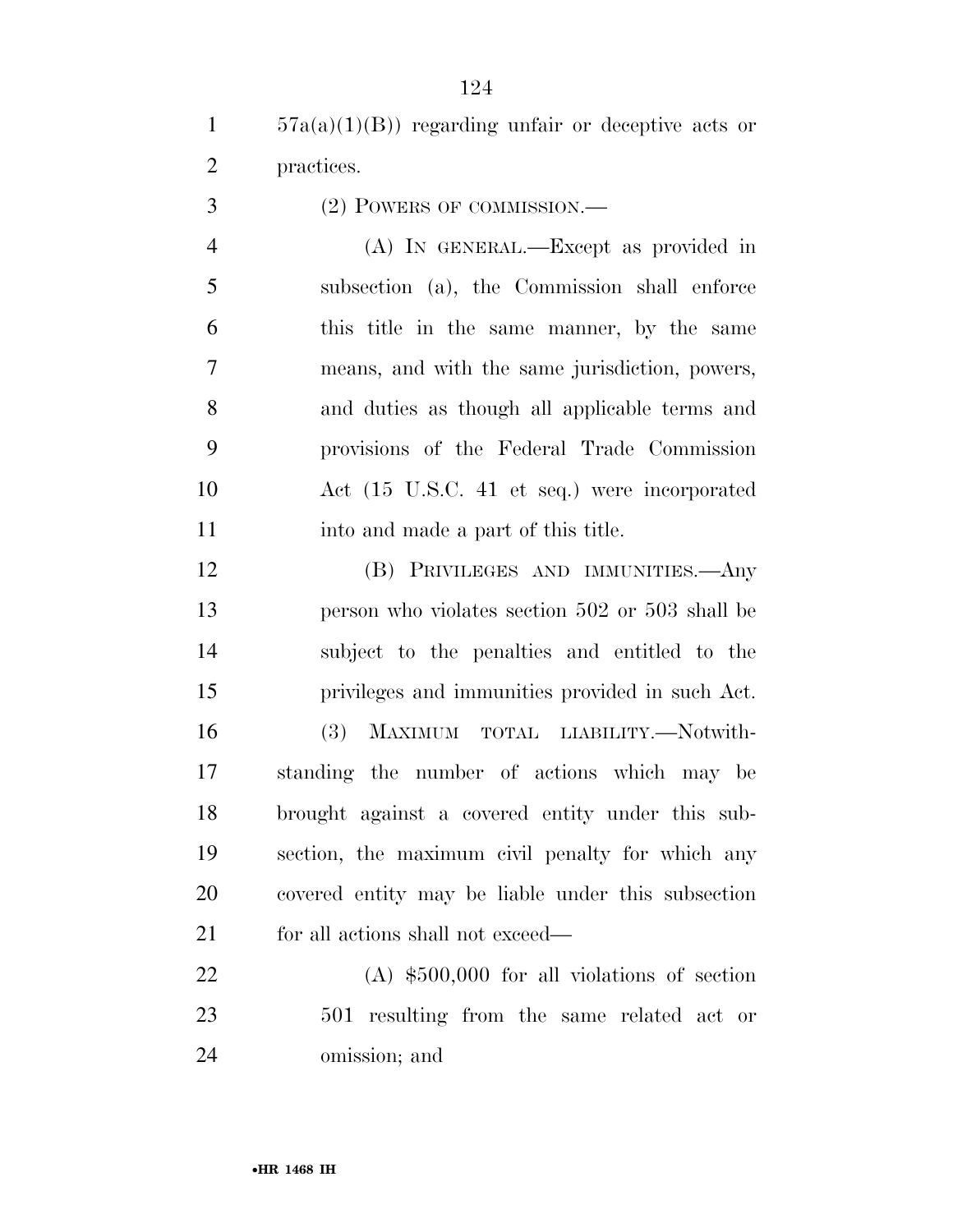(B) \$500,000 for all violations of section 502 resulting from a single breach of security. (d) NO PRIVATE CAUSE OF ACTION.—Nothing in this title shall be construed to establish a private cause of action against a person for a violation of this title.

### **SEC. 504. DEFINITIONS.**

In this title:

 (1) BREACH OF SECURITY.—The term ''breach of security'' means unauthorized access and acquisi- tion of data in electronic form containing personal information.

 (2) COMMISSION.—The term ''Commission'' means the Federal Trade Commission.

(3) COVERED ENTITY.—

 (A) IN GENERAL.—The term ''covered en-16 tity'' means a sole proprietorship, partnership, corporation, trust, estate, cooperative, associa-18 tion, or other commercial entity that acquires, maintains, stores, or utilizes personal informa-20 tion.

21 (B) EXEMPTIONS.—The term "covered en-22 tity'' does not include the following:

 (i) Financial institutions subject to 24 title V of the Gramm-Leach-Bliley Act (15 U.S.C. 6801 et seq.).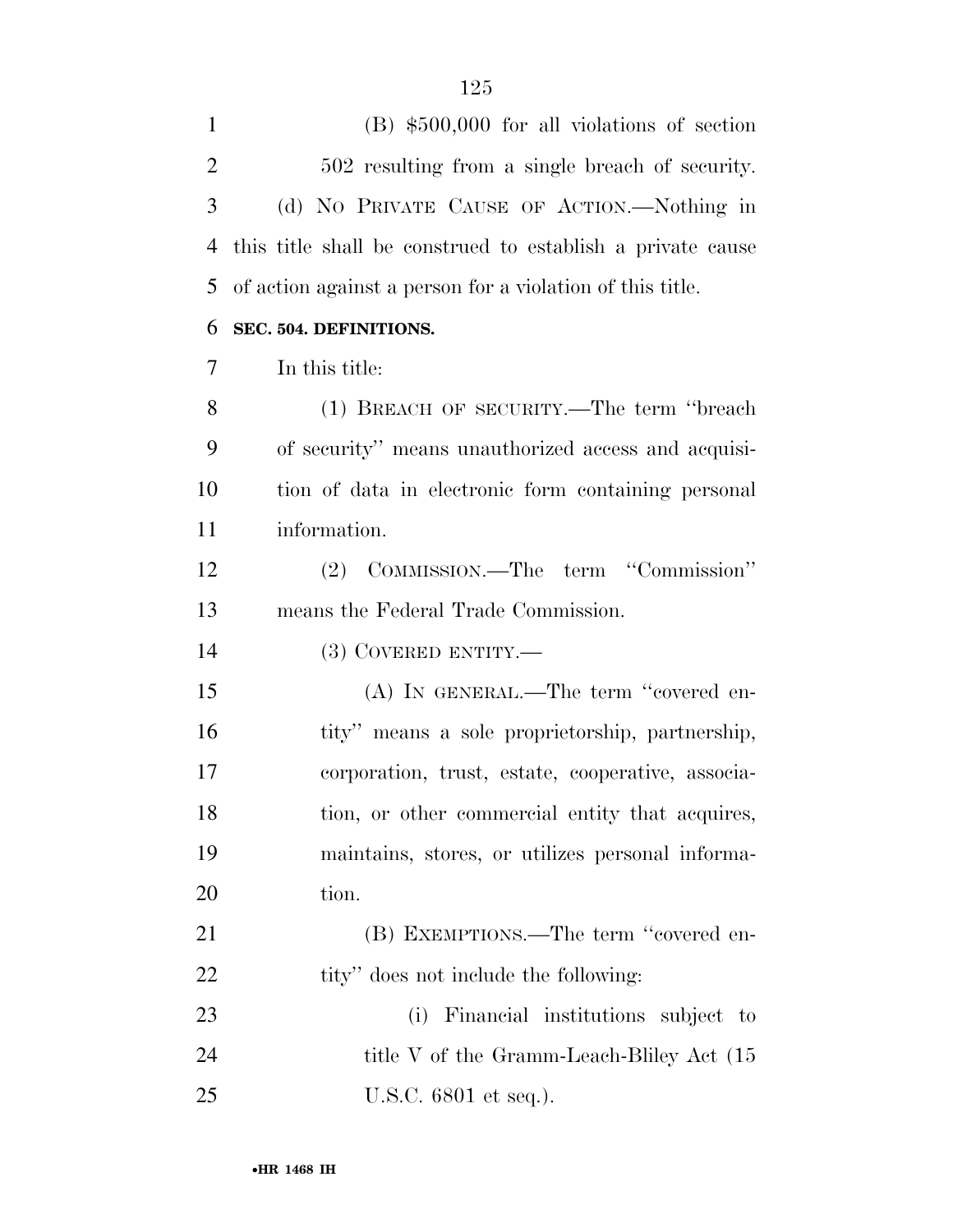- (ii) An entity covered by the regula-2 tions issued under section 264(c) of the Health Insurance Portability and Account- ability Act of 1996 (Public Law 104–191) to the extent that such entity is subject to the requirements of such regulations with respect to protected health information. (4) DATA IN ELECTRONIC FORM.—The term ''data in electronic form'' means any data stored electronically or digitally on any computer system or other database and includes recordable tapes and other mass storage devices. 13 (5) PERSONAL INFORMATION.— (A) IN GENERAL.—The term ''personal in- formation'' means an individual's first name or first initial and last name in combination with any 1 or more of the following data elements for that individual: (i) Social Security number. (ii) Driver's license number, passport number, military identification number, or other similar number issued on a govern- ment document used to verify identity. (iii) Financial account number, or
- credit or debit card number, and any re-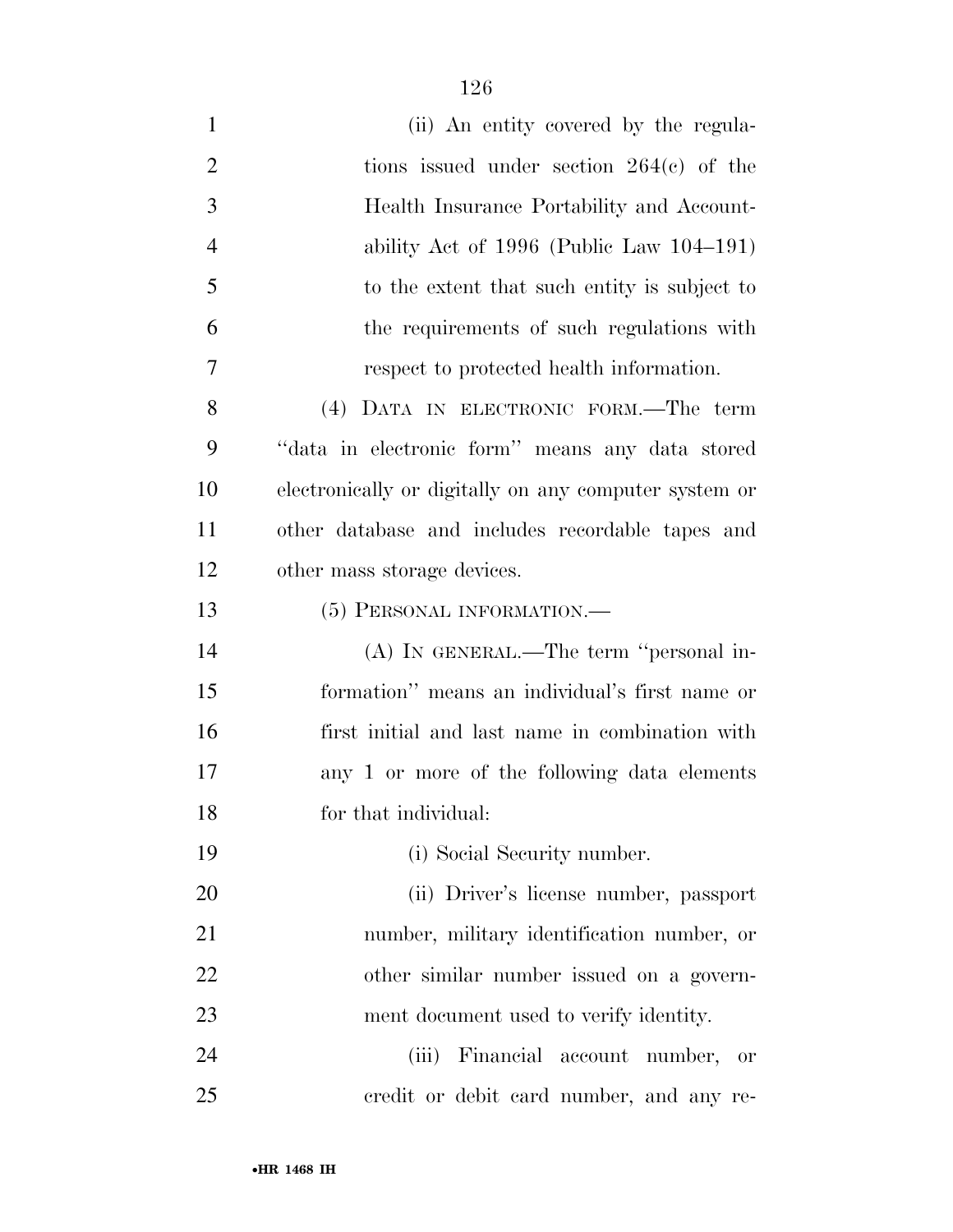1 quired security code, access code, or pass- word that is necessary to permit access to an individual's financial account. (B) EXCLUSIONS.— (i) PUBLIC RECORD INFORMATION.— Personal information does not include in- formation obtained about an individual which has been lawfully made publicly available by a Federal, State, or local gov- ernment entity or widely distributed by media. (ii) ENCRYPTED, REDACTED, OR SE- CURED DATA.—Personal information does not include information that is encrypted, redacted, or secured by any other method or technology that renders the data ele- ments unusable. (6) SERVICE PROVIDER.—The term ''service provider'' means an entity that provides electronic data transmission, routing, intermediate, and tran-sient storage, or connections to its system or net-

 work, where such entity providing such services does not select or modify the content of the electronic data, is not the sender or the intended recipient of the data, and does not differentiate personal infor